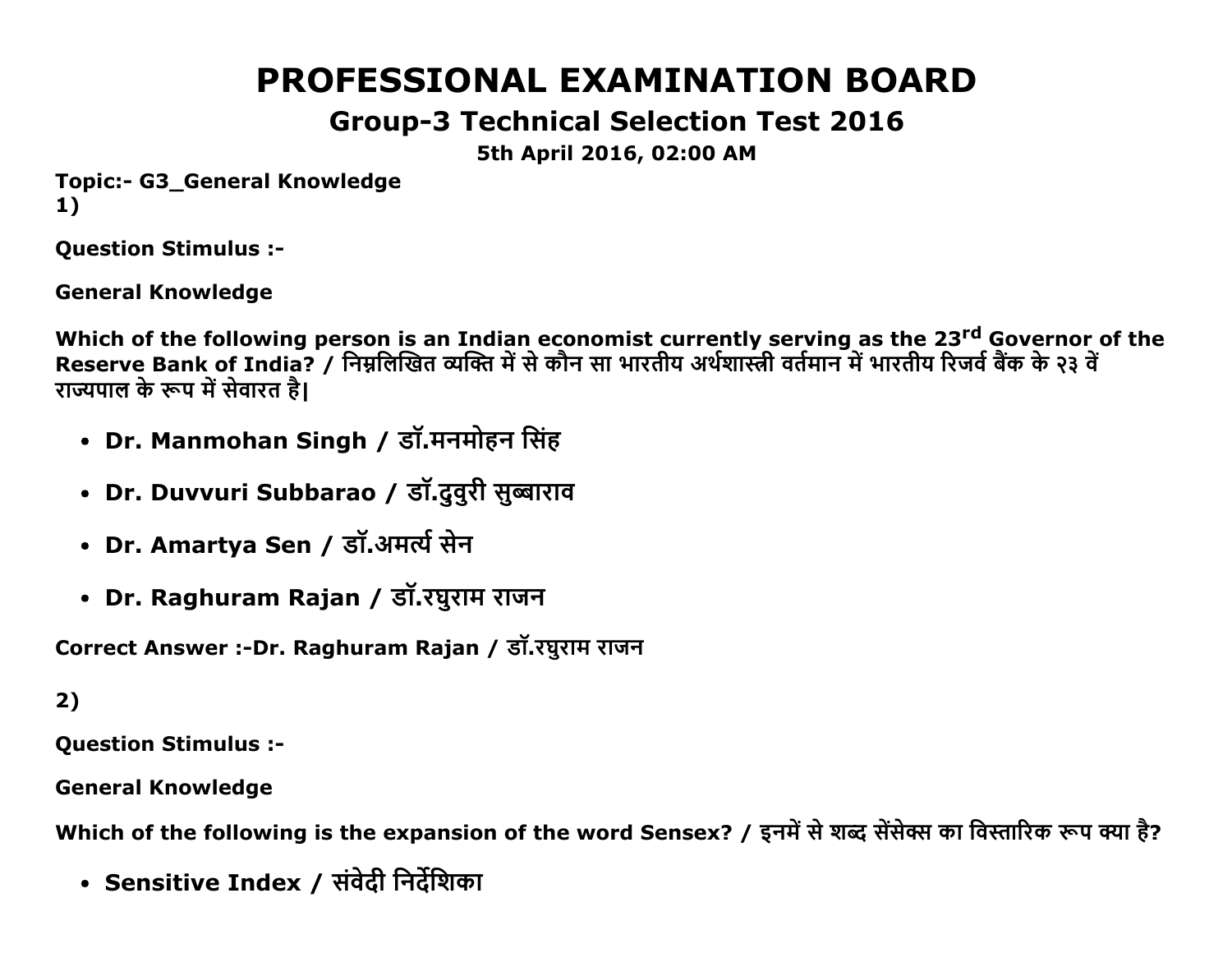- Sensation Intent / संवेदनशील प्रयोजन
- State Exchange / राज्य आदान-प्रदान केंद्र
- Sentex Extent / सेंटेक्स विस्तार

Correct Answer :-Sensitive Index / संवेदी निर्देशिका

 $3)$ 

**Question Stimulus :-**

**General Knowledge** 

Which of the following is a popular name for the system of medicine with historical roots in the Indian subcontinent? / निम्नलिखित में से कौन सी दवा प्रणाली भारतीय उपमहाद्वीप में ऐतिहासिक जड़ों के लिए प्रसिद्ध है।

- Rigveda / ऋगवेद
- Yajurveda / यजुर्वेद
- Atharvaveda / अथर्वेद
- Ayurveda / आयुर्वेद

Correct Answer :-Ayurveda / आयुर्वेद

4)

**Question Stimulus :-**

**General Knowledge** 

Which of the following is NOT an example of non-renewable energy resource? / इनमें से कौन गैर-नवीकरणीय उर्जा संसाधन का उदहारण नहीं है?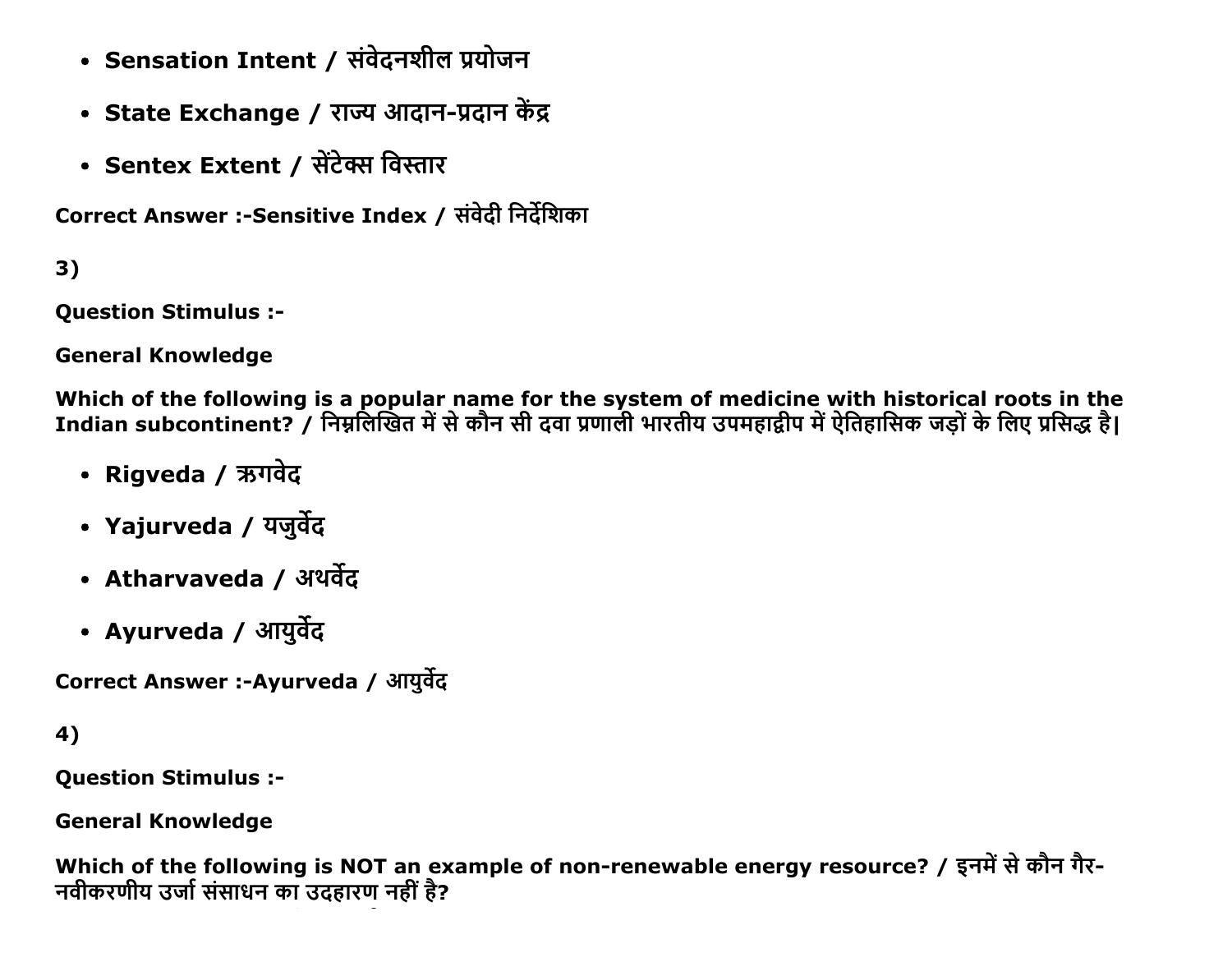- Fossil Fuels / जीवाश्म ईंधन
- Crude oil / कच्चा तेल
- Nuclear fuel / परमाणु ईंधन
- Solar Energy / सौर उर्जा

Correct Answer :-Solar Energy / सौर उर्जा

5)

Question Stimulus :

General Knowledge

Which of the following lake is NOT located in Bhopal? / इनमें से कौन सी झील भोपाल में स्थित नहीं है?

- Lower Lake / लोअर झील
- Moti lake / मोती झील
- Sharangpani Lake / श्रंग्पानी झील
- Tawa Reservoir / तवा जलाशय

Correct Answer :-Tawa Reservoir / तवा जलाशय

6)

Question Stimulus :

General Knowledge

The periodic table is a tabular arrangement of the chemical elements. Out of 118 elements in the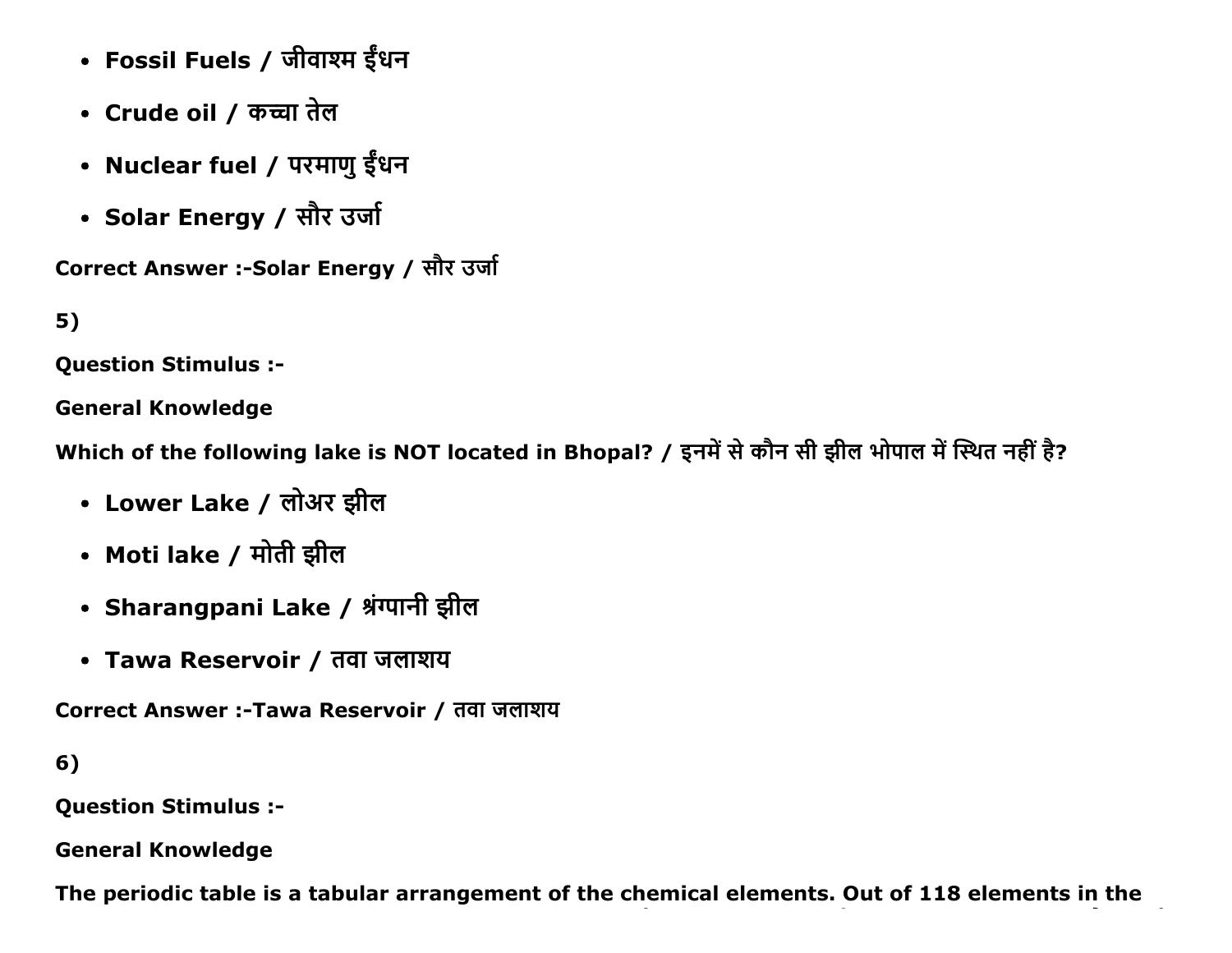periodic table which elements exist naturally? / आवते सारणी रासायनिक तत्वों की एक सारणीबद्ध व्यवस्था है|आवते ' सरणी के ११८ तत्वों के बाद भी कौन सा तत्व प्राकृतिक रूप से विद्यमान है?

- First 92 / पहला ९२
- First 94 / पहला ९४
- Last 92 / अंतिम ९२
- Last 94 / अंतिम ९४

Correct Answer :-First 94 / पहला ९४

7)

Question Stimulus :

General Knowledge

Which of the following is the correct expansion of the word modem? / इनमें से कौन सा शब्द मॉडेम का सही विस्तार है?

- Modern Electronic Machine / आधुनिक इलेक्ट्रोनिक यंत्र
- Modulator-Demodulator / न्यूनाधिक-अधिकाधिक
- Demodulation Machine / डिमोदुलेसन यंत्र
- Modern Modulation Machine / आधुनिक न्यूनाधिक यंत्र

Correct Answer :-Modulator-Demodulator / न्यूनाधिक-अधिकाधिक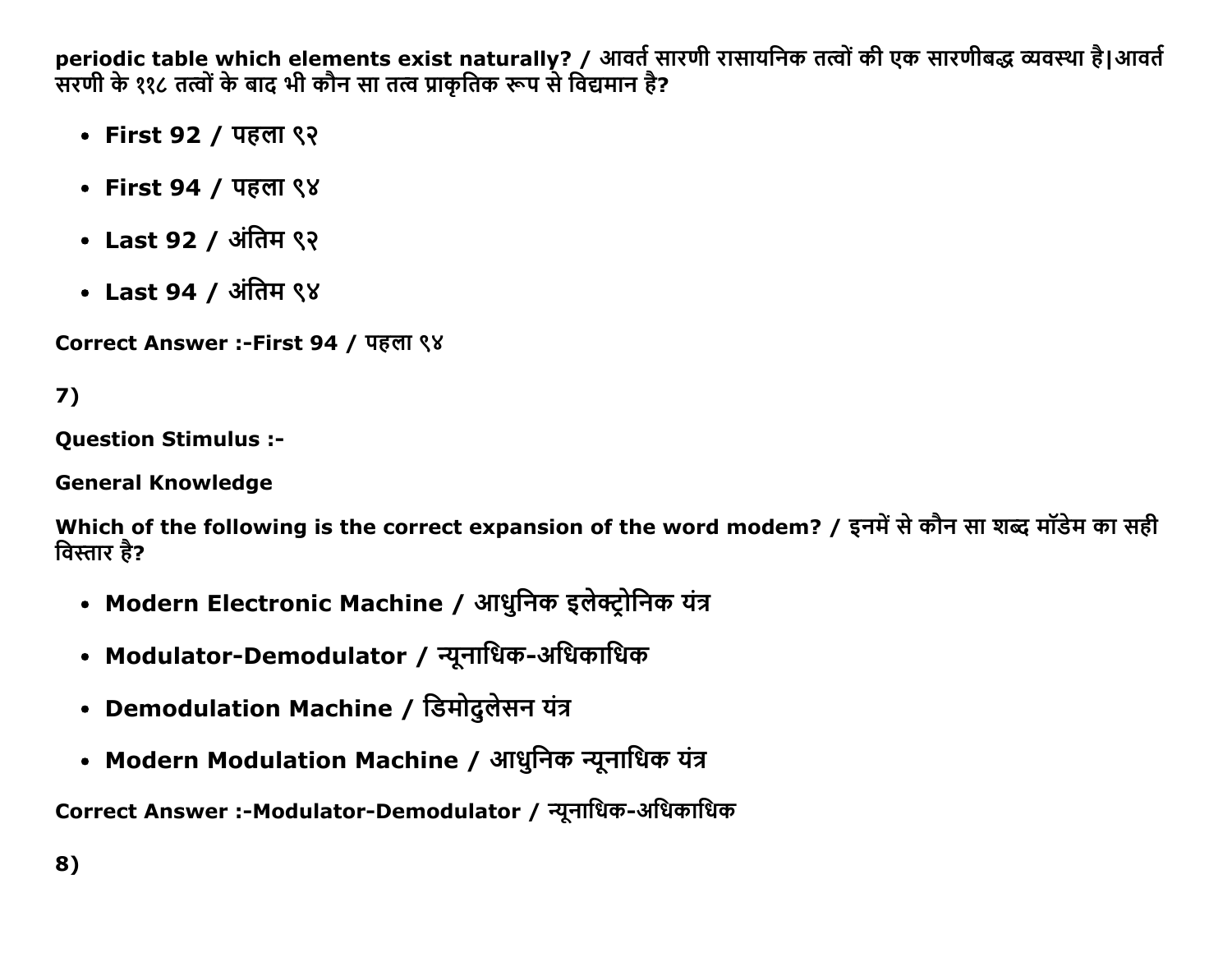**Question Stimulus :-**

**General Knowledge** 

The number of river basins in Madhya Pradesh is: / मध्य प्रदेश में नदी की घाटियों की कितनी संख्या है:

- $\cdot$  8/6
- $.9/8$
- $\cdot$  10 / ? $\circ$
- $\cdot$  11 / ??

**Correct Answer :-10 / ?º** 

 $9)$ 

**Question Stimulus :-**

**General Knowledge** 

In 2016, Leonardo DiCaprio won the Academy Award for Best Actor for film The Revenant. In addition to acting, DiCaprio is also a committed: / २०१६ में, लियोनार्डो दीकेप्रिको नें फिल्म रेवेनेंट के लिए सर्वश्रेष्ट<br>अभिनेता का अकादमी पुरस्कार जीता था |अभिनय के अलावा, दीकेप्रोको एक प्रतिबद्ध\_\_\_\_\_\_\_\_\_\_\_\_\_\_\_\_\_\_\_\_\_\_ भ

- Environmentalist / पर्यावरणविद्
- Academician / शिक्षाविद्
- Soccer player / सॉसर ख़िलाड़ी
- Film Editor / फिल्म संपादक

Correct Answer :-Environmentalist / पर्यावरणविद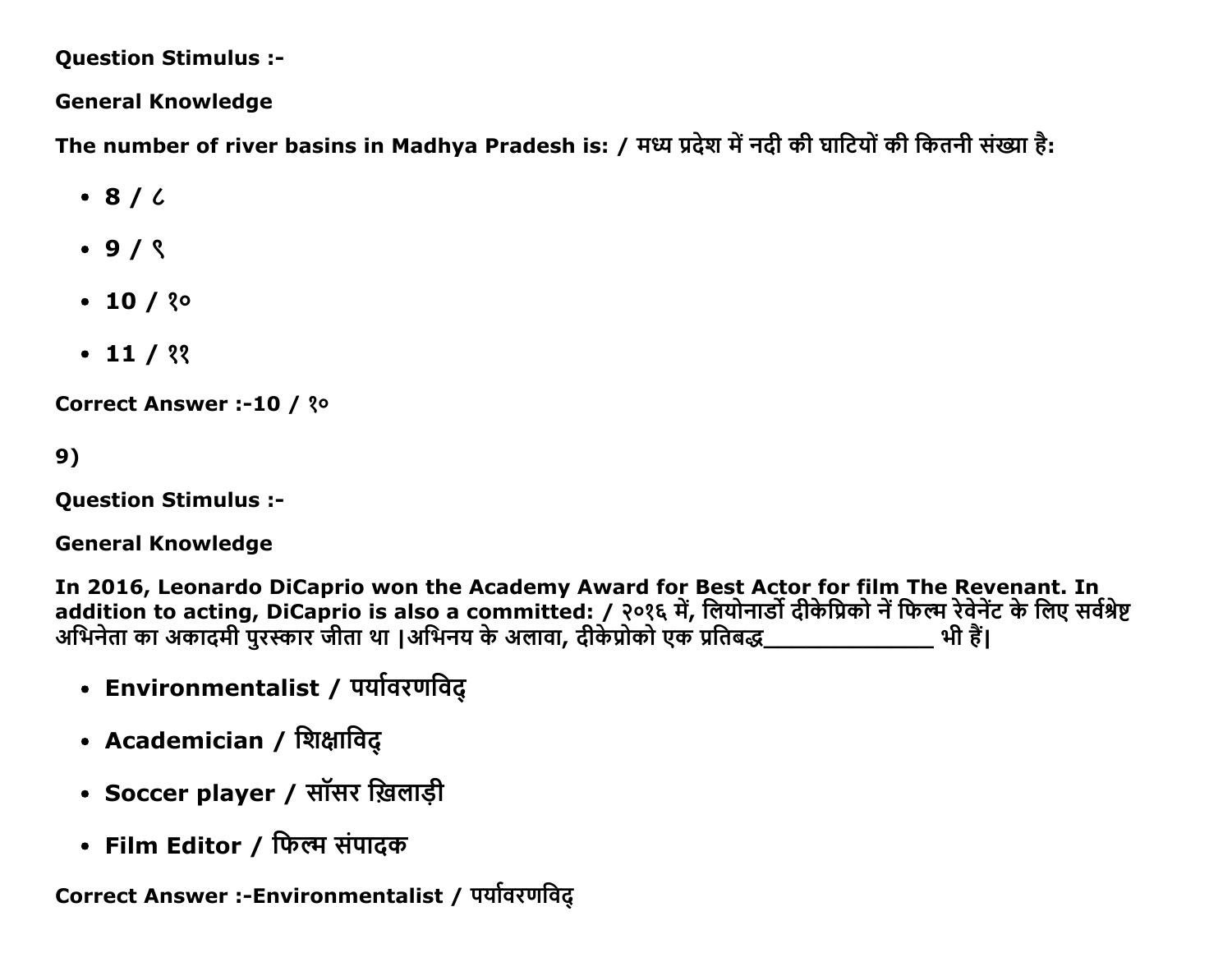10)

Question Stimulus :

General Knowledge

Dashavatara refers to the ten avatars of Vishnu. The list of Dashavatara varies across sects and regions in India. Which of the following regional deity is NOT considered as one of the avatars from Dashavatara? / दशावतार विष्णु के दस अवतारों से संबंधित है|दशावतार की सूची भारत में धर्म और क्षेत्रों के आधार पर बदलती रहती है|निम्नलिखित क्षेत्रीय देवता दशावतार के अवतारों में से एक नहीं माने जाते हैं|

- Vithoba / विठोबा
- Jagannath / जग्गनाथ
- Balarama / बलराम
- Naradmuni / नारदमुनी

Correct Answer :-Naradmuni / नारदमुनी

11)

Question Stimulus :

General Knowledge

What is the correct full form of SIM? / सिम(SIM) का सही पूरा नाम क्या है?

- Subscriber Identity Module / ग्राहक पहचान मापांक (सबस्क्राइबर आइडेंटिटी मॉड्यूल)
- Subliminal Index Merchant / अचेतन निर्देशिका व्यापारी
- Smartphone Identification Machine / स्मार्टफोन पहचानने की मशीन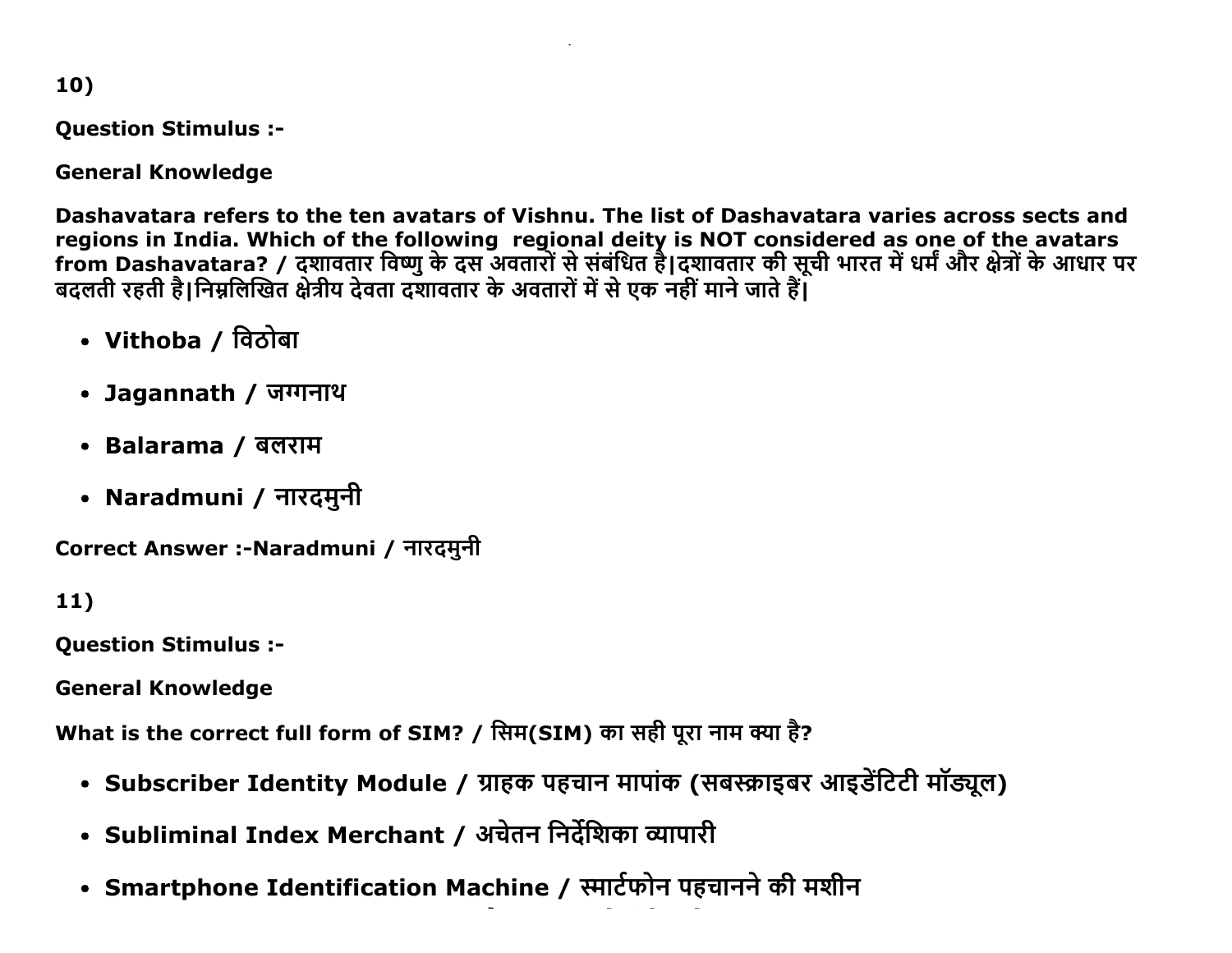• Samsung Intelligent Mobile / सैमसंग का इंटेलीजेंट मोबाइल

Correct Answer :-Subscriber Identity Module / ग्राहक पहचान मापांक (सबस्क्राइबर आइडेंटिटी मॉड्यूल)

12)

Question Stimulus :

General Knowledge

The Indian Lunar Exploration Program is popularly known as: / भारतीय चांद अन्वेषण कार्यक्रम को किस प्रसिद्ध कार्यक्रम के रूप में भी जाना जाता है:

- Chandravahan program / चन्द्रवहन कार्यक्रम
- Chandramukhi program / चन्द्रमुखी कार्यक्रम
- Chandrakanta program / चन्द्रकांता कार्यक्रम
- Chandrayaan program / चंद्रयान कार्यक्रम

Correct Answer :-Chandrayaan program / चंद्रयान कार्यक्रम

13)

Question Stimulus :

General Knowledge

Which of the following dance form is NOT practiced in the state of Madhya Pradesh? / मध्य प्रदेश राज्य में निम्नलिखित नृत्य शैली में से कौन प्रचलित नहीं है?

- Tertali / टेरटली
- Charkula / चारकुला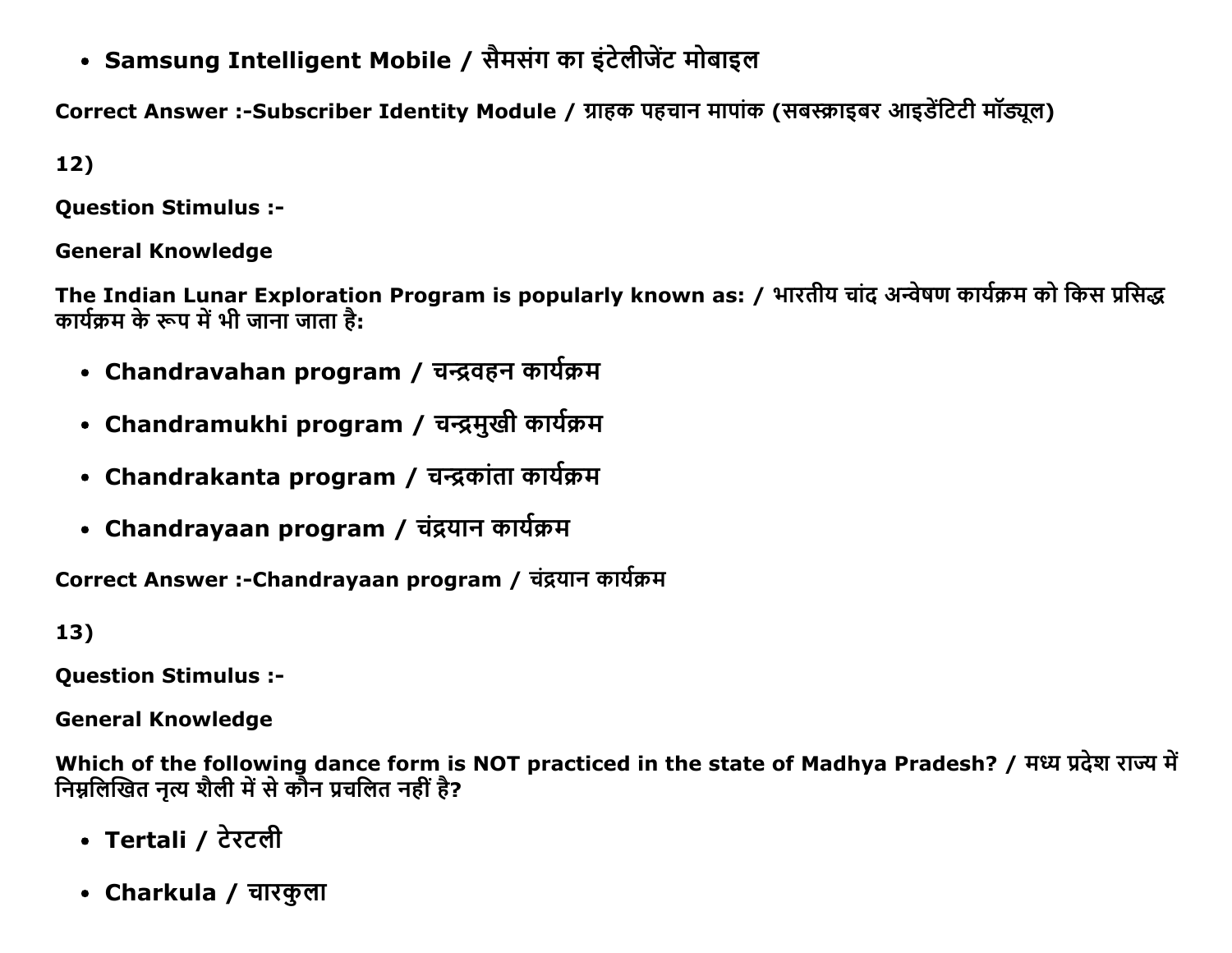- Jawara / जवारा
- Garadi / गारदी

Correct Answer :-Garadi / गारदी

 $14)$ 

**Ouestion Stimulus :-**

**General Knowledge** 

Bhopal gas tragedy which occurred on the night of 2<sup>nd</sup> December, 1984 considered as one of the world's worst industrial disaster. Pesticide plant of the following company was responsible for this<br>mishap. / भोपाल गैस त्रासदी दुनिया की सबसे बड़ी औद्योगिक दुर्घटना में से एक के रूप में जानी जाती है जो २ दिसम्बर १९८४ की रात में घटित हुआ था। कीटनाशक बनाने वाली कौन सी कंपनी इस दुर्घटना के लिए जिम्मेदार थी।

- Union Carbide India Limited (UCIL) / यूनियन कार्बाइड इंडिया लिमिटेड(युसीआईएल)
- Union Chemistry Indian Corp. (UCIC) / यूनियन केमिस्ट्री इंडियन कारपोरेशन(युसीआईएल)
- Methyl Isocloride (MICC) / मिथाइल आइसोक्लोराइड
- Methyl Isocyanate (MIC) / मिथाइल आइसोसाइनेट

Correct Answer :-Union Carbide India Limited (UCIL) / यूनियन कार्बाइड इंडिया लिमिटेड(युसीआईएल)

 $15)$ 

**Question Stimulus :-**

**General Knowledge** 

34<sup>th</sup> National Game 2011 was held in: / २०११ में ३४ वें राष्ट्रीय खेल का आयोजन हुआ था :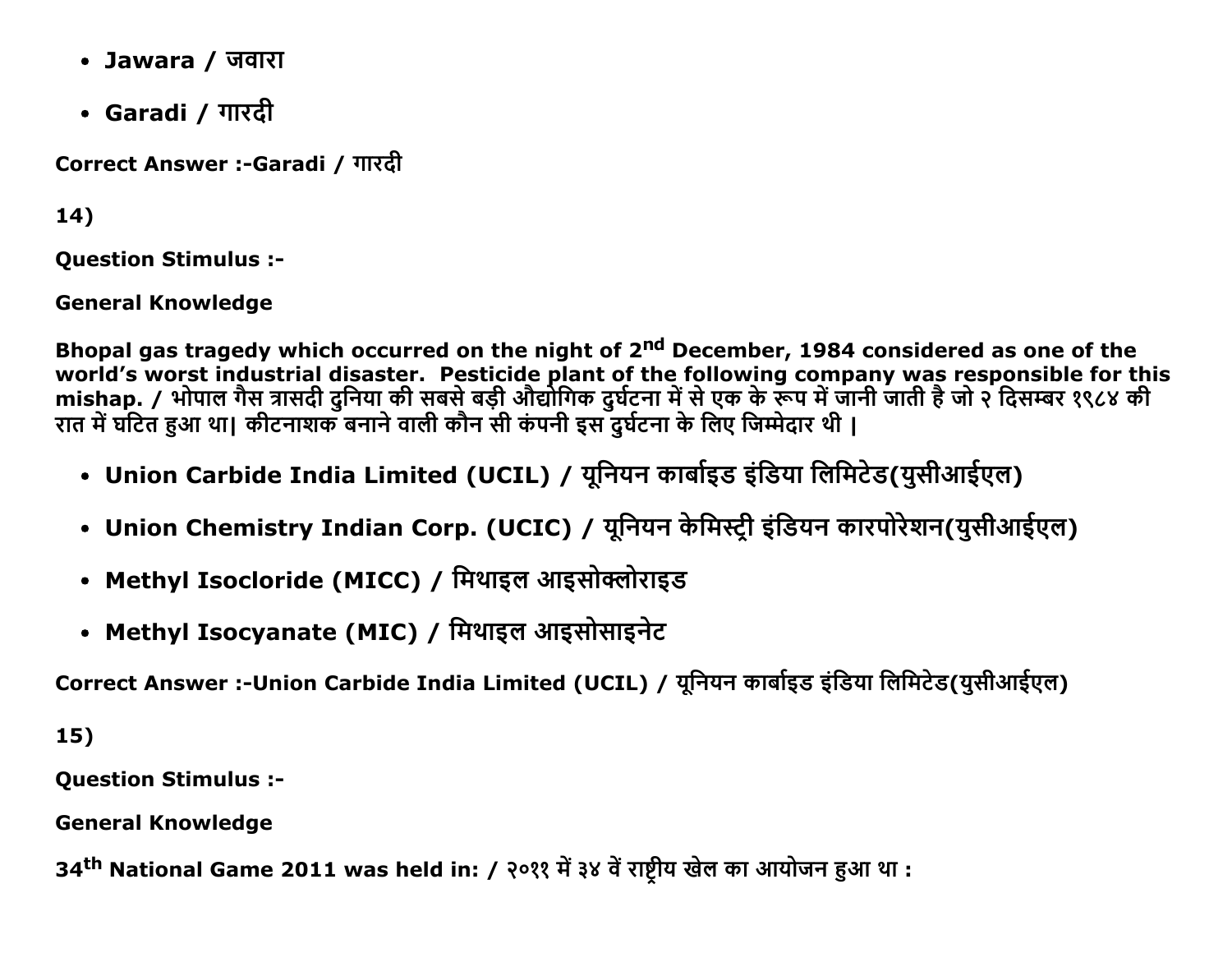- Bihar / बिहार में
- Delhi / दिल्ली में
- Jharkhand / झारखंड में
- Madhya Pradesh / मध्य प्रदेश में

Correct Answer :-Jharkhand / झारखंड में

**Topic:- G3\_General Hindi**  $1)$ 

**Question Stimulus :-**

**Hindi** 

'जूते चाटना' मुहावरे का अर्थ होगा-

- खुशामद करना
- बूट पालिश करना
- भटकते फिरना
- अति तुच्छ मानना

Correct Answer :-खुशामद करना

 $2)$ 

**Question Stimulus :-**

**Hindi**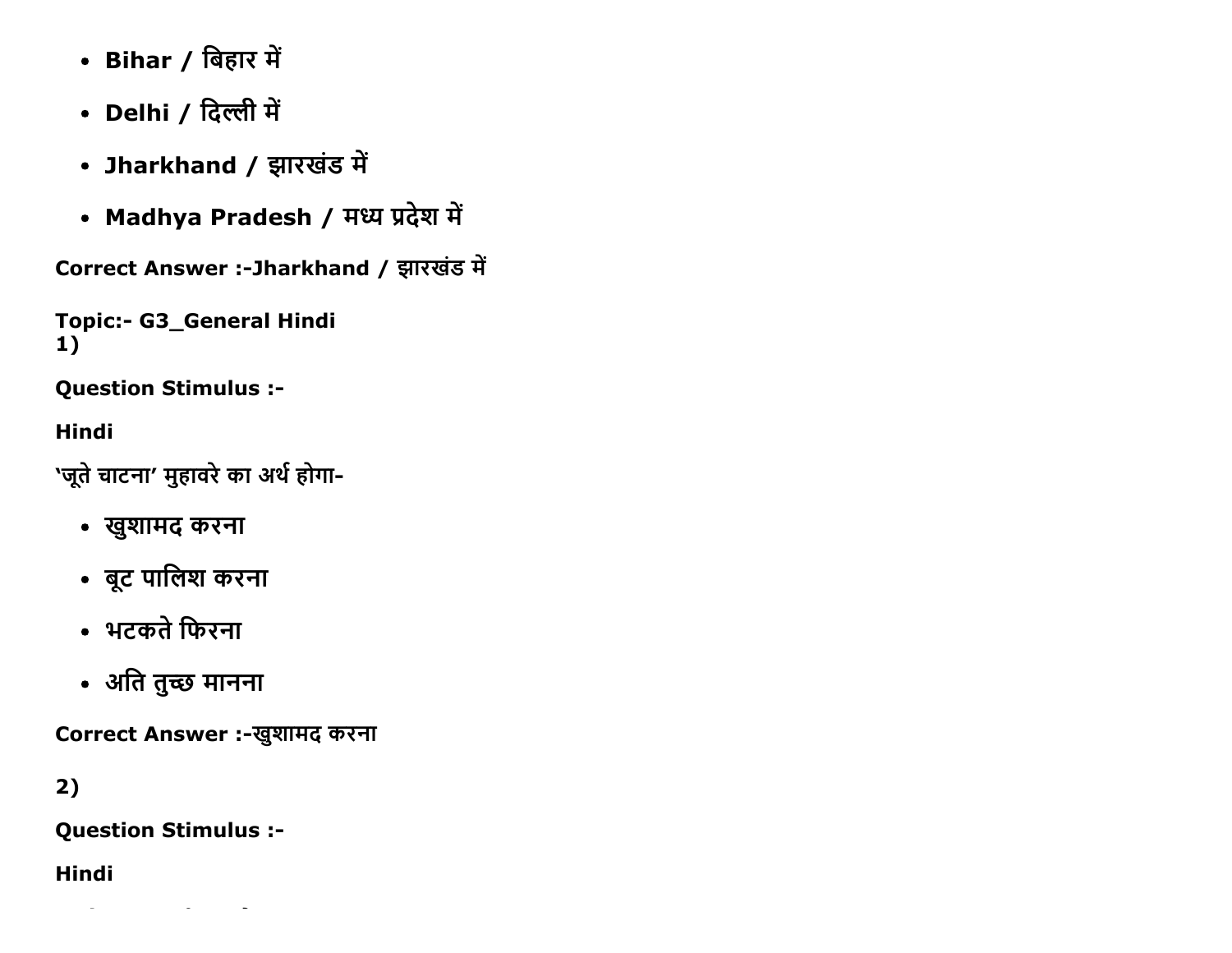भारतेन्द्र की कर्म भूमि है-

- लखनऊ
- पटना
- $\bullet$  काशी
- कलकत्ता

Correct Answer :-काशी

3)

Question Stimulus :

Hindi

सूरदास ने किससे दीक्षा प्राप्त की-

- माधवाचार्य
- शंकराचार्य
- बल्लभाचार्य
- रामानुजाचार्य

Correct Answer :-बल्लभाचार्य

4)

Question Stimulus :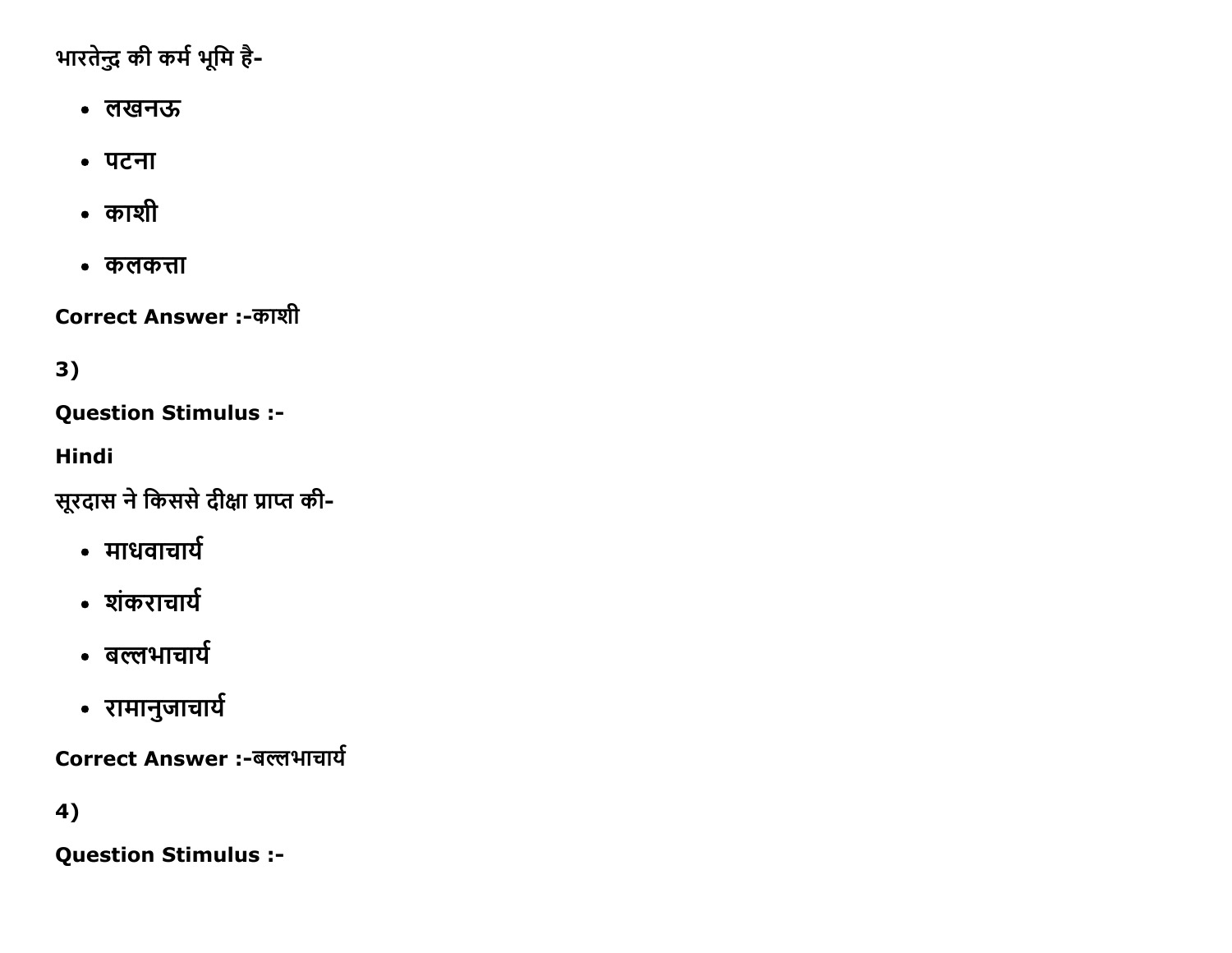# Hindi

निम्नलिखित में से भिन्न शब्द का चयन कीजिए-

- इက
- $\cdot$  सिंह
- ब्राहमण
- सूर्य

**Correct Answer :-सिंह** 

5)

Question Stimulus :

Hindi

निम्नलिखित में शुद्ध वाक्य का चयन कीजिए-

- हेम नरेश को पुस्तक दिया
- हेम नरेश की पुस्तक देगा
- हेम ने नरेश को पुस्तक दी
- हेम नरेश की पुस्तक दी

Correct Answer :-हेम नरेश की पुस्तक देगा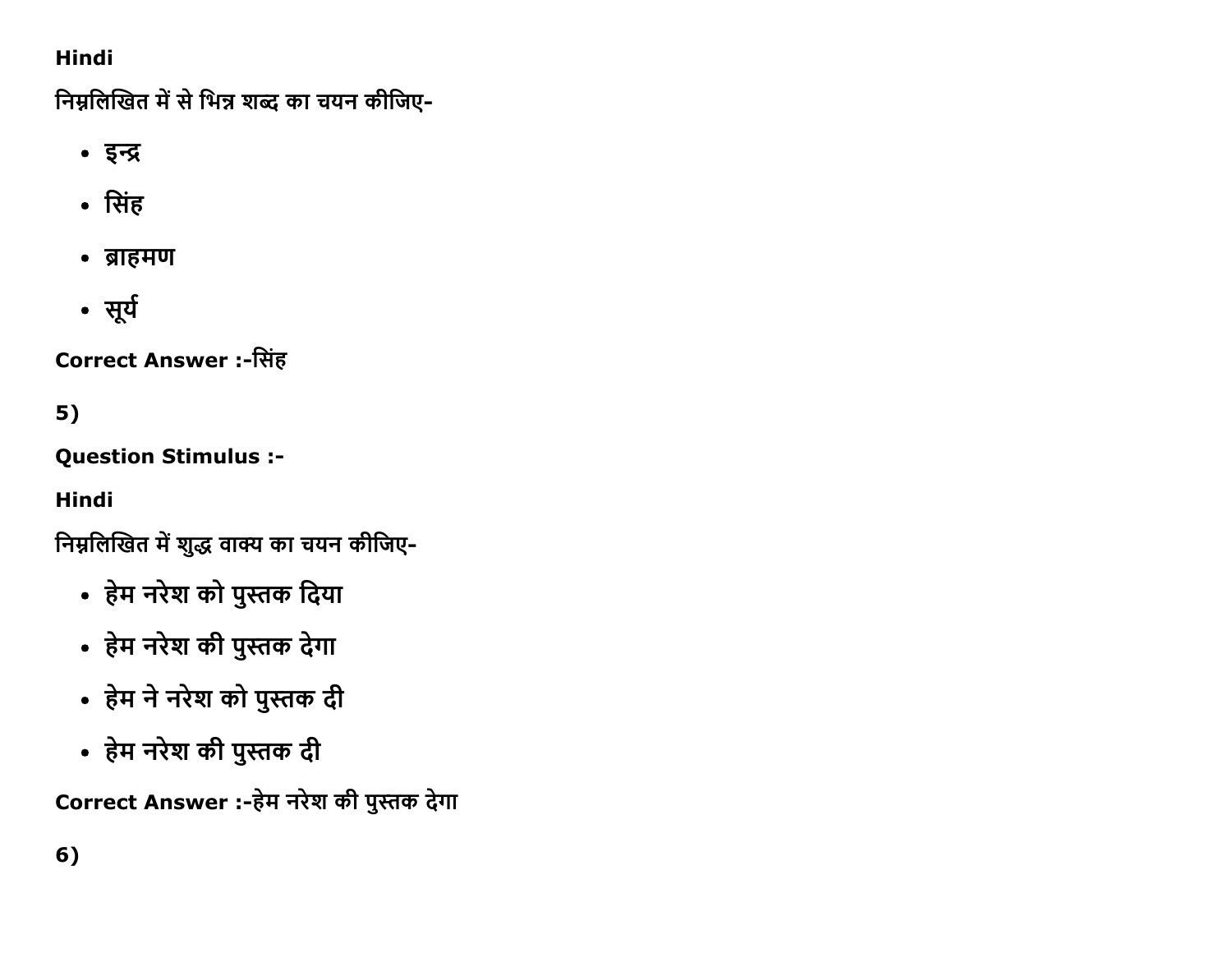## **Question Stimulus :-**

**Hindi** 

अनेक शब्दों के लिए एक शब्द का चयन कीजिए-

'जो खाना मुफ्त में मिलता हो'

- भण्डार
- लंगर
- खुराक
- राशन

Correct Answer :-लंगर

 $7)$ 

**Question Stimulus :-**

Hindi

'चतुरानन' का पर्यायवाची शब्द होगा-

- ब्रह्मा
- इन्द्र
- विष्णु
- देवता

**Correct Answer :-ब्रह्मा**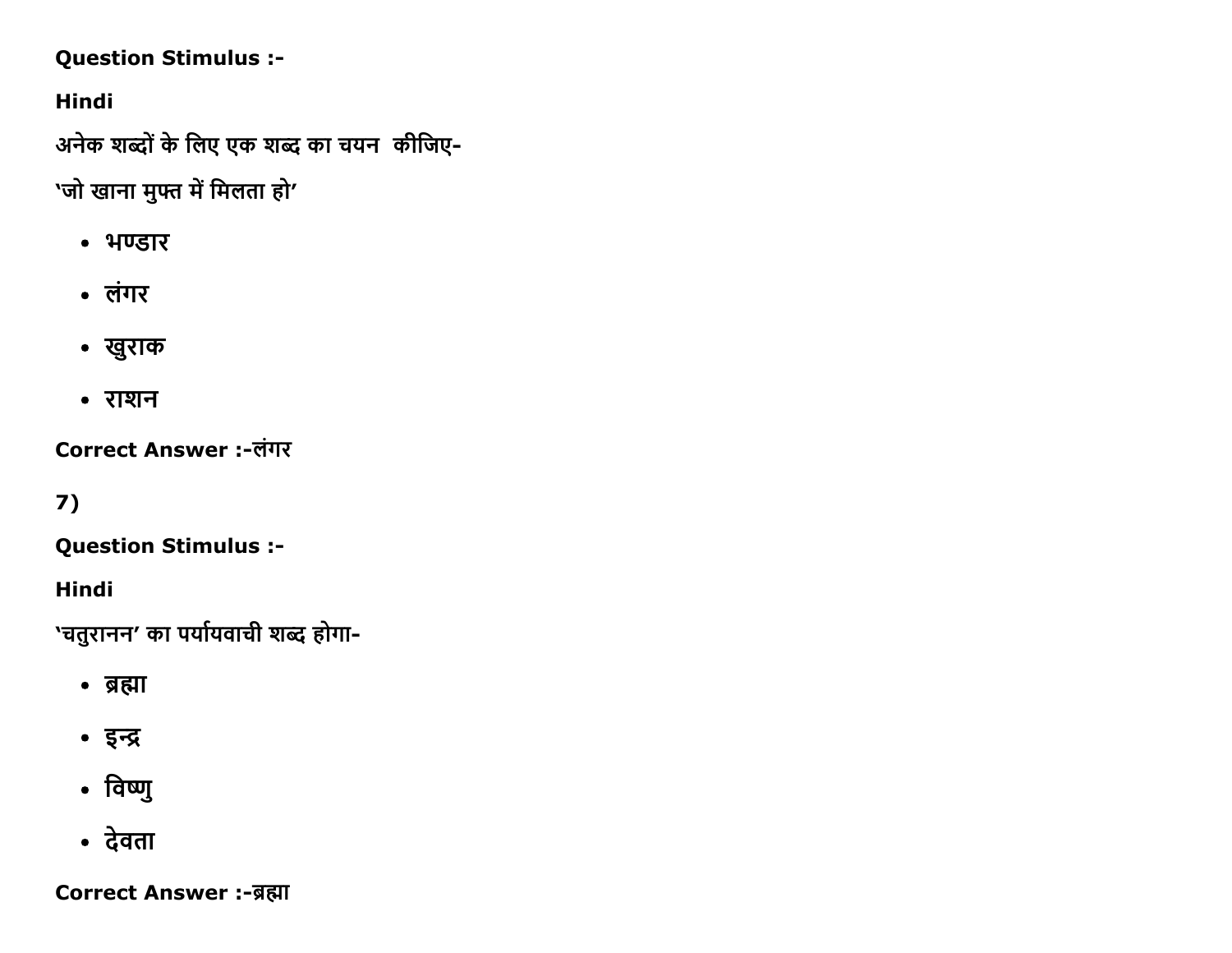8)

**Question Stimulus :-**

**Hindi** 

नीचे लिखे शब्दों में कौन शुद्ध शब्द होगा-

- दामीनी
- दामिनी
- दमिनी
- दामिनि

Correct Answer :-दामिनी

9)

**Question Stimulus :-**

**Hindi** 

'गीतांजलि' किसकी रचना है-

- महादेवी वर्मा
- प्रेमचंद
- रवीन्द्रनाथ टैगोर
- कल्हण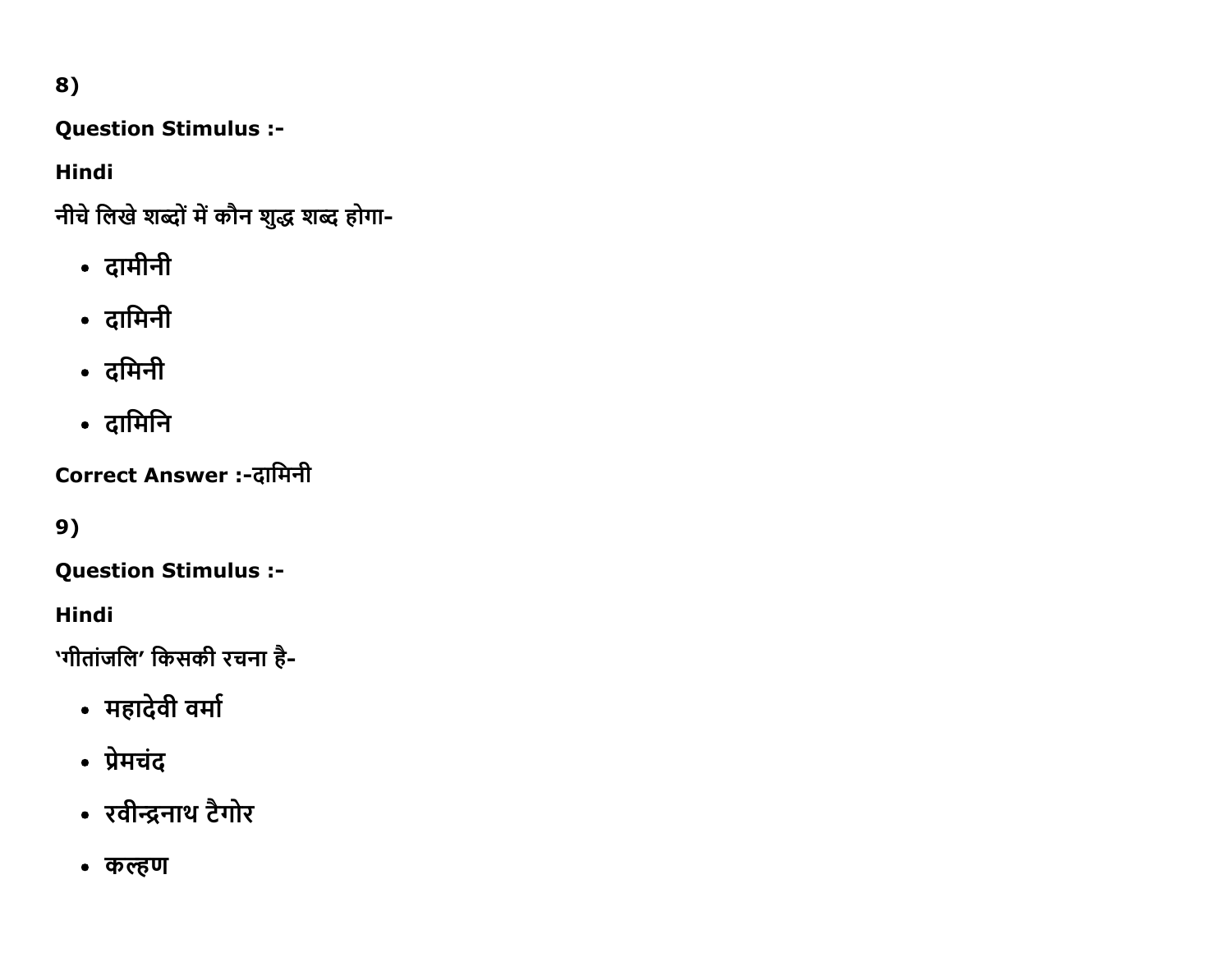Correct Answer :- रवीन्द्रनाथ टैगोर

10)

**Question Stimulus :-**

**Hindi** 

'अतएव' में संधि होगी-

- गुण संधि
- व्यंजन संधि
- यण संधि
- विसर्ग संधि

Correct Answer :-विसर्ग संधि

11)

**Question Stimulus :-**

**Hindi** 

'माता-पिता' में समास बताइए?

- कर्मधारय
- बहुब्रीही
- द्वन्द्व
- द्विगु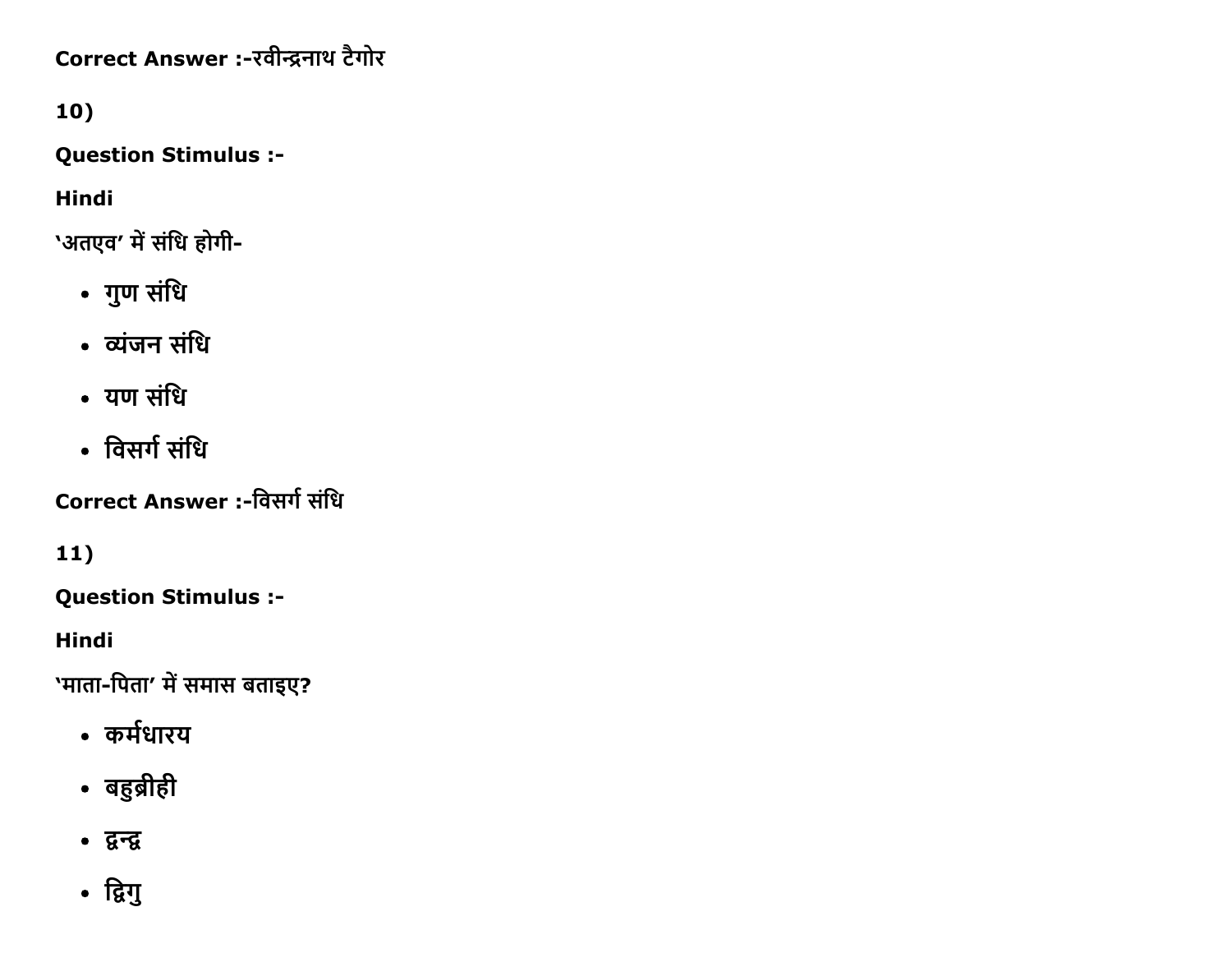**Correct Answer :-द्वन्द्व** 

12)

Question Stimulus :

Hindi

'गिरीश' में संधि विच्छेद होगा-

- गिरि+ ईश
- $\cdot$  गिरी+ ईश
- $\cdot$  गिरि+ इश
- गिर+ ईष

Correct Answer :-गिरि+ ईश

13)

Question Stimulus :

Hindi

'भारत दुर्दशा' के लेखक कौन है-

- जयशंकर प्रसाद
- सेठ गोविन्ददास
- कार्तिक प्रसाद खत्री
- भारतेन्द्र हरिश्चन्द्र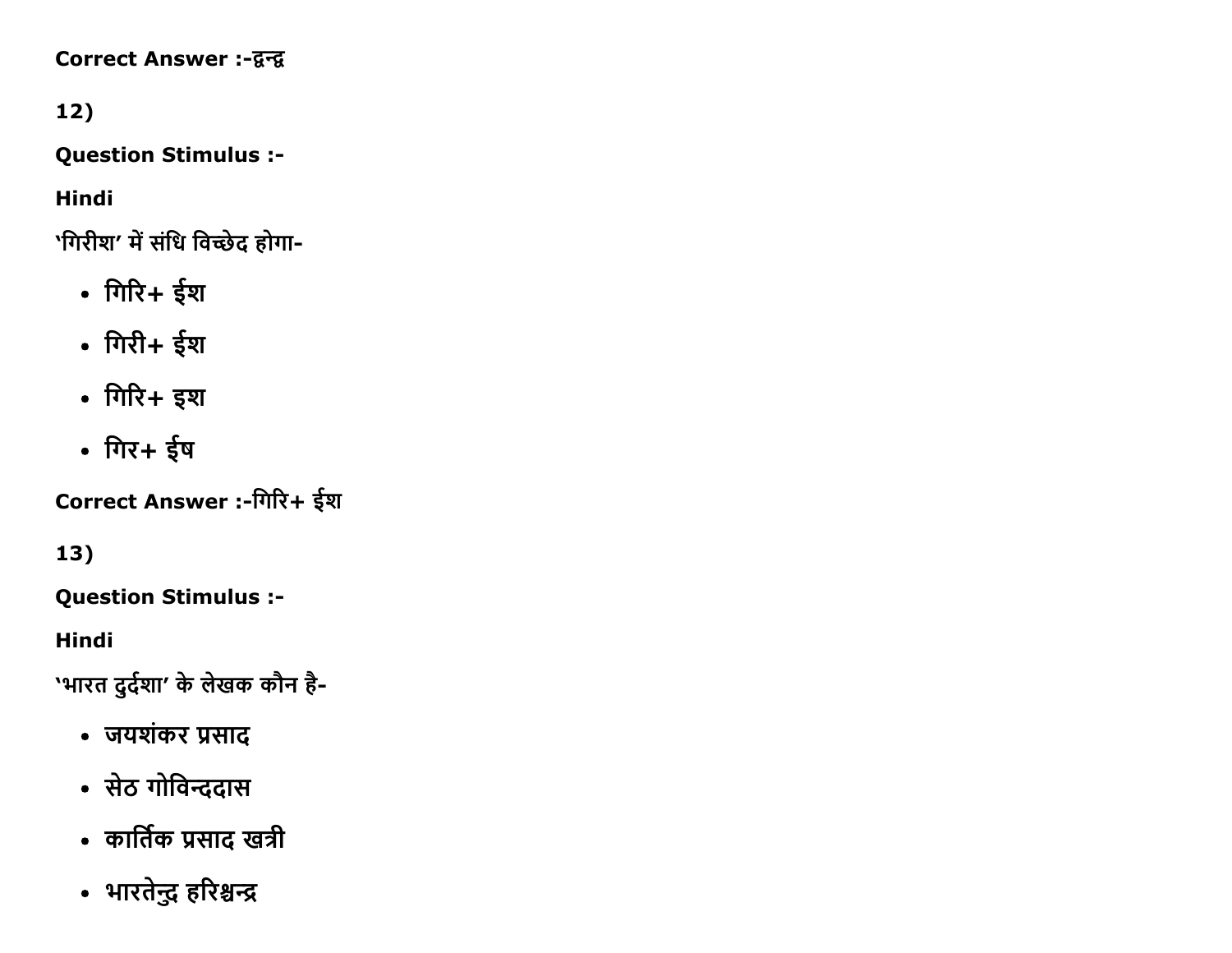Correct Answer :-भारतेन्द्र हरिश्चन्द्र

14)

**Question Stimulus :-**

**Hindi** 

'नीरस' शब्द का विलोम शब्द होगा-

- रसीला
- सरस
- विरस
- अरस

**Correct Answer:-सरस** 

15)

**Question Stimulus :-**

**Hindi** 

'लड़का+पन' से बने विकल्पों में से सही विकल्प को चुनिए-

- लड़कापन
- लड़पन
- लड़कपन
- लड़कपान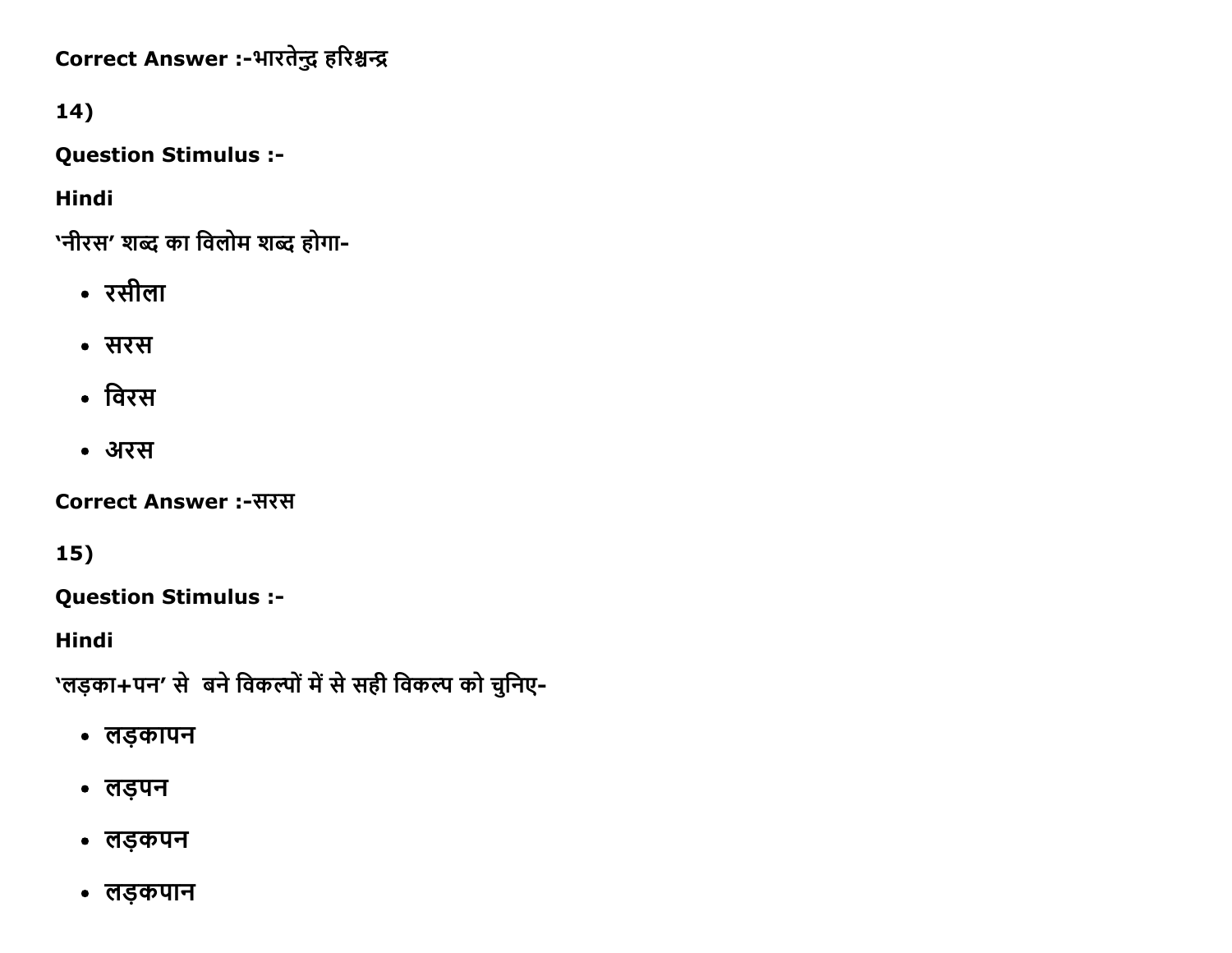Correct Answer :-लड़कपन

Topic:- G3\_General English 1)

Question Stimulus :

English

Identify the given sentence.

Though he is new, he knows what to do.

- Complex
- Simple
- Compound
- Exclamatory

**Correct Answer :- Complex** 

2)

Question Stimulus :

English

Complete the idiom:

I can understand your situation very well. We are sailing in the same \_\_\_\_\_\_\_\_.

- path
- water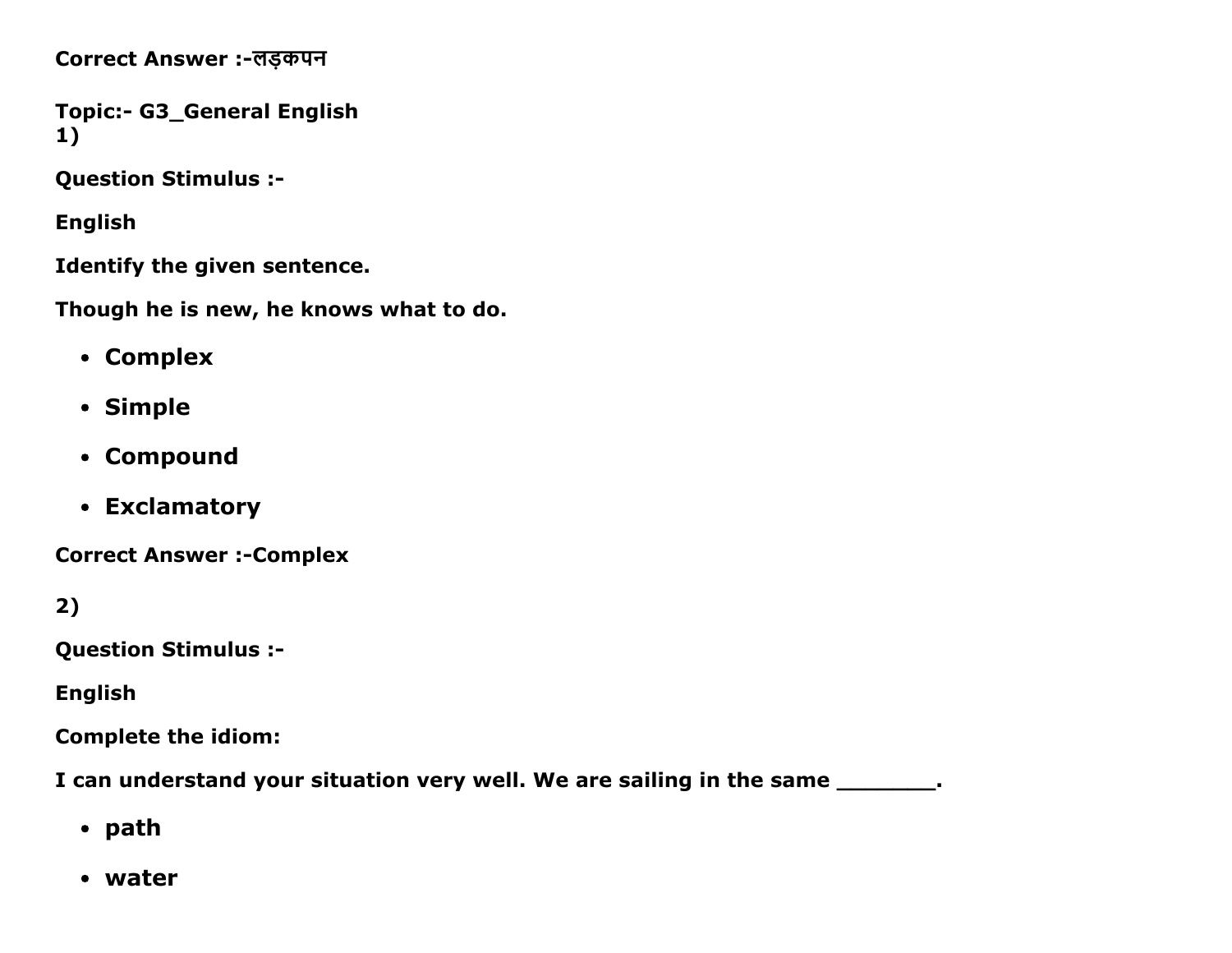- boat
- cruise

**Correct Answer :-boat** 

3)

Question Stimulus :

English

Identify the given sentence.

How absolutely terrifying it is!

- Exclamatory
- Interrogative
- Imperative
- Declarative

**Correct Answer :- Exclamatory** 

# 4)

Question Stimulus :

English

Identify the given sentence.

Could you please help me find this address?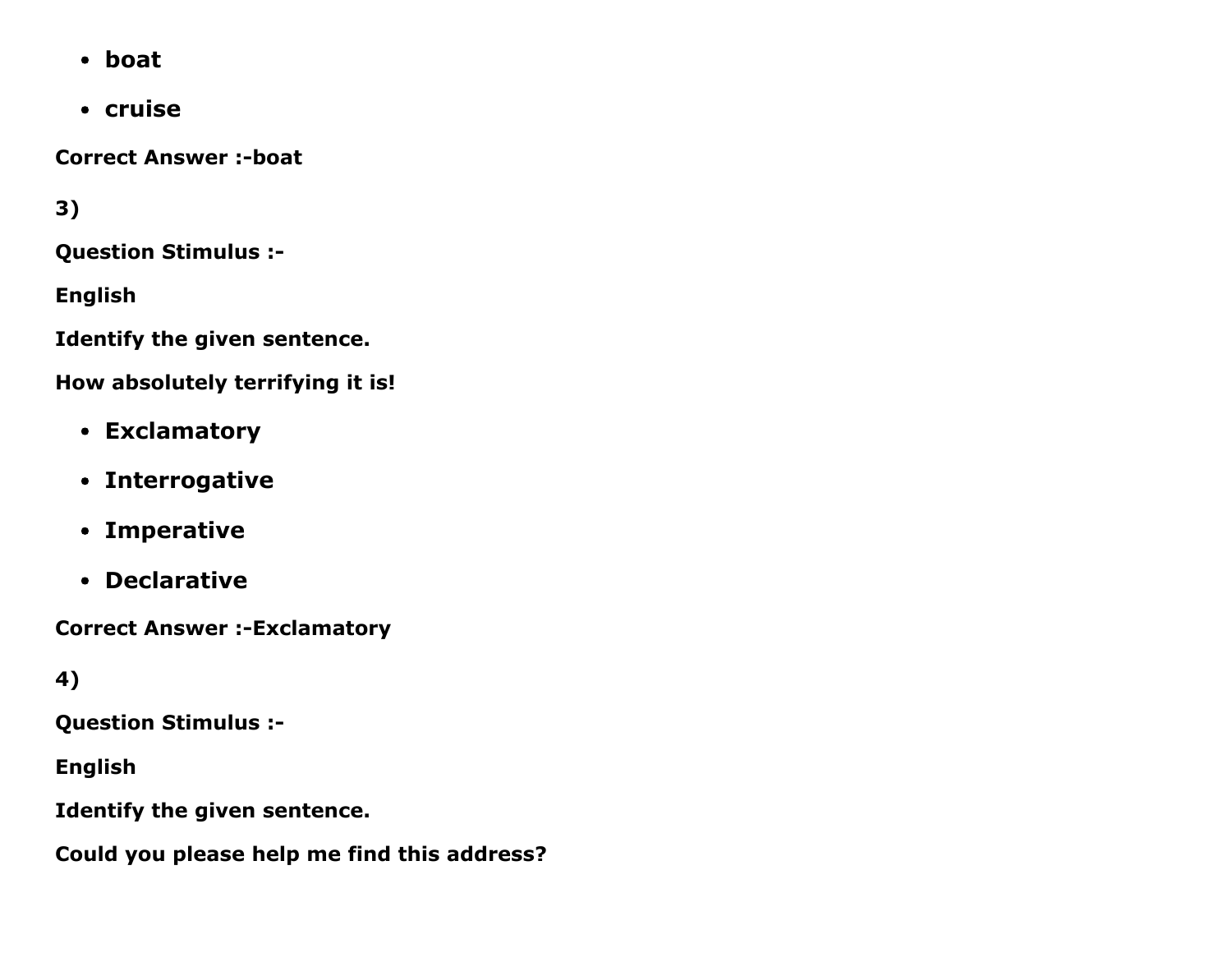- Imperative
- Interrogative
- Declarative
- Exclamatory

**Correct Answer :- Interrogative** 

5)

Question Stimulus :

English

What is the antonym of: ordinary

- Common
- Average
- Uncommon
- Regular

**Correct Answer :- Uncommon** 

6)

Question Stimulus :

English

Which of the given words is spelt correctly?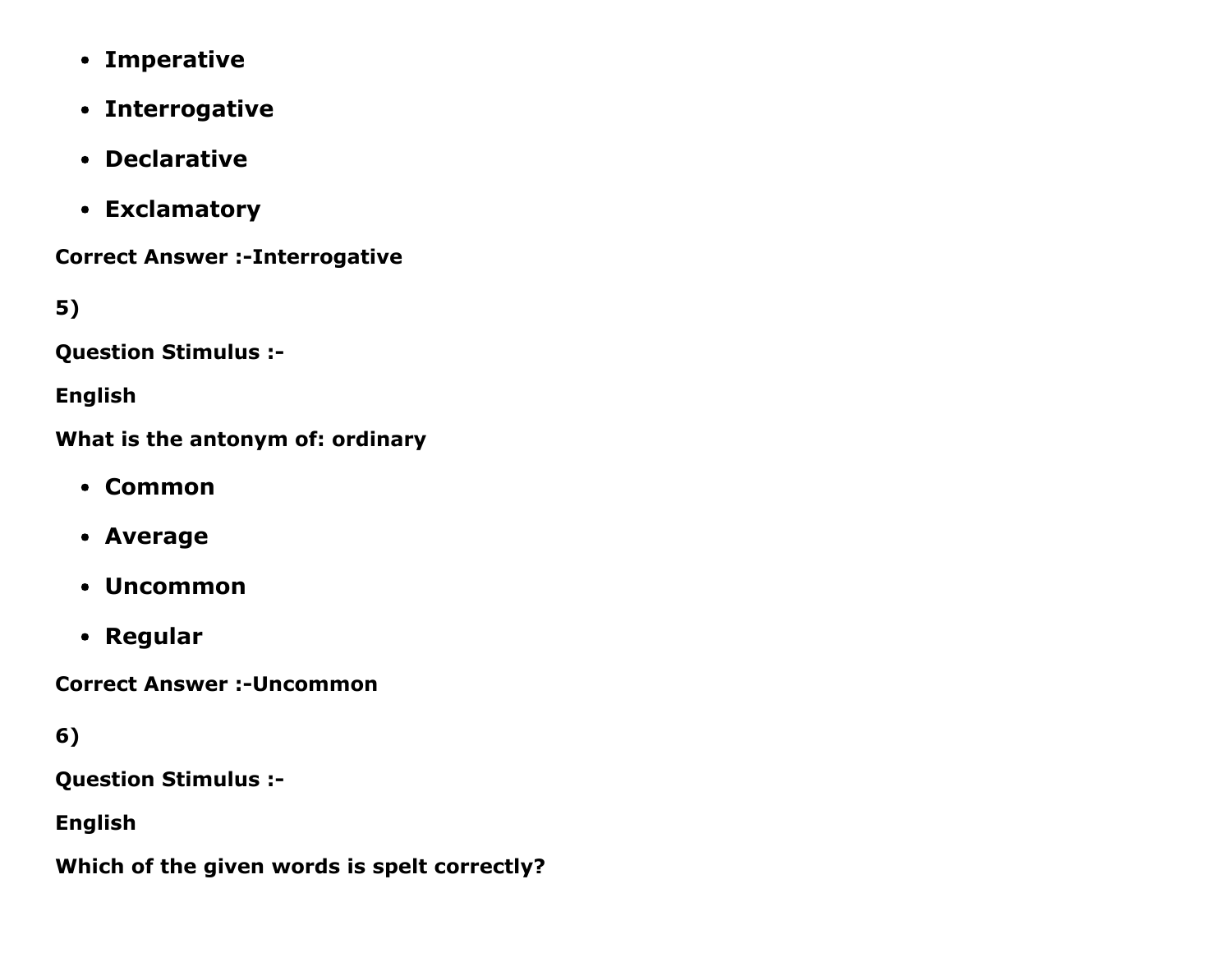- Mispeled
- Misspelled
- Misspeled
- Misspeld

**Correct Answer :- Misspelled** 

7)

Question Stimulus :

English

Find the odd word out:

Hungry, tired, happy, friendly

- Hungry
- Tired
- Happy
- Friendly

**Correct Answer :- Friendly** 

8)

Question Stimulus :

English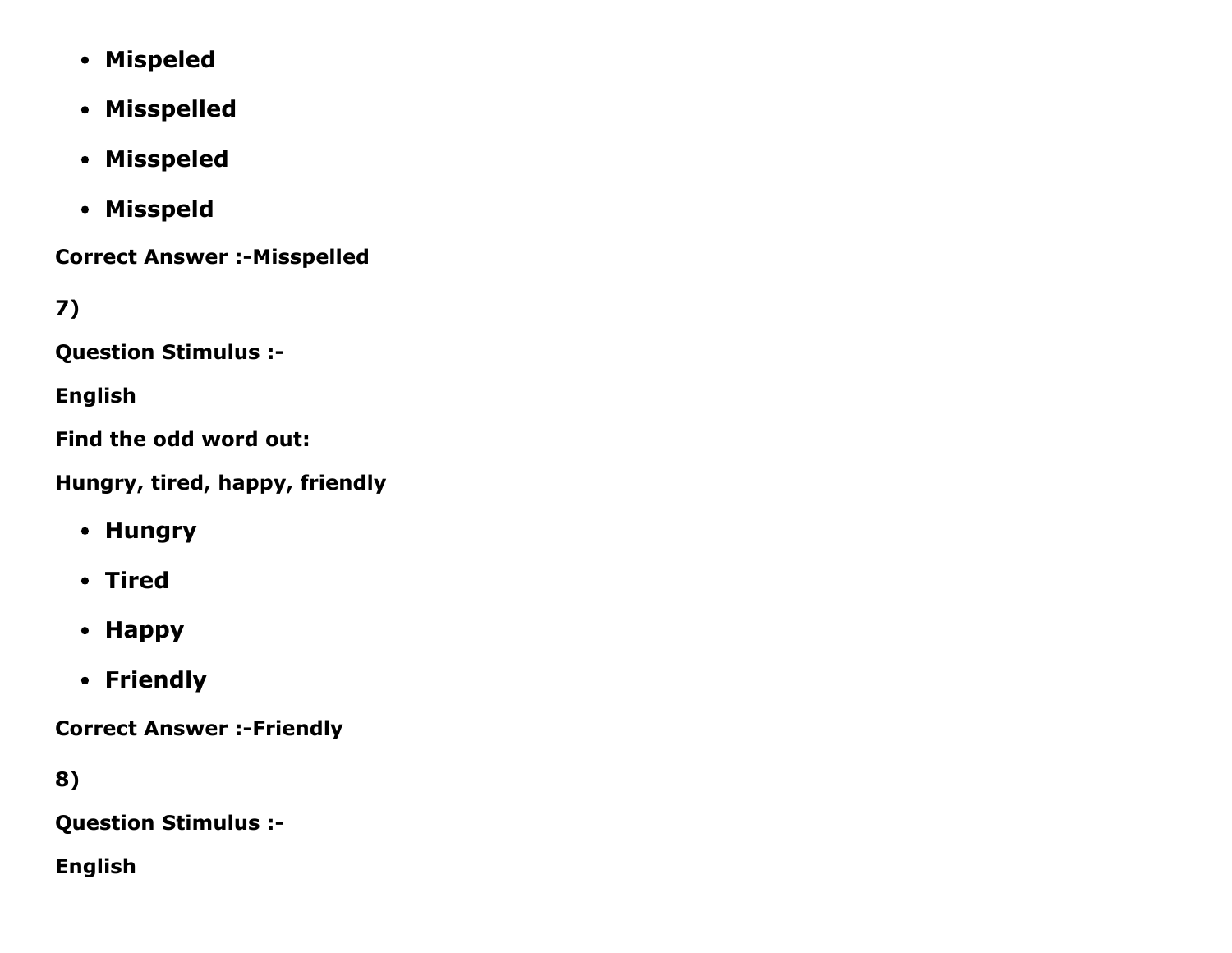Find the odd word out:

Laptop, tab, radio, desktop

- Laptop
- Tab
- Radio
- Desktop

**Correct Answer :- Radio** 

9)

Question Stimulus :

English

Find the odd word out:

Porter, carer, bearer, coolie

- Porter
- Carer
- Bearer
- Coolie

**Correct Answer :-Carer**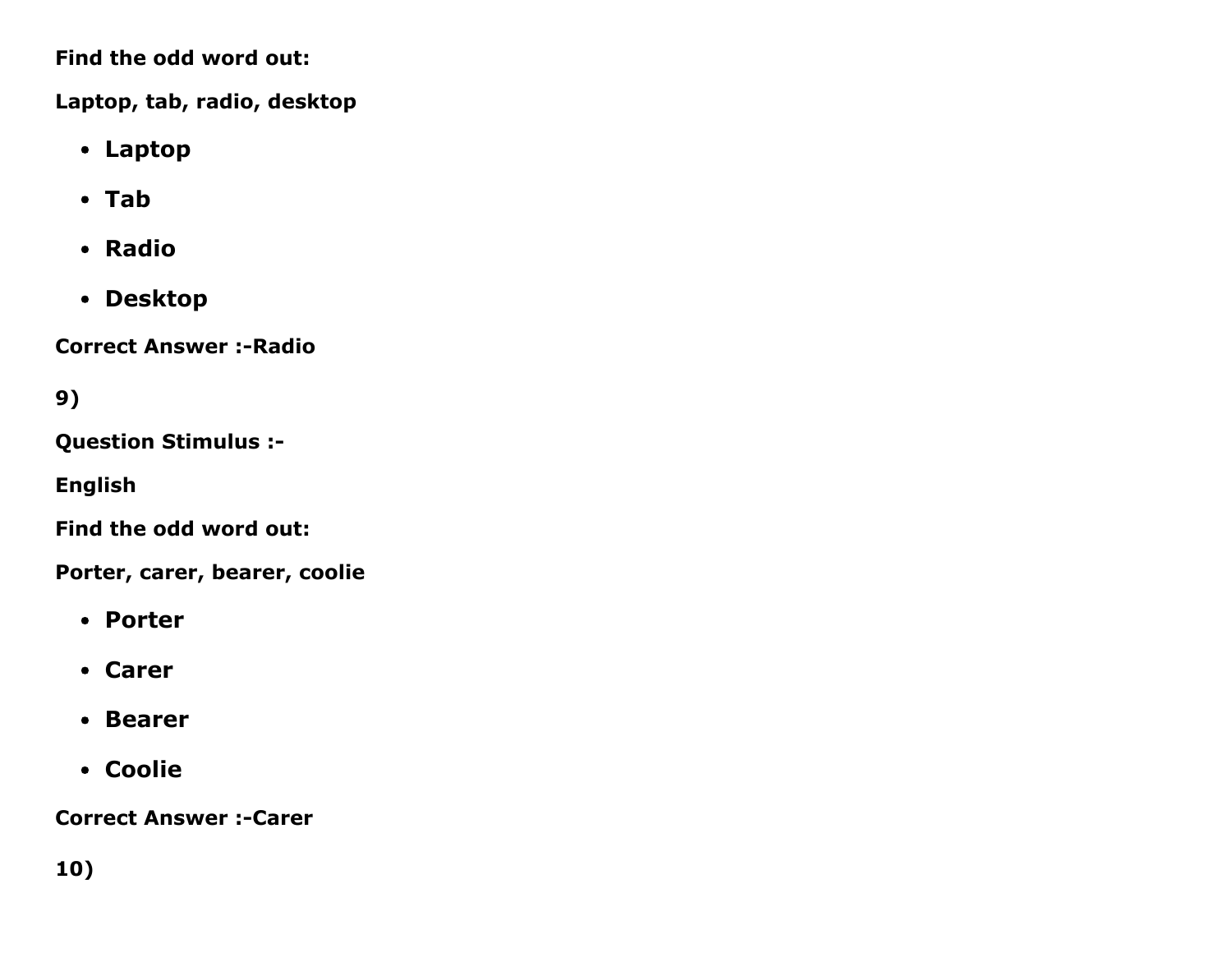#### Question Stimulus :

## English

Which of the given words is spelt correctly?

- Technique
- Technic
- Teqnique
- Tecnique

**Correct Answer :- Technique** 

```
11)
```
Question Stimulus :

English

The following sentence is split in three parts and each one is labelled (A), (B), and (C). Read the sentence to find out whether there is an error in any part. Letter (D) signifies a 'No error'.

The man (A) which works here (B) is from Rome (C).

- (A) The man
- (B) which works here
- (C) is from Rome.
- No error

Correct Answer :- (B) which works here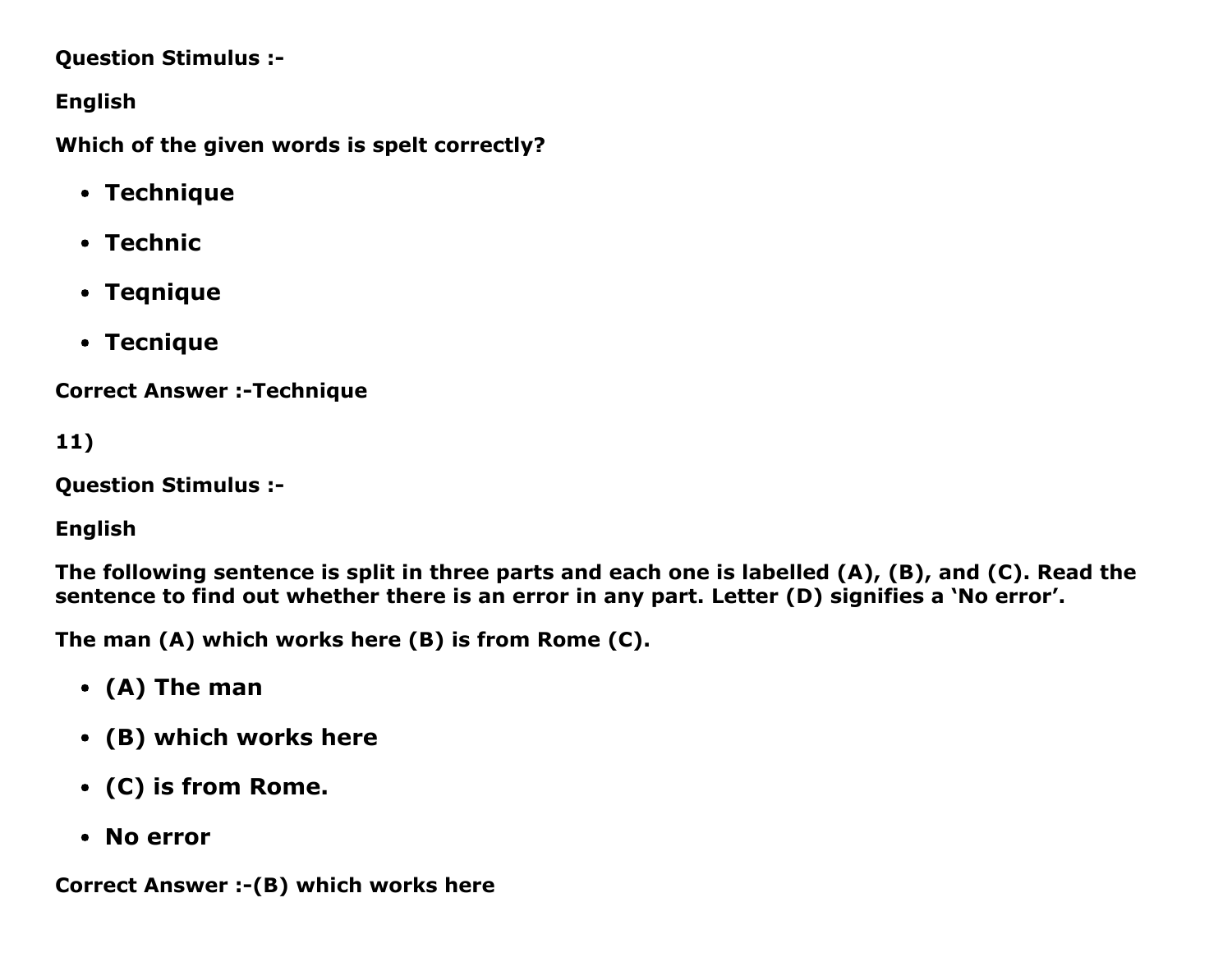12)

Question Stimulus :

English

Fill in the blank.

This burger is just so good. I \_\_\_\_\_\_\_\_\_\_\_\_\_ it!

- am loving
- loves
- love
- loved

**Correct Answer :- love** 

13)

Question Stimulus :

English

What is the synonym of: afraid

- Brave
- Scared
- Bold
- Courageous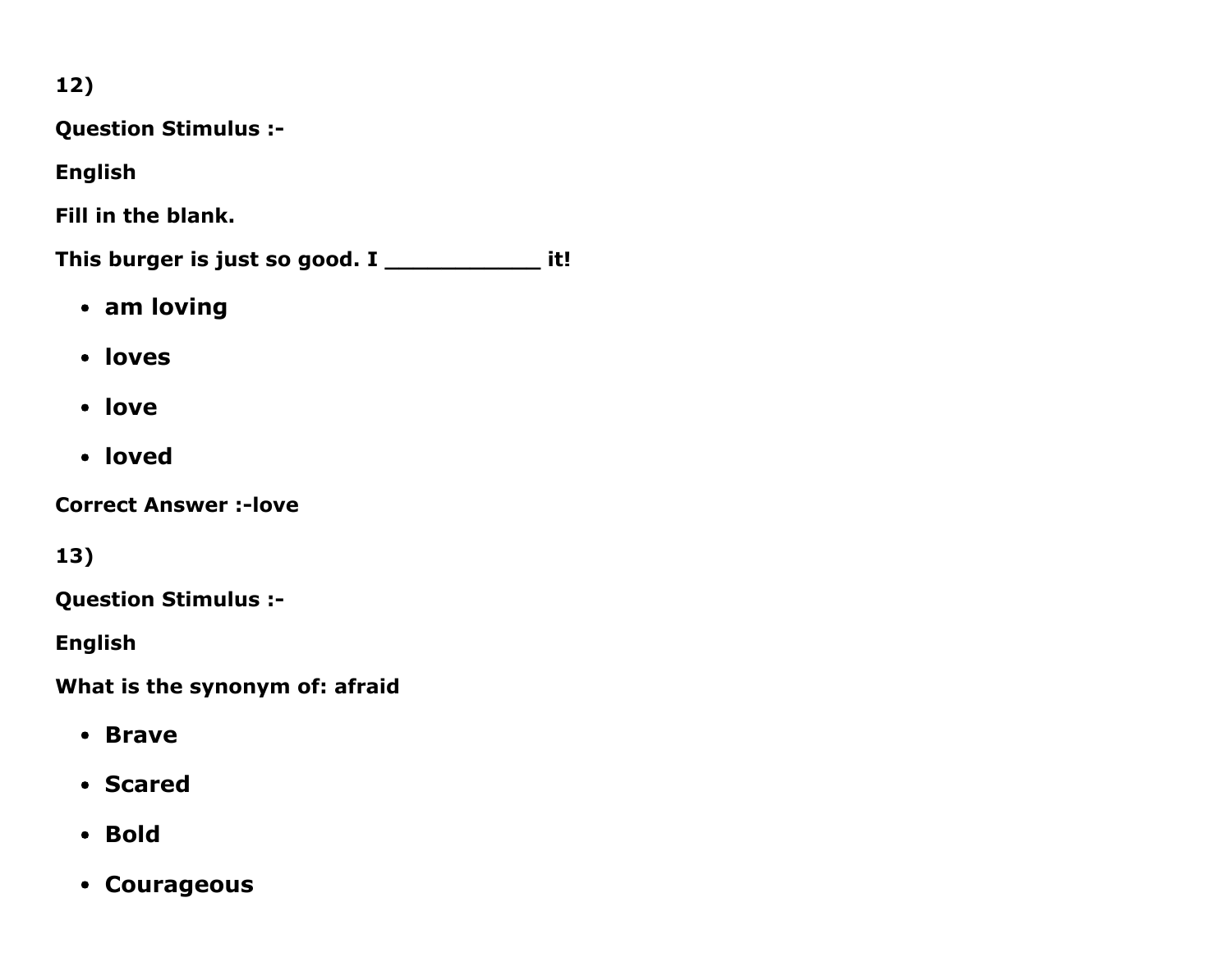**Correct Answer :- Scared** 

14)

**Question Stimulus :-**

**English** 

The following sentence is split in three parts and each one is labelled  $(A)$ ,  $(B)$ , and  $(C)$ . Read the sentence to find out whether there is an error in any part. Letter (D) signifies a 'No error'.

When I (A) will come (B), I will call you (C).

- $\bullet$  (A) When I
- $\bullet$  (B) will come,
- (C) I will call you
- No error

Correct Answer :- (B) will come,

```
Topic:- G3 General Maths
1)
```
**Question Stimulus :-**

**Maths** 

How much money should be invested with a bank paying interest  $@$  18% per annum, to earn  $\bar{\tau}$ 1200 per month? / १८%प्रति वर्ष ब्याज देने वाली बैंक में प्रति वर्ष कितना पैसा निवेश करना चाहिए, ताकि १२०० रु.प्रतिमाह कमाया जा सके?

•  $\bar{x}$  100,000 / ?00,000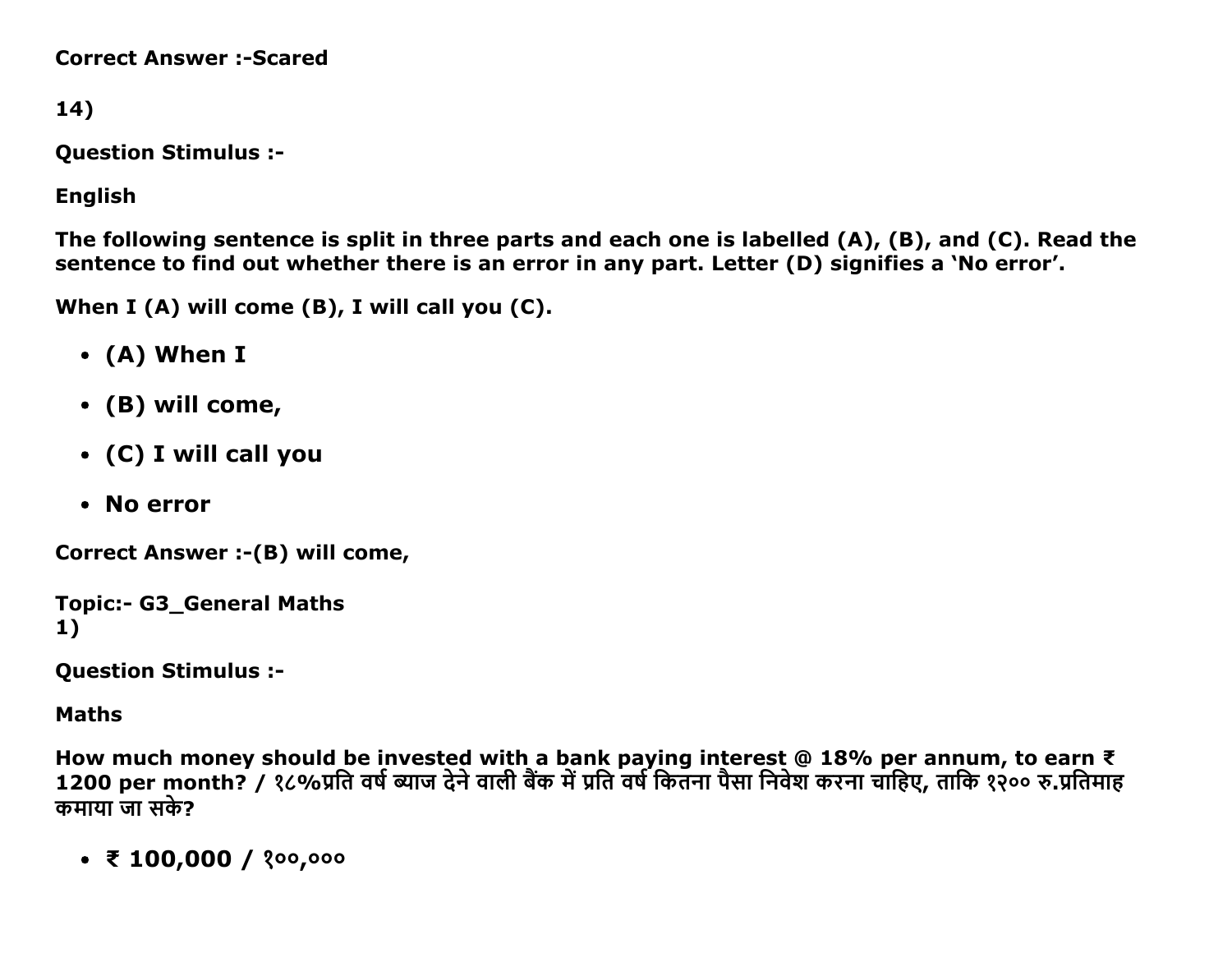- $\overline{x}$  80,000 /  $\zeta$ 0,000
- $\bar{x}$  120,000 / १२०,०००
- $\bullet$  ₹ 65,000 / ६५,०००

Correct Answer :- ₹ 80,000 / 60,000

 $2)$ 

**Question Stimulus :-**

**Maths** 

The bi-quadratic equation  $4x^4 + 3x^3 - 15x^2 + 13x + 16 = 0$  have four roots a, b, c and d. What is the value of a x b x c x d? / चतुर्घतीय समीकरण ४x<sup>4</sup> + ३x<sup>3</sup> -१५x<sup>2</sup> + १३x + १६ = ० के चार मूल a,b,c और d हैं। a x  $b \times c \times d$  का मान क्या होगा?

- $\cdot$  16 / १६
- $-4/ -8$
- $-16/ 26$
- $-4/8$

**Correct Answer :-4 / 8** 

3)

**Question Stimulus :-**

**Maths** 

The LCM of two numbers X and Y is 12 times their HCF. The sum of HCF and LCM is 403. If X is 93,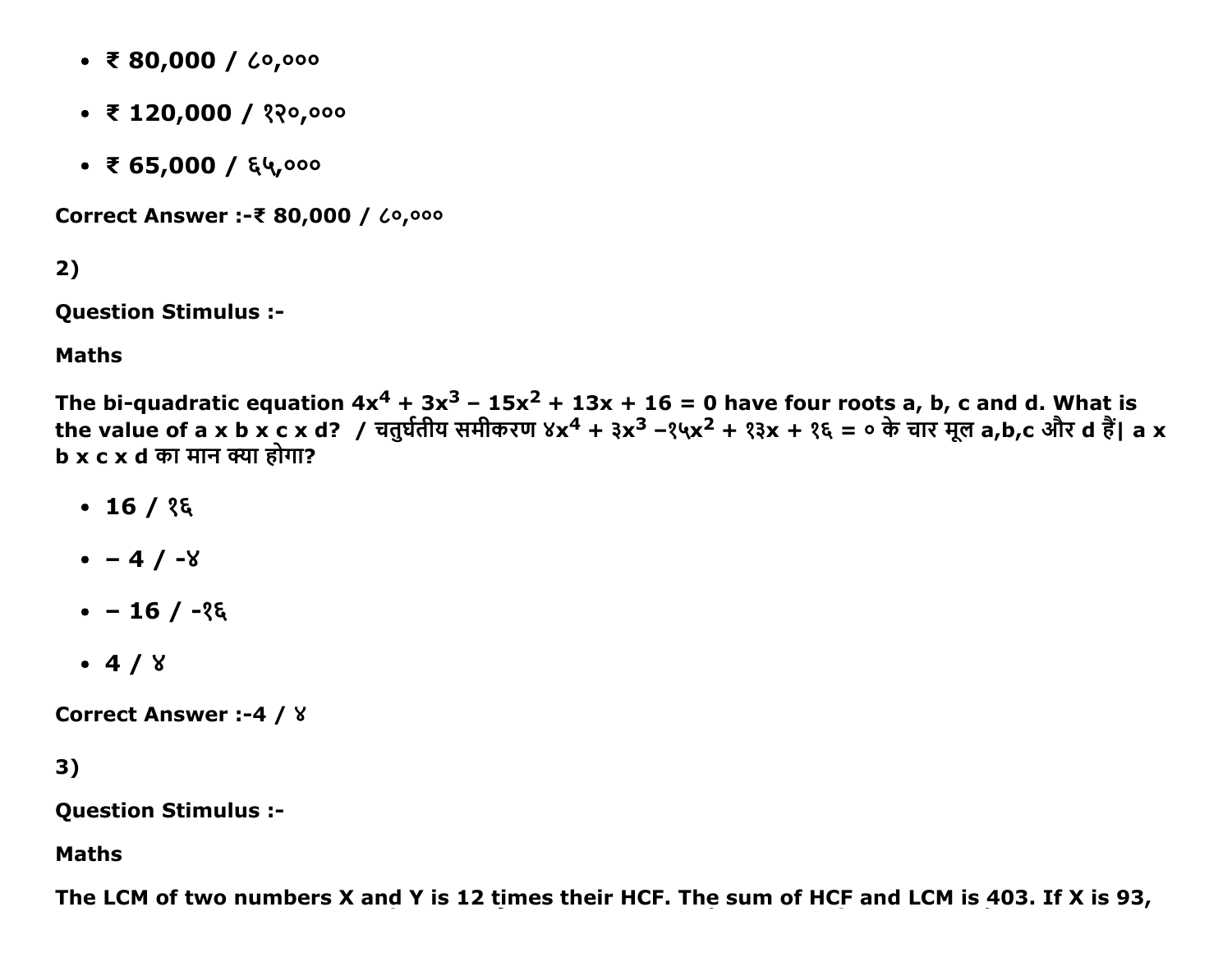what is the value of Y? / यदि दो संख्या X और Y का लघुत्तम समप्य्वर्तक(LCM) अपने महत्तम समप्य्वर्तक(HCF) का १२ गुणा<br>है|HCF और LCM का योग ४०३ है|यदि X का मान ९३ है तो Y का मान क्या है?

- $\cdot$  114 / 338
- $\cdot$  124 / १२४
- $\cdot$  134 / १३४
- $\cdot$  144 / ? $88$

**Correct Answer :-124 / ???** 

4)

**Ouestion Stimulus :-**

## **Maths**

A train is running at an average speed of 54 km/hr. What is the distance covered by the train in 10<br>secs? / एक ट्रेन ५४किमी/प्रति घंटा की औसत रफ़्तार से चलती है|तो १० सेकंड में ट्रेन कितनी दूरी तय कर लेगी?

- 250 m / २५०मी
- 100 m /  $200$  H
- $\cdot$  54 m / ५४मी
- 150 m / १५०मी

Correct Answer :-150 m / १५०मी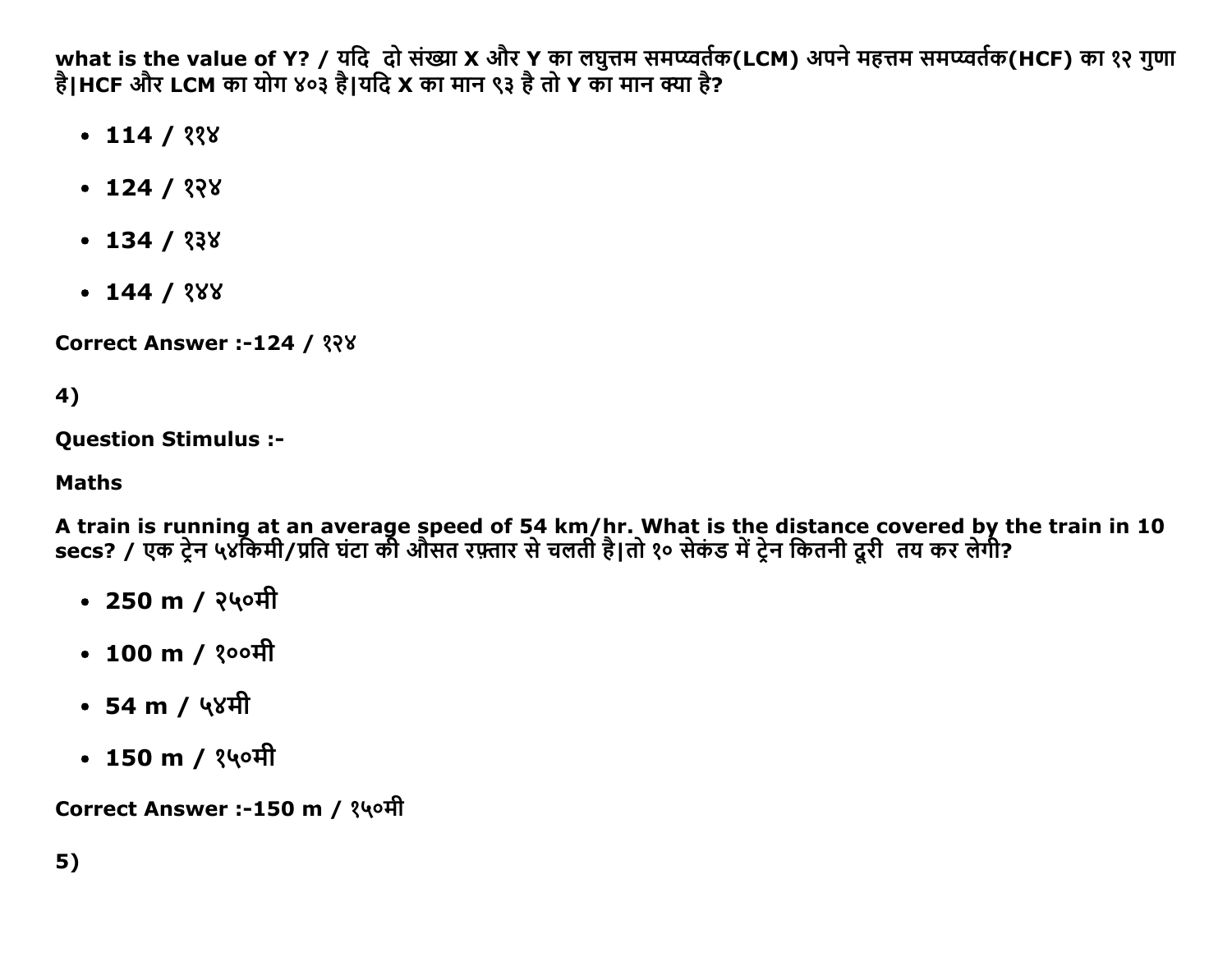#### **Question Stimulus :-**

### **Maths**

What is the average of all the 2 digit even numbers lying between 25 and 45? / २५ और ४५ के बीच आनेवाली २ अंकों वाली सम संख्याओं का औसत बतायें?

- $-34/38$
- $\cdot$  36 / ३६
- $-35/34$
- $37 / 30$

Correct Answer :-35 / ३५

 $6)$ 

**Question Stimulus :-**

**Maths** 

The price of tea reduces by 25%. But Arundhati, in spite of the decrease, ended up increasing her expenditure on tea by 20%. What is the percentage change in the monthly consumption of tea by Arundhati? / चायपत्ती का मूल्य २५% घट जाता है। पर अरुंधती इस ह्रास के बाद भी चाय पर होनेवाले खर्चे को २०% तक बढाती है. अरुंधती द्वारा चाय के मासिक खपत में कितना बढलाव किया गया है?

- Increase by 33.33% / ३३.३३%से बढ़ना
- Decrease by 60% / ६०% से घटना
- Increase by 50% / ५०% से बढ़ना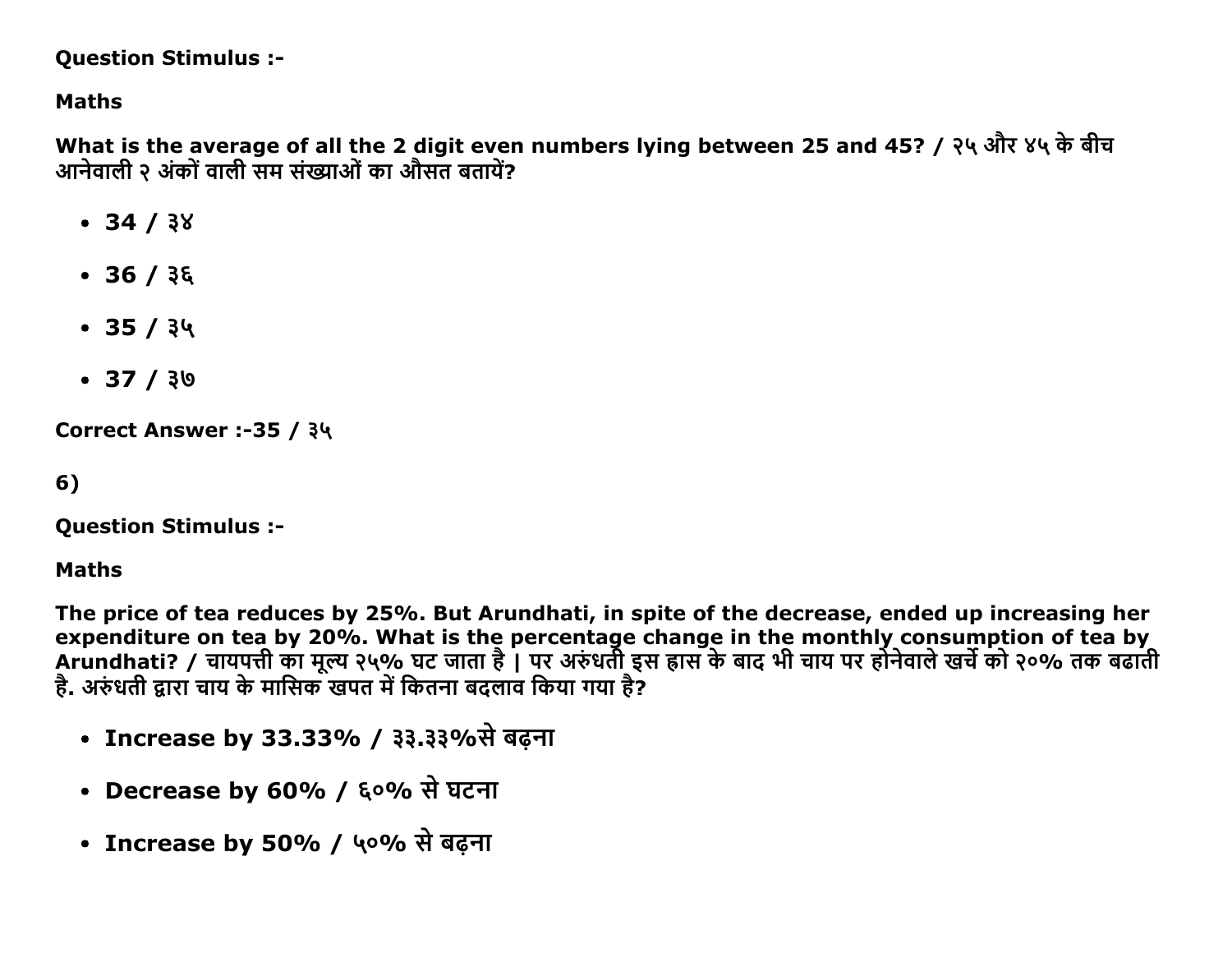• Increase by 60% / ६०% से बढ़ना

Correct Answer :-Increase by 60% / ६०% से बढ़ना

# 7)

Question Stimulus :

#### Maths

₹ 580 is divided among 1500 children. Each girl gets 25p and each boy gets 50p. How many boys are there out of 1500 children? / १५०० बच्चों के बीच ५८० रुपये बाटे जाते है|हर लड़की को २५ पैसे मिलते हैं और लड़को को ५० पैसे मिलते हैं।१५०० बच्चों में कितने लड़के हैं?

- $-820/220$
- $-620/620$
- $-680/620$
- $-540/480$

Correct Answer :-820 / ८२०

#### 8)

Question Stimulus :

#### Maths

Find a vector of magnitude 3, which is perpendicular to both the vectors  $a = 4i - j + 3k$  and  $b = -2i$  $+$  j – 2k. / ३ परिमाण का एक वेक्टर निकालें जो वेक्टर a = ४i – j + ३k और b = - २i + j – २k, दोनों पर लंब हो

 $\bullet$  3(-i + 2j + 2k) /  $3(-i + 3j + 3k)$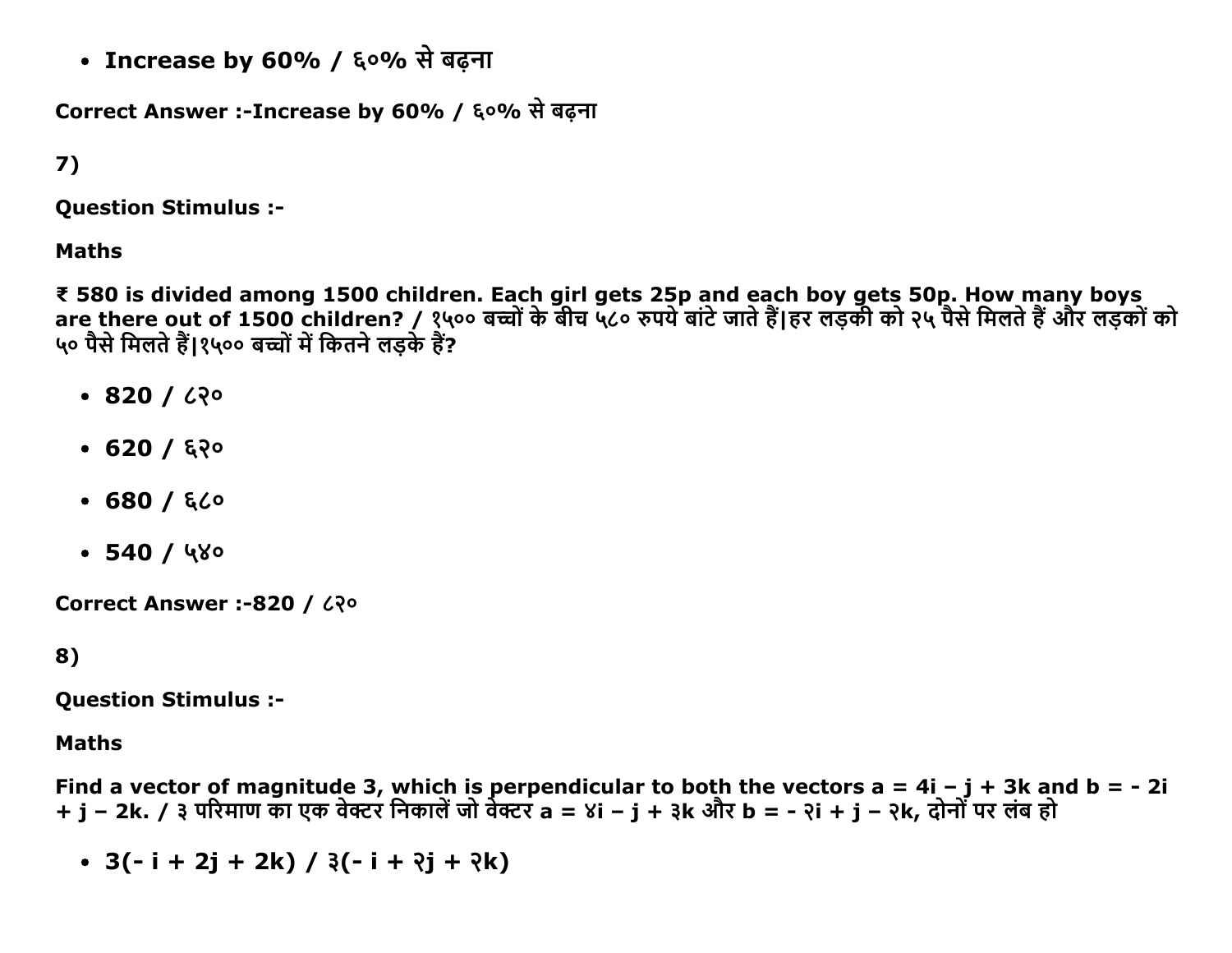- $\cdot$  (- i + 2j + 2k) / (- i +  $\partial j$  +  $\partial k$ )
- $\bullet$  ( i + 2j + 2k) / ( i +  $\partial j$  +  $\partial k$ )
- $\bullet$  ( i 2j + 2k) / ( i  $\lambda$ j +  $\lambda$ k)

Correct Answer :- $(-i + 2j + 2k)$  /  $(-i + 2j + 3k)$ 

9)

Question Stimulus :

Maths

If y = 2x $^3$  – 15x $^2$  + 36x + 8; what can be the value of x, when d $^2$ y/dx $^2$  = 12? / ਧदਿ y = २x $^3$  – १५x $^2$  +  $3\xi x + c \overrightarrow{6}$ ;जब d $\sqrt[3]{y}$ dx $\sqrt[3]{z} = 3$ २ होगा तो x का मान निकालें?

- $-2.5 / 2.4$
- $-3/3$
- $\cdot$  3.5 /  $3.4$
- $-4/8$

**Correct Answer :-3.5 / ३.५** 

10)

Question Stimulus :

Maths

If TanA = 3/4, what is the value of SinA + CosA? / यदि TanA =३/४,तो SinA + CosA क्या होगा?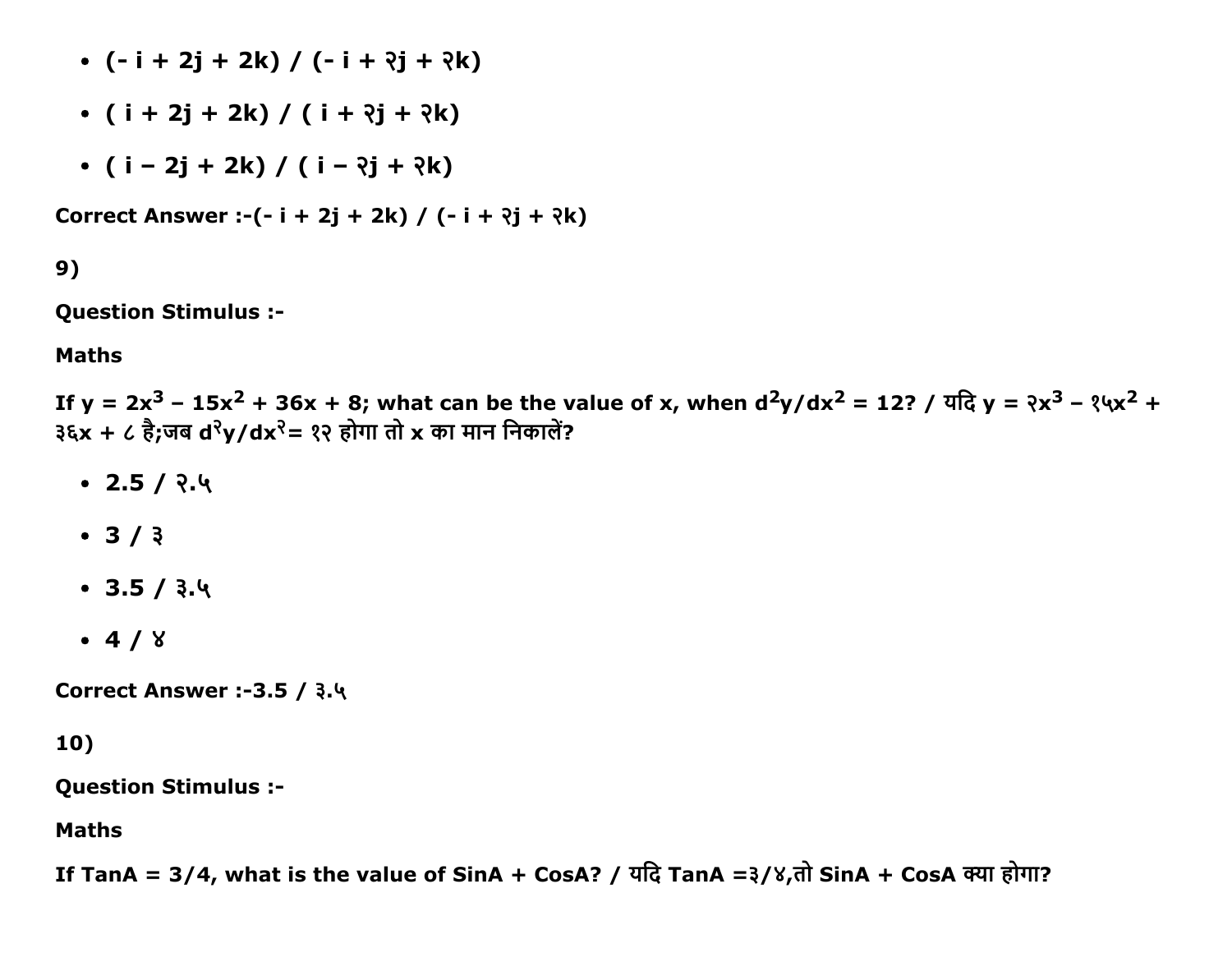- $0.4 / 0.8$
- $\cdot$  1.4 / ?. $8$
- $\cdot$  2.33 /  $\sqrt{}$ .33
- $-2.4 / 2.8$

**Correct Answer :-1.4 / ?.** 

11)

Question Stimulus :

#### Maths

What is the probability that a leap year (366 days) will contain 53 Wednesdays? / एक अधिवर्ष(३६६ दिन) में ५३ बुधवार आएंगे इसकी कितनी सम्भावना है?

- $\cdot$  1/7/  $\frac{2}{9}$
- $\cdot$  2/7 / ?/
- $\cdot$  3/5 /  $3/4$
- $\cdot$  2/5 / ?/५

Correct Answer :2/7 / ͙/͞

12)

Question Stimulus :

Maths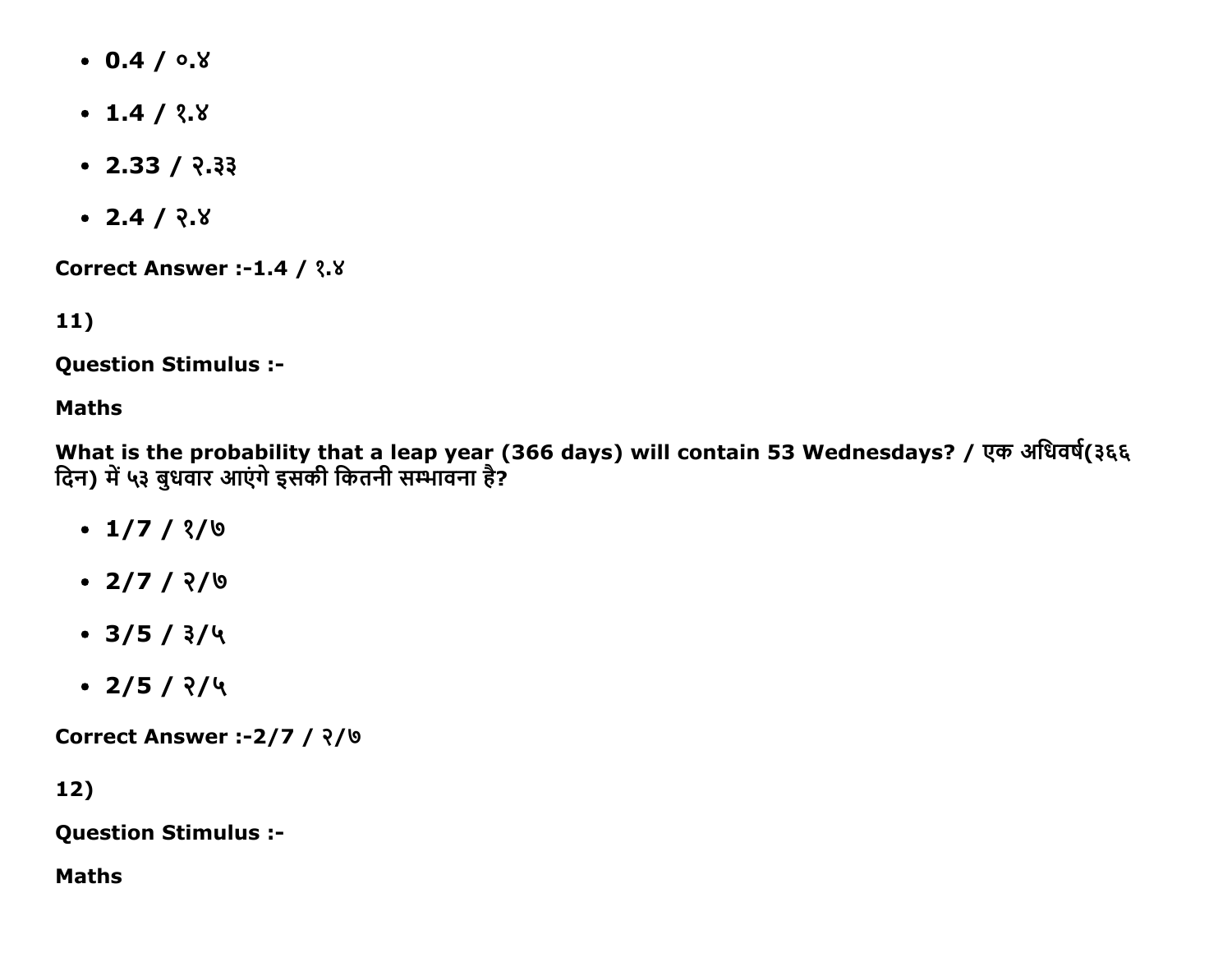What is the coefficient of range of the following series: 10, 20, 18, 19, 17, 15, 11? / निम्नलिखित श्रृंखला क्रम का गुणांक क्या होगा: १०,२०,१८, १९,१७,१५,११?

- $-50/40$
- $\cdot$  33.33 / 33.33
- $-35/34$
- $\cdot$  66.67 / ६६.६७

Correct Answer :-33.33 / 33.33

 $13)$ 

**Question Stimulus :-**

#### **Maths**

The exterior angle A of a triangle ABC is 115<sup>o</sup> and one of the two interior opposite angles B is 70<sup>o</sup>. Find the measure of other interior angle C. / एक त्रिभुज ABC का बाह्य कोण A ११५° है और दो आतंरिक और विपरीत कोनों में से एक ७०° है. दूसरे आंतरिक कोनों C का परिमाण बताएं.

- $\cdot$  65<sup>o</sup> / ६५<sup>o</sup>
- $115^{\circ}$  /  $334^{\circ}$
- $\cdot$  45<sup>o</sup> /  $84^{\circ}$
- $\cdot$  35<sup>0</sup> /  $34^{\circ}$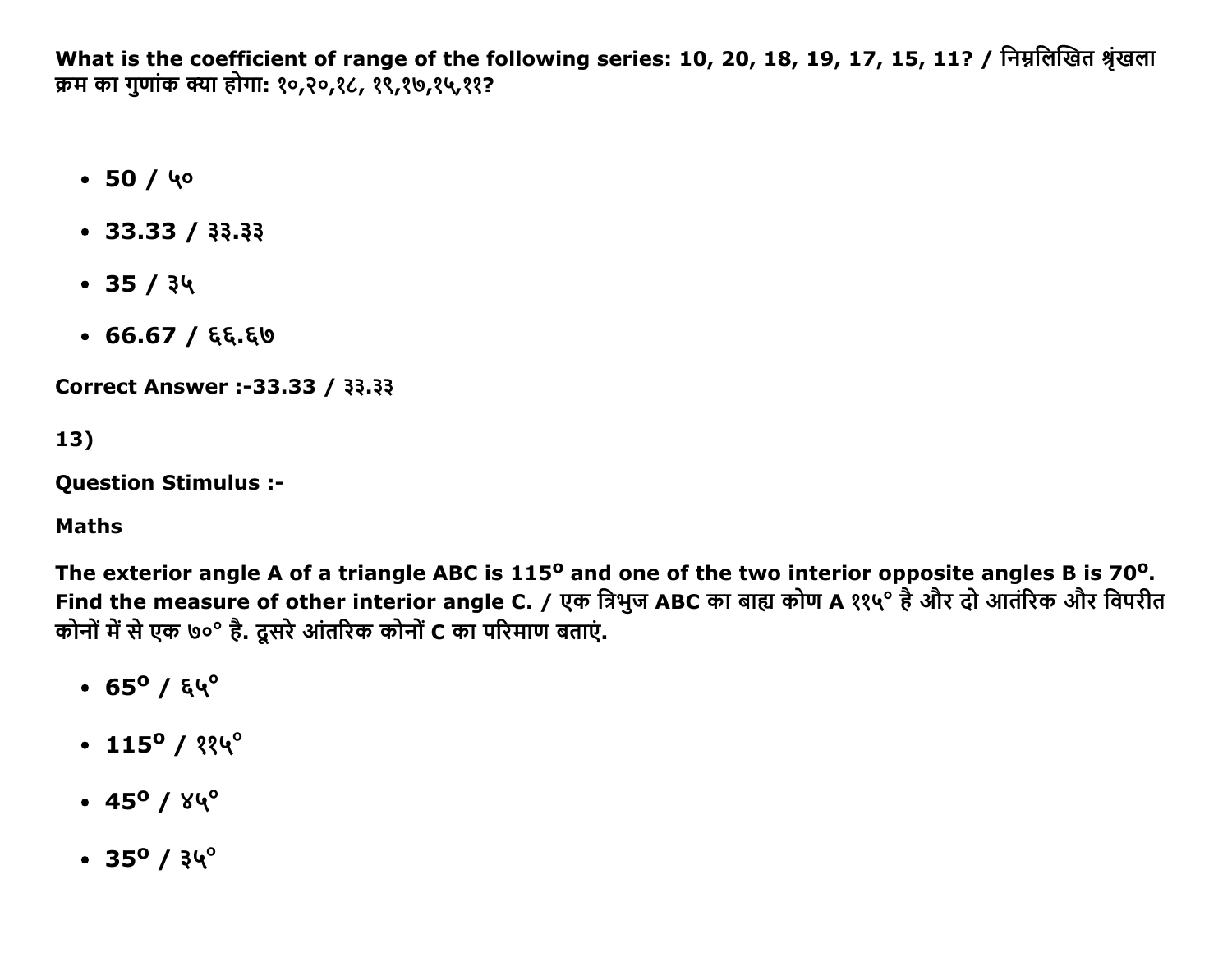Correct Answer :-45<sup>o</sup> /  $84^\circ$ 

#### 14)

Question Stimulus :

## Maths

The ratio of money with A and S is 4 : 5 and that with S and M is 5 : 6. If A has ₹ 28000, then what is the amount of money with M? / ए(A) और एस(S) के पास पैसा का अनुपात ४:५ है वहीं एस(S) और एम(M) के पैसों का ५:६ है,तो एम(M) के पास कितना पैसा है?

- $\bullet$  ₹ 32000 /  $32000$
- $\bullet$  ₹ 42000 /  $82000$
- $\bullet$  ₹ 64000 / ६४०००
- $\bullet$  ₹ 35000 / ३५०००

Correct Answer :- ₹42000 / ४२०००

```
Topic:- G3_General Reasoning
1)
```
Question Stimulus :

Reasoning

In a friendly race between four singers, Himesh came ahead of Taz but finished after Bappi who was defeated by Chitra who finished after Baba. / चार गायकों के बीच हुई एक मित्रवत दौड़ में हिमेश, ताज से आगे न्दार् केलेलेले करवल हैं, क्रिकेट केलेलेले के लिए क्रिकेट के लिए क्रिकेट करने के बाद दौड़ ख़त्म की।<br>रहा लेकिन वह बप्पी से पीछे रहा जिसे चित्रा ने हरा दिया जिसने कि बाबा के बाद दौड़ ख़त्म की।

What position did Chitra finish? चित्रा ने किस स्थान के साथ दौड़ पूरी की?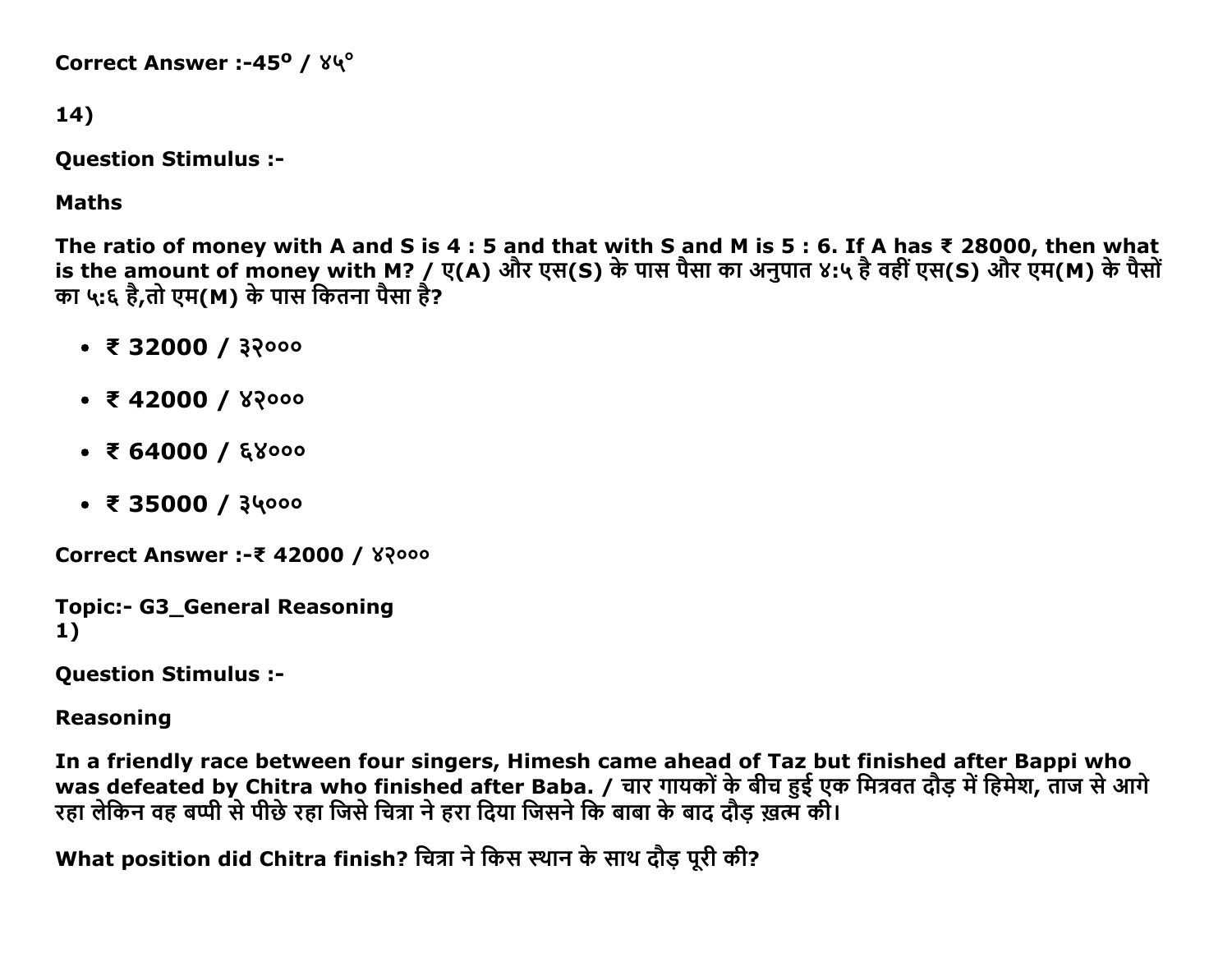- Third / तृतीय
- Second / द्वितीय
- First / प्रथम
- Fourth / चतुर्थ

Correct Answer :- Second / द्वितीय

# $2)$

**Ouestion Stimulus :-**

#### **CANCELLED**

#### **Reasoning**

Gatansha's Roll Number in her class is 21<sup>st</sup> from the start and end. How many students are enrolled<br>in her class / गतान्या की पंजीकरण संख्या उसकी कक्षा में प्रारंभ और अंत से २१ है। उसकी कक्षा में कितने विद्यार्थियों का प हआ है?

- $-42/82$
- $-43/83$
- $-44/88$
- $\cdot$  22 / २२

Correct Answer :-43 / ४३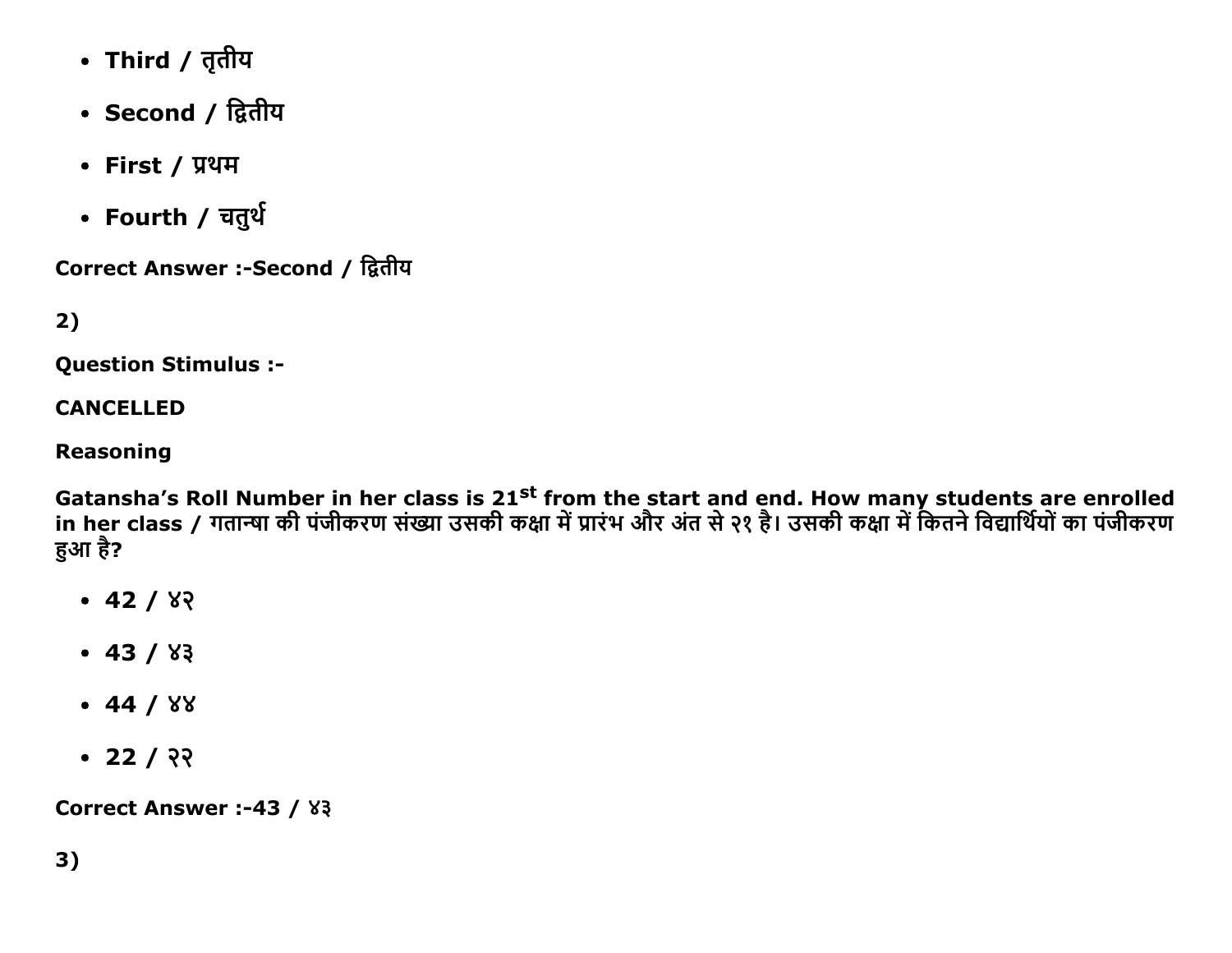#### **Question Stimulus :-**

## **Reasoning**

The Republic Day of India in the year 2012 came on a Thursday. The first Sunday in the month of April of the same year shall be on which date / वर्ष २०१२ में भारत का गणतंत्र दिवस ब्रहस्पति वार को पड़ा। इसी वर्ष में किस दिनांक को अप्रैल के महीने में पहला रवि वार पडा?

- $\cdot$  1<sup>st</sup> / ?
- $\cdot$  3<sup>rd</sup> / 3
- $\bullet$  2<sup>nd</sup> /  $\lambda$
- $\bullet$  7<sup>th</sup> / 19

Correct Answer :-1st / ?

# 4)

**Ouestion Stimulus :-**

**Reasoning** 

In certain Code Language / किसी कोड भाषा में:

784 means guest coming tomorrow / ७८४ का अर्थ है guest coming tomorrow

278 means my guest coming / २७८ का अर्थ है my guest coming

795 means guest are wonderful / ७९५ का अर्थ है guest are wonderful

Which of the following would stand for *are / are* के लिए निम्न में से कौन सा संकेत उपयुक्त है

 $.9/8$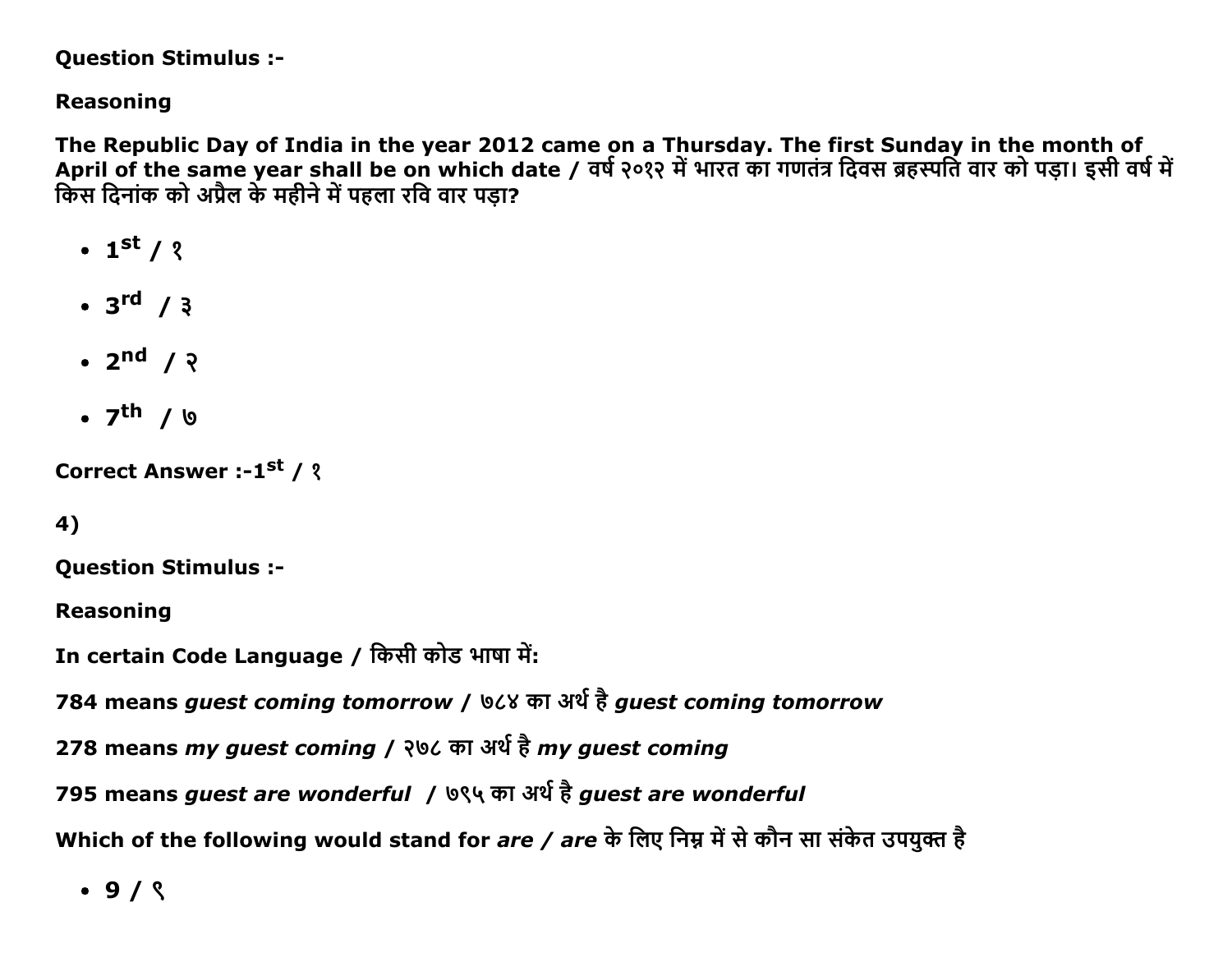- $-7/9$
- $\cdot$  8 /  $\prime$
- $-4/8$

Correct Answer :-9 / ९

5)

Question Stimulus :

Reasoning

If  $/$  यदि -:

THAT = 98 /  $\frac{6}{5}$ ; ONLY = 132 /  $\frac{32}{5}$  & KICKED = 86 /  $\frac{6}{5}$ ;

Then BETTERMENT =  $?$  /  $\overline{d}$  BETTERMENT =  $?$ 

- $-246 / 28$ ६
- $-256 / 245$
- $\cdot$  112 / ११२
- $-244 / 288$

Correct Answer :-244 / २४४

6)

Question Stimulus :

Reasoning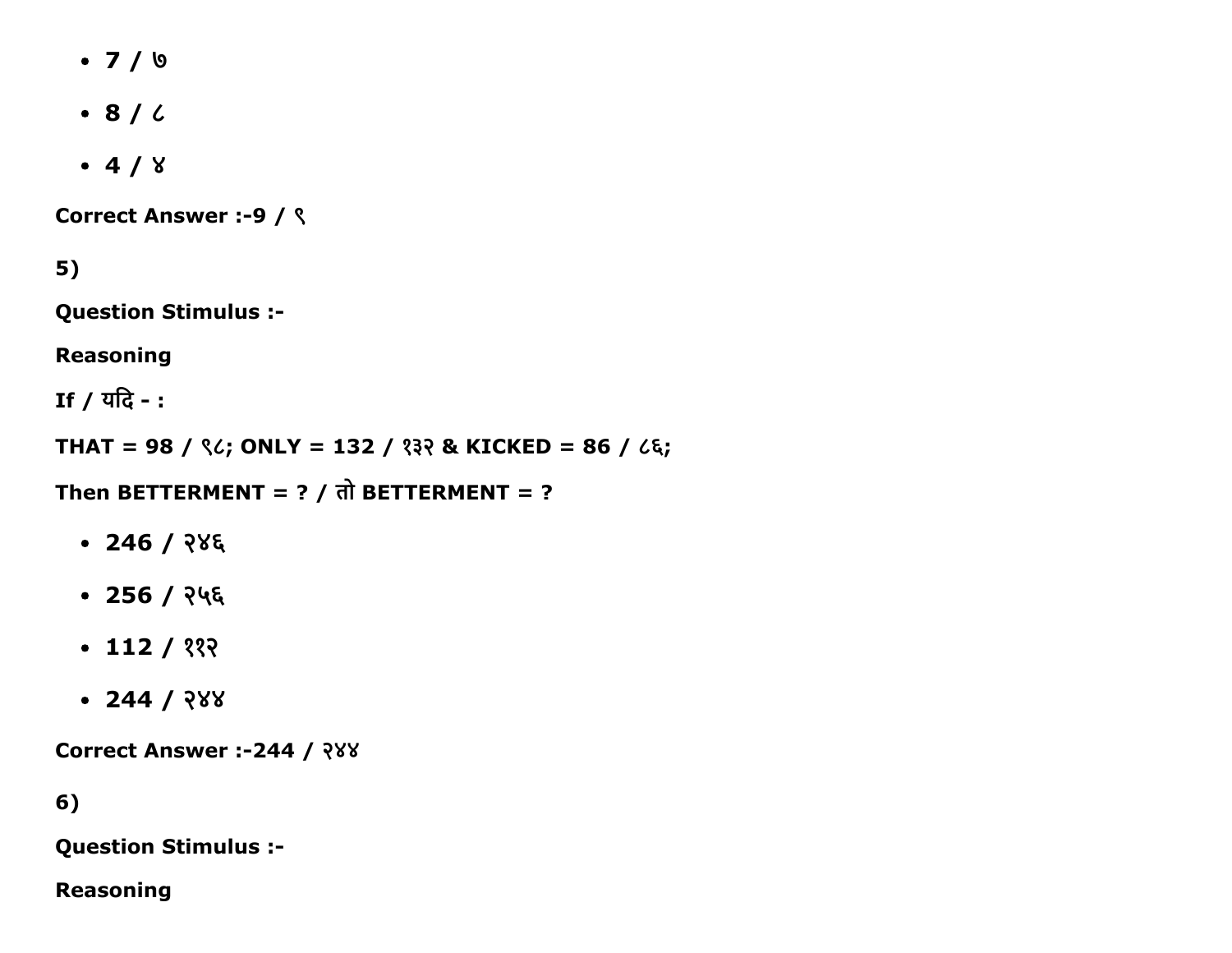What shall appear in place of "---" / "---"के स्थान पर क्या होना चाहिए?

7 21 343 8 24 512 9 27 --- / ७२१ ३४३ ८२४ ५१२ ९२७ ---

- $-81/2$
- $.900 / 800$
- $\cdot$  727 / ७२७
- $\cdot$  729 / ७२९

**Correct Answer :- 729 / ७२९** 

# $7)$

#### **Question Stimulus :-**

#### **Reasoning**

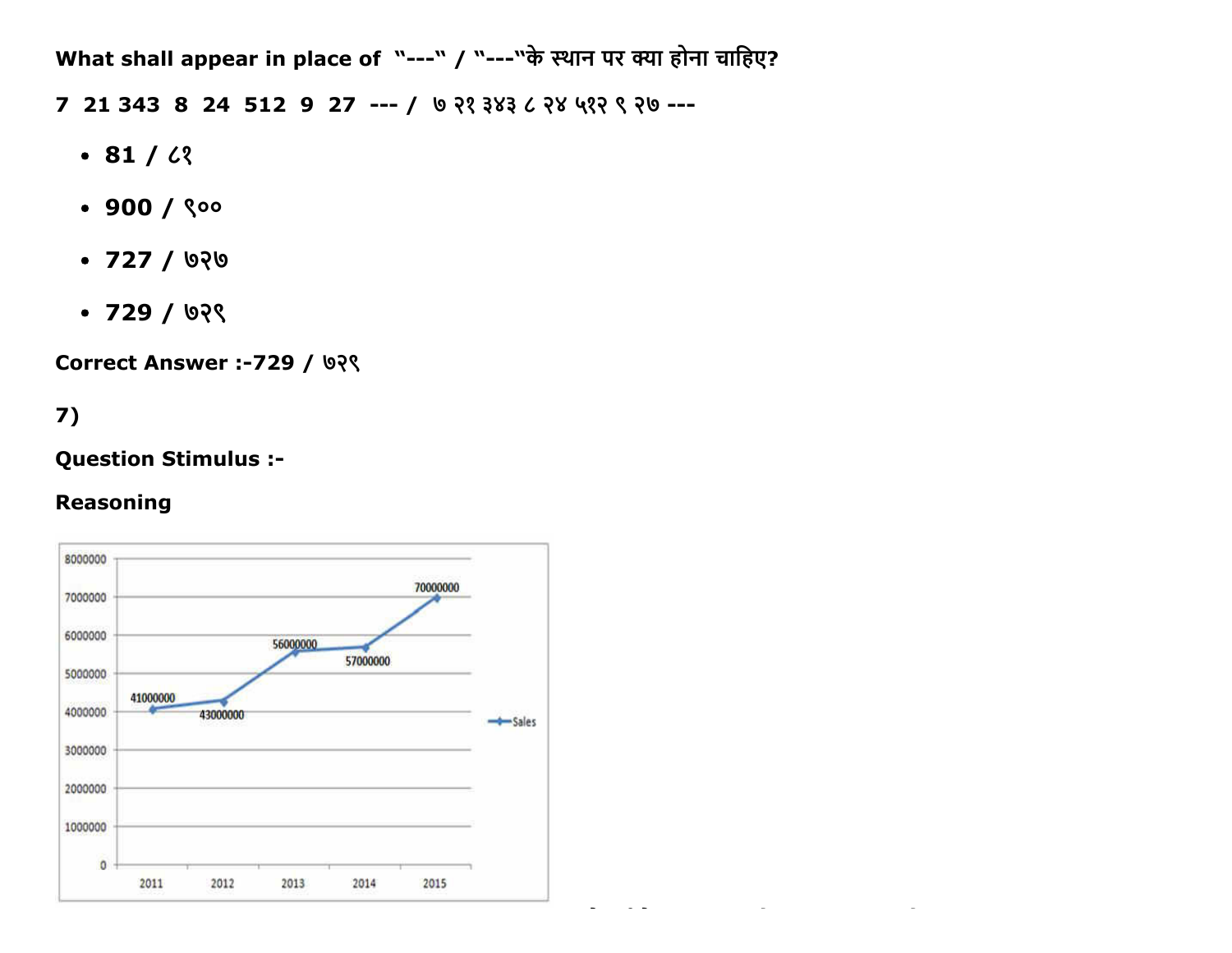# Sales (in ₹). of M/s. Bamboozle Limited / मैसर्स बैमबजल लिमिटेड की बिक्री (₹ में)

Given here is the Annual Sales performance of M/s. Bamboozle Limited for the period 2011 – 2015. The Sales (in percentage terms) has increased in which of the following years the most over the past year. / २०११-२०१५ की अवधि के लिए मैसर्स बेमबूजल लिमिटेड का वार्षिक बिक्री प्रदर्शन यहा दिया गया है। पिछले वर्षों में से निम्नलिखित किस वर्ष में बिक्री में बडोत्तरी (प्रतिशत में) देखी गयी है।

- $\cdot$  2015 / २०१५
- $-2012/202$
- $\cdot$  2013 / २०१३
- $\cdot$  2014 / २०१४

Correct Answer :-2013 / २०१३

## 8)

Question Stimulus :

#### Reasoning

In a certain language CRAZY is written as DSBAZ, how would COMPUTATIONAL be written in the same language / किसी भाषा में CRAZY को DSBAZ लिखा जाता है तो उस भाषा में COMPUTATIONAL को किस प्रकार से लिखा जायेगा $\overline{?}$ 

- DPNQTVBUJPOBM
- DPNQVTBUJPOBM
- DPNQVUBUJPOBM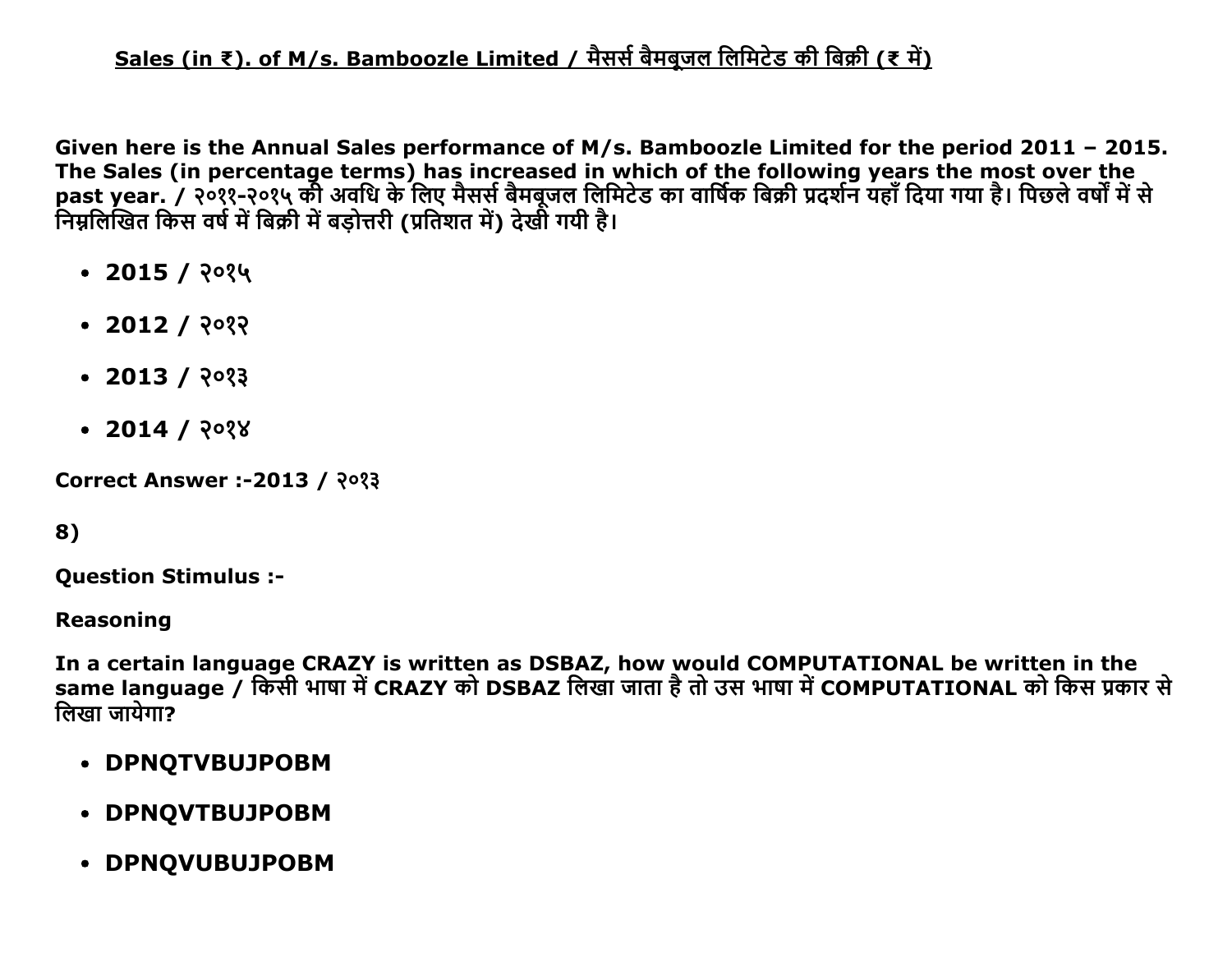## DPNQVUBVJPOBM

## Correct Answer :- DPNOVUBUJPOBM

9)

Question Stimulus :

### Reasoning

One day I was feeling bored and decided to go for a walk to pass some time. I went 2 km north, and then turned left and walked for 2 km more, then I turned south and walked for 1 km. Then again I took a left and walked for 2 km before stopping. Which position am I at the point where I finally stopped with respect to the location from where I started / एक दिन में बहुत उकताया हुआ महसूस कर रहा था और मैंने कुछ समय बिताने के लिए घूमने के लिए जाने का निर्णय लिया। मै २ किमी उत्तर की ओर गया, और फिर बाईं और घूम कर २ किमी और चला, फिर में दक्षिण की ओर मुड़ा और १ किमी चला। मैं फिर बाई और को मुड़ा और रुकने से पहले २ किमी चला। जिस प्रारंभिक बिंदु से में चला था उसके सार्पक्ष जहां पर में रुक गया, उस बिंदु पर में किस स्थिति में हूं?

- North-West / उत्तर-पश्चिम
- $\cdot$  East /  $\Psi$
- North / उत्तर
- South-West / दक्षिण- पश्चिम

Correct Answer :-North / उत्तर

10)

Question Stimulus :

Reasoning

Vishal, Vanshika, Vilom and Vidhya meet each other on a Train journey and discover that one each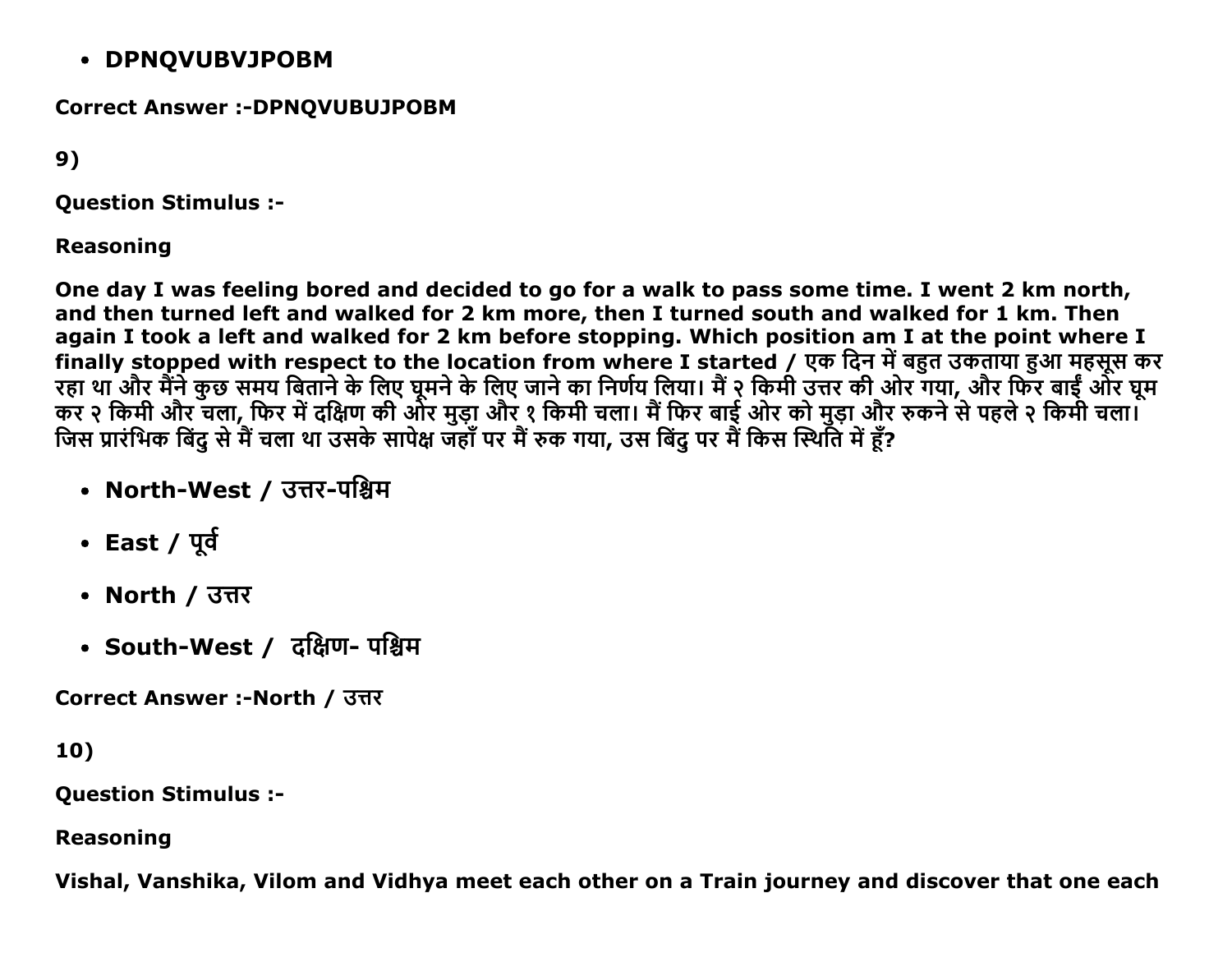of them is a Batsman, Writer, Student and Teacher, further, they find out that they are born under the Zodiac sign of Aries, Taurus, Scorpion and Pisces in no particular order./ विशाल, वंशिका विलोम और विद्या एक ट्रेन यात्रा के दौरान एक दूसरे से मिलते हैं और ये पाते हैं कि उनमें से कोई न कोई एक बल्लेबाज़, लेखक, विद्यार्थी और शिक्षक है, इसके अंतिरिक्त वे यह पाते हैं कि वे बिना किसी विशेष क्रम के मेष, वृषभ, वृश्चिक और मीन राशियों में जन्मे हुए हैं।

Also, Vishal is not a Writer neither a Teacher but is either an Aries or a Taurus. Vanshika is the Student. Vidhya is born under the Scorpio sign but is not a Writer. Vilom is either born either under Taurus or Pisces Zodiac Sign and has never held a Bat in his life. / इसके अतिरिक्त विशाल न तो एक लेखक है न ही वह एक शिक्षक है परन्तु या तो वह मेष है या वृषभ। वंशिका एक विद्यार्थी है। विद्या वृश्चिक राशि के अंतर्गत जन्मी है परन्तु वह लेखक नहीं है। विलोम वृषभ या मीन राशि में से एक राशि में जन्मा है और उसने अपने सम्पूर्ण जीवन में कभी भी बल्ला नहीं पकड़ा।

Which of the following is most probably true / निम्न में से कौन सा कथन संभवतया सत्य है?

- Vidhya is a Batsman and a Pisces / विद्या एक बल्लेबाज़ और एक मीन राशि वाली लड़की है
- Vishal is a Teacher and a Taurus / विशाल एक शिक्षक और वृषभ राशि का है
- Vanshika is a Student and a Taurus / वंशिका विद्यार्थी है और वृषभ राशि की है
- Vanshika is a Student and a Pisces / वंशिका एक विद्यार्थी है और मीन राशि की है

Correct Answer :-Vanshika is a Student and a Pisces / वंशिका एक विद्यार्थी है और मीन राशि की है

 $11)$ 

**Question Stimulus :-**

**Reasoning** 

Complete the following series / निम्नलिखित श्रंखला को पूर्ण करें:

 $20.670.220.07$  --- / ? 0.60 0.22 0.00 ---

 $\cdot$  0.05 / 0.04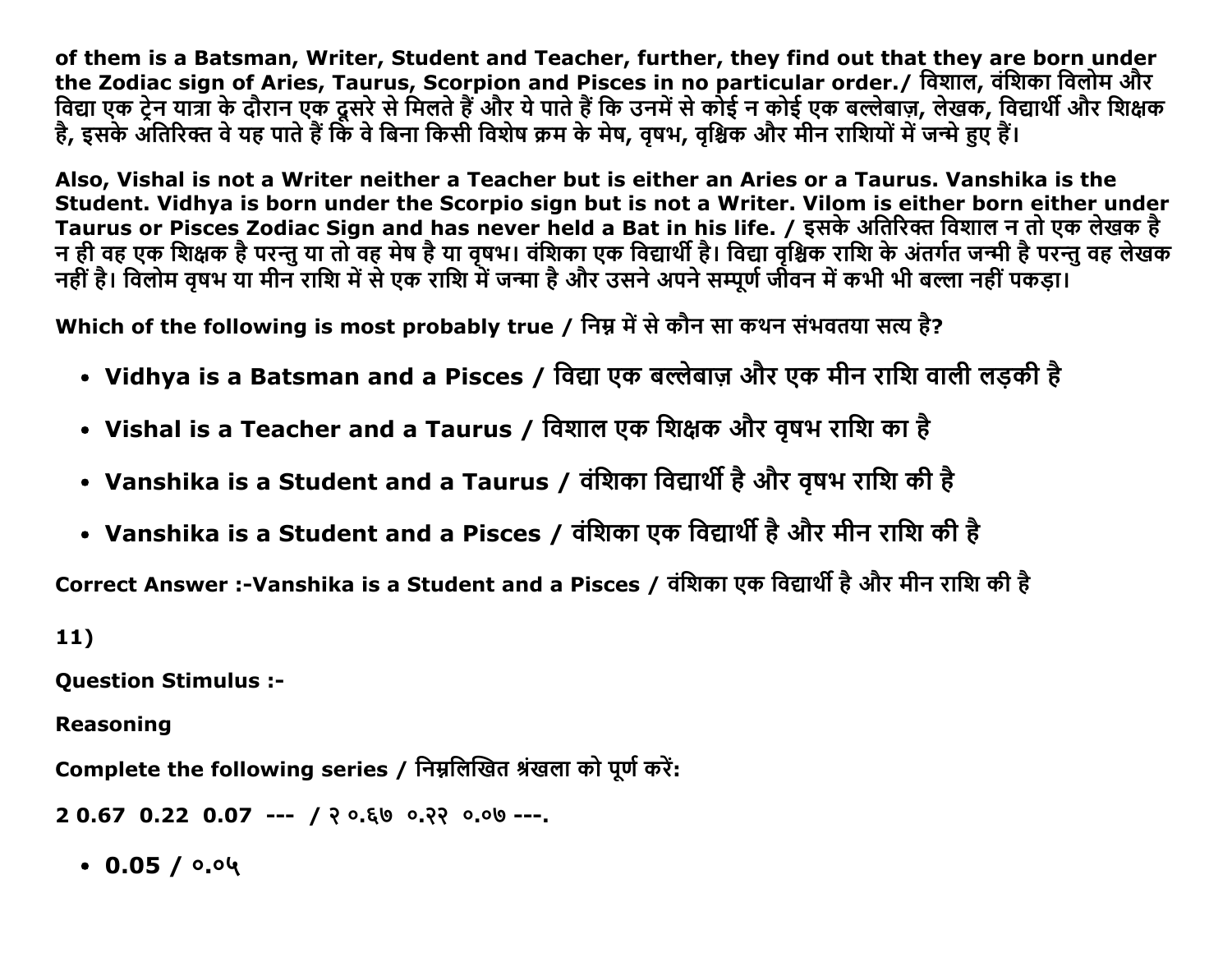- $0.02 / 0.02$
- $\cdot$  0.03 / 0.03
- $0.04 / 0.08$

**Correct Answer :- 0.02 / 0.0?** 

12)

**Question Stimulus :-**

**Reasoning** 

Yami is standing at the 24<sup>th</sup> position in a queue that has 92 people. What is position from the last / यामी एक ९२ लोगों वाली पंक्ति में २४<sup>वें</sup> स्थान पर खड़ी है। उसका स्थान अंत से कौन सा है?

- $-68/62$
- $\cdot$  25 / २५
- $-69/69$
- $-67/60$

Correct Answer :-69 / ६९

13)

**Question Stimulus :-**

**Reasoning** 

At 6.30 PM, the two hands of the Clock remain at what degree difference from one another / शाम के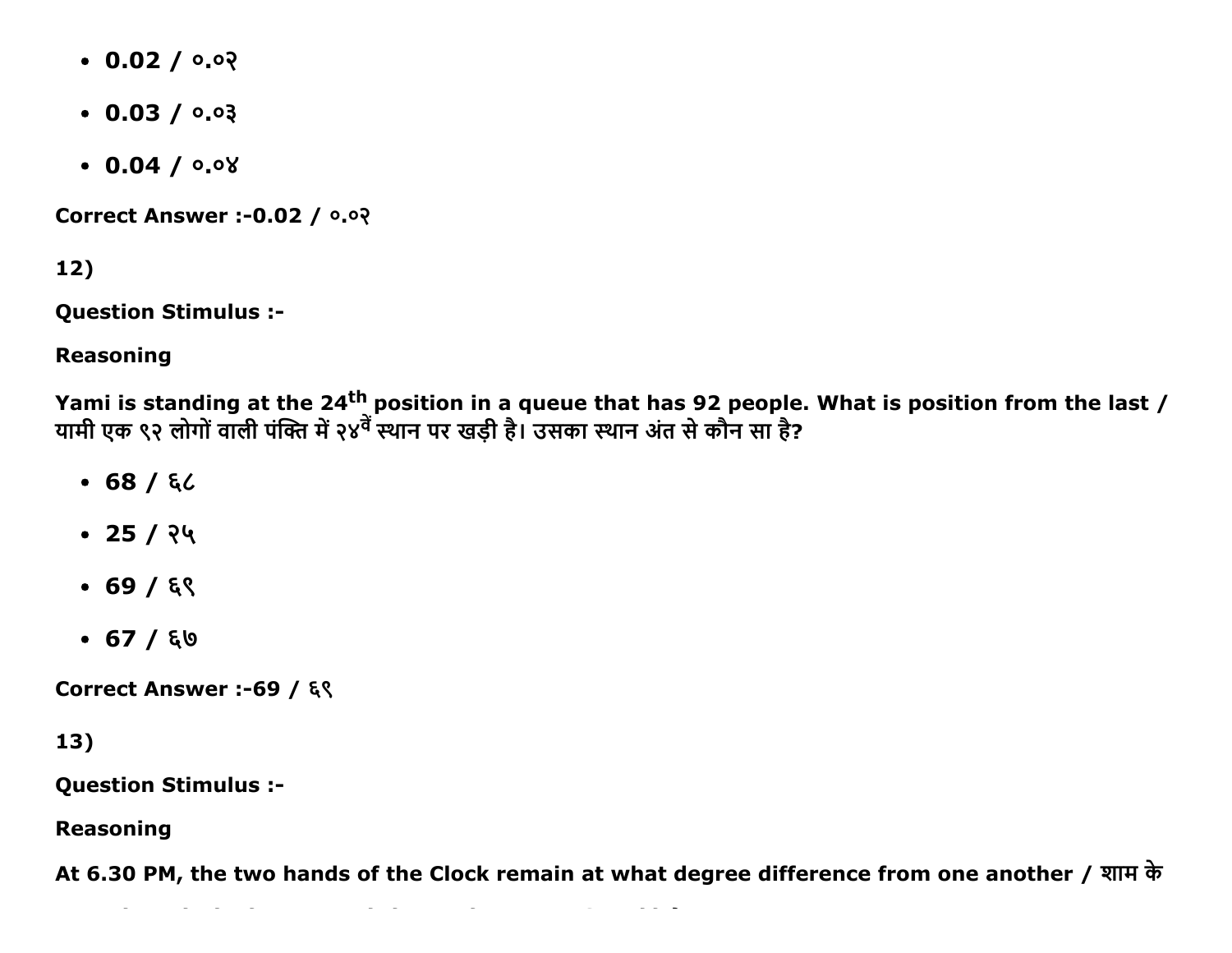६:३० बजे घडी के दो संकेतक एक दूसरे से किस कोण अंतर पर स्थित होते हैं?

- $\cdot$  180° / ? $\mathcal{L}^{\circ}$
- $.90^{\circ}$  / ? $0^{\circ}$
- $-45°/84°$
- $\cdot$  15° / ?4°

Correct Answer :-15° / १५°

# 14)

**Question Stimulus :-**

**Reasoning** 

The following question is succeeded by two Statements, I and II. / निम्नलिखित प्रश्न दो कथनों I और II के संदर्भ में दिया गया है।

In a class there are 30% boys. 10% of girls' names start with the letter `S'. What is the percentage of boys whose name starts with the letter `S' / एक कक्षा में ३०% लड़के हैं। १०% लड़कियों का नाम वर्ण `S' से शुरू होते हैं. वर्ण `S' से प्रारंभ होने वाले लड़कों के नामों का प्रतिशत कक्षा में क्या है?

Statement / कथन I: 25% of the class students name starts with the letter `S'. / कक्षा के २५% विद्यार्थियों के नाम वर्ण `S' से प्रारंभ होते हैं।

Statement / कथन II: Number of boys whose names start with the letter 'S' is 20% more than that of girls whose names start with the letter `S'. / उन लड़कों की संख्या जिनके नाम वर्ण `S' से शुरू होते हैं, `S' वर्ण से शुरू होने वाले नामों की लड़कियों के मुकाबले २०% अधिक है।

• If the Question can be answered with Statement I alone. / यदि प्रश्न का उत्तर केवल कथन I की सहायता से दिया जा सकता है।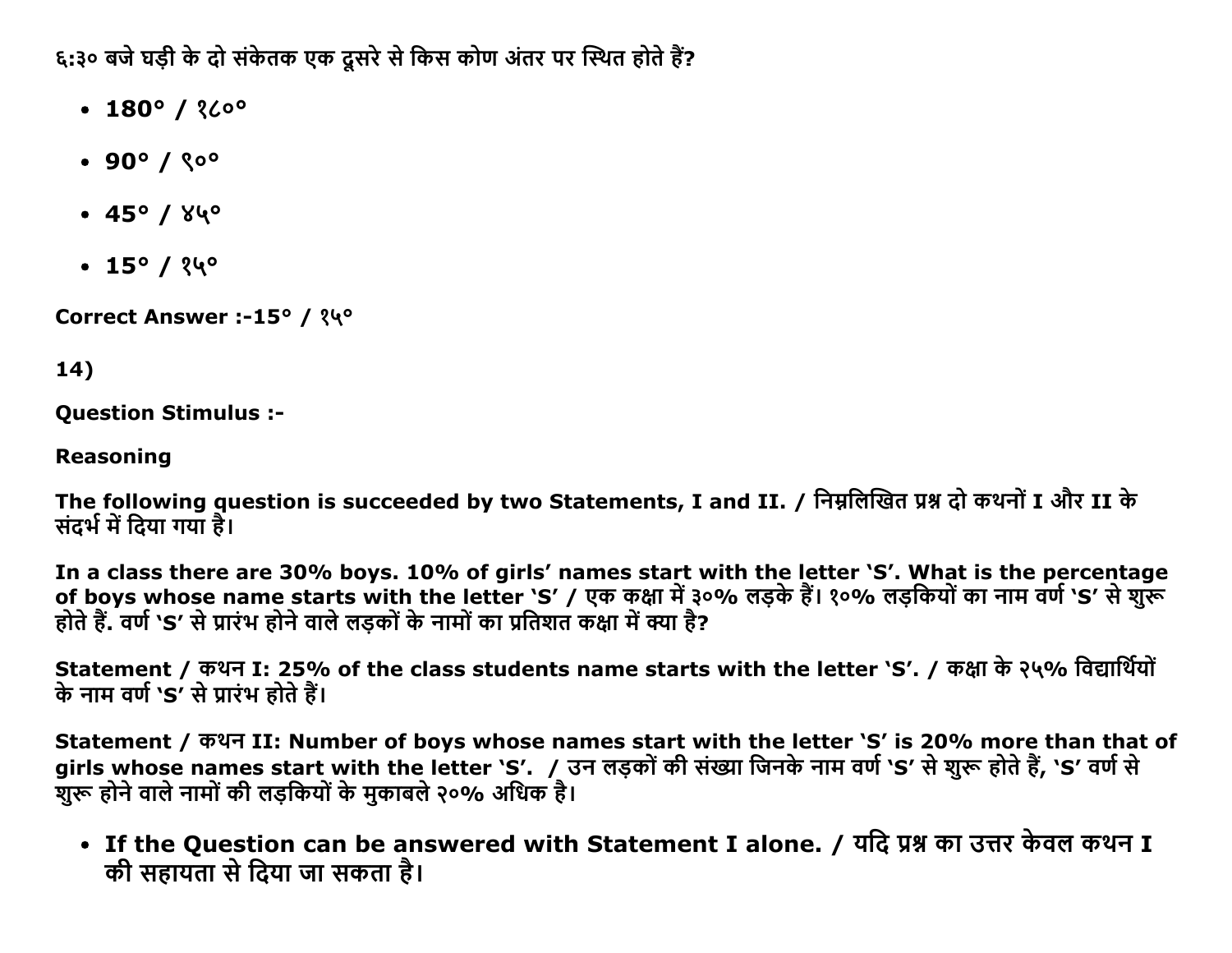- If the Question can be answered with Statement II alone. / यदि प्रश्न का उत्तर केवल कथन II की सहायता से दिया जा सकता है।
- If the Question can be answered with either Statement I or Statement II alone. / यदि प्रश्न का उत्तर केवल या तो कथन I या II की सहायता से दिया जा सकता है।
- If the Question can be answered by using both Statement I and Statement II but not by either Statements alone. / यदि प्रश्न का उत्तर दोनों कथनों I और II की सहायता से दिया जा सकता है लेकिन इनमें से किसी अकेले के द्वारा नहीं।

Correct Answer :- If the Question can be answered with either Statement I or Statement II alone. / यदि प्रश्न का उत्तर केवल या तो कथन I या II की सहायता से दिया जा सकता है।

**Topic:- G3 General Science** 1)

**Ouestion Stimulus :-**

**General Science** 

Which of the following disease is NOT carried by Mosquito? / निम्नलिखित में से कौन सा रोग मशकों (मच्छरों) द्वारा वहन नहीं किया जाता?

- Yellow Fever / पीत ज्वर
- Chikungunya / चिकनगुनिया
- Leptospirosis / लेप्टोस्पिरोसिस
- Encephalitis / मस्तिष्क ज्वर (मस्तिष्क कलाशोथ)

Correct Answer :-Leptospirosis / लेप्टोस्पिरोसिस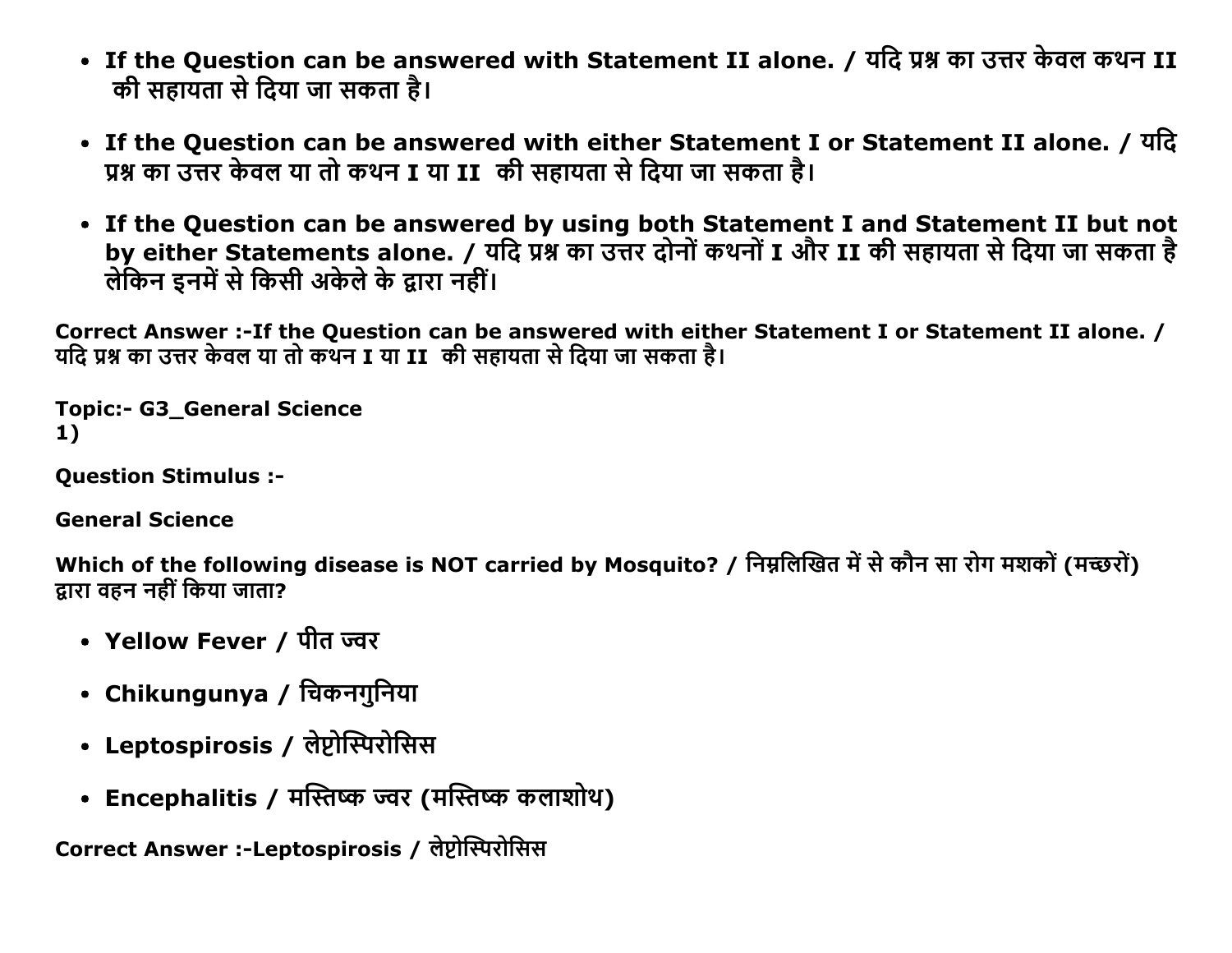2)

## **Question Stimulus :-**

## **General Science**

Reportedly, the Planet Saturn has how many moons in its orbit? / कथित रूप से, शनि ग्रह के कक्षपथ (कक्षा) में कितने उपग्रह (चाँद) हैं?

- $-7/9$
- $-62/62$
- $-58/40$
- $\cdot$  12 / १२

Correct Answer :- 62 / ६२

# $3)$

**Question Stimulus :-**

**General Science** 

Newton's second law of motion gives us the measure of:- / न्यूटन का गति का द्वितीय सिद्धांत हमें इस का माप देता है:-

- force / बल
- momentum / वेग
- acceleration / त्वरण
- impulse / संवेग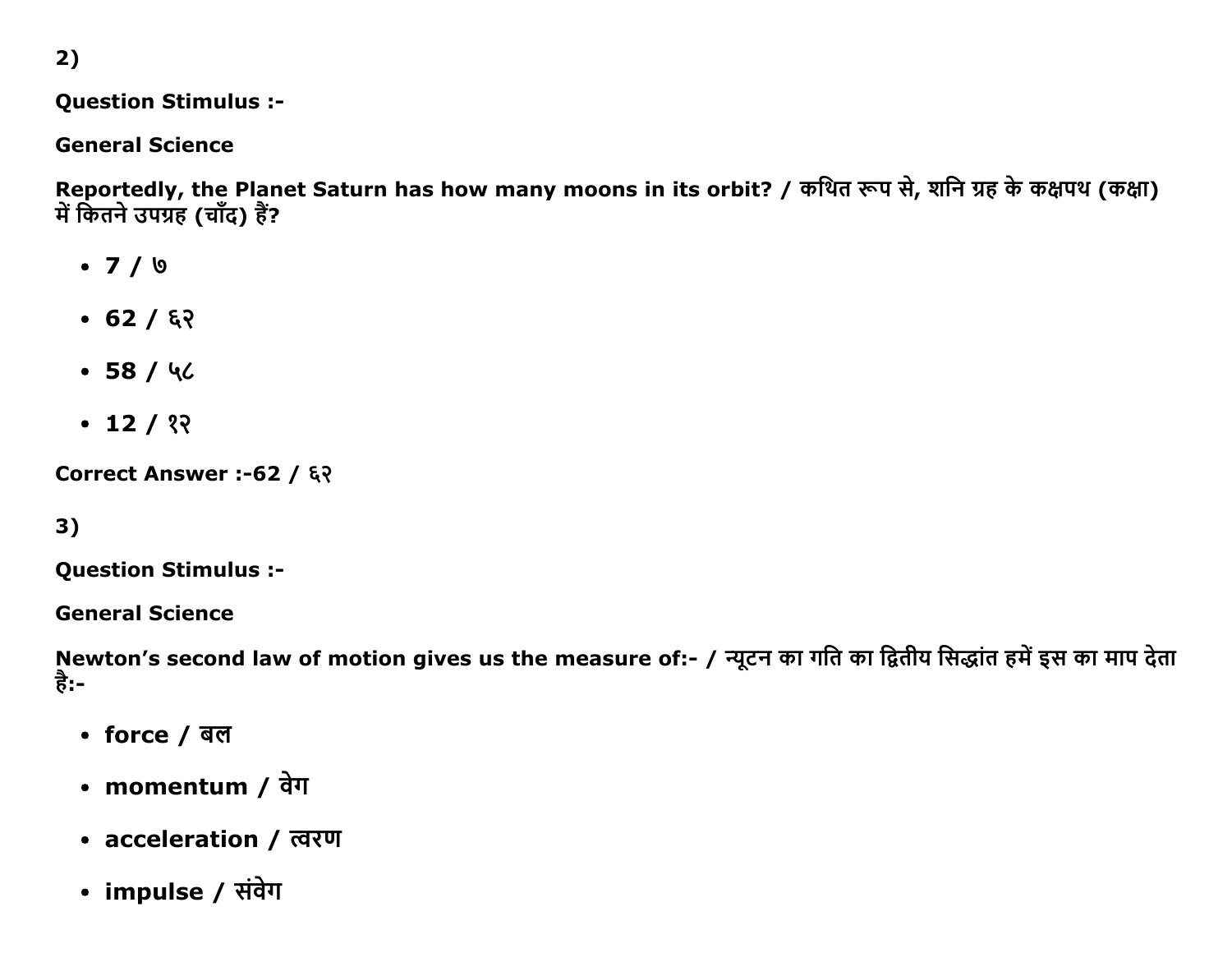Correct Answer :-force / बल

4)

**Question Stimulus :-**

**General Science** 

At what temperature the Fahrenheit and Celsius reading are absolutely same? / किस तापमान पर फ़ारेनहाइट एवं सेल्सियस पाठ (रीडिंग) एक समान होते हैं?

- $\cdot$  40° /  $80^{\circ}$
- $-40^{\circ}$  / -800
- $32^{\circ} / 32^{\circ}$
- $-32^{\circ}$  /  $-32^{\circ}$

Correct Answer :-- 40° / - ४०°

 $5)$ 

**Ouestion Stimulus :-**

Goitre is a pathological condition associated with which of the following? / गलगण्ड एक रोगमूलक स्थिति है जो निम्नलिखित में से किस से संबंधित है?

- Progesterone / प्रोजेस्टेरोन
- Glucagon / ग्लूकागॉन
- Thyroxin / थायरॉक्सिन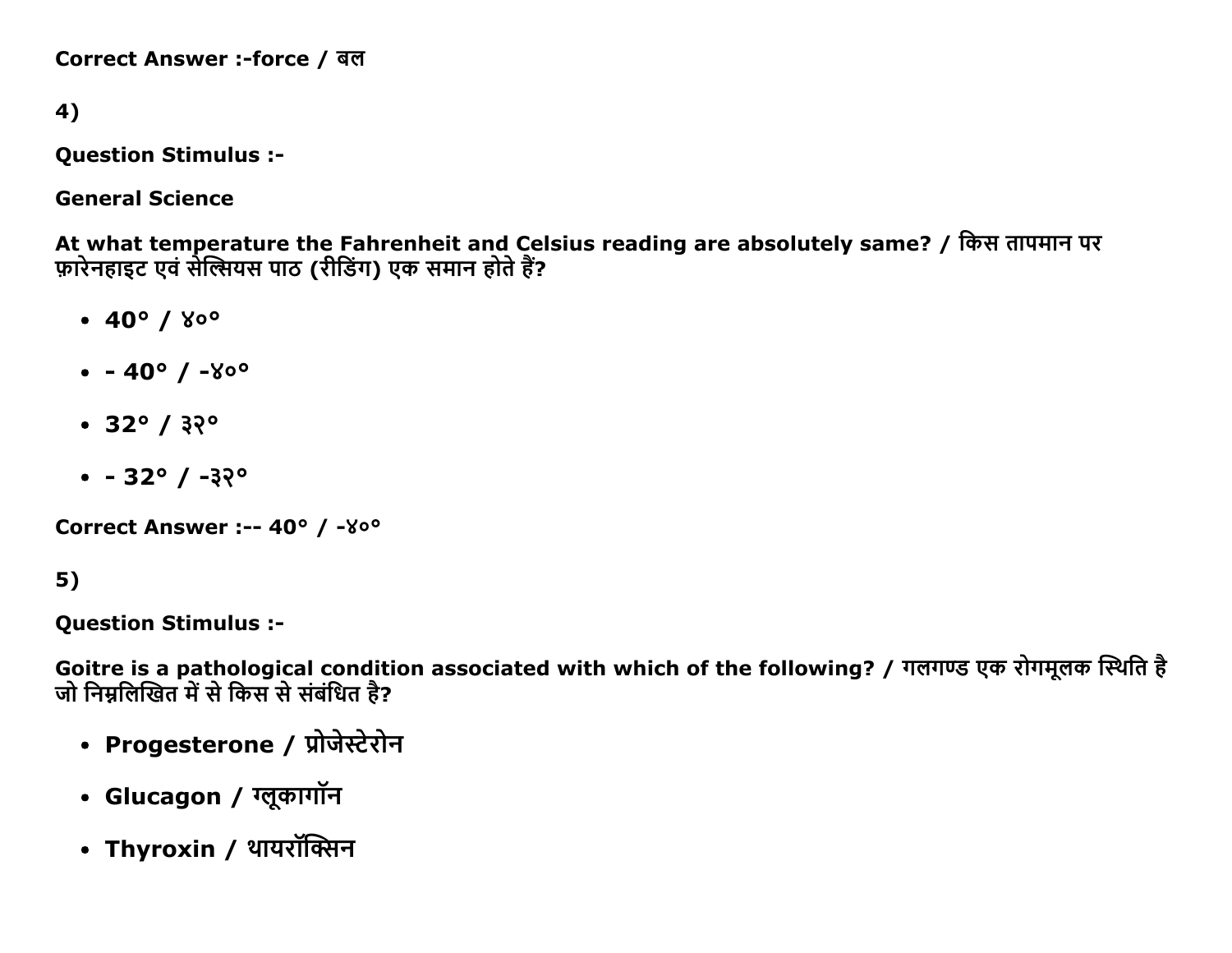• Testosterone / टेस्टोटेरोन

Correct Answer :-Thyroxin / थायरॉक्सिन

 $6)$ 

**Question Stimulus :-**

**General Science** 

Vermiculture is rearing of: / कृमि-पालन इनका पालन है:

- Earthworms / केंचुआ
- Vultures / गुद्ध
- Pigs / शूकर
- Snakes / सर्प

Correct Answer :-Earthworms / केंचुआ

 $7)$ 

**Question Stimulus :-**

**General Science** 

Turmeric stain on white cloth turns red after washing with soap, because the soap solution is / सफ़ेद<br>वस्त्र पर हल्दी का दाग साबुन से धोने पर लाल हो जाता है, क्योंकि साबुन का विलयन है

- A) basic / क्षारीय
- B) acidic / अम्लीय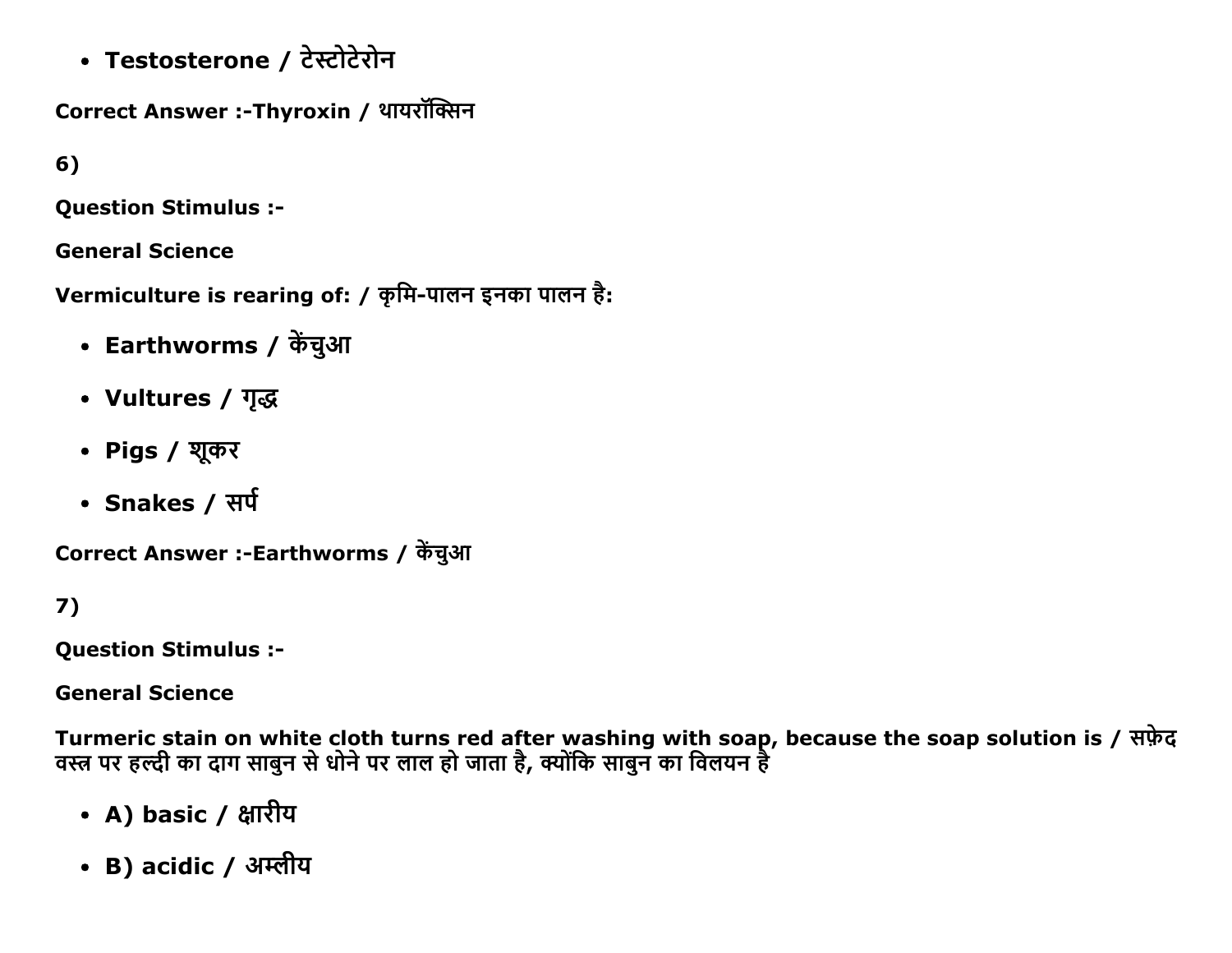- C) neutral / उदासीन
- D) (A) and (B) / (A)  $\nabla \vec{q}$  (B)

Correct Answer :-A) basic / क्षारीय

8)

**Question Stimulus :-**

**General Science** 

Which of the following is NOT known a Green House Gas? / निम्नलिखित में से कौन सा एक हरित गृह (ऊष्म गृह) गैस नहीं कहलाता है?

- Methane / मीथेन
- Nitrous oxide / नाइट्रस ऑक्साइड
- Carbon dioxide / कार्बन डाइऑक्साइड
- Hydrogen / हाइड्रोजन

Correct Answer :-Hydrogen / हाइड्रोजन

9)

**Question Stimulus :-**

**General Science** 

Which of the following is commonly called a Polyamide? / निम्नलिखित में से किसे साधारणतः एक पॉलियामाइड कहा जाता है?

• Rayon / रेयॉन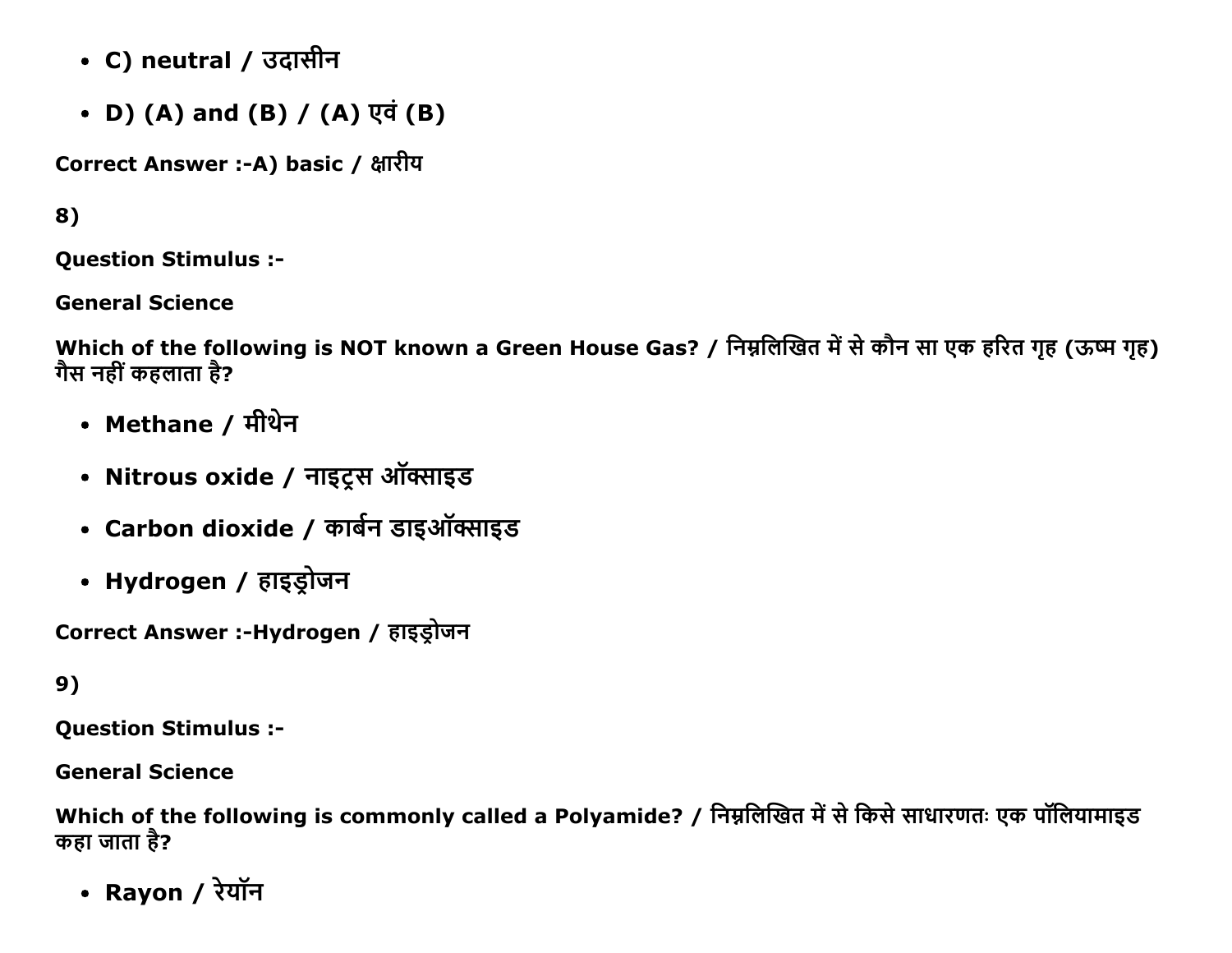- Orlon / ऑरलॉन
- Terylene / टेरीलीन
- Nylon / नायलॉन

Correct Answer :-Nylon / नायलॉन

10)

Question Stimulus :

General Science

If salt is added to water  $\frac{1}{\sqrt{2\pi}}$ . / यदि जल में लवण मिश्रित किया जाये  $\frac{1}{\sqrt{2\pi}}$ .

- The boiling point of water increases / जल का क्वथनांक वर्धित होता है
- The boiling point of water decreases / जल का कथनांक ह्रास होता है
- The boiling point of water is not affected / जल का क्वथनांक प्रभावित नहीं होता
- Freezing point of water increases / जल का हिमांक वर्धित होता है

Correct Answer :-The boiling point of water increases / जल का क्वथनांक वर्धित होता है

11)

Question Stimulus :

General Science

Loss of forests, Urbanization and increasing pollution, chiefly occur due to: / वनों का क्षय, नगरीकरण एवं वर्धमान जनसंख्या, मुख्यतः इस कारण होते हैं: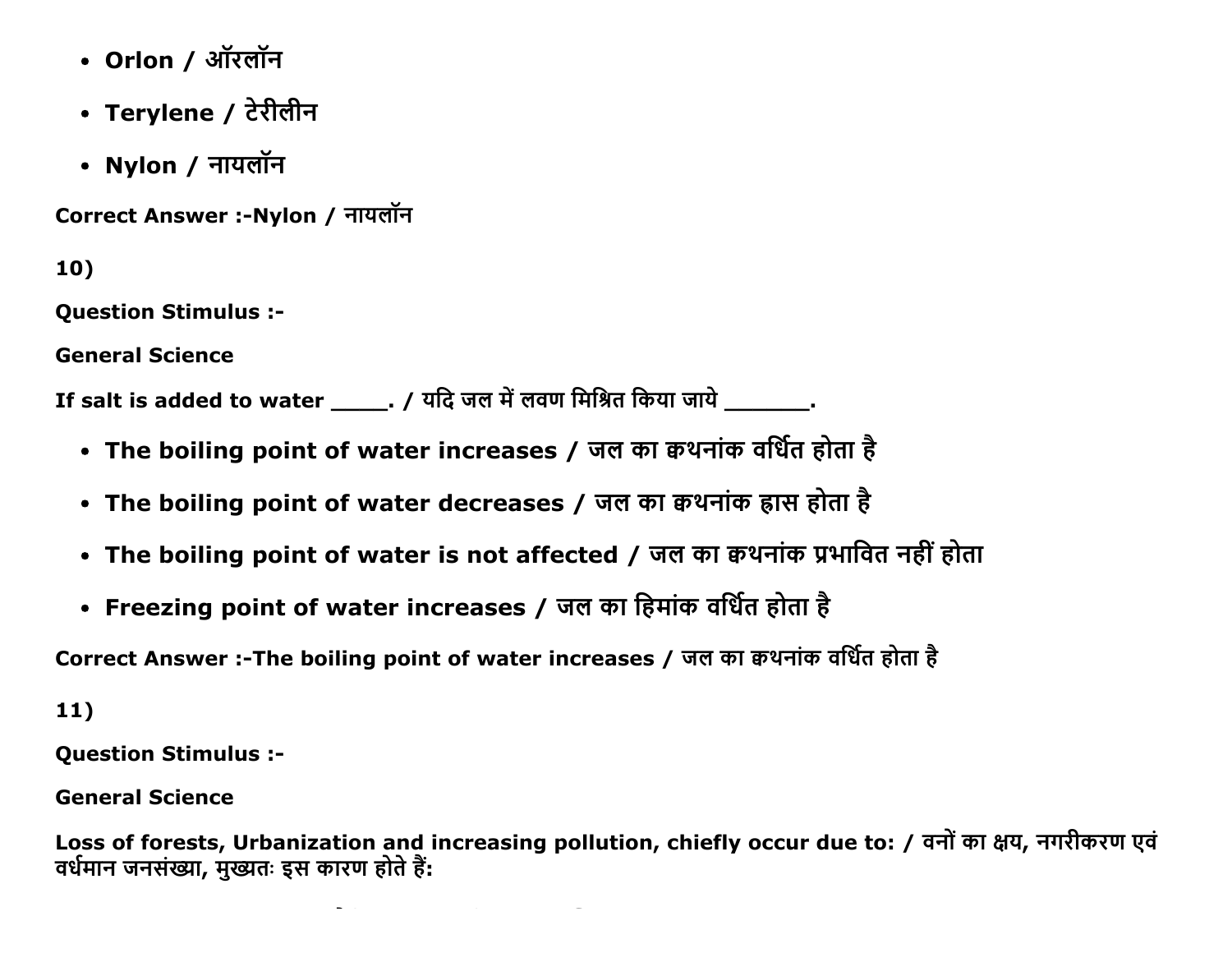- Global warming / वैश्विक (भूमंडलीय) तापवृद्धि
- Green-house effect / हरित-गृह प्रभाव
- Population explosion / जनसंख्या विस्फोट
- Ozone depletion / ओजोन (प्रजारक) अवक्षय

Correct Answer :- Population explosion / जनसंख्या विस्फोट

 $12)$ 

**Ouestion Stimulus :-**

**General Science** 

What is the SI unit of energy? / ऊर्जा का एसआई (SI) इकाई क्या है?

- Watt / वाट
- Joule / जूल
- Pascal / पास्कल
- Newton / न्यूटन

Correct Answer :-Joule / जूल

13)

**Question Stimulus :-**

**General Science** 

Which of the following is NOT a type of Renewable Energy resource? / निम्नलिखित में से कौन ऊर्जा का एक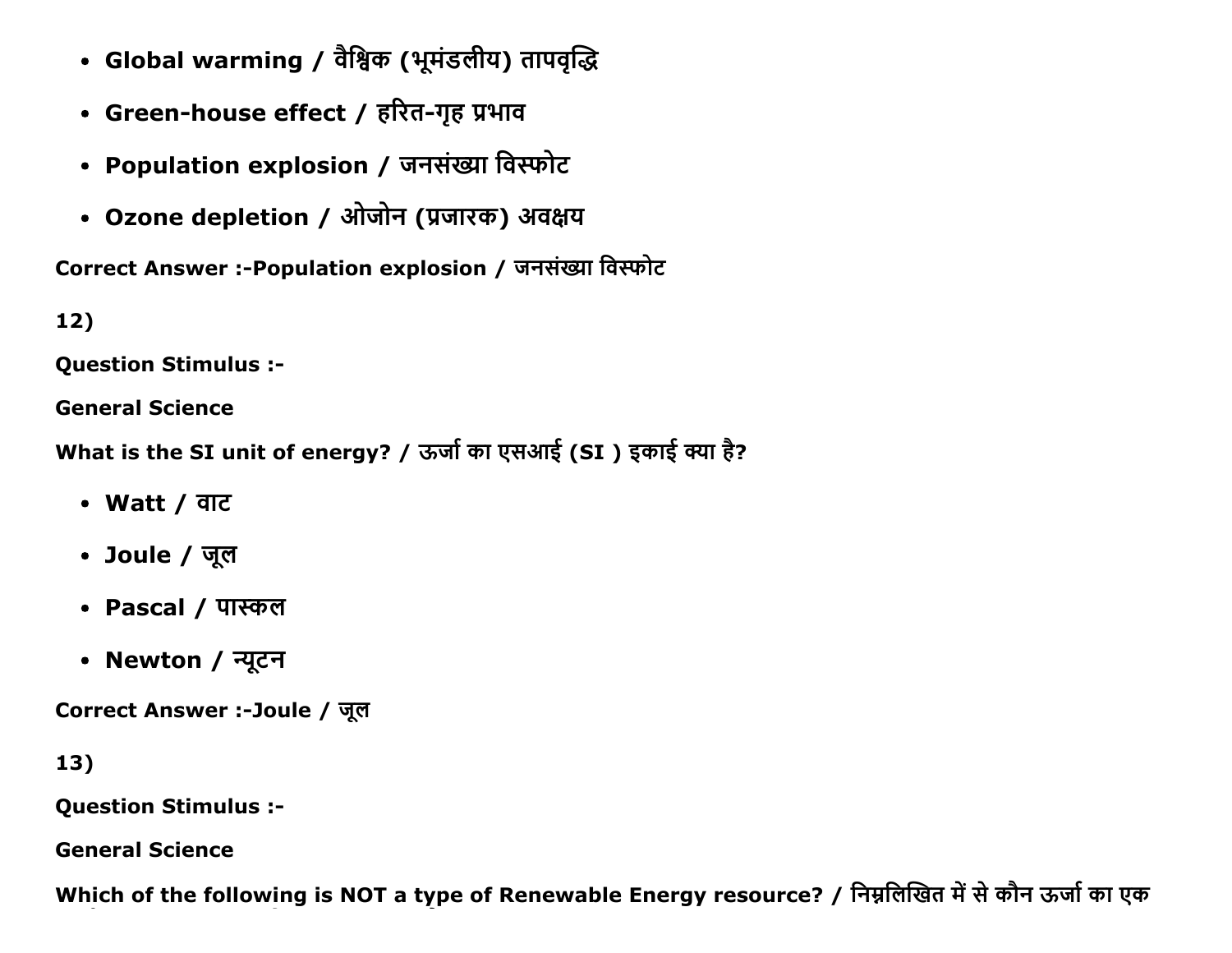पुनर्नवीकरणीय (अक्षय) स्रोत का प्रकार नहीं है?

- Uranium / यूरेनियम
- Tide / लहर
- Wind / पवन
- Biomass / जैवभार

Correct Answer :-Uranium / यूरेनियम

# $14)$

**Question Stimulus :-**

**General Science** 

Most important component of an Oral Contraceptive pill is: / एक मौखिक गर्भनिरोधक गोली का सर्वाधिक महत्त्वपूर्ण घटक है:

- Growth Hormone / वृद्धि अन्तः स्राव (हॉर्मोन)
- Progesterone / प्रोजेस्टेरोन
- Luteinizing Hormone / ल्युटिनीज़िंग अन्तः स्नाव (हॉर्मोन)
- Thyroxin / थायरॉक्सिन

Correct Answer :-Progesterone / प्रोजेस्टेरोन

**Topic:- G3\_General Computer Knowledge**  $1)$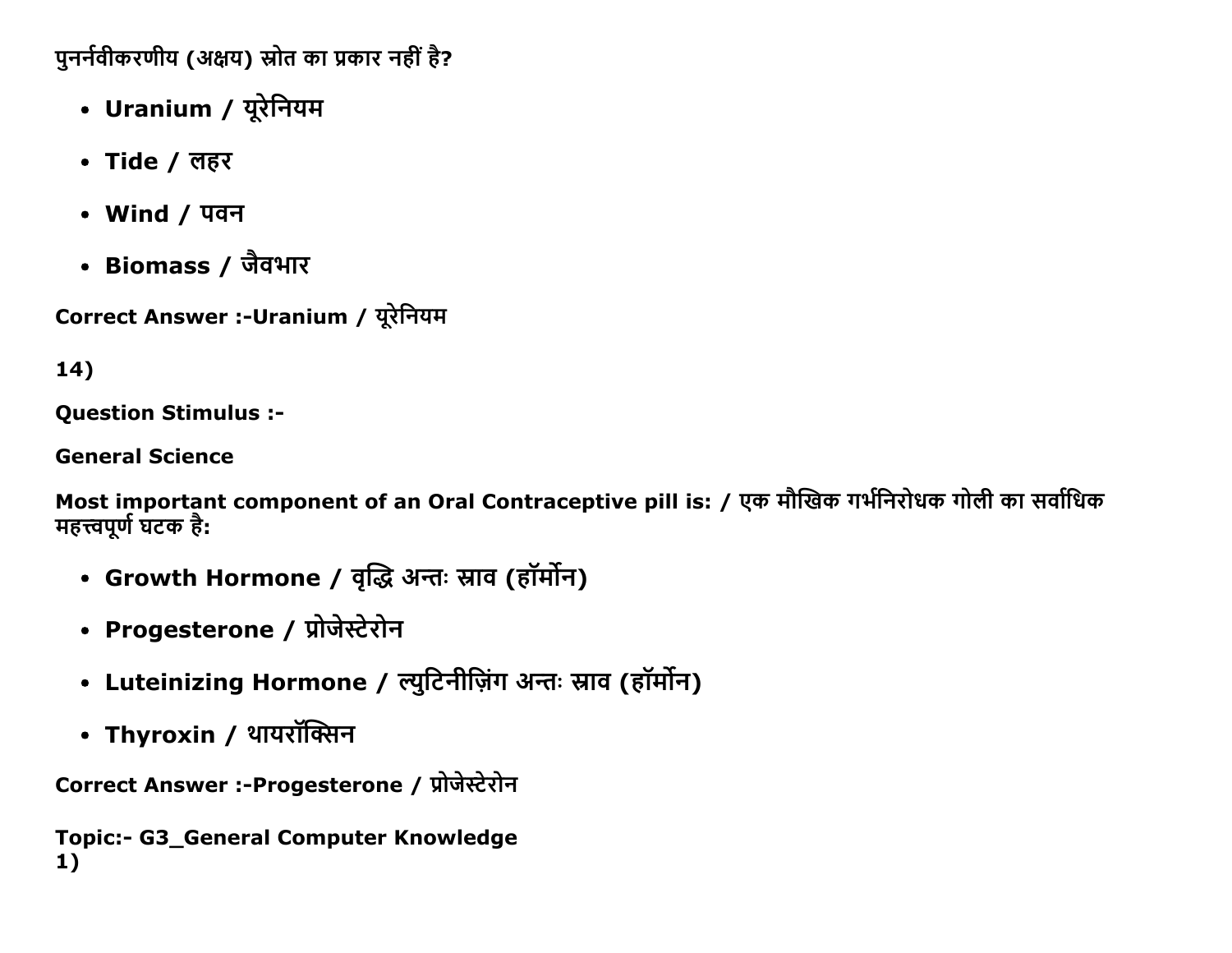Question Stimulus :

Computer

Internet is known as: / अंतर्जाल को ऐसे जाना जाता है:

- local area network / स्थानीय क्षेत्र तंत्रजाल
- single area network / एकल क्षेत्र तंत्रजाल
- topology / सांस्थिति
- vast collection of different network. / पृथक तंत्रजालों का एक व्यापक संग्रह

Correct Answer :-vast collection of different network. / पृथक तंत्रजालों का एक व्यापक संग्रह

2)

Question Stimulus :

Computer

CRT stands for: / सीआरटी का तात्पर्य है:

- cathode ray tube / निद्वार किरण नलिका (कैथोड रे ट्यूब)
- crystal ray tube / स्फटिक किरण नलिका (क्रिस्टल रे ट्यूब)
- cathode right tube / निद्वार दक्षिण नलिका (कैथोड राइट ट्यूब)
- none of the above. / उपरोक्त में से कोई नहीं

Correct Answer :-cathode ray tube / निद्वार किरण नलिका (कैथोड रे ट्यूब)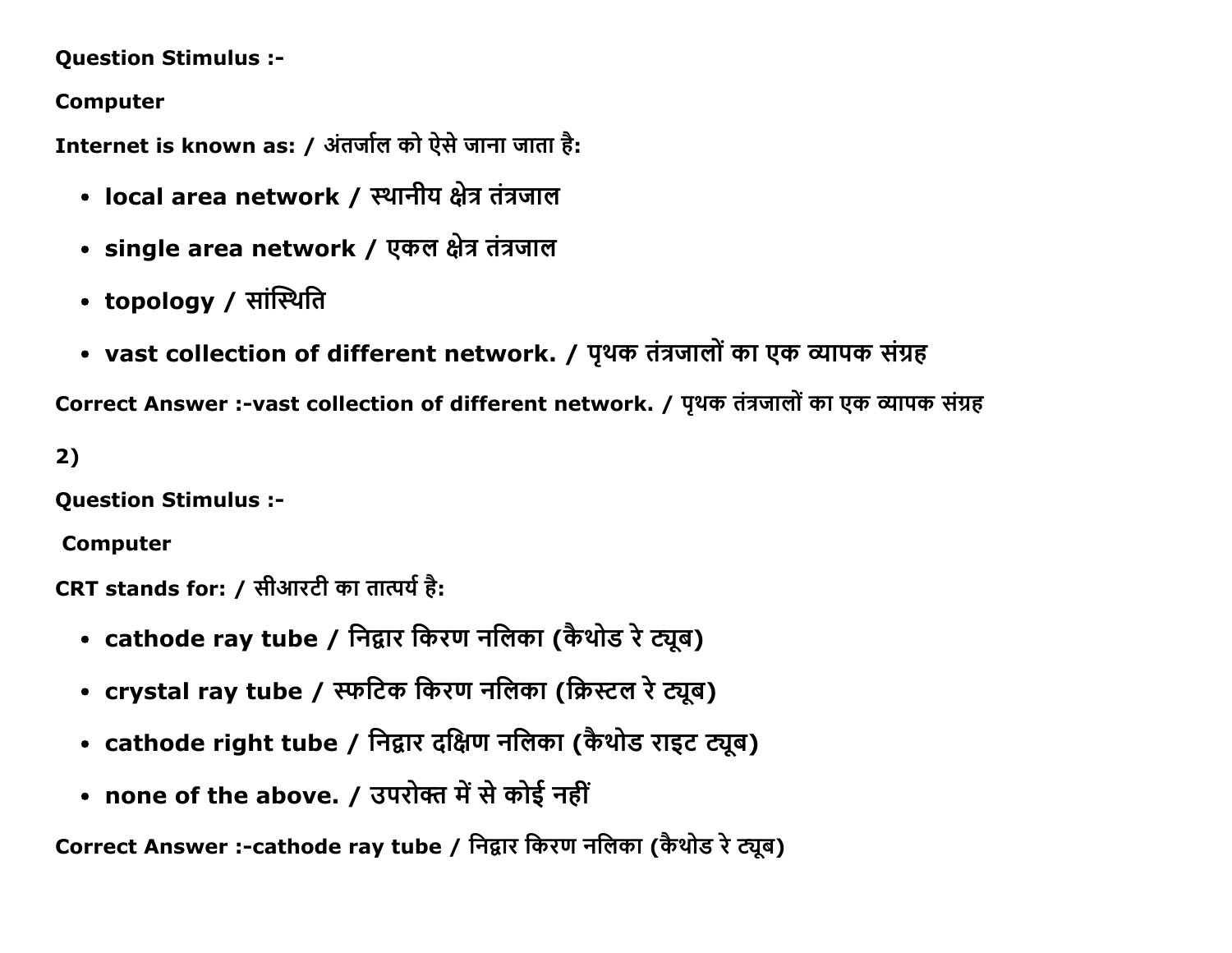3)

Question Stimulus :

Computer

Writing of computer instruction in a programming language is known as: / किसी क्रमादेशन भाषा में संगणक निर्देशों को लिखना कहलाता है:

- processing / प्रक्रमण
- coding / कूटबद्ध करना
- language / भाषा
- none of the above / उपरोक्त में से कोई नहीं

Correct Answer :-coding / कूटबद्ध करना

4)

Question Stimulus :

Computer

Each and every computer has its own: / प्रत्येक एवं सभी संगणकों की होता है स्वयं की :

- Machine language / यांत्रिक भाषा
- High level language / उच्च स्तरीय भाषा
- Transfer language / स्थानांतरण भाषा
- Assemble language / संयोजन भाषा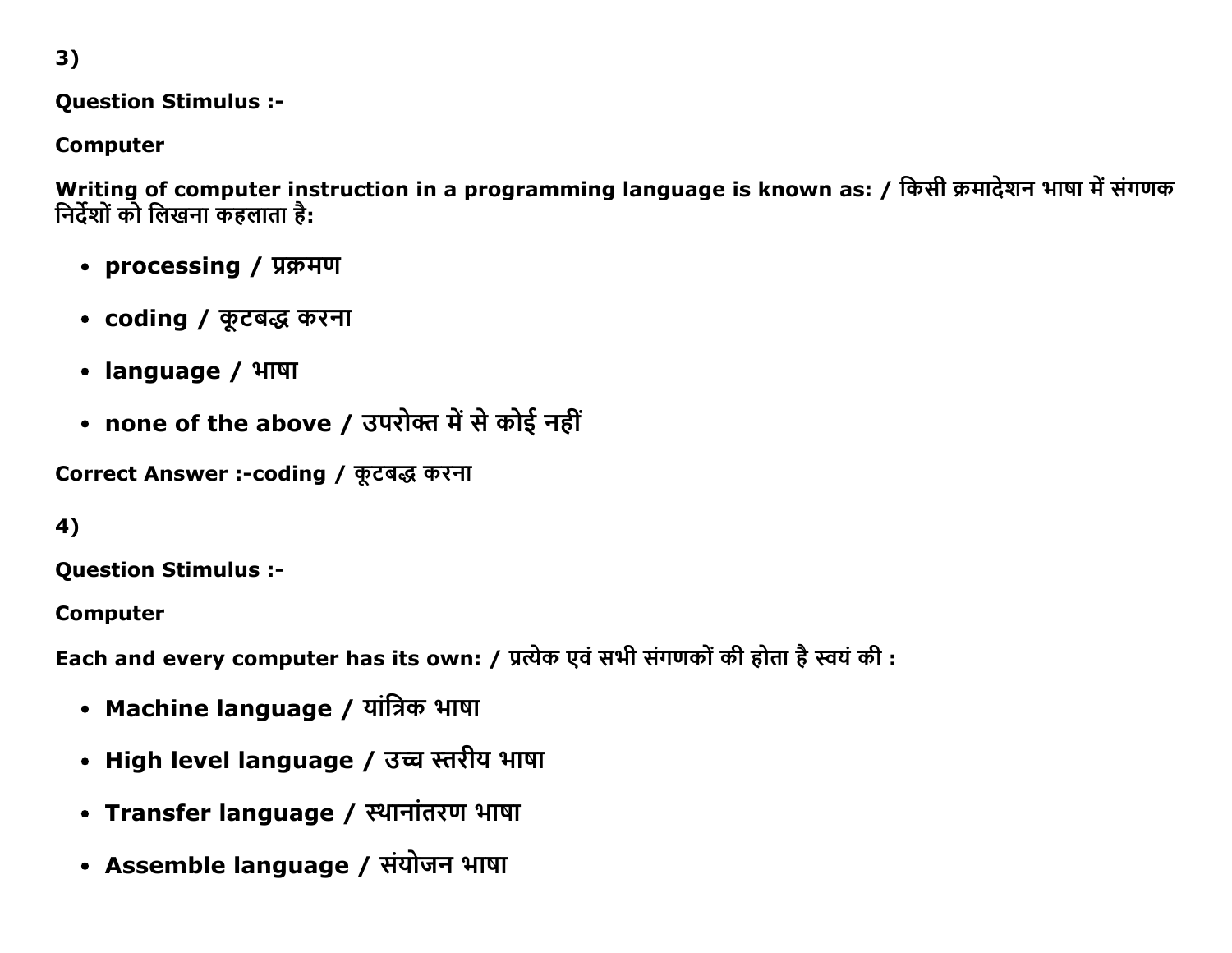Correct Answer :- Machine language / यांत्रिक भाषा

 $5)$ 

**Question Stimulus :-**

**Computer** 

First generation computers are: / प्रथम प्रजन्म संगणक हैं:

- Vacuum tubes / निर्वात नलिकाएं
- Transistors / प्रतिरोधान्तरित्र (ट्रांजिस्टर)
- IC chips / आईसी चिप
- SSI Chips / एसएसआई चिप

Correct Answer :-Vacuum tubes / निर्वात नलिकाएं

6)

**Question Stimulus :-**

**Computer** 

Best memory allocation method is: / सर्वोत्तम स्मृति आवंटन विधि है:

- Least fit / न्यूनतम योग्य
- Worst fit / निकृष्टतम योग्य
- Best fit / सर्वोत्तम योग्य
- None of the above / उपरोक्त में से कोई नहीं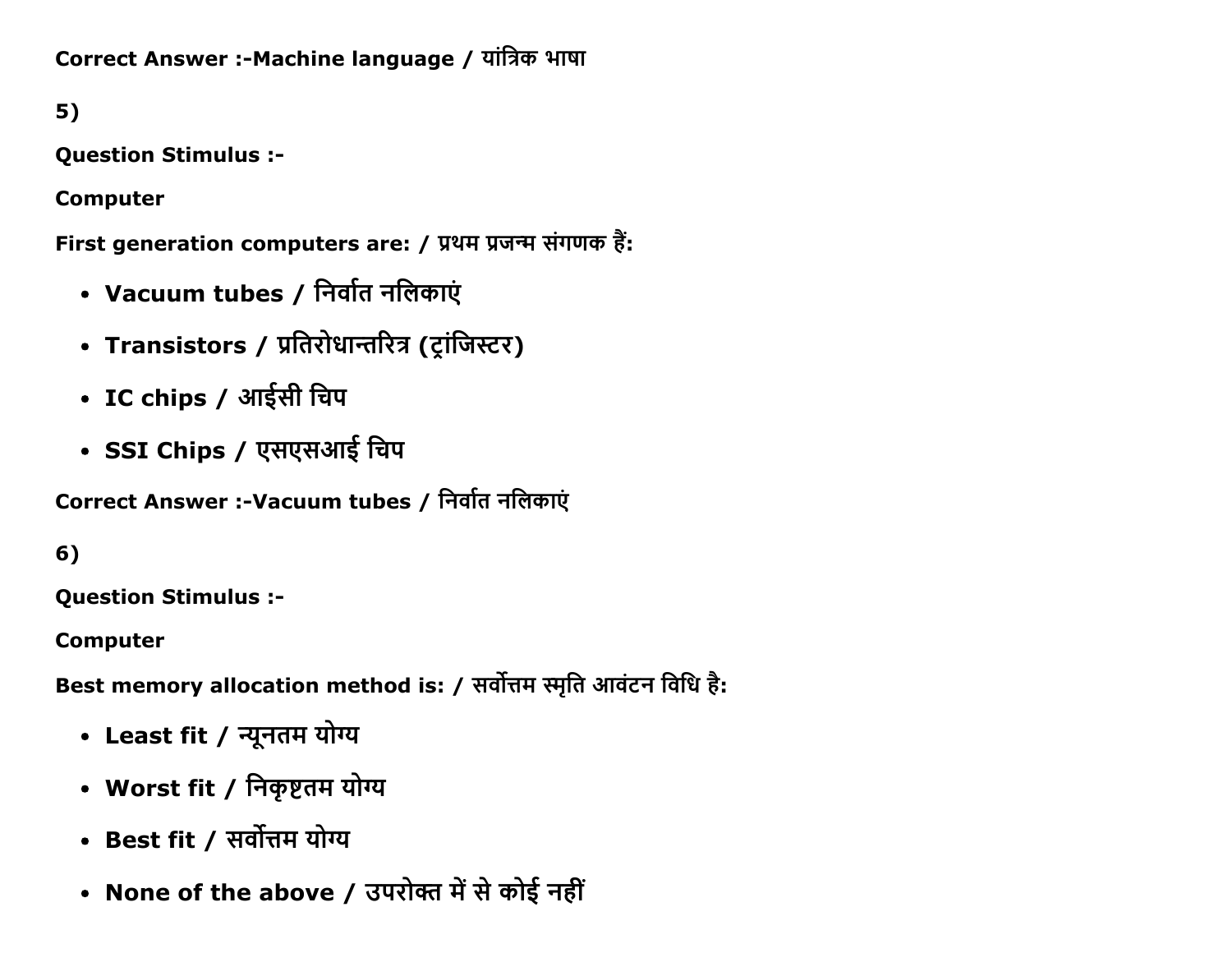Correct Answer :-Best fit / सर्वोत्तम योग्य

7)

Question Stimulus :

Computer

Super computers are used for: / महा-अभिकलित्रों (महा-संगणकों) का उपयोग इस हेतु होता है

- mathematical and scientific applications / गणितीय एवं वैज्ञानिक प्रयोग
- input/output operations / निवेश/निर्गम प्रचालन
- logical operations / तार्किक प्रचालन
- none of the above / उपरोक्त में से कोई नहीं

Correct Answer :-mathematical and scientific applications / गणितीय एवं वैज्ञानिक प्रयोग

8)

Question Stimulus :

Computer

URL stands for: / युआरएल (URL) का अर्थ है:

- uniform resource locator / समरूप स्रोत खोजी (यूनिफार्म रिसोर्स लोकेटर)
- universal resource locator / वैश्विक स्रोत खोजी (यूनिवर्सल रिसोर्स लोकेटर)
- universe resource locator / विश्व स्रोत खोजी (यूनिवर्स रिसोर्स लोकेटर)
- uniform resource loading / समरूप स्रोत प्रभारण (यूनिफार्म रिसोर्स लोडिंग)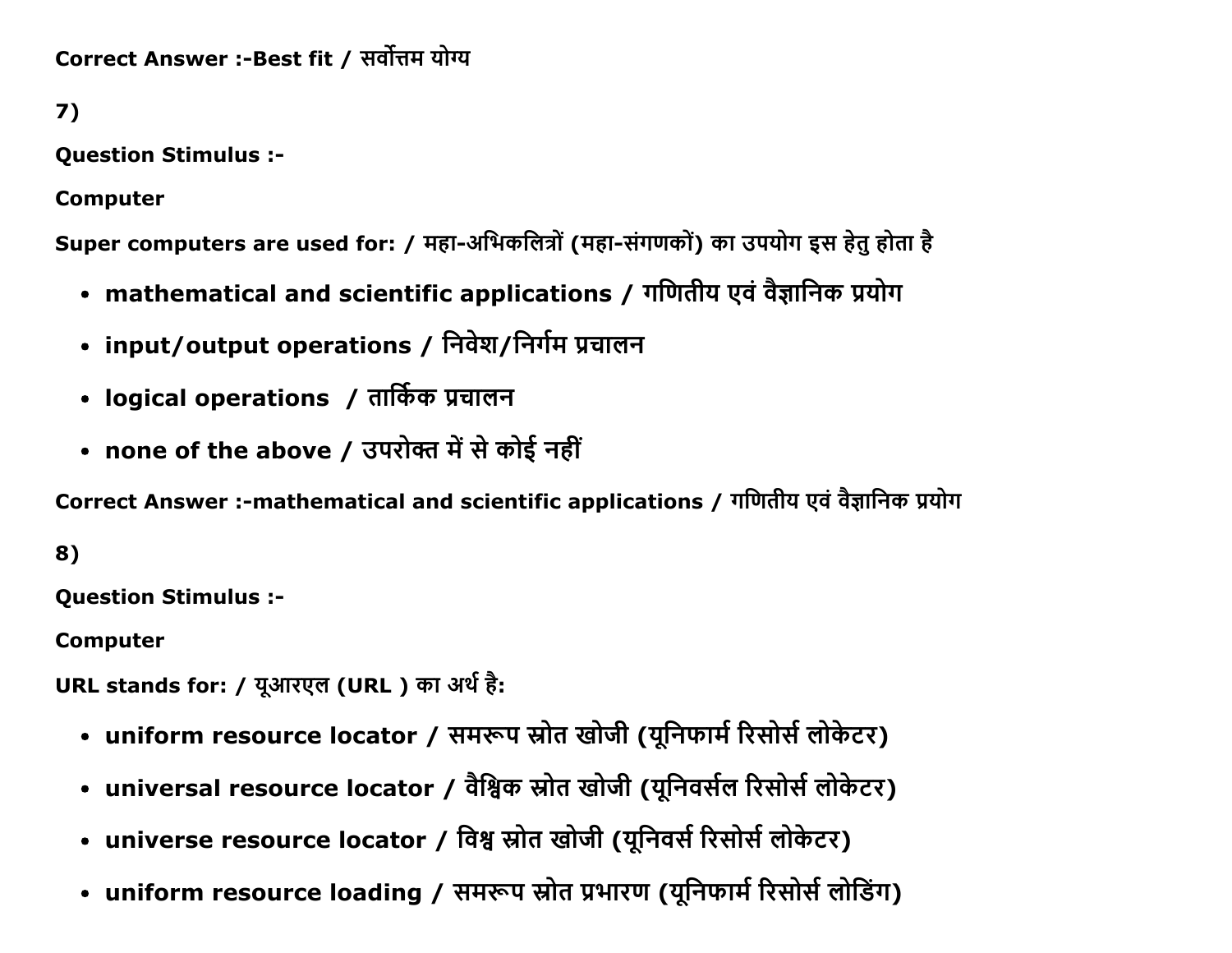Correct Answer :-uniform resource locator / समरूप स्रोत खोजी (युनिफार्म रिसोर्स लोकेटर)

9)

Question Stimulus :

Computer

Todays modern computer as compared to the earlier computers are: / प्रारंभिक संगणकों की तुलना में आज के आधुनिक संगणक हैं:

- slower and larger / धीरतर एवं बृहत्तर
- faster and smaller / द्रुततर एवं क्षुद्रतर
- lesser efficient / लघुतर कार्यक्षम
- larger and inaccurate / बृहत्तर एवं त्रुटिपूर्ण

Correct Answer :-faster and smaller / द्रुततर एवं क्षूद्रतर

10)

Question Stimulus :

Computer

Which of the following is a fastest LAN? / निम्नलिखित में से कौन सा द्रुततम लैन (LAN) है?

- FDDI / एफडीडीआई (FDDI)
- Token bus / प्रतीक संवाहक (टोकन बस)
- SMTP / एसएमटीपी (SMTP)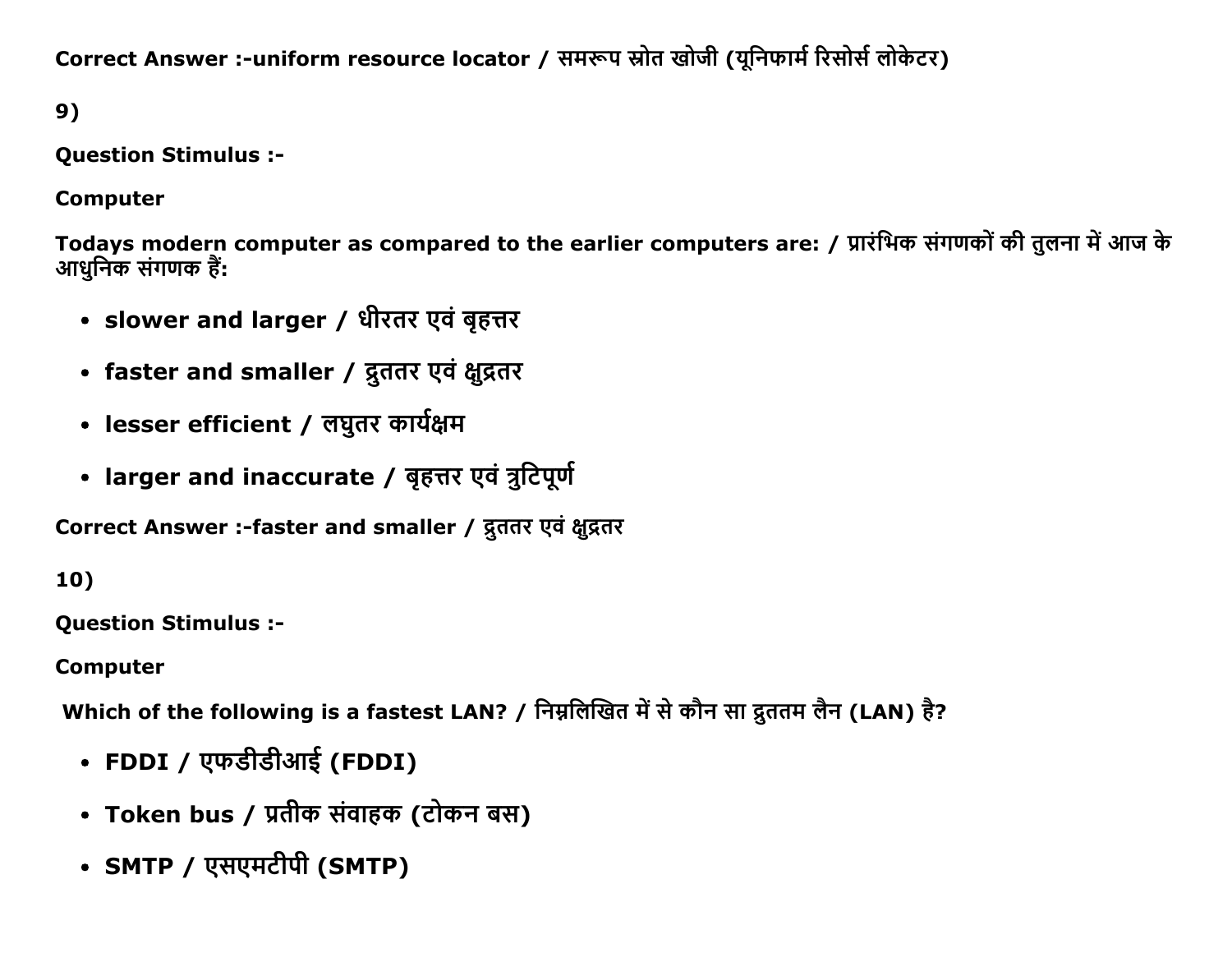• Firewall / अग्निप्राचीर

```
Correct Answer :-FDDI / एफडीडीआई (FDDI)
```
 $11)$ 

**Question Stimulus :-**

**Computer** 

File access methods are: / मिसिल उपागम विधियां हैं:

- Random access method / क्रमहीन उपागम विधि
- Sequential access / क्रमबद्ध उपागम
- Direct access / प्रत्यक्ष उपागम
- All of the above / उपरोक्त सभी

Correct Answer :-All of the above / उपरोक्त सभी

 $12)$ 

**Question Stimulus :-**

**Computer** 

First time computer chips were used in the year: / इस वर्ष सर्वप्रथम संगणक चिप का उपयोग किया गया था:

- $\cdot$  1970 / १९७०
- $\cdot$  1975 / १९७५
- $-1976/296$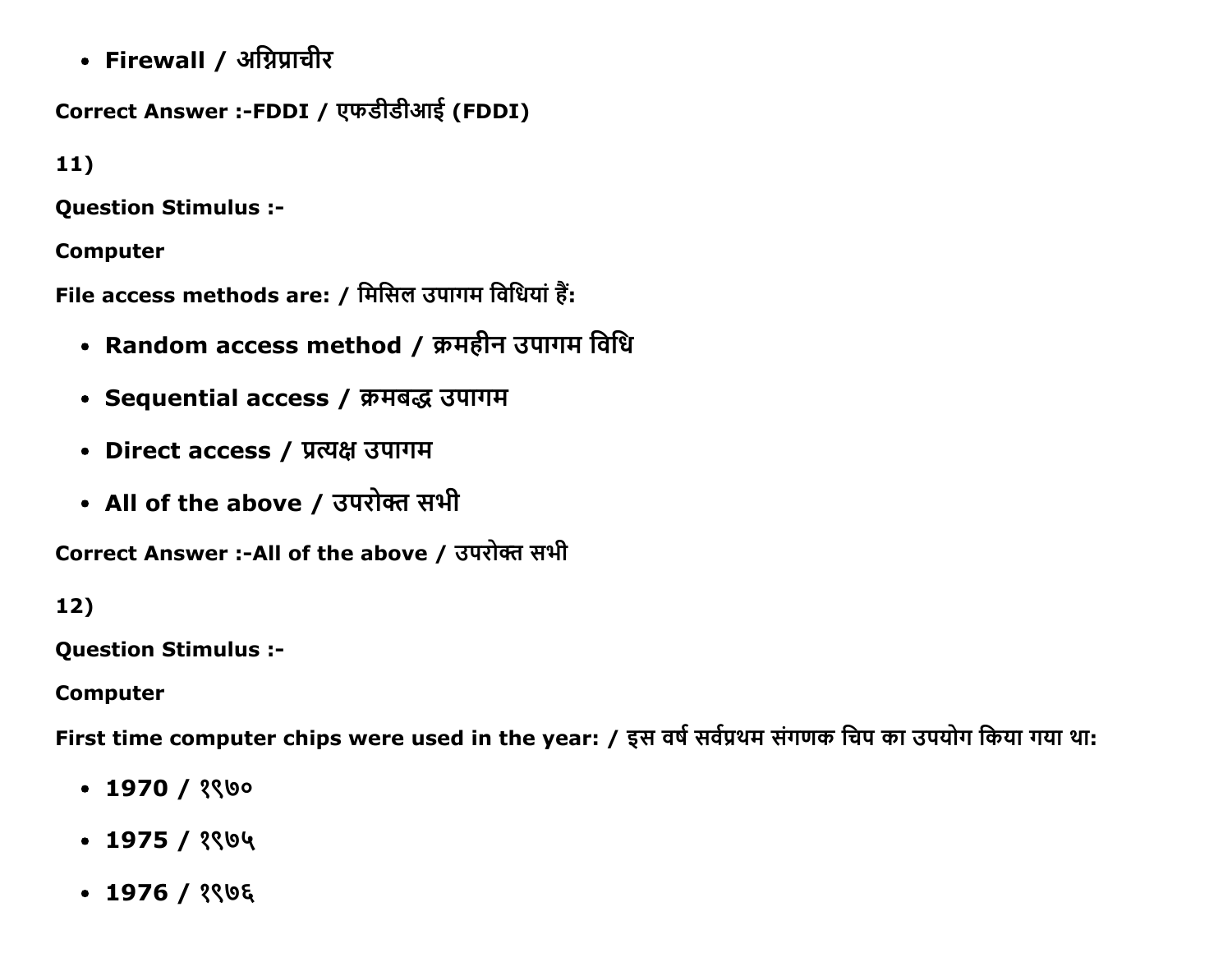$\cdot$  1979 / ?

Correct Answer :-1975 / १९७५

13)

Question Stimulus :

Computer

In case of simplex transmission, data transmission is: / एकस्तरीय संचार के क्षेत्र में, तथ्य संचार है:

- Two way / द्विमार्गीय
- Two way duplex / द्विमार्गीय द्विस्तरीय
- One way / एकमार्गीय
- None of the above / उपरोक्त में से कोई नहीं

Correct Answer :-One way / एकमार्गीय

14)

Question Stimulus :

Computer

Early stored computer is an example of: / प्रारंभिक भंडारित संगणक इसका एक उदहारण है:

- UNIVAC / यूनीवैक (UNIVAC)
- EDVAC / एडवैक (EDVAC)
- ALLIAC / अलिएक (ALLIAC)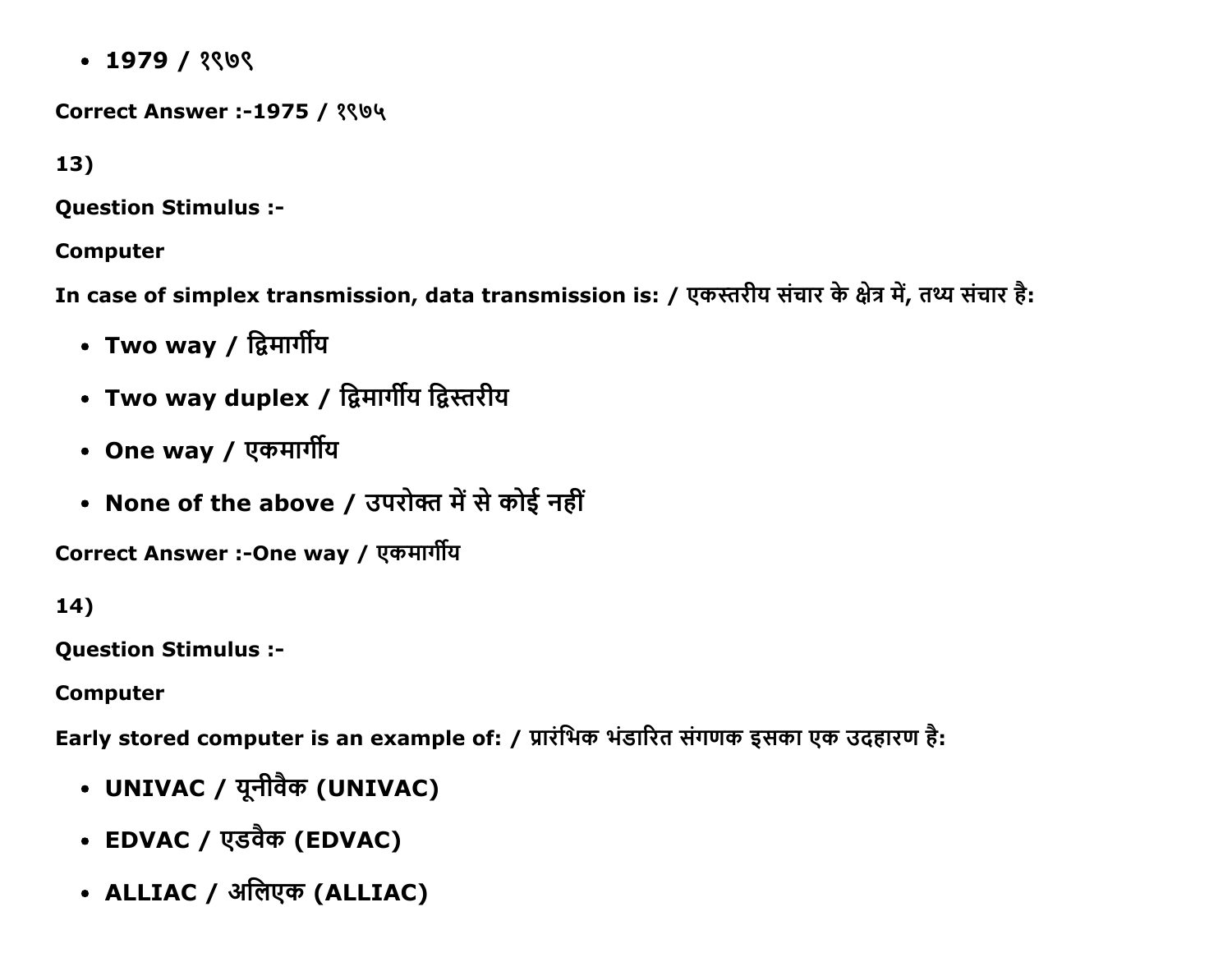• All of the above / उपरोक्त सभी

```
Correct Answer :-EDVAC / एडवैक (EDVAC)
```

```
Topic:- G3 Mechanical
1)
```
Question Stimulus :

Mechanical

T-ioint weld is used / टी-जोड झलाई का उपयोग किया जाता है:

- where longitudinal shear is present / जहाँ देशांतरीय परत मौजूद हो
- where severe loading is encountered and the upper surface of both pieces must be in the same plane / जहाँ तीव्र लोडिंग हो और दोनों भागों की ऊपरी सतह एक ही तह पर हों
- to join two pieces of metal in the same manner as rivet joint metals / कीलक संयुक्त धातुओं की तरह धातु के दो भागों को एक ही प्रकार से जोड़ने के लिए
- to join two pieces perpendicularly / दो भागों को अधोलम्ब जोड़ने के लिए

Correct Answer :-where longitudinal shear is present / जहाँ देशांतरीय परत मौजूद हो

2)

Question Stimulus :

Mechanical

In a damped vibration system, the damping force is proportional to:- / अवमंदित कंपन तंत्र में अवमंदन बल <u>निम्र के सानपातिक है:-</u>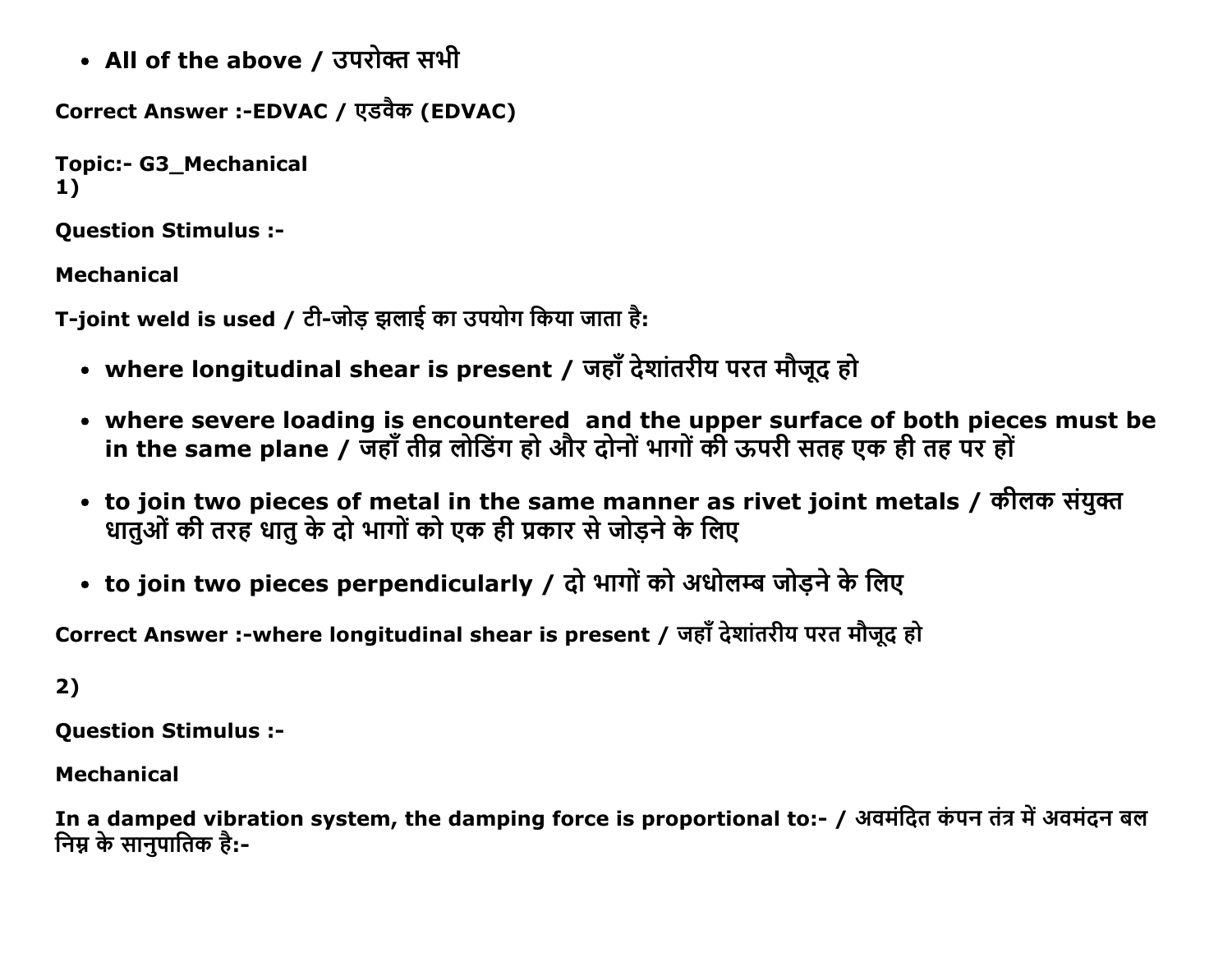- Vibrations / कंपन
- Displacement / विस्थापन
- Velocity / वेग
- Compression / संपीड़न

Correct Answer :-Velocity / वेग

```
3)
```
Question Stimulus :

Mechanical

The abbreviation ERW in ERW pipe stands for: / ईआरडब्लू पाइप में ईआरडब्लू का अर्थ होता है:

- electrically resistance welded / बिजली प्रतिरोध झलाई
- elastic reinforced with wire / तार युक्त लोचदार प्रबल
- extra reinforcement welded / अतिरिक्त प्रबल झलाई
- electrically reinforced and welded / बिजली प्रबल और झलाई

Correct Answer :-electrically resistance welded / बिजली प्रतिरोध झलाई

4)

Question Stimulus :

Mechanical

Stress in a beam and moment:- / किरण और पल में तनाव है:-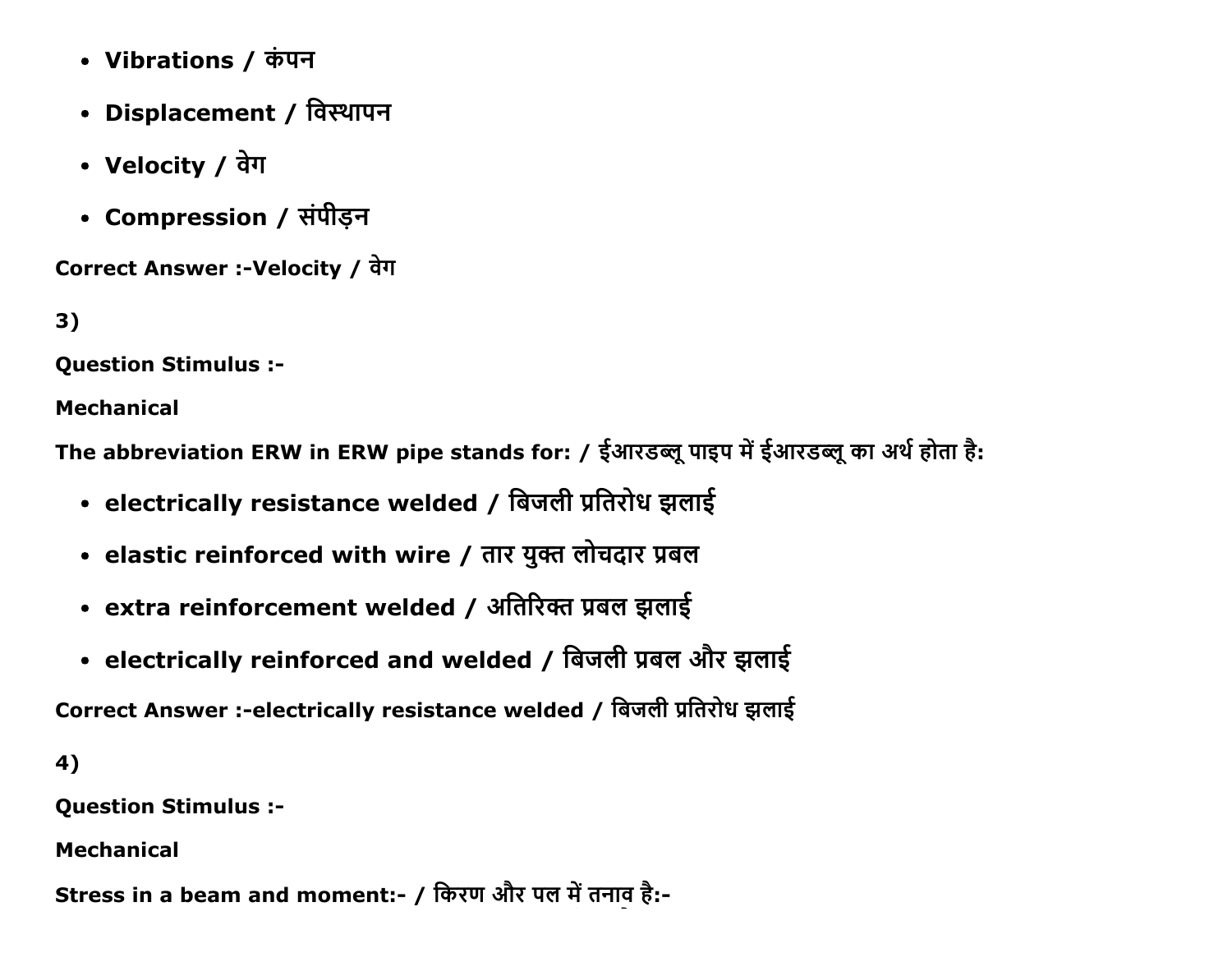- Are directly proportional / प्रत्यक्ष सानुपातिक है
- Are inversely proportional / व्युत्क्रमानुपाती सानुपातिक है
- Are curvilinearly related / वक्र रेखीय संबंधी है
- None of the above / उपरोक्त में से कोई नहीं

Correct Answer :-Are directly proportional / प्रत्यक्ष सानुपातिक है

 $5)$ 

**Ouestion Stimulus :-**

#### **Mechanical**

For fastening two sheets by rivets, the desirable property of rivet material is: / कीलकों द्वारा दो बंधनों की तेजी के लिए कीलक सामग्री का वांछित मान है:

- Ductility / मृदुता
- Brittleness / भंगुरता
- Hardness / कठोरता
- Resilience / लचीलापन

Correct Answer :-Ductility / मृदुता

 $6)$ 

**Question Stimulus :-**

**Mechanical**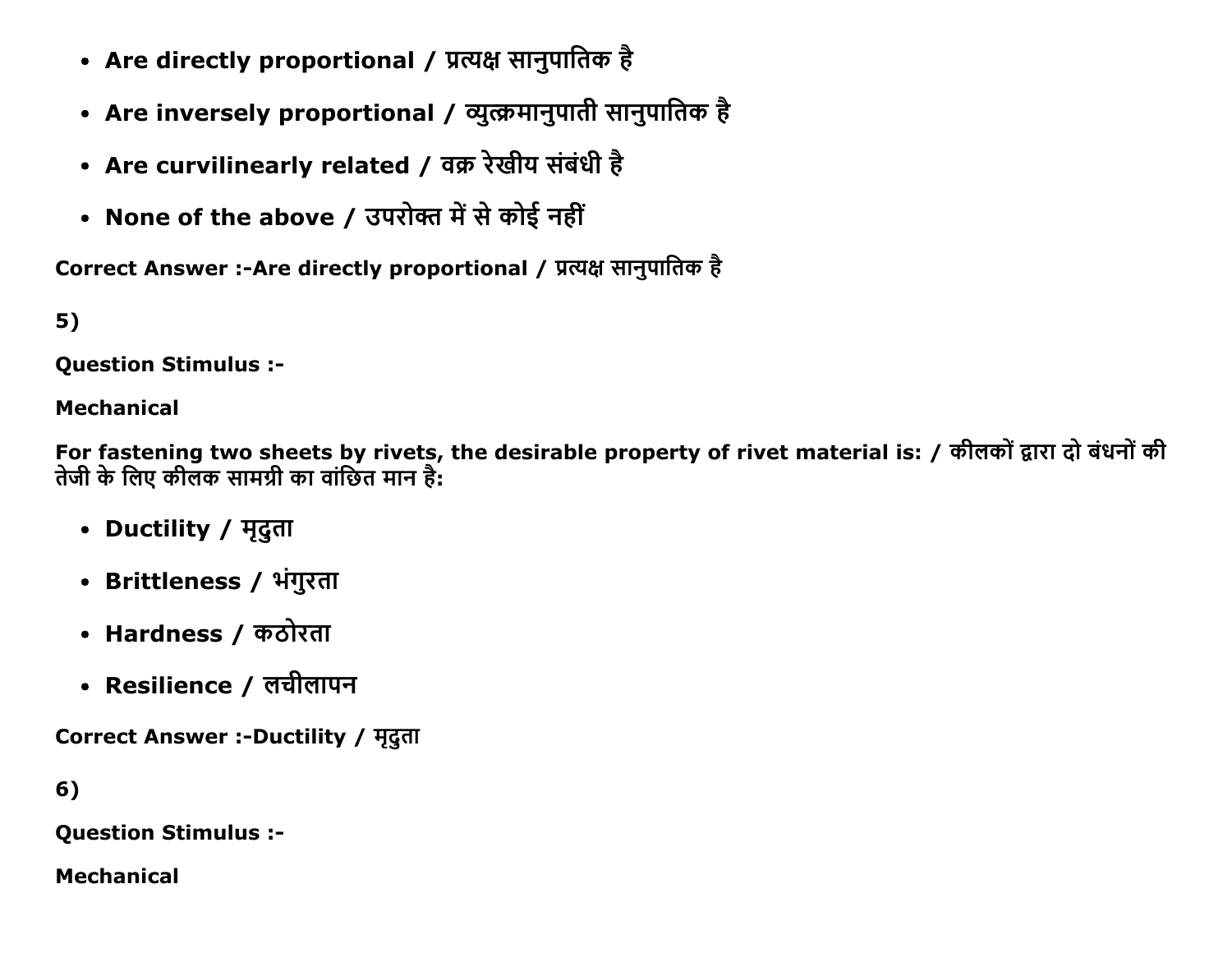Air refrigeration cycle is used in aeroplanes because of:- / वायु प्रशीतक चक्र का उपयोग हवाई जहाज में किया जाता है क्योंकि:-

- high heat transfer rate of air / वायु की उच्च ऊष्मा हस्तांरण दर
- higher COP / उच्च सीओपी
- lower temperature attainable / निम्न प्राप्य तापमान
- lower weight of machine per ton of refrigeration / प्रशीतक के प्रति टन यंत्र का निम्न भार

Correct Answer :-lower weight of machine per ton of refrigeration / प्रशीतक के प्रति टन यंत्र का निम्न भार

 $7)$ 

**Ouestion Stimulus :-**

**Mechanical** 

Shock effect in a nozzle is felt in:- / चंचु में झटके का प्रभाव निम्न में महसूस किया जाता है:-

- divergent portion / विविध भाग
- straight portion / सीधा भाग
- convergent portion / संसृत भाग
- throat / कंठ

Correct Answer :-divergent portion / विविध भाग

## 8)

**Ouestion Stimulus :-**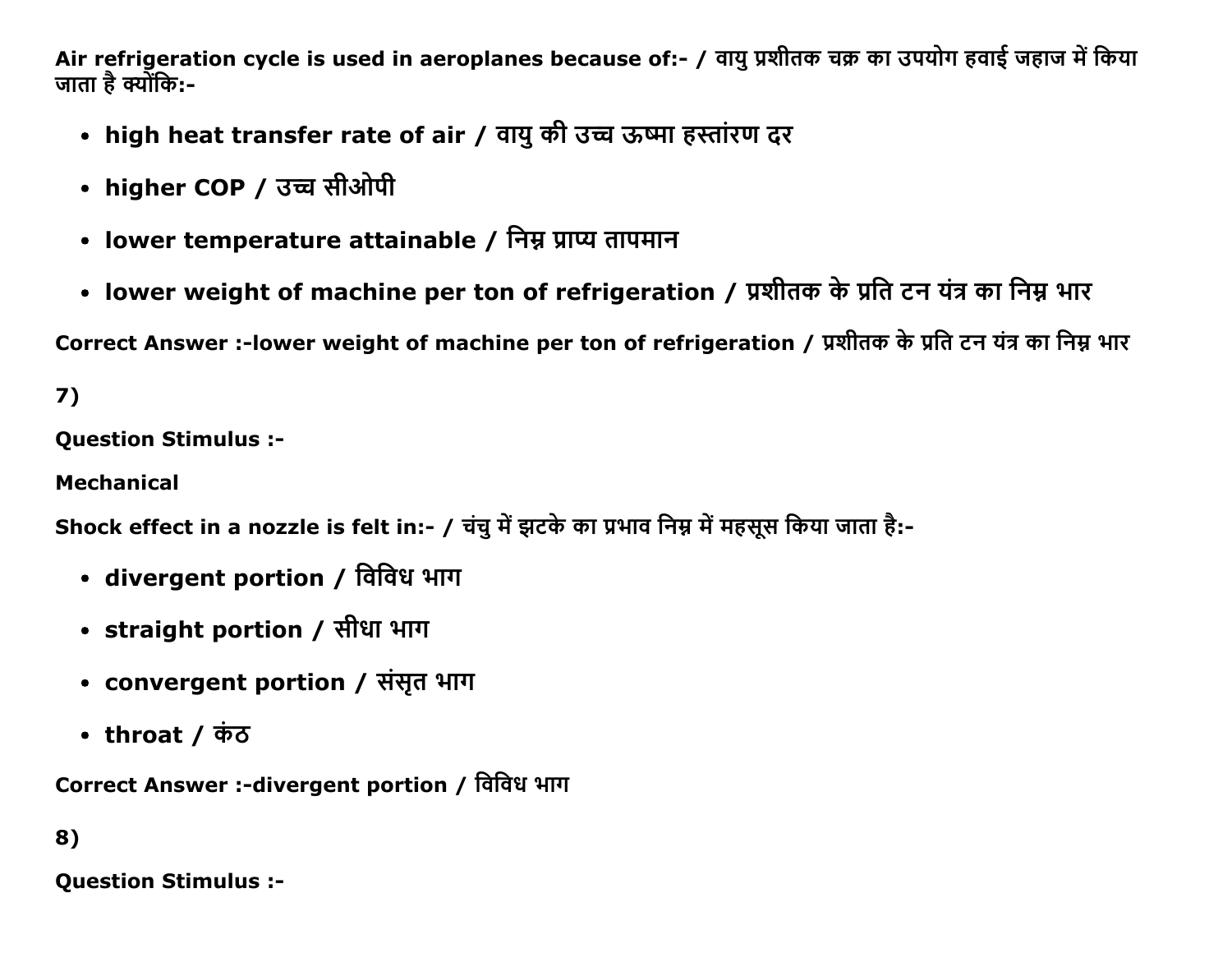### **Mechanical**

Consider the following statements. / निम्न कथनों को मानते हए.

1. Supercharging increases the power output and increases the volumetric efficiency / अति आवेशित प्राप्त शक्ति को है और आयतनी कार्यक्षमता को बढाता है

2. Supercharging is more suitable for S.I. engines than C.I. engines. / सी.आई. इंजन की तुलना में एस. आई. इंजन के लिए अति आवेशित अधिक उपयक्त है.

3. The limit of supercharging for an S.I. engine is set by knock while that for a C.I. engine is set by thermal loading. / एस.आई. इंजन के लिए अति आर्वेशित की दर नॉक द्वारा सेट की जाती है जबकि सी. आई. इंजन के लिए थर्मल लोडिंग द्रारा सेट की जाती है.

Which of the statements given above are correct? / ऊपर दिए गए कथनों में से कौन सा सही है?

- 2 and 3 / २ और ३
- 1, 2 and 3 / १, २ और ३
- 1 and 3 / १ और ३
- 1 and 2 / १ और २

Correct Answer :-1 and 3 / १ और ३

## 9)

**Ouestion Stimulus :-**

**Mechanical** 

Using a jockey pulley (or idler pulley) in an open belt drive, does not necessarily lead to increase of which of the following / खली पट्टा चालक में जॉकी चरखी का उपयोग निम्न में से किसकी वद्धि का जरूरी कारण नहीं होता?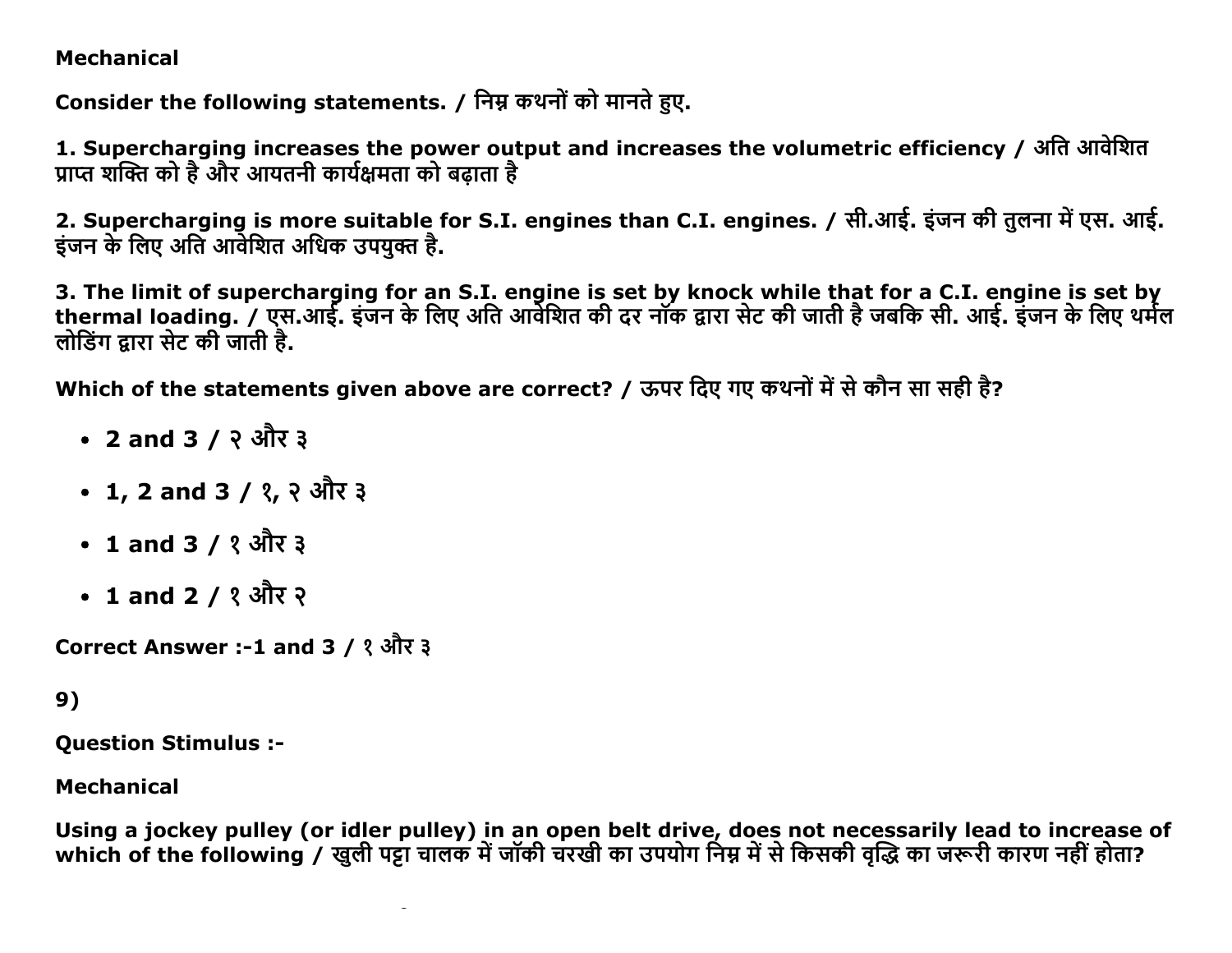- Arc of contact / चाप संसर्ग
- Tensions in the belts / पट्टे में तनाव
- Belt speed / पट्टा गति
- Power transmission / शक्ति हस्तांतरण

Correct Answer :-Belt speed / पट्टा गति

10)

Question Stimulus :

### Mechanical

40% of incident radiant energy on the surface of a thermally transparent body is reflected back. If the transmissivity of the body be 0.15, then the emissivity of surface is:- / ४०% घटनाओं में थर्मली पारदर्शी पिंड की सतह पर प्रकाश ऊर्जा वापस परावर्तित होती है. यदि ढाँचे की पारगमन क्षमता ०.१५ हो, तो सतह की उत्सर्जकता होती है:-

- $0.45 / 0.89$
- $0.55 / 0.44$
- $0.40 / 0.80$
- $0.75 / 0.04$

Correct Answer :- 0.45 /  $0.84$ 

11)

Question Stimulus :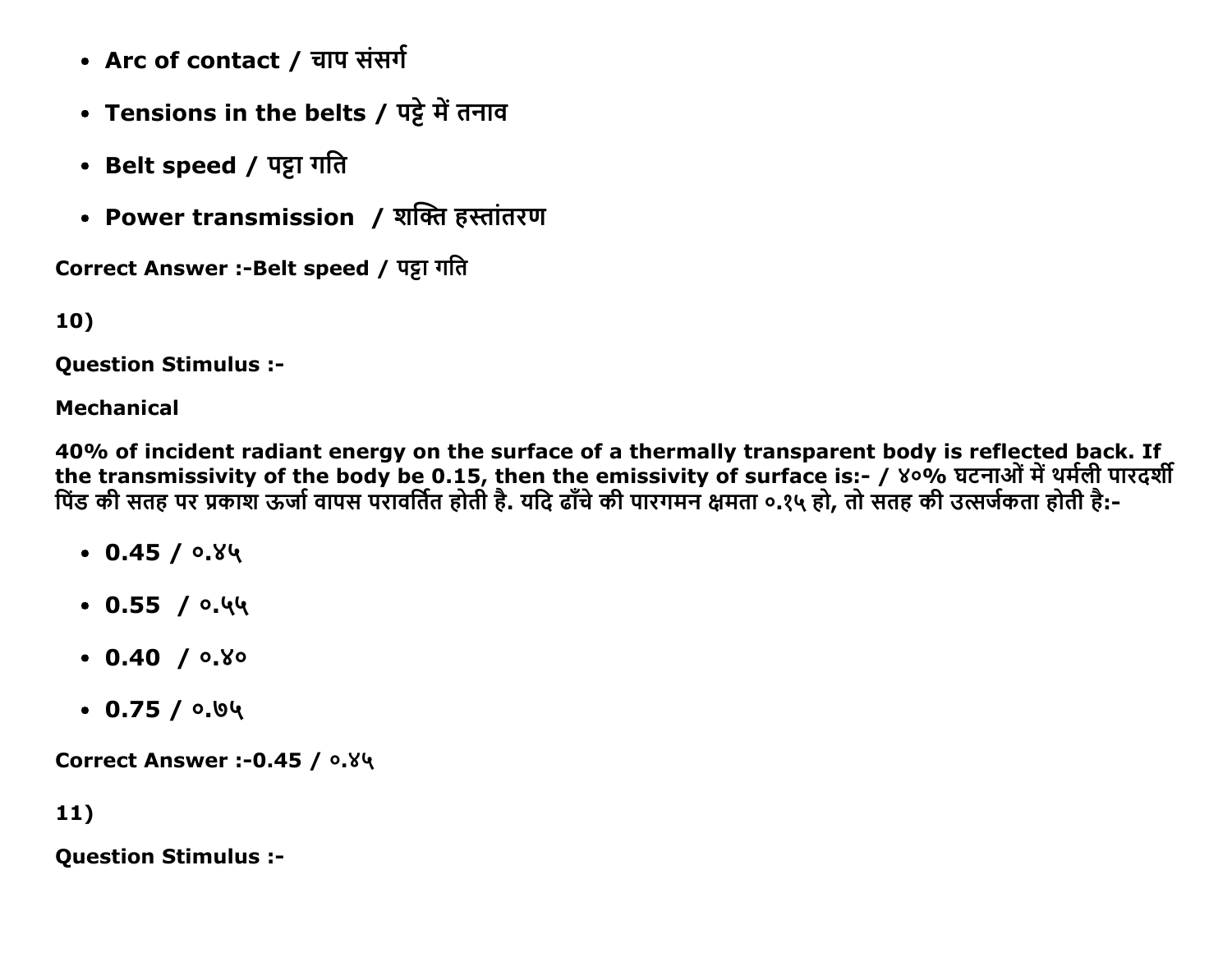## **CANCELLED**

## **Mechanical**

When a rectangular beam is loaded transversely, the maximum compressive stress develops on:- / किसी आयताकार किरण को तिरछा भरने पर अधिकतम संपीडन दंबाव निम्न पर विकसित होता है:-

- bottom fibre / निचला तंतु
- top fibre / शीर्ष तंतु
- Every cross section / प्रत्येक संकर अनुभाग
- None of the above / उपरोक्त में से कोई नहीं

Correct Answer :-top fibre / शीर्ष तंत्

# 12)

**Question Stimulus :-**

## **Mechanical**

The maximum value of frictional force when the motion is impending is known as / आसन्न गति होने पर घर्षण बल का अधिकतम मान कहलाता है:-

- Limiting friction / सीमित घर्षण
- Dynamic friction / गतिशील घर्षण
- Static friction / सांख्यकीय घर्षण
- Sliding friction / रपट घर्षण

Correct Answer :-Limiting friction / सीमित घर्षण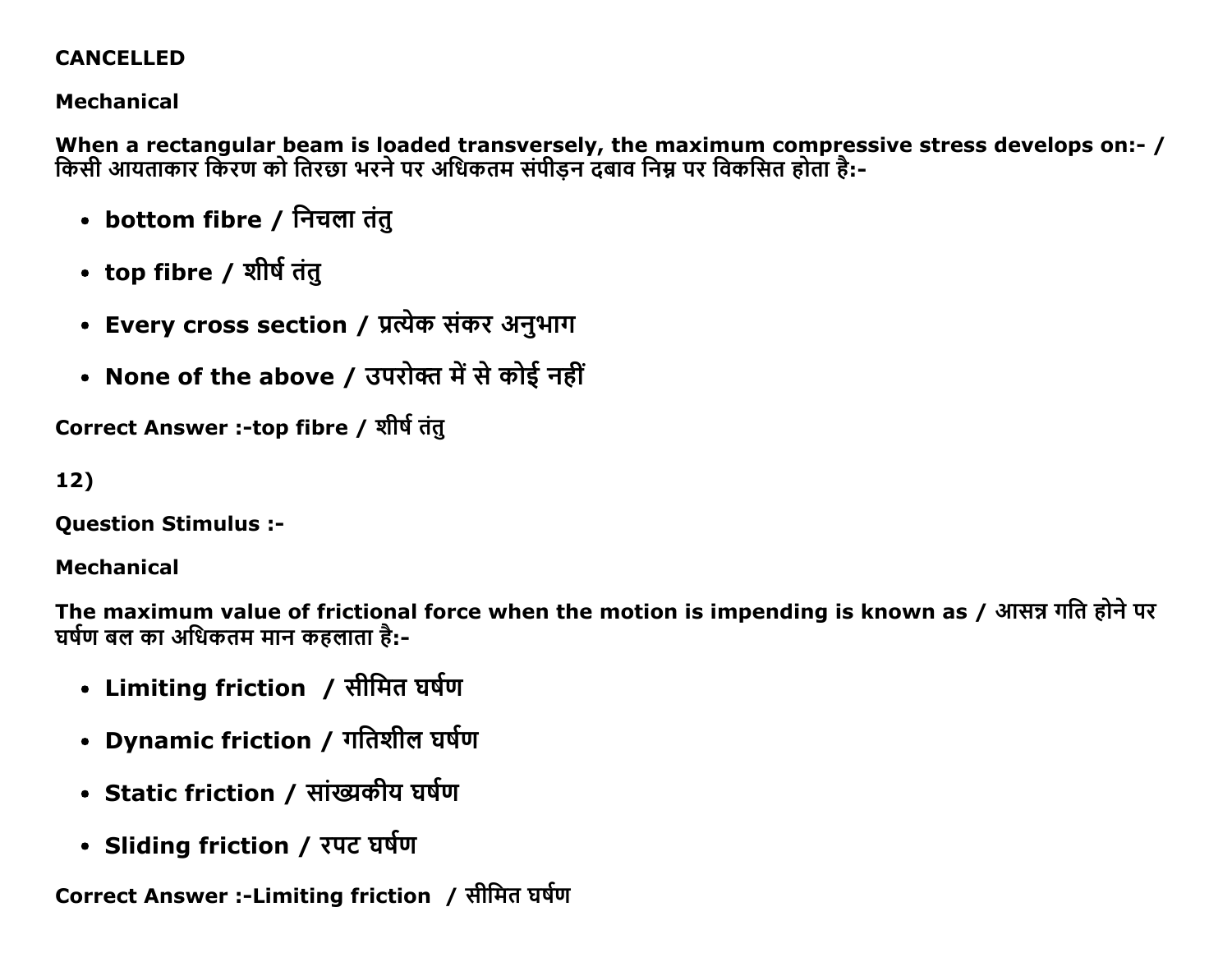**Question Stimulus :-**

**Mechanical** 

Formation of frost on evaporator in refrigerator:- / प्रशीतक में वाष्पित्र पर ठढ का निर्माण:-

- is essential for energy conservation / ऊर्जा परिवर्तन के लिए महत्वपूर्ण है
- Can be avoided by proper design / उचित डिजाइन से बचा जा सकता है
- Increases heat transfer rate / ऊष्मा हस्तांतरण दर में वृद्धि
- Results in loss of heat due to poor heat transfer / कमजोर ऊष्मा हस्तांतरण के परिणामस्वरुप ऊष्मा की हानि

Correct Answer :-Results in loss of heat due to poor heat transfer / कमजोर ऊष्मा हस्तांतरण के परिणामस्वरुप ऊष्मा की हानि

 $14)$ 

**Question Stimulus :-**

**Mechanical** 

In theory of machine, the inversion of mechanism can be obtained by / यंत्र के सिद्धांत में तंत्र का विलोमन निम के द्रारा प्राप्त किया जा सकता है:

- removing the pairs / युग्मों को हराकर
- fixing any one link / किसी भी एक कड़ी को फिक्स करके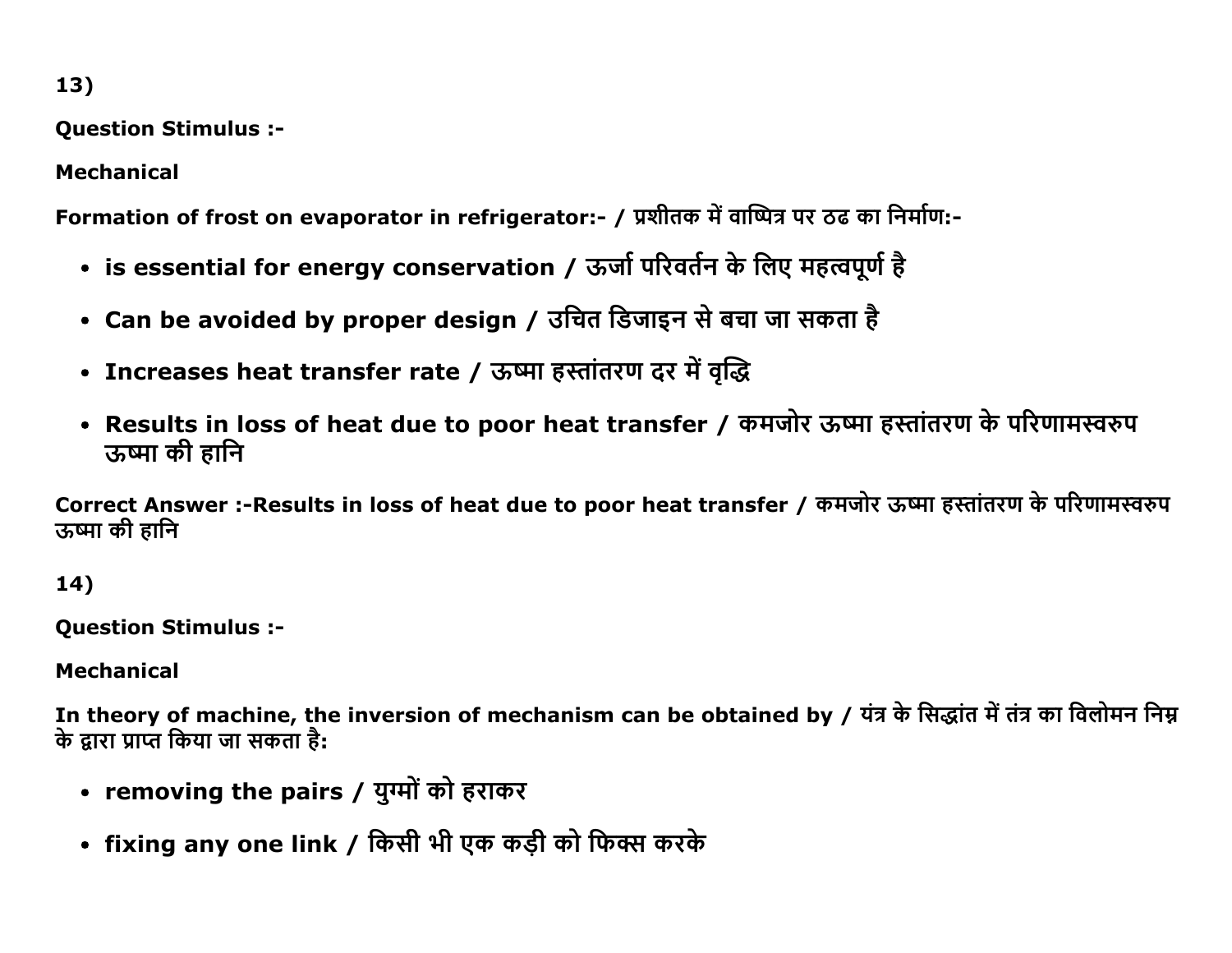- reversing the pairs / युग्मों को पलट कर
- None of above / उपरोक्त में से कोई नहीं

Correct Answer :-fixing any one link / किसी भी एक कड़ी को फिक्स करके

 $15)$ 

**Ouestion Stimulus :-**

**Mechanical** 

When the chemical potentials of two systems are same, then they are said to be in what type of equilibrium? / जब दो प्रणालियों की रासायनिक क्षमता समान हो, तो उन्हें किस प्रकार का संतुलन (साम्यावस्था) कहा जाता है?

- Thermal / थर्मल
- Mechanical / यांत्रिक
- Diffusive / विसरणशील
- None of these / इनमें से कोई नहीं

Correct Answer :-Diffusive / विसरणशील

16)

**Question Stimulus :-**

**CANCELLED** 

**Mechanical** 

When can a piezometer be not used for pressure measurement in pipes / पाइप में दबाव मापने के लिए दाबमापी यंत्र का उपयोग कब नहीं किया जा सकता है?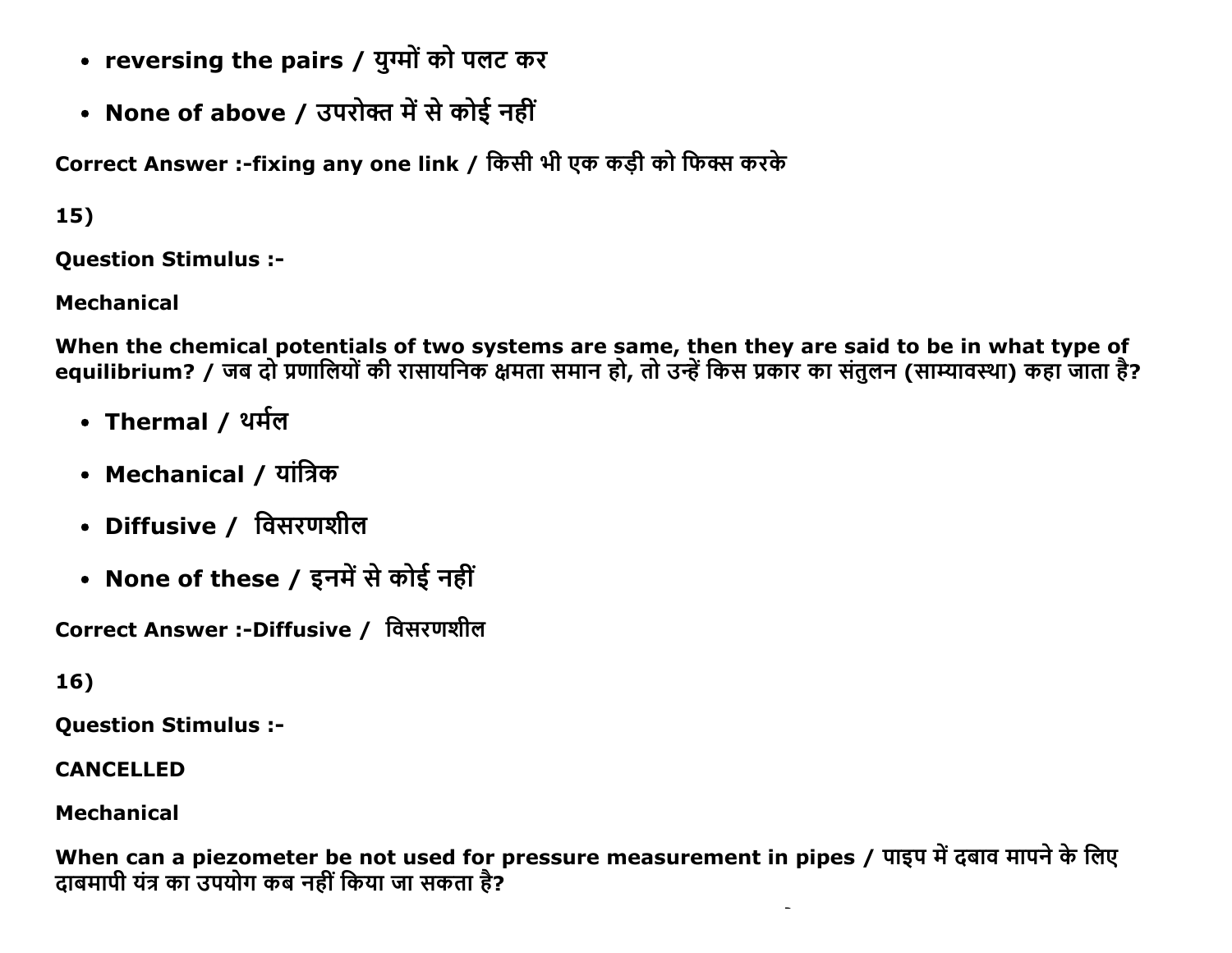- The pressure difference is medium / दबाव का अंतर मध्यम है
- The velocity is high / गति उच्च है
- The fluid in the pipe is a gas / पाइप में तरल गैस है
- The fluid in the pipe is highly viscous / पाइप में मौजूद तरल चिपचिपा है

Correct Answer :-The fluid in the pipe is highly viscous / पाइप में मौजूद तरल चिपचिपा है

17)

Question Stimulus :

Mechanical

To avoid cavitation in centrifugal pumps:- / अपकेन्द्रीय पंपों में कोटरण से बचने के लिए:-

- Delivery pressure should be low / प्रदाय दबाव निम्न होना चाहिए
- Suction pressure should be low / चूषक दबाव निम्न होना चाहिए
- Suction pressure should be high / चूषक दबाव उच्च होना चाहिए
- Delivery pressure should be high / प्रदाय दबाव उच्च होना चाहिए

Correct Answer :-Suction pressure should be high / चूषक दबाव उच्च होना चाहिए

18)

Question Stimulus :

Mechanical

Condensing temperature in a refrigerator is the temperature:- / किसी प्रशीतक में संघनन तापमान होता है:-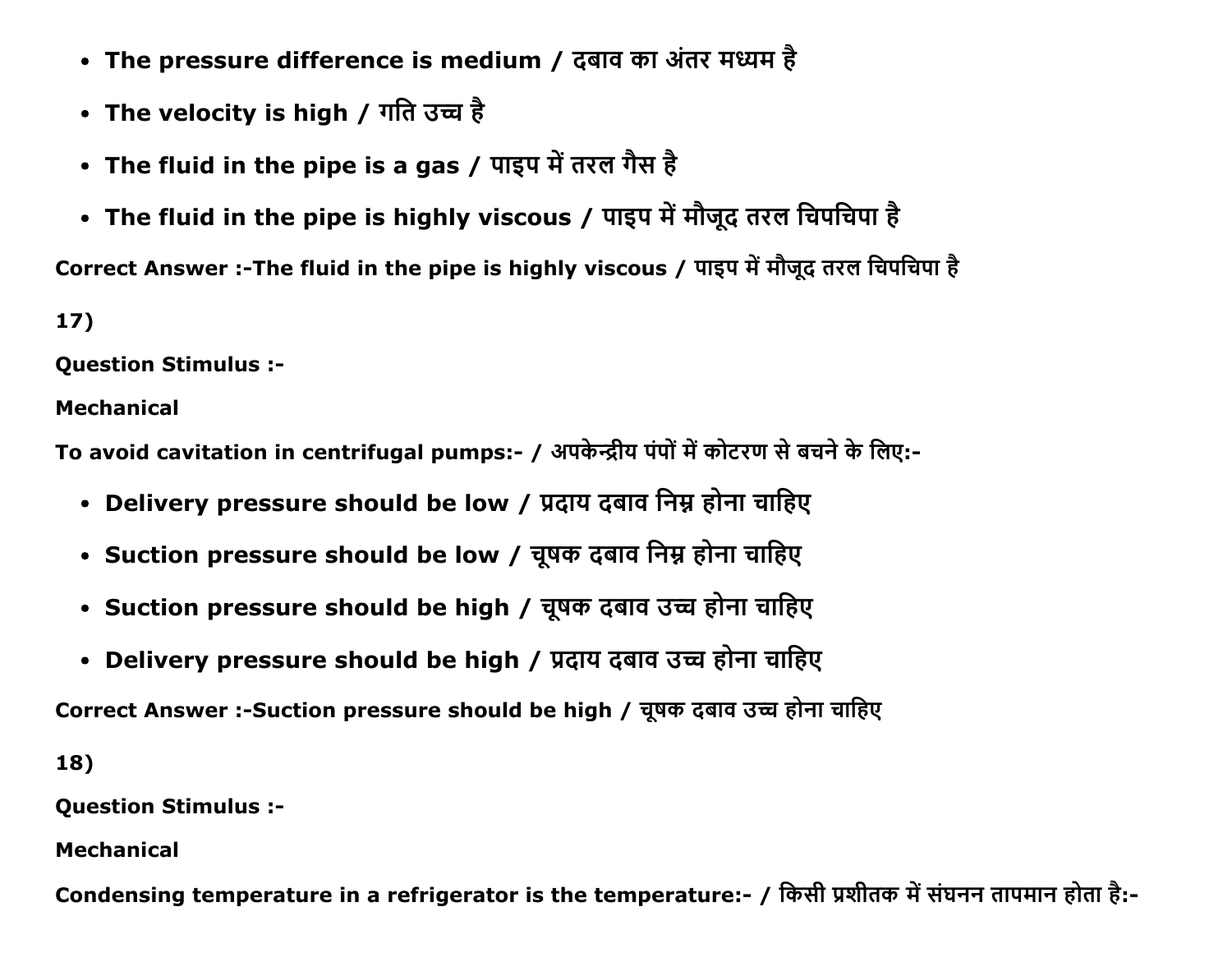- Of freezing zone / हिमीकरण का क्षेत्र
- Of compressor / संपीड़क का
- At which refrigerant gas becomes liquid / जिस पर शीतलक तरल में बदल जाता है
- Of cooling medium / शीतलन माध्यम का

Correct Answer :-At which refrigerant gas becomes liquid / जिस पर शीतलक तरल में बदल जाता है

19)

Question Stimulus :

Mechanical

Which of the following refrigerating plants requires no electricity? / निम्न में से किस प्रशीतक प्लांट को बिजली की जरूरत नहीं होती है?

- vapour absorption / वाष्प अवशोषण
- vapour compression / वाष्प संपीड़न
- air-refrigeration / वायु-प्रशीतक
- vortex tube / चक्राकार ट्यूब

Correct Answer :-vortex tube / चक्राकार ट्यूब

20)

Question Stimulus :

Mechanical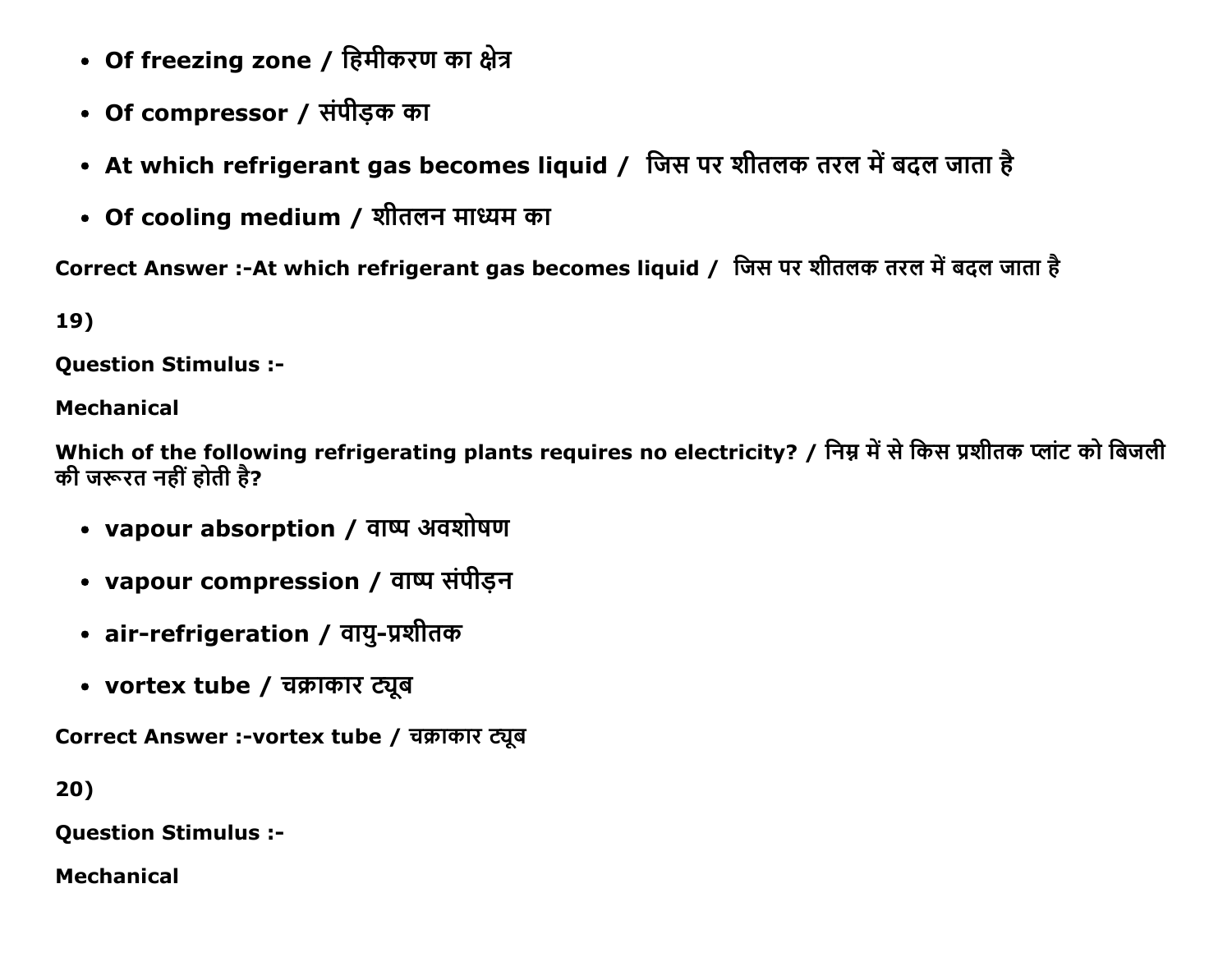The co-efficient of performance (COP) of a refrigeration system is defined as / शीतलक प्रणाली के प्रदर्शन गणांक (COP) को निम्न रूप में परिभाषित किया जाता है

- the ratio of the work supplied to the heat absorbed by the system / प्रणाली द्वारा अवशोषित ऊष्मा के लिए आपूर्त कार्य का अनुपात
- the difference of the heat generated in a system to the work supplied / आपूर्त कार्य के लिए प्रणाली में उत्पादित ऊष्मा का अंतर
- the product of heat generated in a system to the work done / किये गए कार्य के लिए प्रणाली में उत्पादित ऊष्मा का उत्पाद
- the ratio of heat absorbed in a system to the work supplied / आपूर्त कार्य के लिए प्रणाली में अवशोषित ऊष्मा का अनुपात

Correct Answer :-the ratio of heat absorbed in a system to the work supplied / आपूर्त कार्य के लिए प्रणाली में अवशोषित ऊष्मा का अनपात

 $21)$ 

**Ouestion Stimulus :-**

**Mechanical** 

For cutting tool materials, which is the correct order of increasing hot hardness / काटने वाले औजार की सामग्री के लिए गर्म कठोरता बढ़ाने का निम्न में से कौन सा क्रम सही है?

- High speed steel, Carbide, Diamond / उच्च गति इस्पात, कार्बाइड, हीरा
- Carbide, High speed steel, Diamond, / कार्बाइड, उच्च गति इस्पात, हीरा
- Carbide, Diamond, High speed steel / कार्बाइड, हीरा, उच्च गति इस्पात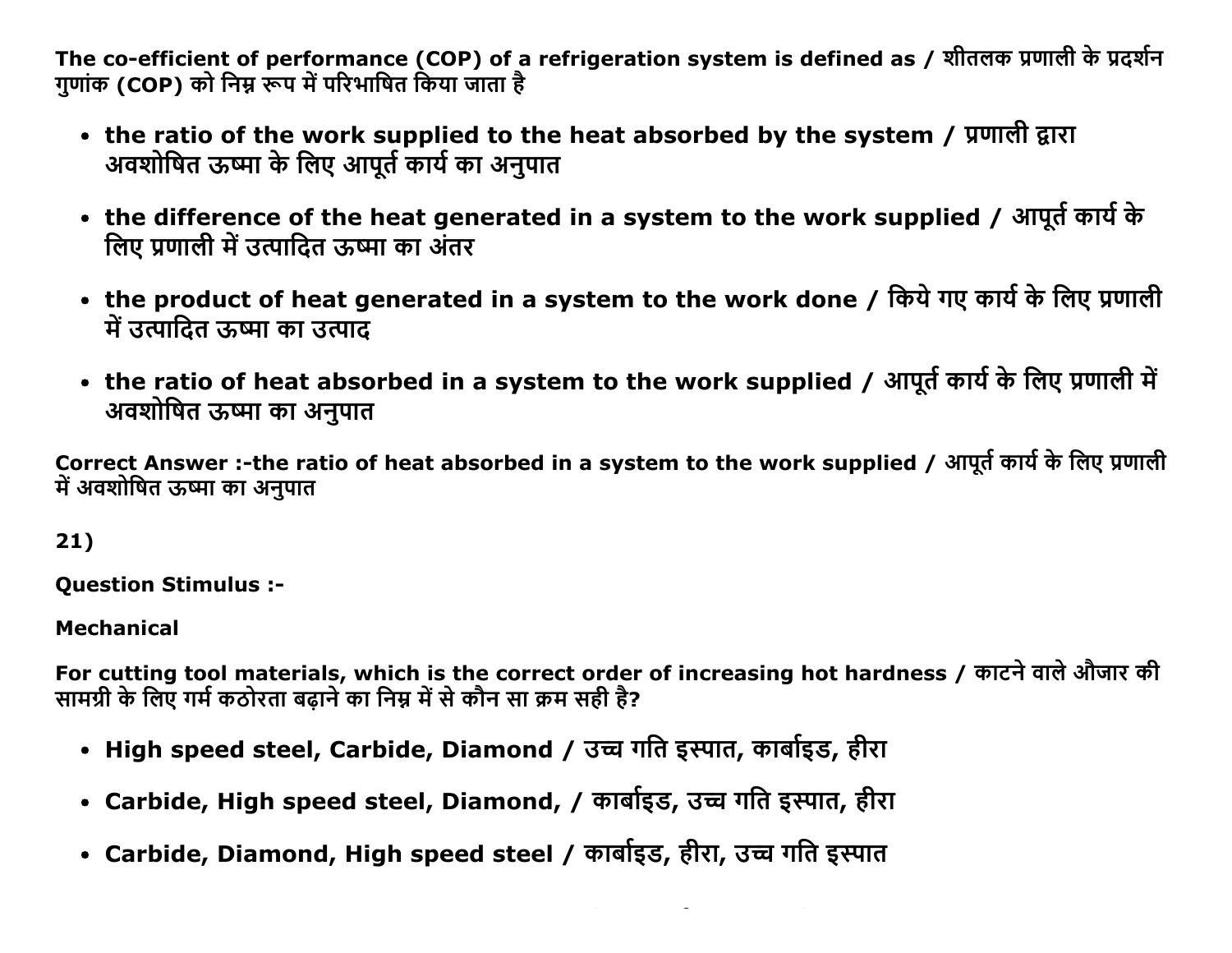• Diamond, Carbide, High speed steel / हीरा, कार्बाइड, उच्च गति इस्पात

Correct Answer :-High speed steel, Carbide, Diamond / उच्च गति इस्पात, कार्बाइड, हीरा

22)

Question Stimulus :

Mechanical

Any point on a link connecting double slider crank chain will trace a:- / डबल स्लाइडर क्रैंक श्रृंखला को जोड़ने वाली कडी के किसी भी बिंद पर निम्न का अनरेखण किया जाएगा:-

- straight line / सीधी रेखा
- unpredictable shape / अप्रत्याशित आकार
- ellipse / दीर्घवृत्त
- parabola / अनुवृत्त

Correct Answer :-ellipse / दीर्घवृत्त

23)

Question Stimulus :

Mechanical

Which of these is an example of the inversion of double slider crank chain? / डबल स्लाइडर वाली क्रैंक (परिक्रमण) श्रंखला का विलोमन का उदाहरण कौन सा है?

- Oscillating cylinder engine / दोलन सिलेंडर इंजन
- Pendulum pump / लोलक पंप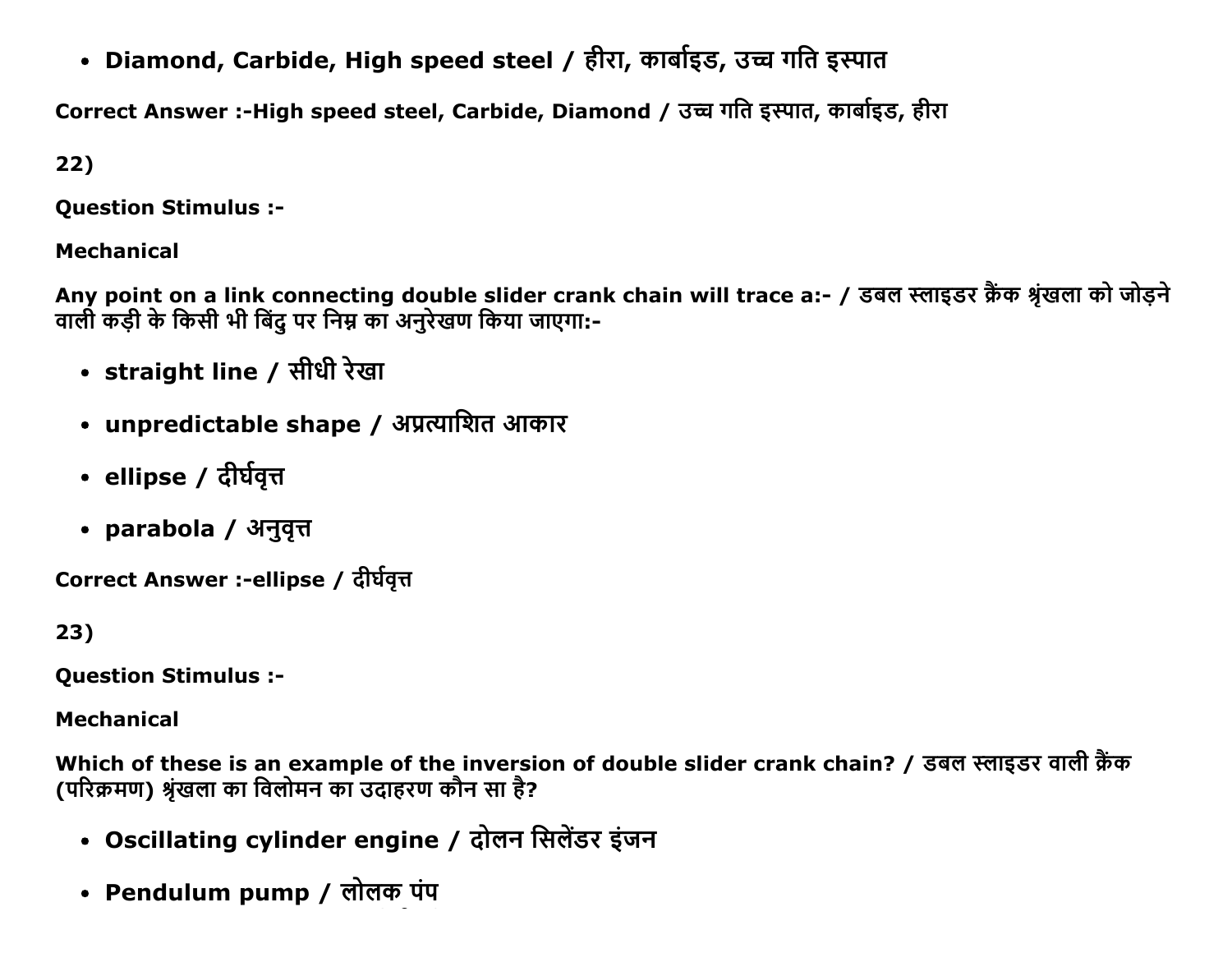- Elliptical trammels / दीर्घवृत्तीय बाधा
- Coupling rod of a locomotive / लोकोमोटिव युग्मन छड़

Correct Answer :-Elliptical trammels / दीर्घवृत्तीय बाधा

 $24)$ 

**Ouestion Stimulus :-**

**Mechanical** 

A lower pair joint, such as slider, has which of the following types of contact between the two mating surfaces of the members forming joint? / स्लाइडर जैसे निम्न युग्म जोड़ में जोड़ बनाने वाले तत्वों की दो संगमन सतहों के बीच निम्न में से किस प्रकार का संपर्क होता है?

- Surface / सतह
- Line / रेखा
- Point / बिंदु
- Indirect / अप्रत्यक्ष

Correct Answer :-Surface / सतह

 $25)$ 

**Question Stimulus :-**

**Mechanical** 

Falling drops of water become spheres due to the property of:- / पानी की गिरती बूँदें निम्न के मान के कारण सतह का निर्माण करती है:-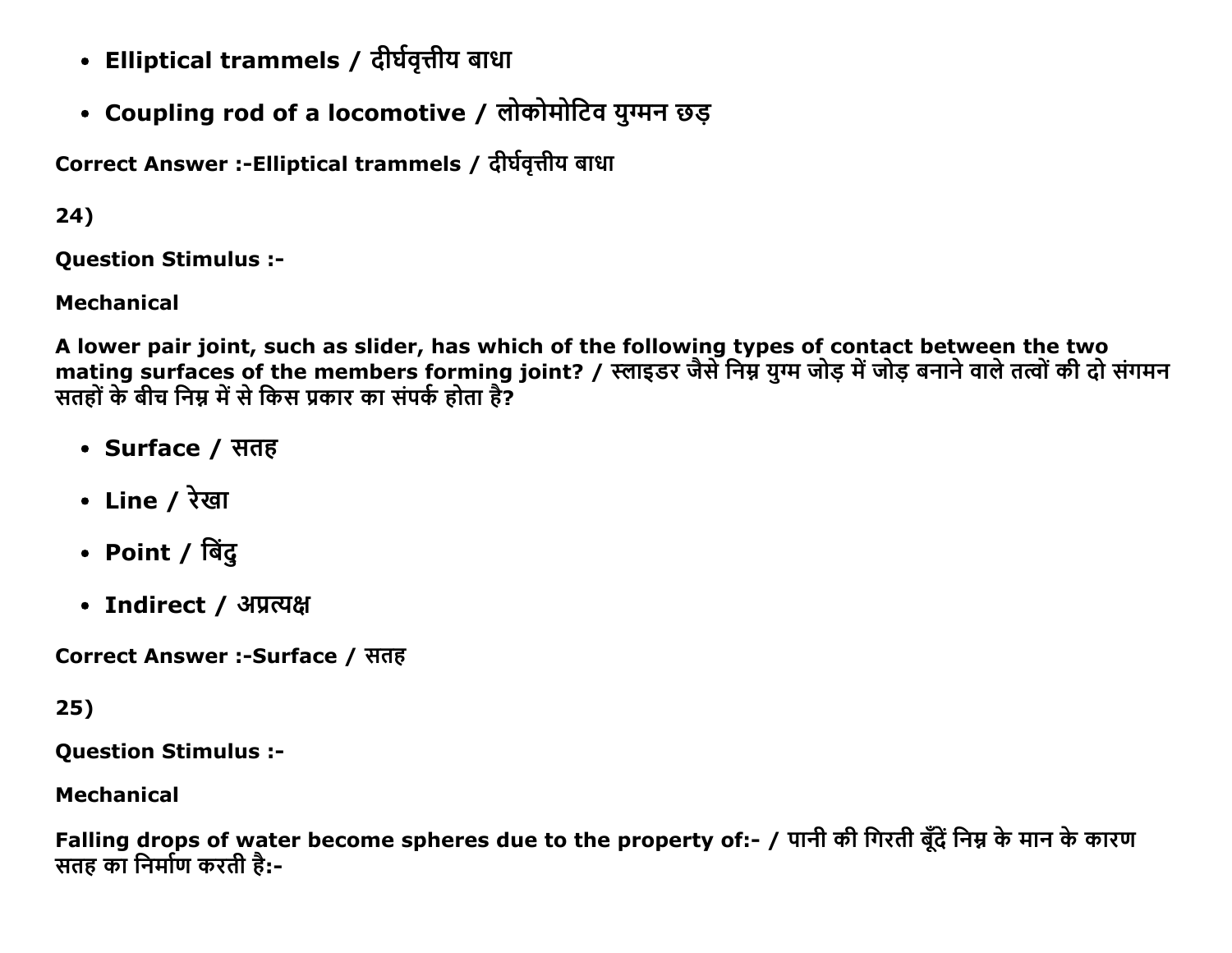- Adhesion / आसंजन
- Surface tension / सतह तनाव
- Collision / भिड़ंत
- Viscosity / श्यानता

Correct Answer :-Surface tension / सतह तनाव

 $26)$ 

**Ouestion Stimulus :-**

### **Mechanical**

The refrigeration effect in a dry evaporator compared to flooded evaporator in a similar plant is:- /<br>एक जैसे प्लांट में तरल से भरे वाष्पित्र की तुलना में सूखे वाष्पित्र यंत्र में प्रशीतक का प्रभाव होता है।

- same / एक समान
- more / अधिक
- less /  $\overline{q}$ म
- None of the above / उपरोक्त में से कोई नहीं

Correct Answer :-less / कम

 $27)$ 

**Question Stimulus :-**

**Mechanical**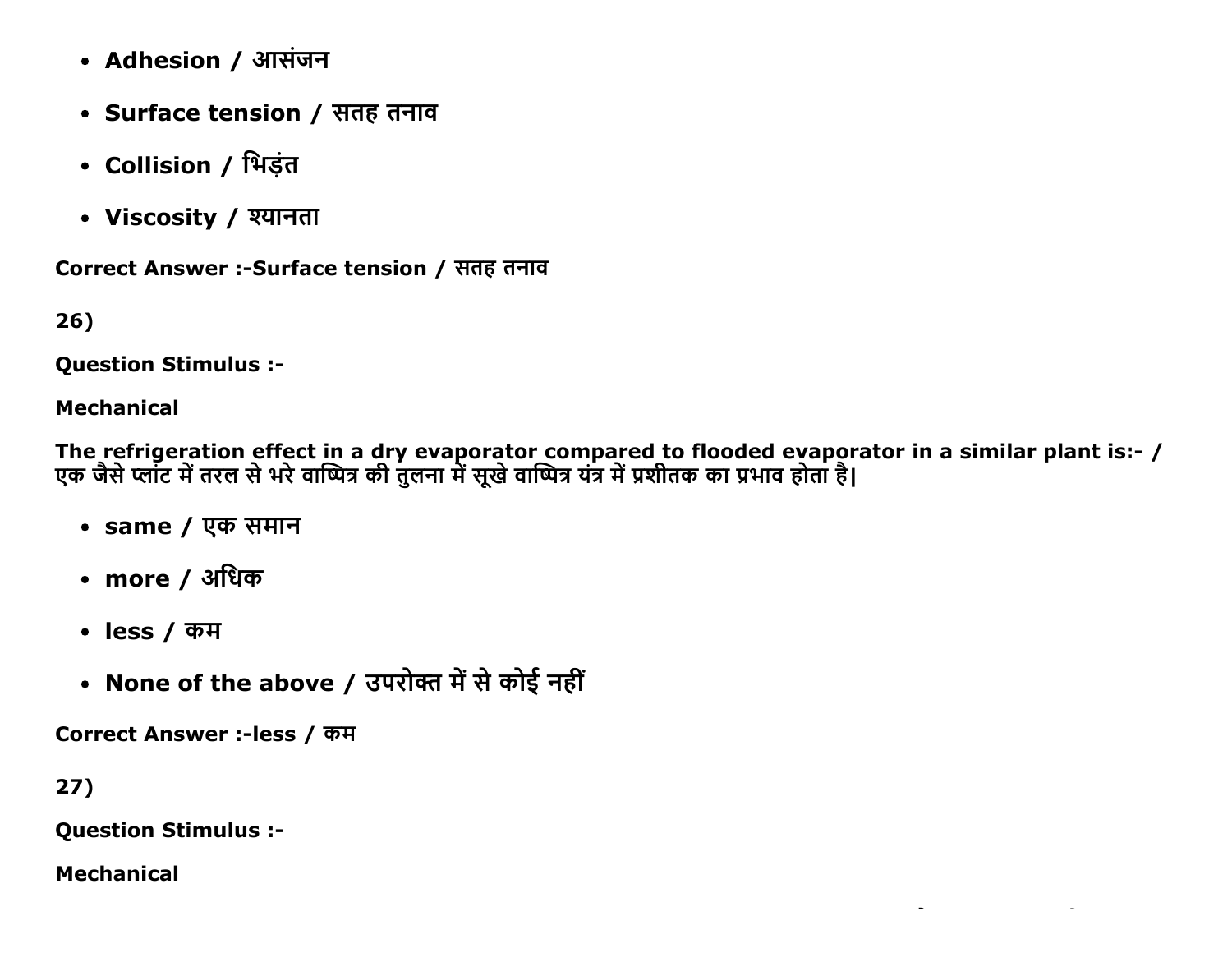Which type of gear will be used for non-intersecting perpendicular shafts? / गैर-पारस्परिक अधोलम्ब धुरीदंड के लिए किस प्रकार के दंतचक्र का उपयोग किया जाएगा?

- helical gears / पेचदार दंतचक्र
- Spur gears / स्पर दंतचक्र
- hypoid gears / हायपोड दंतचक्र
- herringbone gears / हेरिंगबॉन दंतचक्र

Correct Answer :-hypoid gears / हायपोड दंतचक्र

 $28)$ 

**Ouestion Stimulus :-**

**Mechanical** 

For riveted joints, the type of joints used are:- / कीलक जोड के लिए जोडों के किस प्रकार का उपयोग किया जाता है:-

- A. Lap joint / पल्ला जोड
- B. Butt joint / हत्था जोड़

C. Over lapping joint / अति आन्छादित जोड़

- A only / ए केवल
- A and B / एवबी
- B only / बी केवल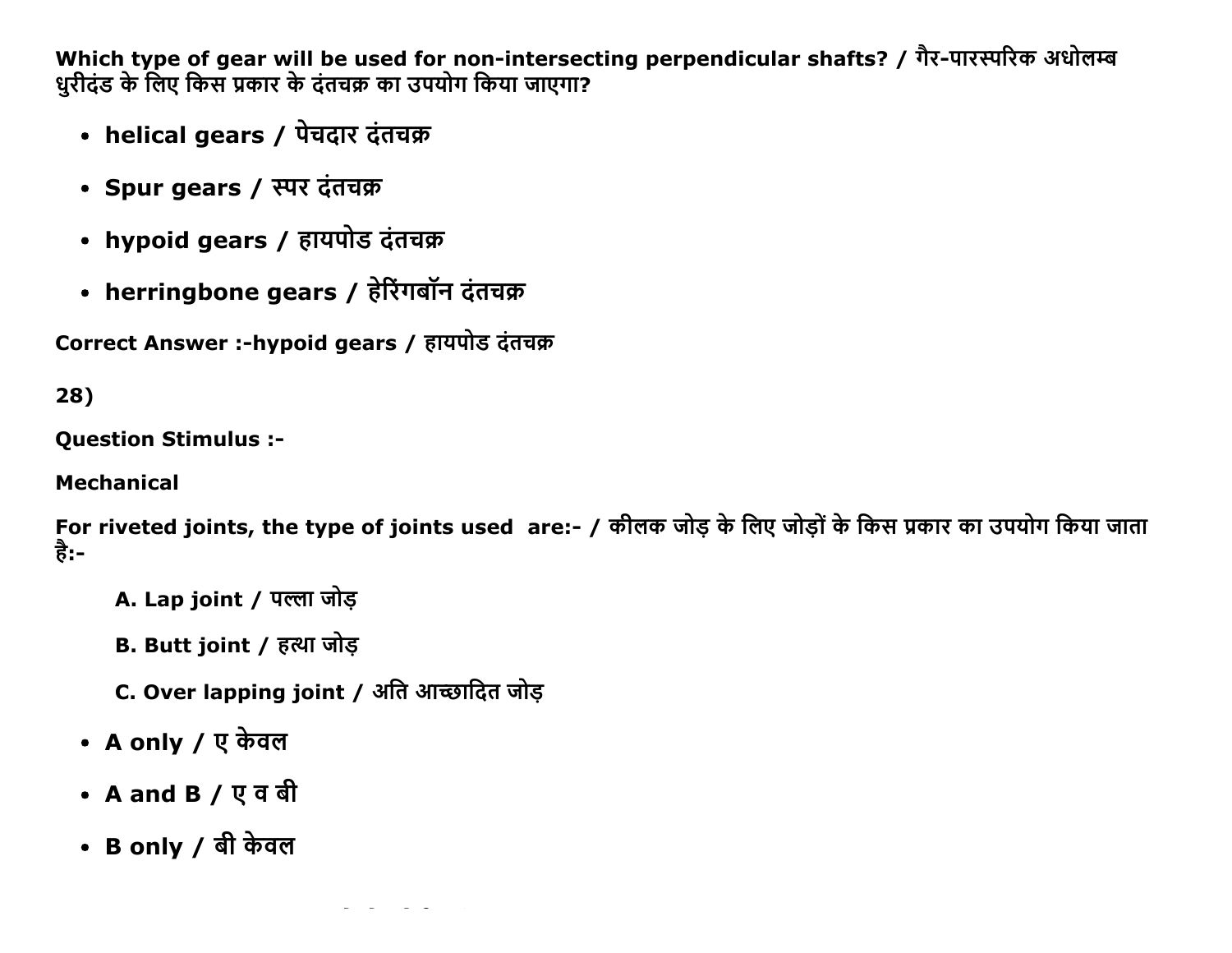• None of these / इनमें से कोई नहीं

Correct Answer :-A and B / एवबी

29)

**Ouestion Stimulus :-**

**Mechanical** 

What is the use of flux in welding process / झलाई प्रक्रिया में प्रवाह का उपयोग क्या है?

- Remove oxide of metal formed at high temperature / उच्च तापमान पर ढली धातु से ऑक्साइड हटाना
- Permit perfect cohesion of metals / धातुओं की संसक्ति के त्रुटिहीन अनुमति
- Both the above / उपरोक्त दोनों
- None of the above / उपरोक्त में से कोई नहीं

Correct Answer :-Both the above / उपरोक्त दोनों

30)

**Ouestion Stimulus :-**

**Mechanical** 

A Pelton wheel with single jet rotates at 600 rpm. The velocity of the jet from the nozzle is 100 m/s. If the ratio of the vane velocity to jet velocity is 0.44, what is the diameter of the Pelton एकल जेट वाला पेल्टन पहिया ६०० आरपीएम पर घुमता है. नोजल से जेट की गति १०० एम/एस है. यदि फलक वेग से wheel?  $\prime$ जेट वेग का अनुपांत ०.४४ है, तो पेल्टन पहिए का व्यास क्या है?

• 0.7 m /  $0.9$  एम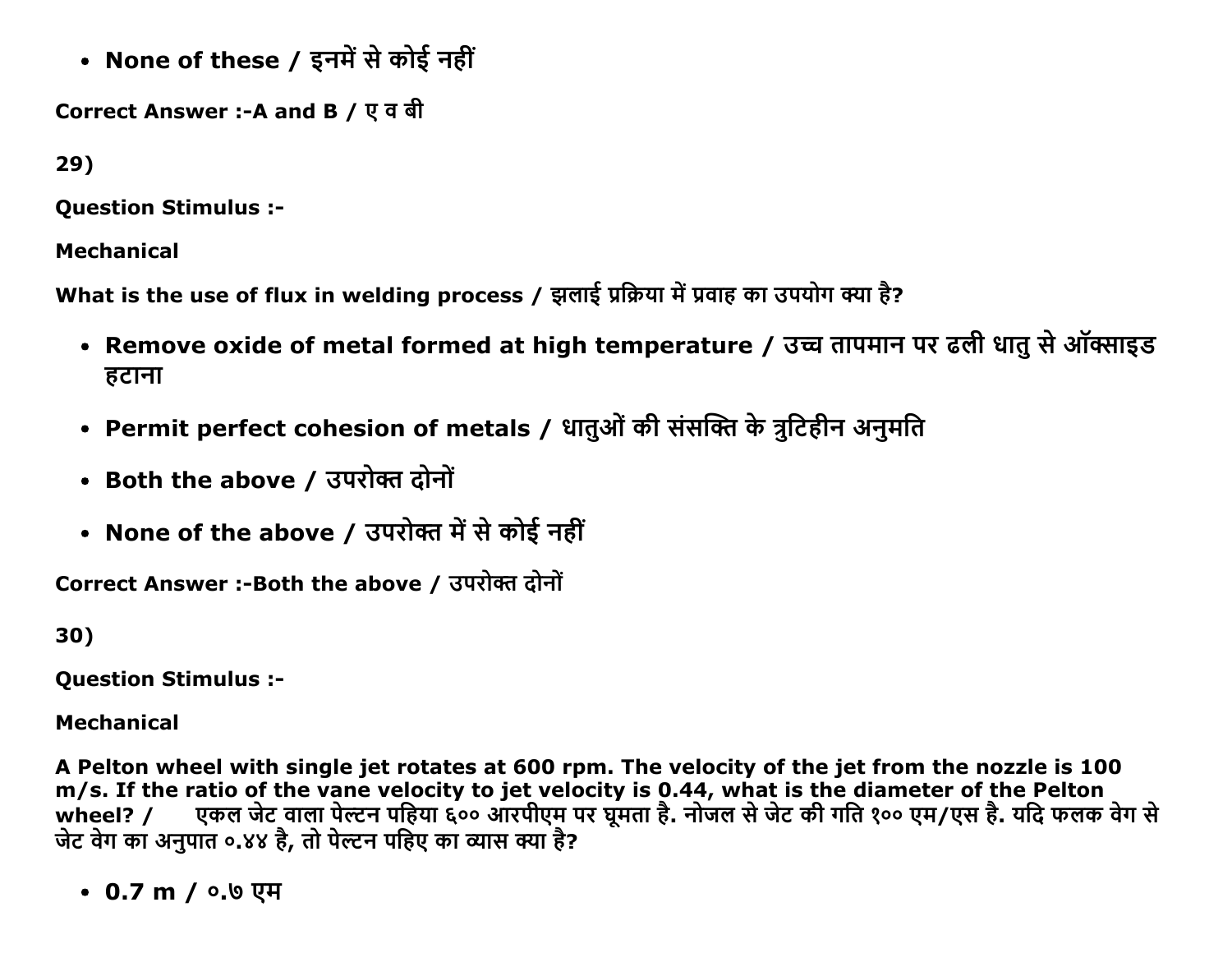- 1.4 m / १.४ एम
- 2.1 m / २.१ एम
- 2.8 m / २.८ एम

Correct Answer :-1.4 m / १.४ एम

31)

**Question Stimulus :-**

**Mechanical** 

Projection welding is / प्रक्षेपण झलाई है:

- multi-spot welding process / बहु-क्षेत्र झलाई प्रक्रिया
- continuous spot welding process / सतत क्षेत्र झलाई प्रक्रिया
- used to form mesh / जाली बनाने हेतु उपयोग
- used to make cantilevers / बहुधारण बनाने में उपयोग हेतु

Correct Answer :-multi-spot welding process / बहु-क्षेत्र झलाई प्रक्रिया

32)

**Question Stimulus :-**

**Mechanical** 

In an absorption refrigeration system, which of the following components remove any traces of the<br>water from the refrigerant? / अवशोषण प्रशीतन प्रणाली में निम्न में से कौन सा अवयव प्रशीतक से पानी के किसी भी अंश को हटा देता है?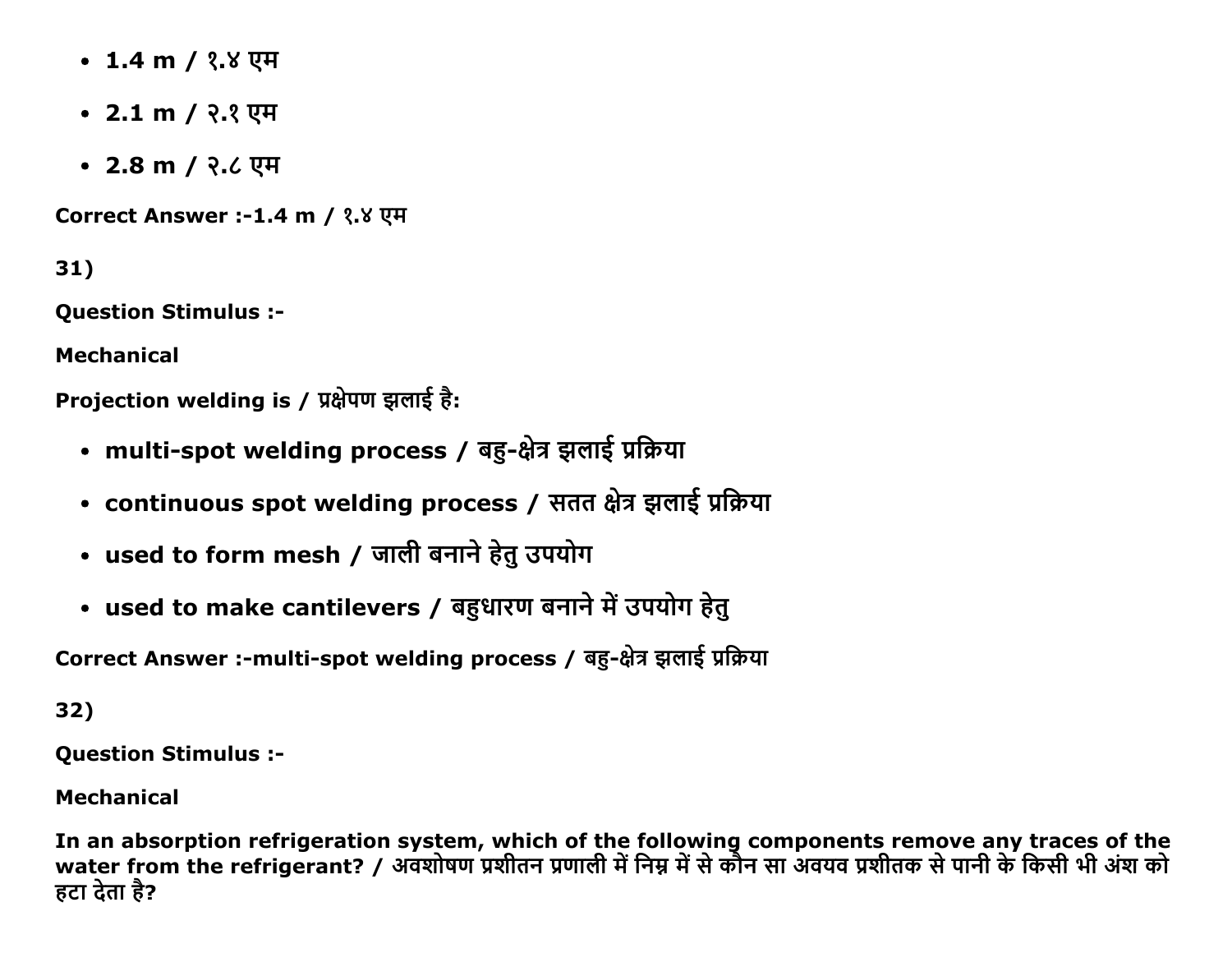- condenser / परिकलित्र
- generator / जनित्र
- rectifier / संशोधक
- absorber / अवशोषक

Correct Answer :-rectifier / संशोधक

33)

**Ouestion Stimulus :-**

### **Mechanical**

The device, mounted on a lathe which can be swivelled to any angle in the horizontal plane to facilitate the taper turning and the thread cutting operations, is known as:- / खराद पर आरूढ़ उपकरण जिसे शंकु को मोड़ने और धागे को काटने की सुविधा हेतु क्षैतिज सतह में किसी भी कोण पर मोड़ा जा सकता है, उसे कहा जाता है:-

- Headstock / हेडस्टॉक
- Saddle / जीन
- Apron / तहबन्द
- Compound Rest / यौगिक अवशेष

Correct Answer :-Compound Rest / यौगिक अवशेष

34)

**Question Stimulus :-**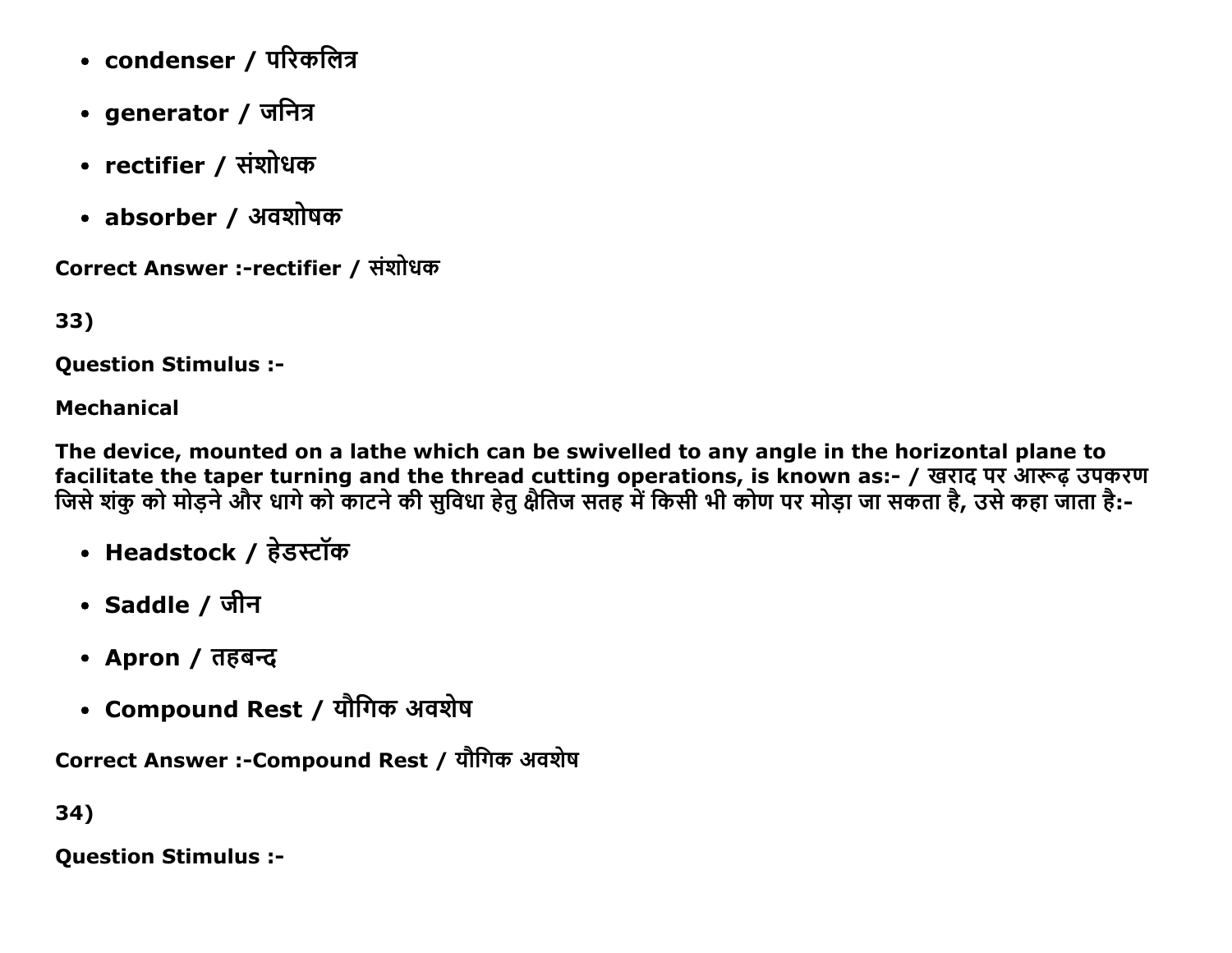### Mechanical

For a radial ball bearing, for a speed of 600 rpm and radial load of 5kN, the desired rated life is 10000 hrs. What will be the basic load rating? / अर्धव्यासी गेंद बेरिंग के लिए ६०० आरपीएम गति और अर्धव्यासी भार ५केएन है, वांछित दर जीवन १०००० घंटे है. आधारभूत भार दर क्या होगी?

- 30.6 kN / ३०.६ केएन
- 25.6 kN / २५.६ केएन
- 39.6 kN / ३९.६ केएन
- 35.6 kN / ३५.६ केएन

Correct Answer :-35.6 kN / ३५.६ केएन

35)

Question Stimulus :

Mechanical

In an evaporative condenser, the rate at which the water evaporates depends upon the:- / वाष्पीकरण के संघनित्र में जल के वाष्पीकत होने की दर निम्न पर निर्भर होती है:-

- dry bulb temperature / शुष्क बल्ब तापमान
- wet bulb temperature / आद्र बल्ब तापमान
- sensible heat / संवेदी ऊष्मा
- dry bulb & wet bulb temperature and sensible heat / शुष्क बल्ब व आद्र बल्ब तापमान तथा संवेदी ऊष्मा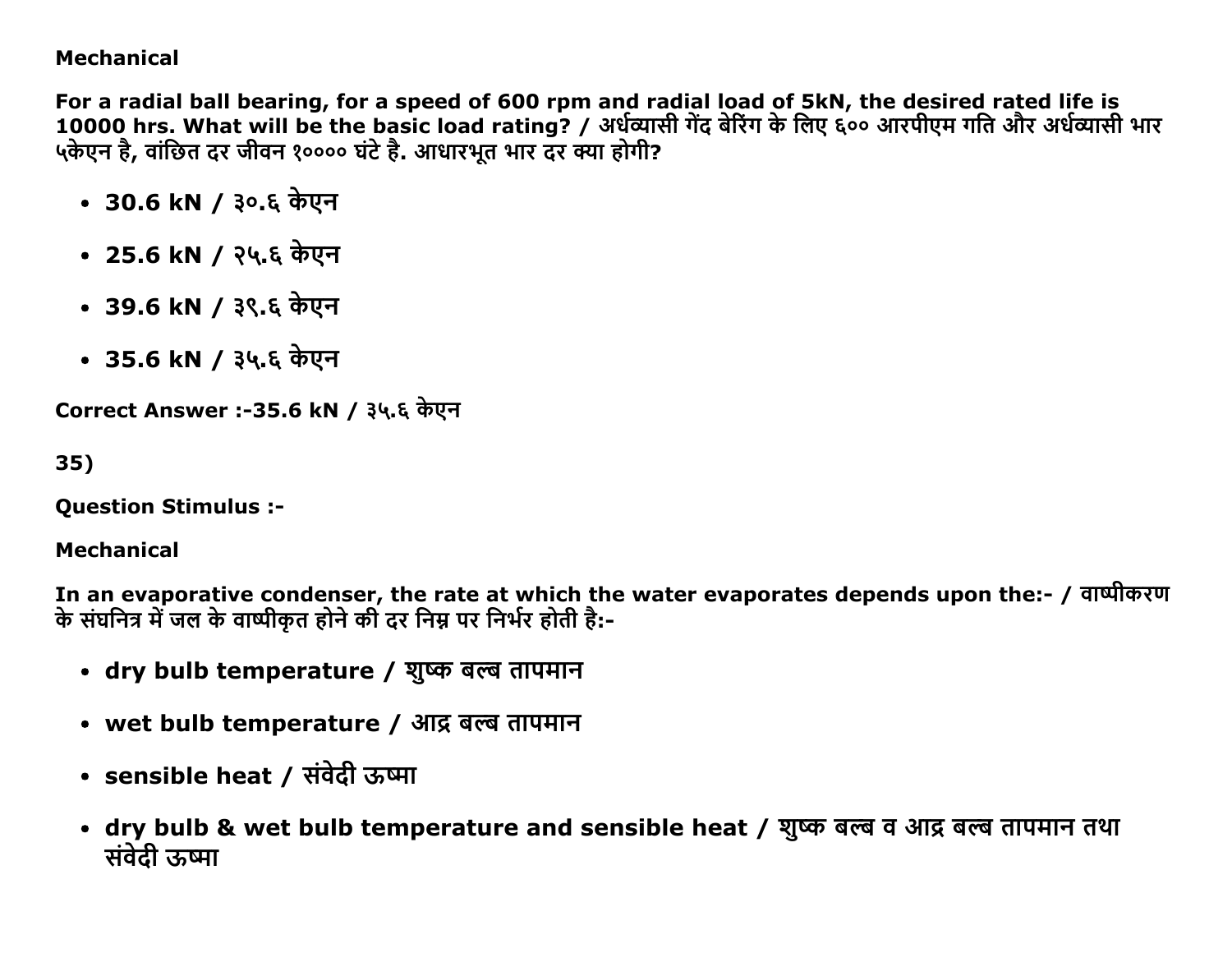Correct Answer :-wet bulb temperature / आद्र बल्ब तापमान

36)

**Question Stimulus :-**

**Mechanical** 

Free surface of a liquid tends to contract to the smallest possible area due to force of:- / निम्न के बल के कारण तरल की मुक्त सतह संभावित सबसे छोटे क्षेत्र का संकुचन करती है:-

- Adhesion / आसंजन
- Viscosity / श्यानता
- Gravity / गुरुत्वाकर्षण
- Surface tension / सतह तनाव

Correct Answer :-Surface tension / सतह तनाव

37)

**Ouestion Stimulus :-**

**Mechanical** 

Where is autocollimator used? / ऑटोकोलीमेटर का उपयोग कहाँ किया जाता है?

- Straightness measurement / सीधी माप
- Flatness measurement / समतल माप
- Angular measurement / कोणीय माप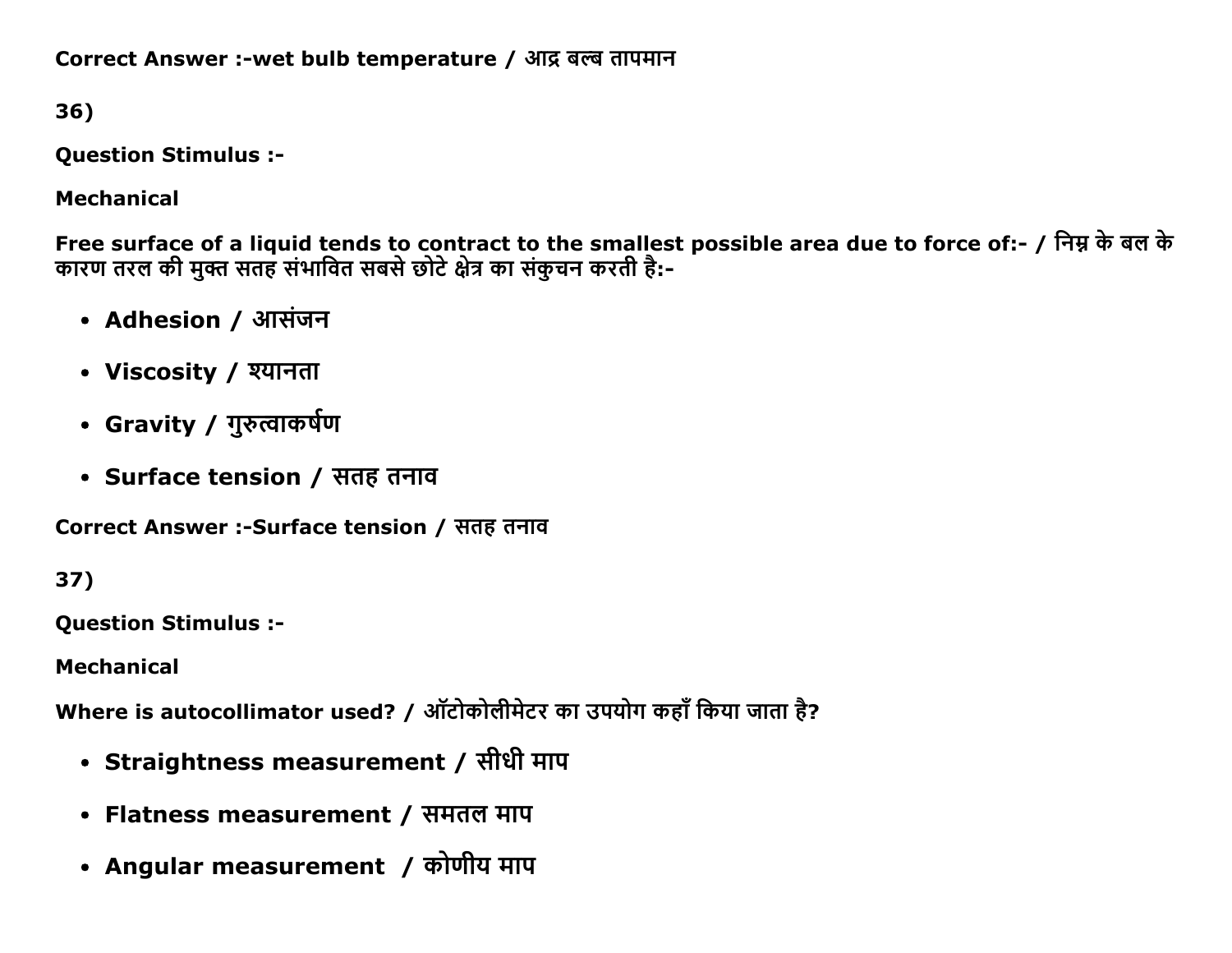• Parallelism measurement / समांतर माप

Correct Answer :-Angular measurement / कोणीय माप

38)

**Ouestion Stimulus :-**

**Mechanical** 

What is the purpose of using a ratchet screw in the micrometer screw gauge? / माइक्रोमीटर पेंच प्रमापक में शाफ्ट पेंच के उपयोग का क्या उद्देश्य है?

- To maintain uniform measuring pressure / विशिष्ट मापन दबाव कायम करने के लिए
- To reduce wear of screw threads / पेंच धागे की रगड़ को कम करने के लिए
- Both the above / उपरोक्त दोनों
- None of the above / उपरोक्त में से कोई नहीं

Correct Answer :-To maintain uniform measuring pressure / विशिष्ट मापन दबाव कायम करने के लिए

39)

**Question Stimulus :-**

**Mechanical** 

The overall efficiency of thermal power plant is function of / ताप विदुयत् संयंत्र की संपूर्ण कार्यक्षमता निम्न का कार्य है

• Boiler efficiency, turbine efficiency and generator efficiency / क्वथनित्र (भट्टी), टरबाइन क्षमता व जनित्र कार्यक्षमता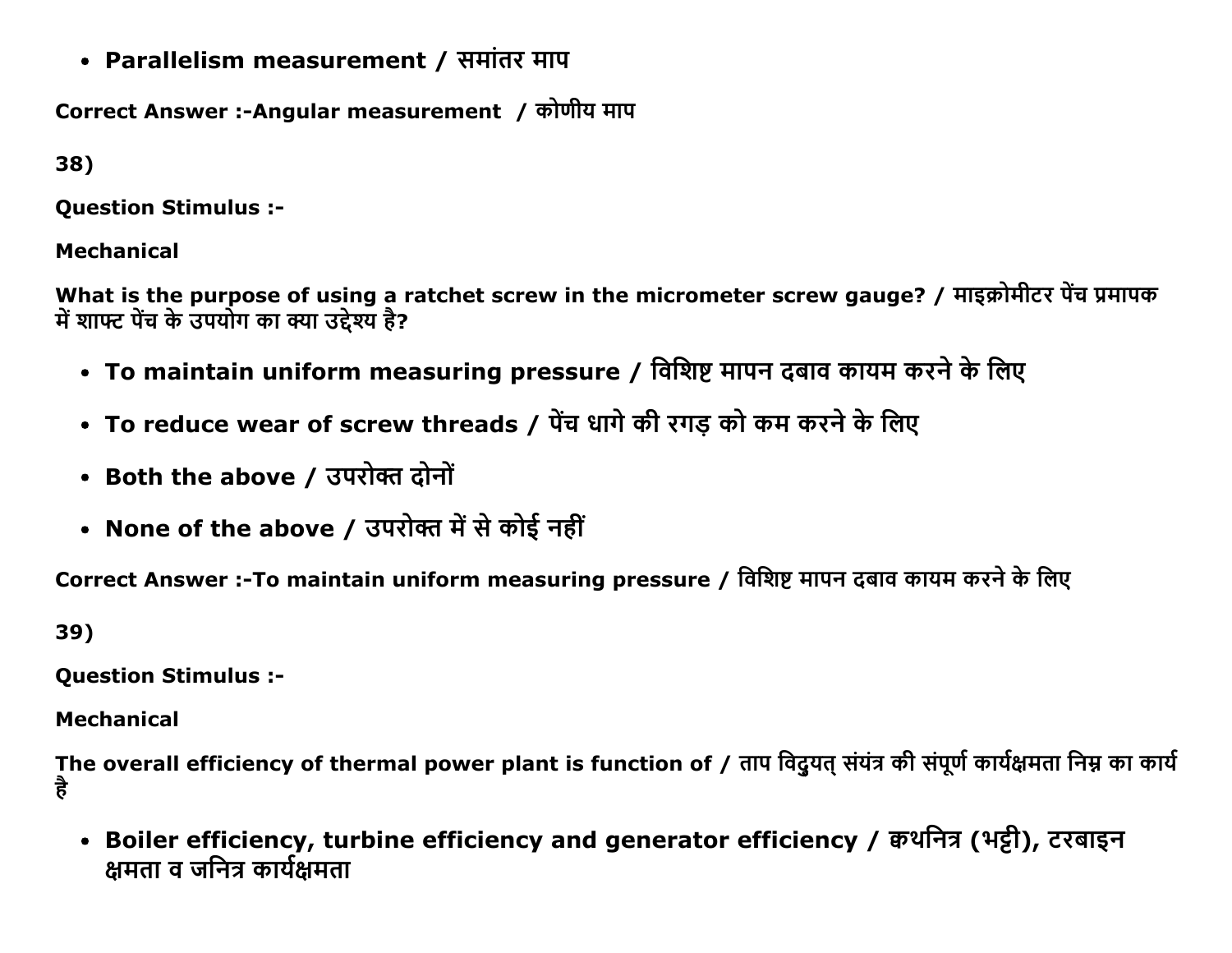- Boiler efficiency, turbine efficiency, generator efficiency and gas cycle efficiency / कथनित्र (भट्टी), टरबाइन क्षमता व जनित्र कार्यक्षमता व गैस चक्र कार्यक्षमता
- Carnot cycle efficiency / कार्नो चक्र कार्यक्षमता
- Regenerative cycle efficiency / पुनुरुत्पादुक चक्र कार्यक्षमता

Correct Answer :-Boiler efficiency, turbine efficiency and generator efficiency / कथनित्र (भट्री), टरबाइन क्षमता व जनित्र कार्यक्षमता

40)

**Ouestion Stimulus :-**

**Mechanical** 

A heat engine has thermal efficiency of 30%. If the input is 20000 J/s, what will be the output given by heat engine / ऊष्मा इंजन की थर्मल कार्यक्षमता ३०% है. यदि इनपुट २0000 जे/एस है, तो ऊष्मा इंजन द्वारा दिया गया परिणाम क्या होगा?

- 4500 W / ४५० वाट
- 8000 W / ८००० वाट
- 2500 W / २५०० वाट
- 6000 W / ६००० वाट

Correct Answer :-6000 W / ६००० वाट

41)

**Question Stimulus :-**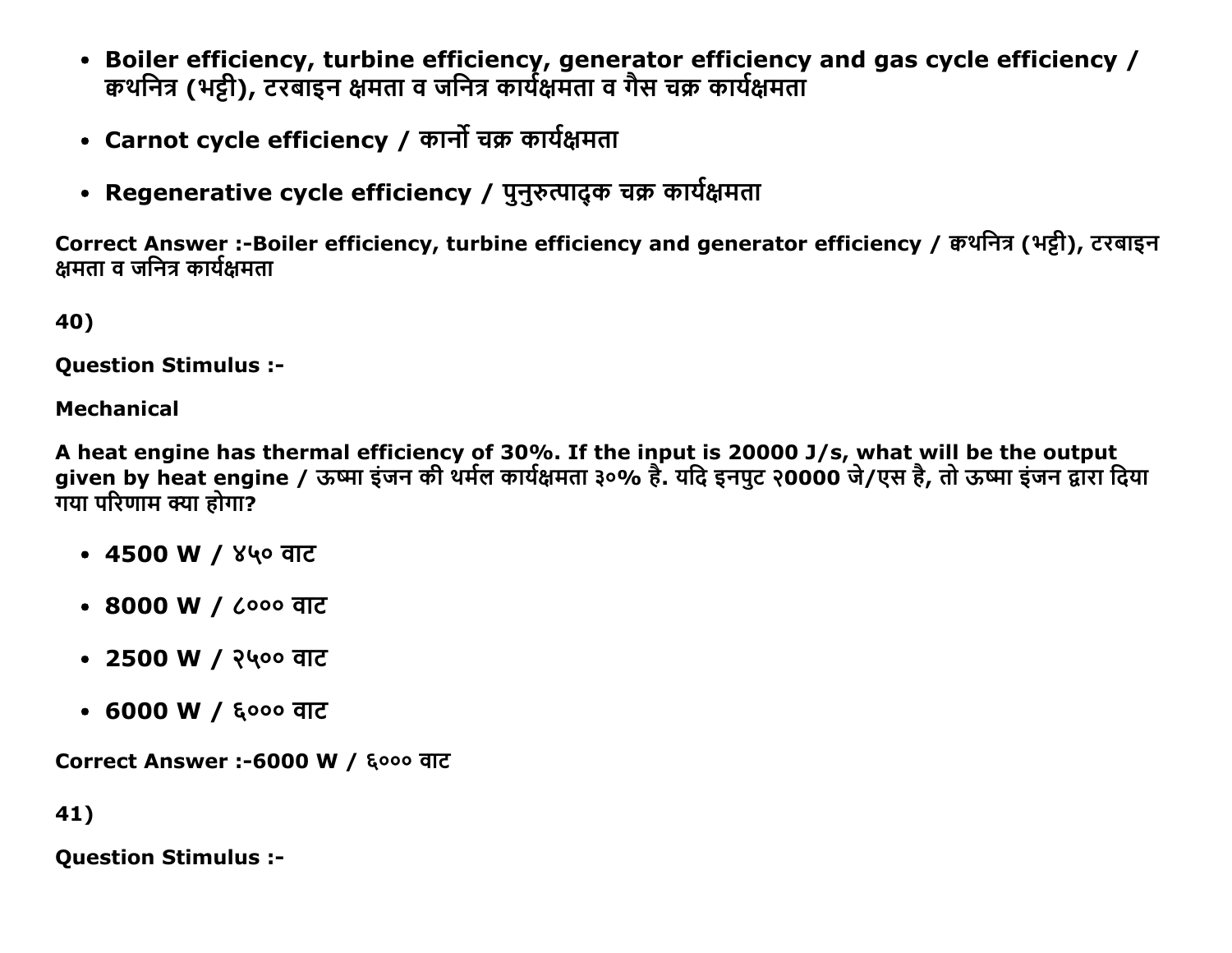## **Mechanical**

Which of the following operations is typically not performed using a drilling machine? / निम्न में से कौन सा कार्य छेदन (ड्रिलिंग) यंत्र के उपयोग से आमतौर पर नहीं किया जाता है?

- Spot facing / स्थल के सामने
- Reaming / निचोड़ना
- Lapping / टकराना
- Tapping / दोहन

Correct Answer :-Lapping / टकराना

```
42)
```
**Question Stimulus :-**

**Mechanical** 

Which gas obeys the kinetic theory perfectly? / कौन सी गैस गतिक सिद्धांत का पूरी तरह अनुसरण करती है?

- Real gas / वास्तविक गैस
- Perfect gas / त्रुटिहीन गैस
- Pure gas / शुद्ध गैस
- None of the above / उपरोक्त में से कोई नहीं

Correct Answer :-Perfect gas / त्रुटिहीन गैस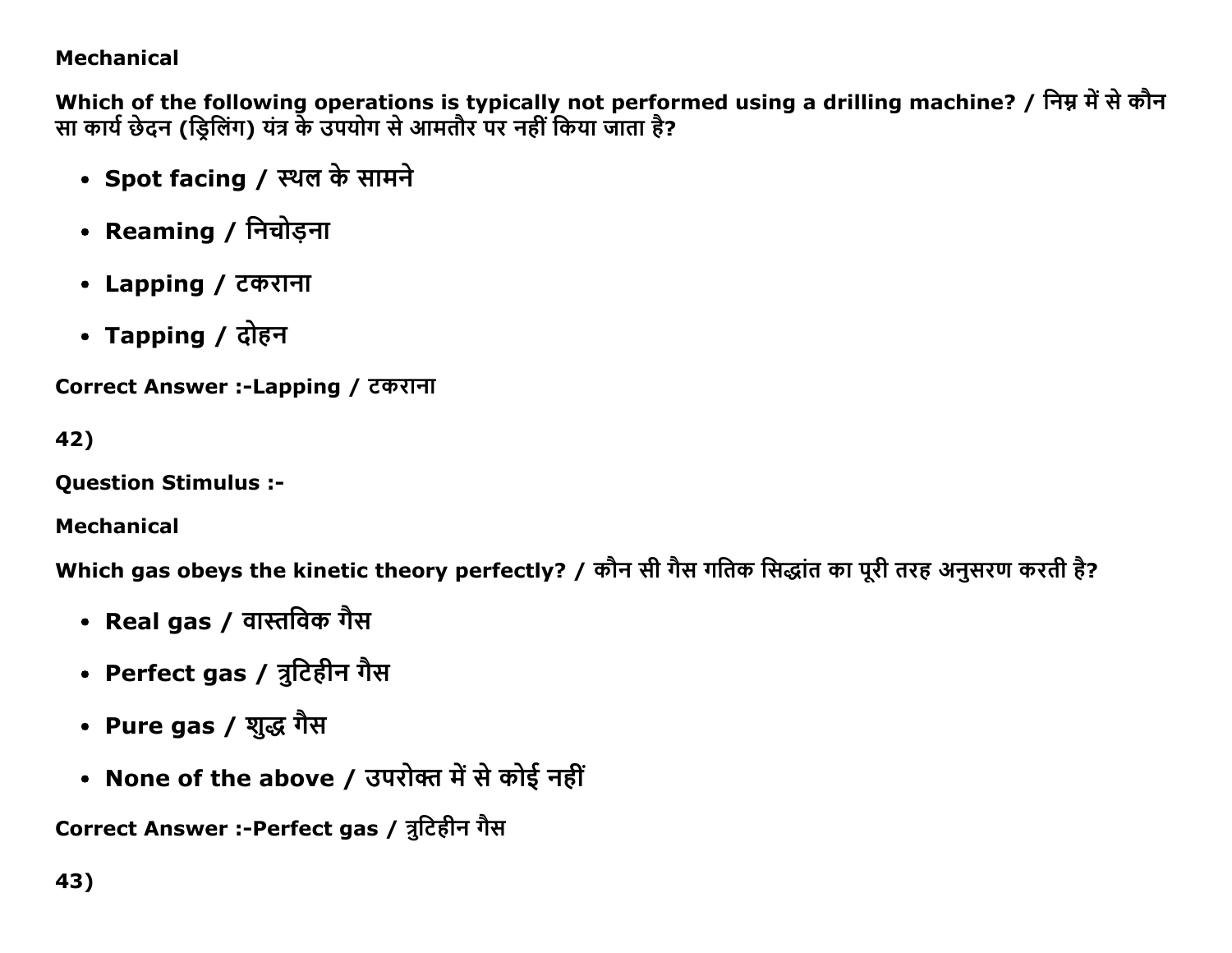#### **Question Stimulus :-**

**Mechanical** 

In piping industry, what does PVC stand for:- / पाइपिंग उद्योग में पीवीसी का अर्थ क्या होता है?

- plastic vinyl chloride / प्लास्टिक विनाइल क्लोराइड
- plastic vinyl coated / प्लास्टिक विनाइल कोटेड
- polyvinyl coated / पोलीविनाइल कोटेड
- polyvinyl chloride / पोली विनाइल क्लोराइड

Correct Answer :-polyvinyl chloride / पोली विनाइल क्लोराइड

44)

**Question Stimulus :-**

**Mechanical** 

To get supersonic velocity of steam at nozzle exit with a large pressure drop across it, the duct must: / नोजल निकास पर इसके समस्त भाग पर विस्तृत दबाब बूँद के साथ वाष्प की अतिउच्च गति प्राप्त करने के लिए, नलिका होनी चाहिए:

Which one of the following is the correct statement? / निम्न में से कौन सा कथन सही है?

- converge from inlet to exit / प्रवेश से निकासी तक पहुँच
- diverge from inlet to exit / प्रवेश से निकासी तक छितराव
- first converge to the throat and then diverge till exit / पहले कंठ तक पहुँच फिर निकास तक छितराव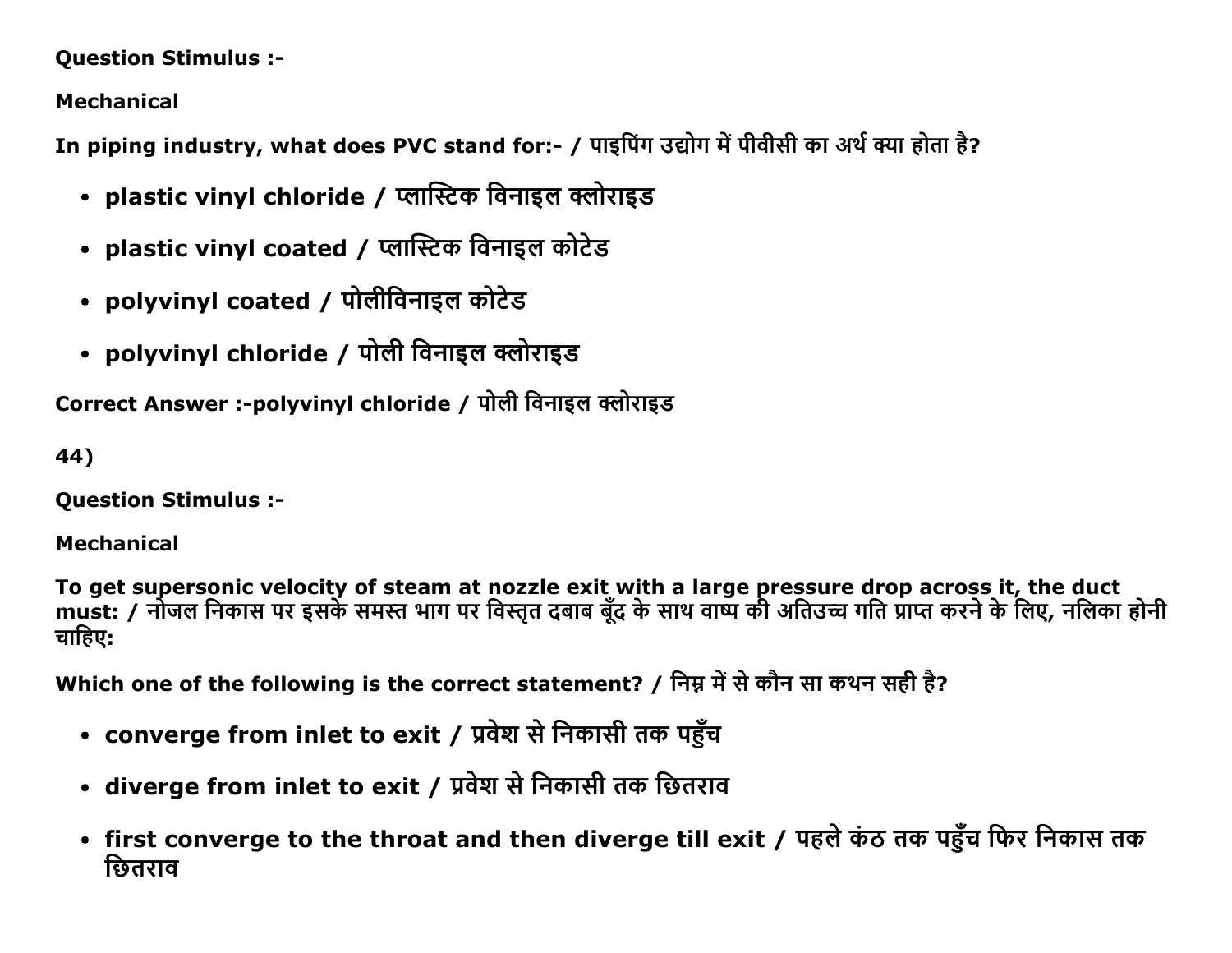• remain constant in cross-section / क्रॉस अनुभाग में सतत

Correct Answer :-first converge to the throat and then diverge till exit / पहले कंठ तक पहुँच फिर निकास तक छितराव

45)

**Ouestion Stimulus :-**

**Mechanical** 

Residual stress in materials:- / वस्तुओं में अवशिष्ट तनाव:-

- Is independent of external loads / बाहरी भार स्वतंत्र है
- Acts when external load is applied / बाहरी भार पड़ने पर काम करता है
- Becomes zero when external load is removed / बाहरी भार हटाने पर शून्य हो जाता है
- Is always harmful / हमेशा हानिकारक होता है

Correct Answer :- Is independent of external loads / बाहरी भार स्वतंत्र है

46)

**Ouestion Stimulus :-**

**Mechanical** 

Ratio of inertia force to surface tension is known as:- / सतह तनाव पर जड़ता बल के अनुपात को निम्न के रूप में जाना जाता है:-

- Mach number / मैक संख्या
- Froude number / फ्रौडे संख्या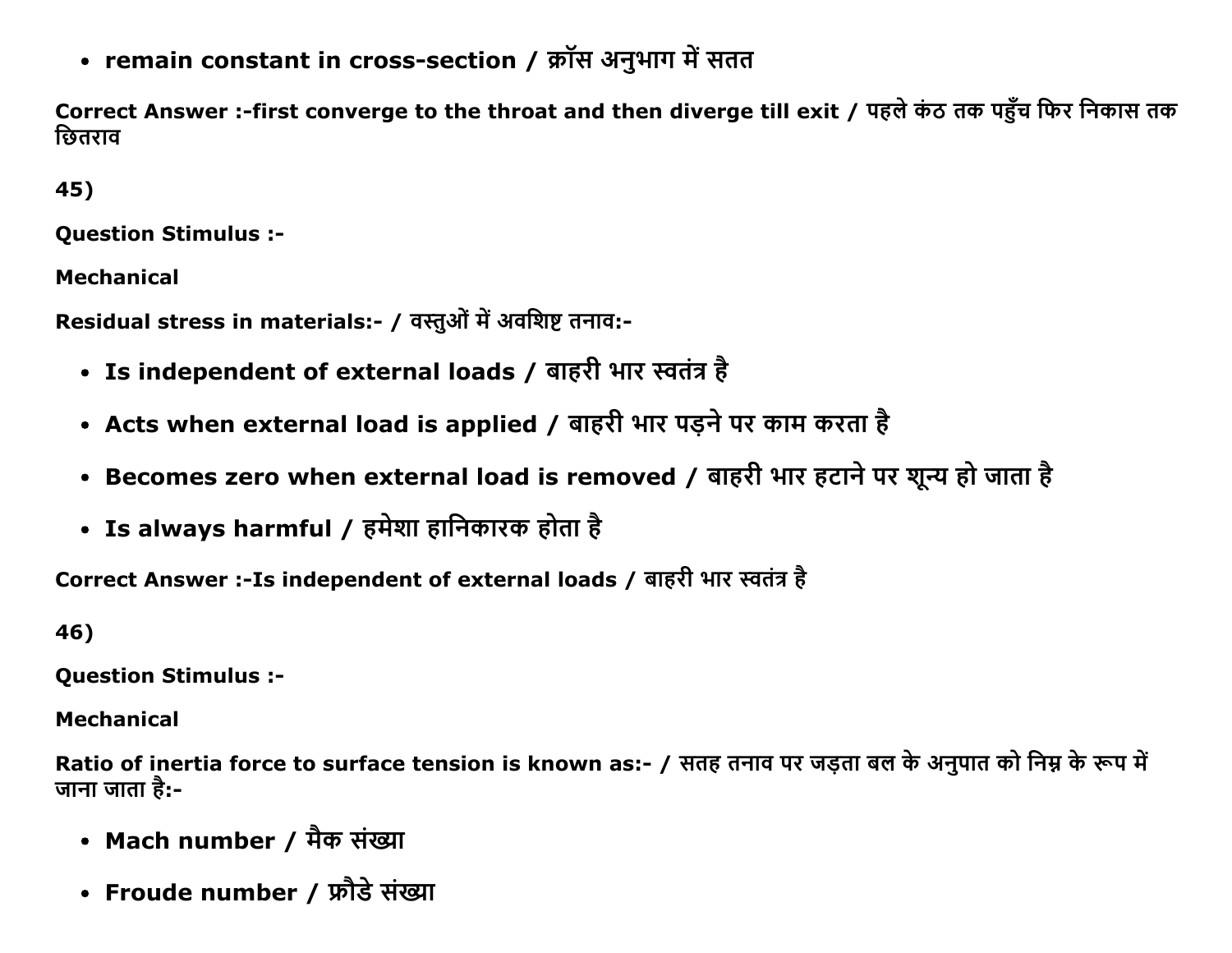- Reynold's number / रेनोल्ड की संख्या
- Weber's number / वेबर की संख्या

Correct Answer :-Weber's number / वेबर की संख्या

47)

**Ouestion Stimulus :-**

**Mechanical** 

CIM stands for: / सीआईएम का अर्थ होता है:

- Computer integrated machinery / कंप्यूटर एकीकृत तंत्र
- Computer integrated manufacturing / कंप्यूटर एकीकृत निर्माण
- Computers in manufacturing / निर्माण में कंप्यूटर
- Commonly integrated mechanisms / आमतौर पर एकीकृत तंत्र

Correct Answer :-Computer integrated manufacturing / कंप्यूटर एकीकृत निर्माण

48)

**Question Stimulus :-**

**CANCELLED** 

**Mechanical** 

In the shown figure, if the angle of inclination of the plane is increased, then the acceleration of the system will:- / दिखाई गई आकृति में यदि सतह के झुकाव का कोण बड़ा हो, तो प्रणाली का त्वरण होगा?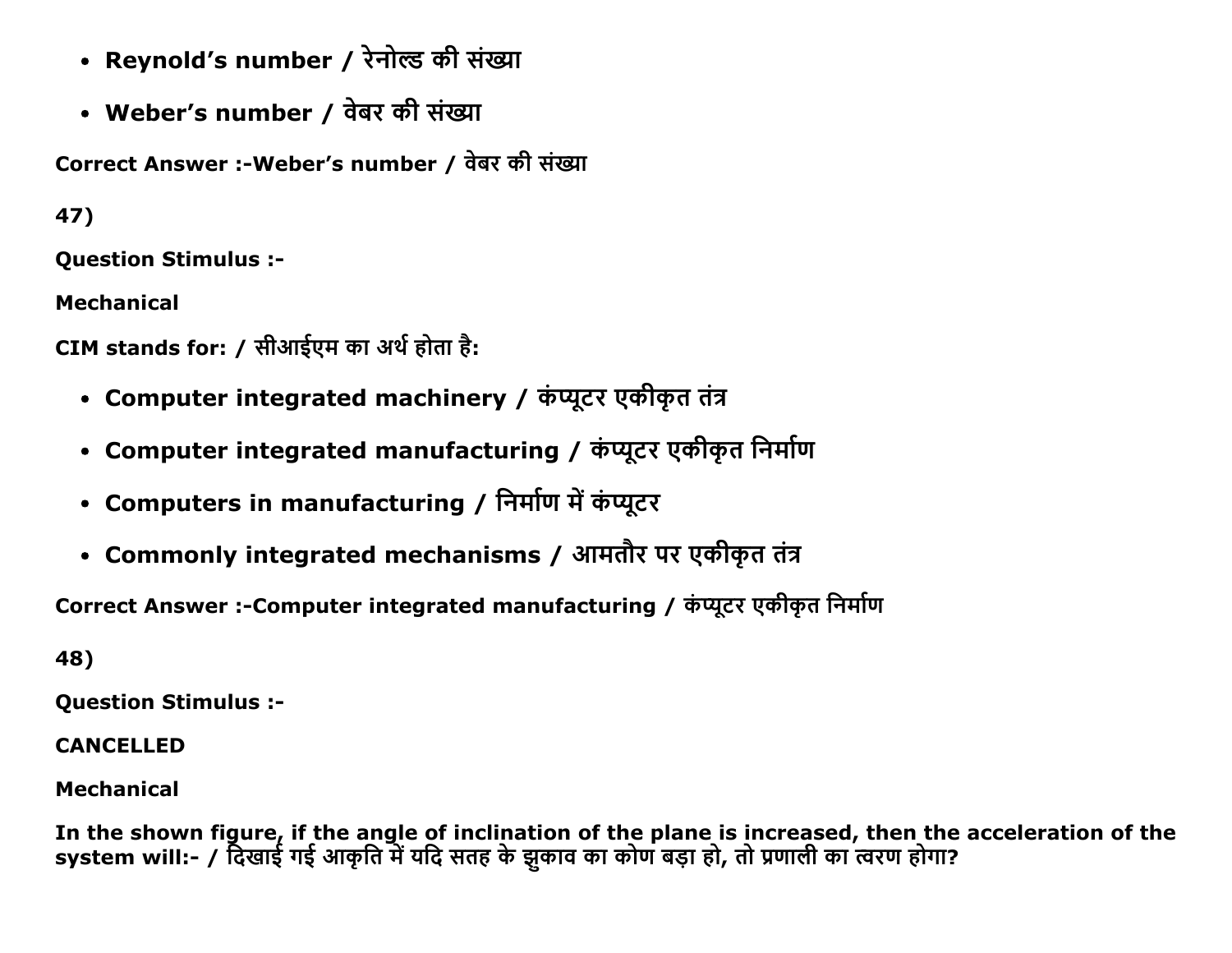- Remain the same / वही रहेगा
- Decrease / घटेगा
- Increase / बढ़ेगा
- No change / कोई बदलाव नहीं

Correct Answer :-Decrease / घटेगा

49)

**Question Stimulus :-**

#### **Mechanical**

Which of the following forging process necessarily increases the diameter of the work-piece by<br>compressing its length? / निम्न में से कौन सी ढलाई प्रक्रिया कार्य भाग का व्यास उसकी लंबाई संपीड़ित करके बढ़ा देती है?

- Hot forging / गर्म ढलाई
- Roll forging / लुढकाव (रोल) ढलाई
- Upset forging / उल्टी ढलाई
- Press forging / दाब ढलाई

Correct Answer :-Upset forging / उल्टी ढलाई

50)

**Question Stimulus :-**

**Mechanical**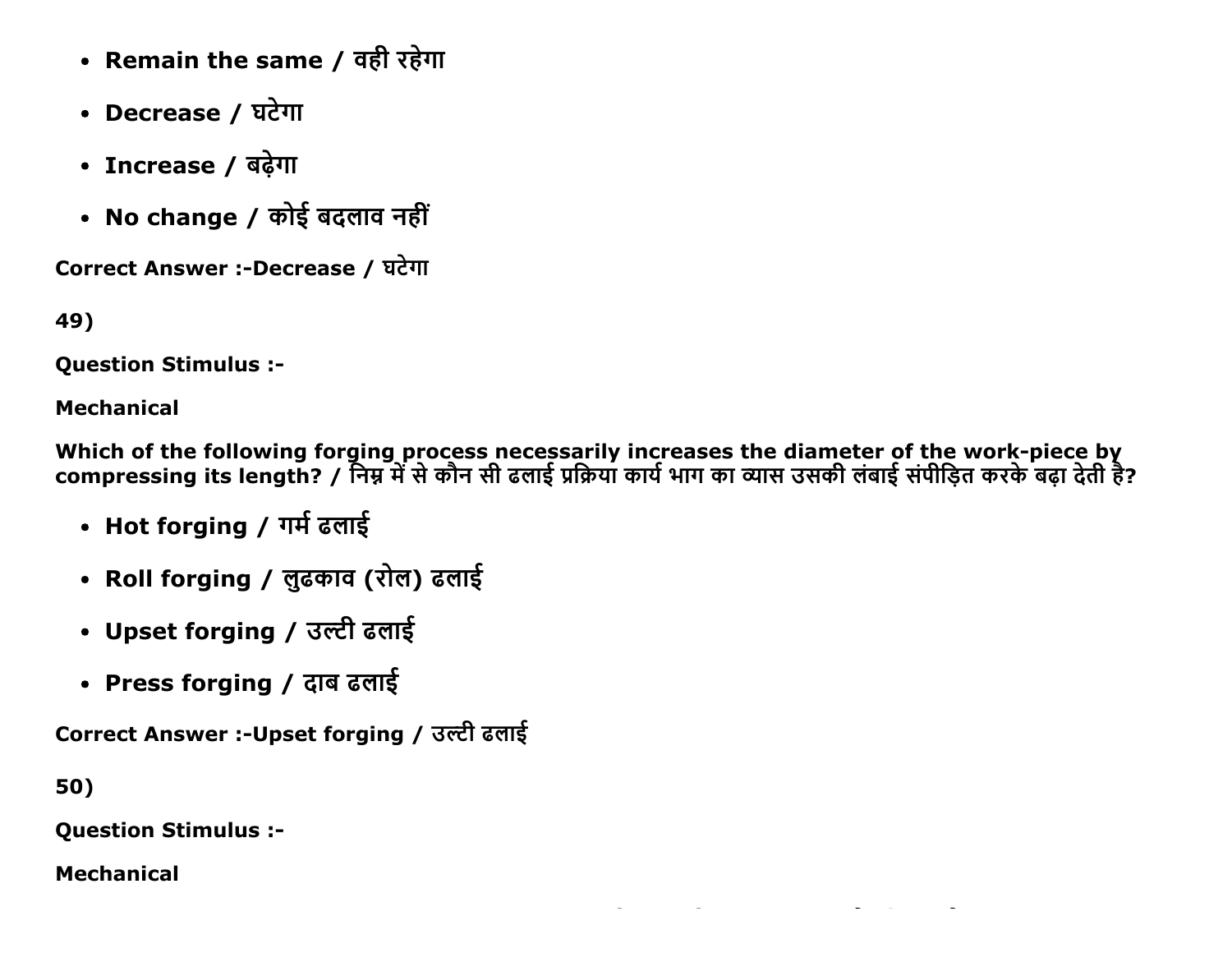According to Hookes law, stress and strain:- / हक के नियम के अनुसार तनाव और खिंचाव है:-

- Have unpredictable relationship / अप्रत्याशित संबंध होता है
- Are directly proportional / प्रत्यक्ष सानुपातिक है
- Are inversely proportional / व्युत्क्रमानुपाती सानुपातिक है
- Are curvilinear related / वक्र रेखीय संबंधी है

Correct Answer :-Are directly proportional / प्रत्यक्ष सानुपातिक है

51)

Question Stimulus :

CANCELLED

Mechanical

In annealing heat treatment process, the hypo-eutectoid steel is:- / ऊष्मा उपचार प्रक्रिया अनिलिन में हाइपो-युटेकटोयड (कार्बन मिश्रित इस्पात) इस्पात होती है:-

- Heated from 40° C to 50° C above the critical temperature and then cooled slowly in the furnace / ४०° C से ५०° से. तापमान पर गर्म की गई और भट्टी में धीरे-धीरे ठंडी की गई
- Heated from 40° C to 50° C above the upper critical temperature and then cooled suddenly in a suitable cooling medium / ४०° C से ५०° से. से ऊपर के तापमान पर गर्म की गई और अचानक उपयुक्त ठंडे माध्यम पर ठंडी की गई
- Heated from 40° C to 50° C below the critical temperature and then cooled in still air / ४०° से ५०° सेंटीग्रेट से कम तापमान पर गर्म की गई और फिर स्थिर हवा पर ठंडी की गई
- Heated below or close to the lower critical temperature and then cooled slowly / निम्न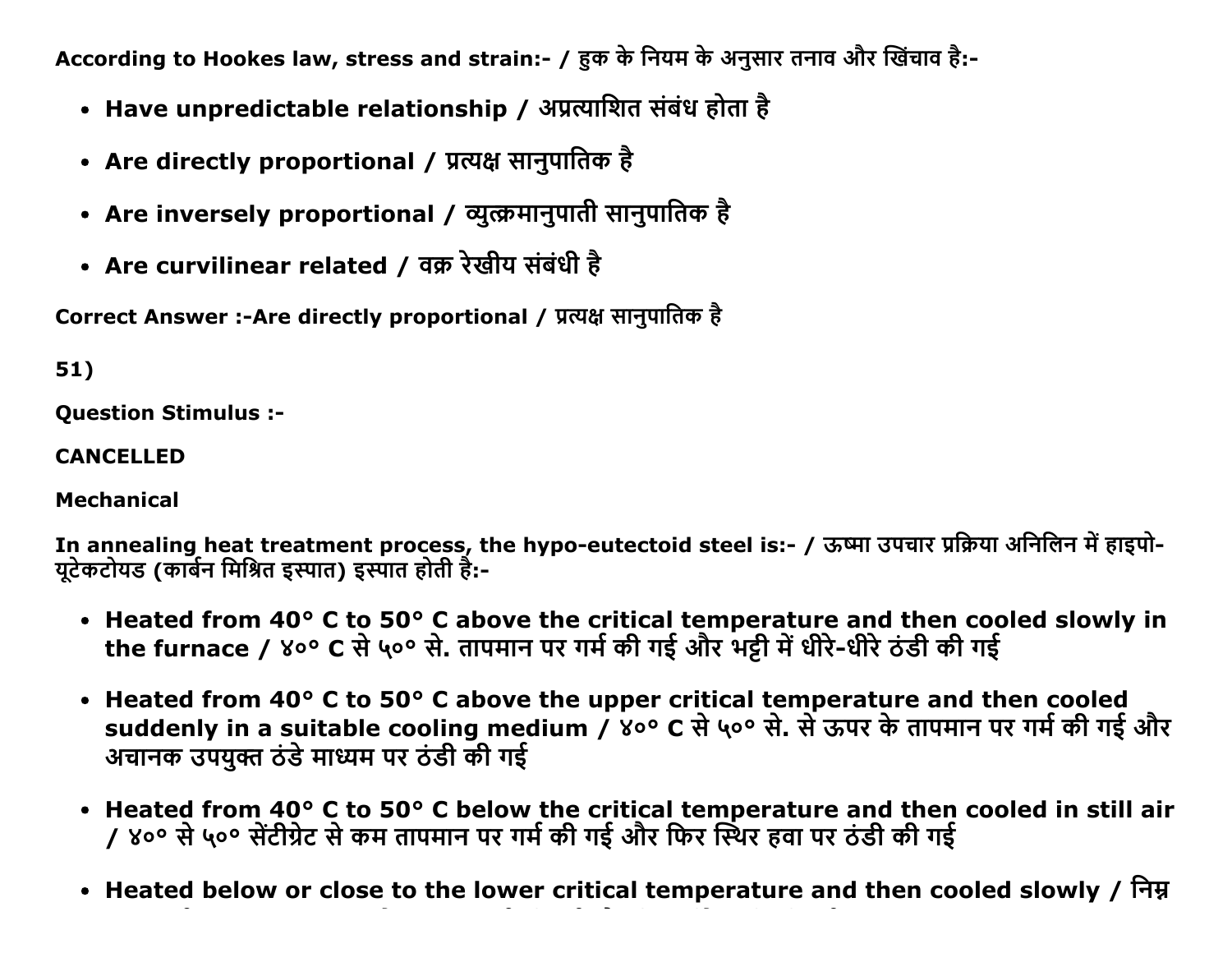# महत्वपूर्ण तापमान पर या उससे कम पर गर्म की गई और फिर धीरे ठंडी की गई

Correct Answer :-Heated below or close to the lower critical temperature and then cooled slowly / निम्न महत्वपूर्ण तापमान पर या उससे कम पर गर्म की गई और फिर धीरे ठंडी की गई

52)

**Question Stimulus :-**

**Mechanical** 

Under which loading condition, brittle material will generally fail along surfaces forming 45° angle with longitudinal axis? / भार की किस स्थिति में भंगुर सामग्री सामन्यता संतह पर अक्षर्रेखीय धुरी के साथ ४५° का कोण बनाकर असफल हो जाएगी?

- Tension / तनाव
- Torsion / एंठन
- Compression / संपीड़न
- Any one of the above / उपरोक्त में से कोई एक

Correct Answer :-Torsion / एंठन

53)

**Ouestion Stimulus :-**

**Mechanical** 

A body is resting on a plane inclined at angle 30° to horizontal. What force would be required to slide it down, if the coefficient of friction between body and plane is 0.3? / एक ढांचा प्रवृत ताल पर क्षैतिज ३०° कोण पर स्थिर है, इसे नीचे की और झकाने के लिए क्या बल जरूरी होगा, यदि पिंड और तल के बीच घर्षण का गुणांक ०.३ है?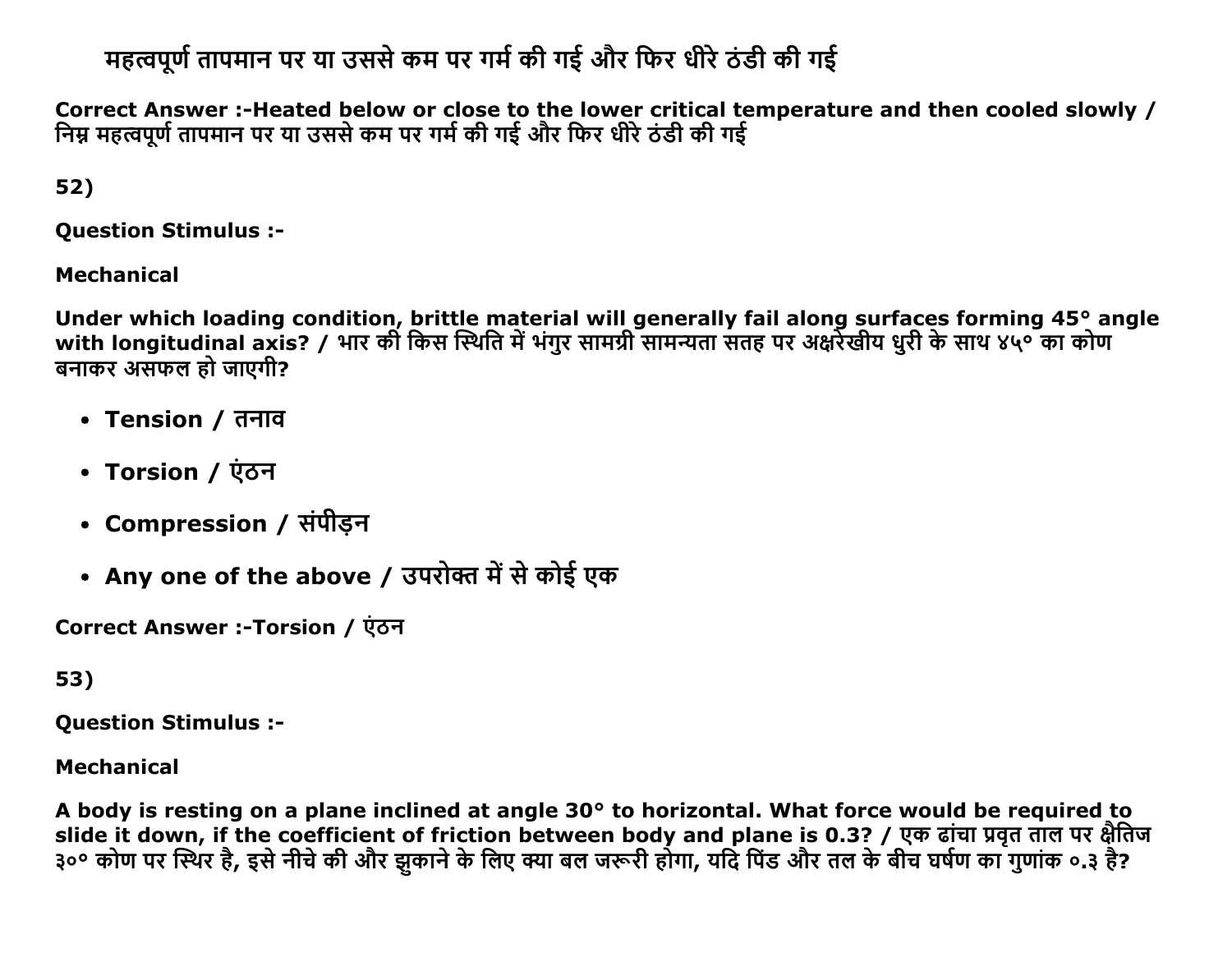- 5 kg / ५ कि.ग्रा.
- Zero / शून्य
- 1 kg. /  $?$  कि.ग्रा.
- None of the above / उपरोक्त में से कोई नहीं

Correct Answer :-Zero / शून्य

54)

Question Stimulus :

## Mechanical

If the force of buoyancy is less than the weight of the liquid displaced then the body: / यदि प्लवनशीलता का बल विस्थापित तरल के भार से कम हो तो पिंड:

- will float / तैरेगा
- will sink down / नीचे डूब जाएगा
- will be submerged / जलमग्न हो जाएगा
- All of above / उपरोक्त सभी

Correct Answer :-will sink down / नीचे डूब जाएगा

55)

Question Stimulus :

Mechanical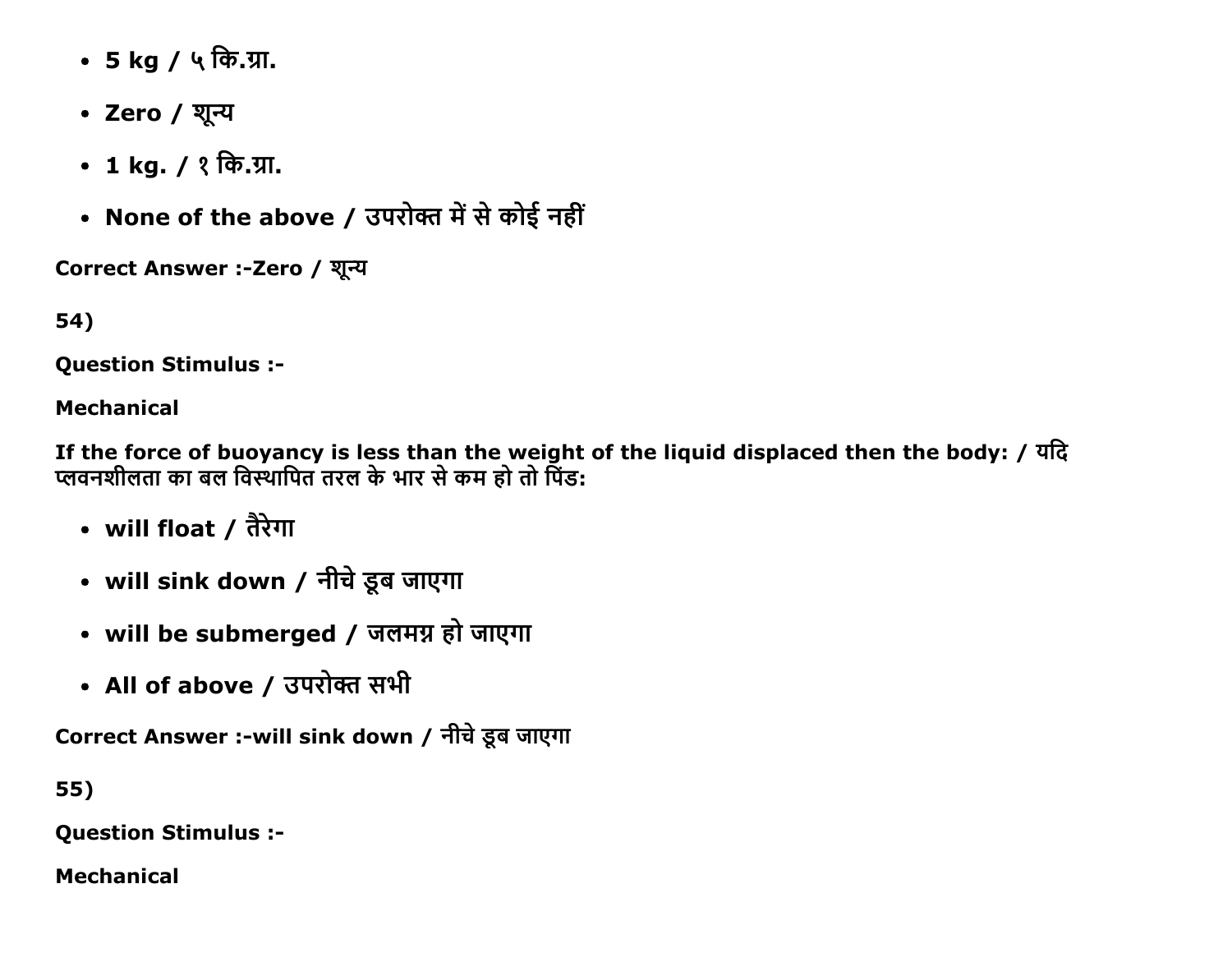The volumetric change of the fluid caused by a resistance is known as:- / प्रतिरोध के कारण होने वाला तरल का अनमापी परिवर्तन कहलाता है।

- volumetric strain / अनुमापी (आयतनी) तनाव
- volumetric index / अनुमापी सूची
- compressibility / संपीडयता
- Stress / तनाव

Correct Answer :-compressibility / संपीडयता

56)

**Ouestion Stimulus :-**

**Mechanical** 

If a light and a heavy body have equal kinetic energy of translation, then:- / यदि हल्के और भारी पिंड में अनुवाद की गतिज ऊर्जा समान है, तो:-

- Heavy body will have smaller momentum / भारी पिंड का संवेग छोटा होगा
- Lighter body will have smaller momentum / हल्के पिंड का संवेग छोटा होगा
- Both will have same momentum / दोनों का संवेग समान होगा
- None of the above / उपरोक्त में से कोई नहीं

Correct Answer :-Lighter body will have smaller momentum / हल्के पिंड का संवेग छोटा होगा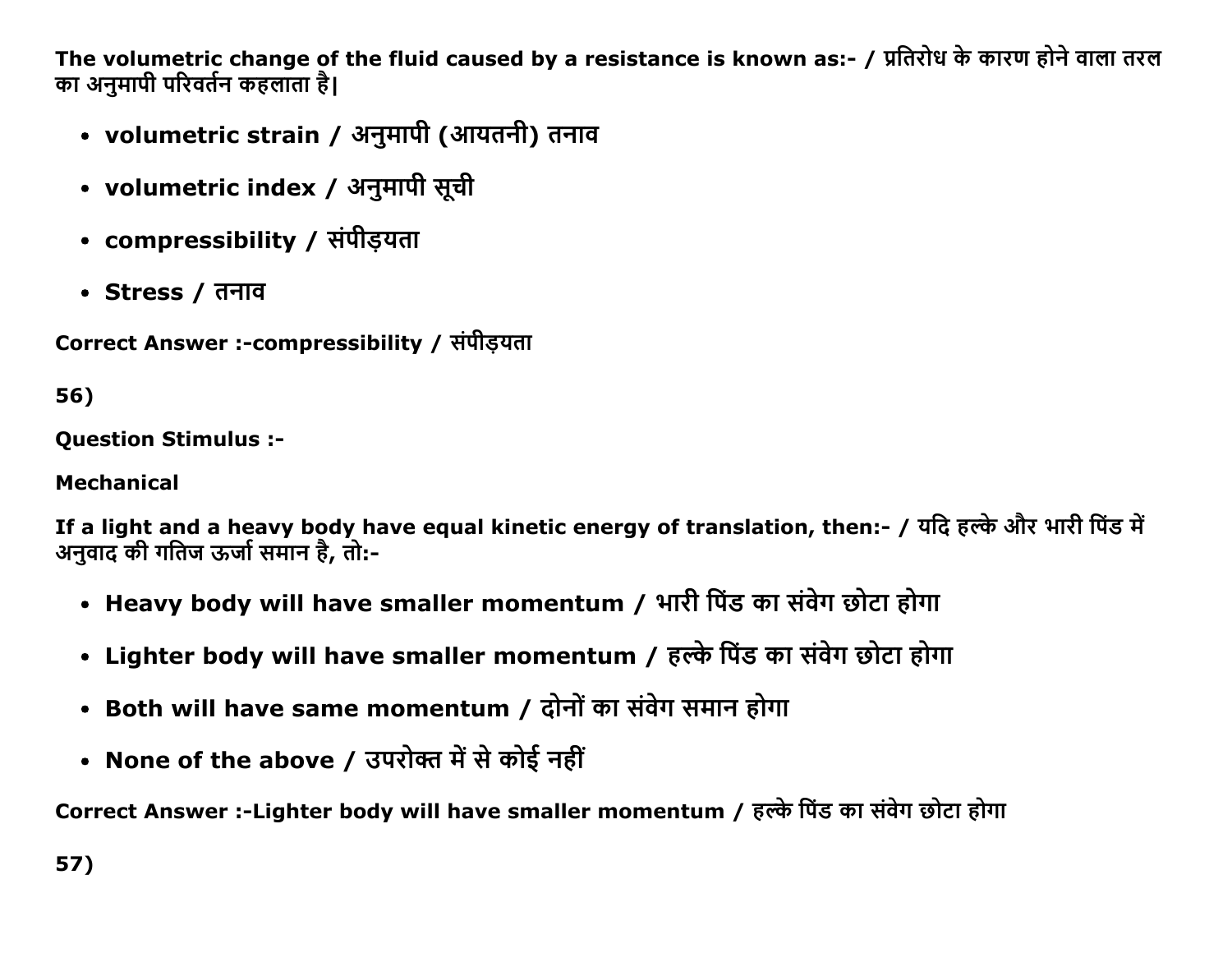### **Question Stimulus :-**

# **Mechanical**

In an IC engine, the function of the governor is to control which of the following? / एक आईसी इंजन में नियंत्रक का कार्य निम्न में से किसे नियंत्रित करना होता है?

- Maximum speed / अधिकतम गति
- Mean speed / माध्य गति
- Engine temperature / इंजन तापमान
- Load fluctuations / भार उतार-चढाव

Correct Answer :-Load fluctuations / भार उतार-चढ़ाव

58)

**Question Stimulus :-**

**Mechanical** 

Half corner weld is used / अर्द्ध कोण संधान का उपयोग किया जाता है:

- where longitudinal shear is present / जहाँ देशंतारीय परत विद्यमान हो
- where severe loading is encountered and the upper surfaces of both pieces must be in the same plane / जहाँ तीव्र लोडिंग हो और दोनों भागों की ऊपरी सतह एक ही तह पर हों
- to join two pieces of metal in the same manner as rivet joint metals / रिवेट संयुक्त धातुओं की तरह धातु के दो भागों को एक ही प्रकार से जोड़ने के लिए
- none of these / इनमें से कोई नहीं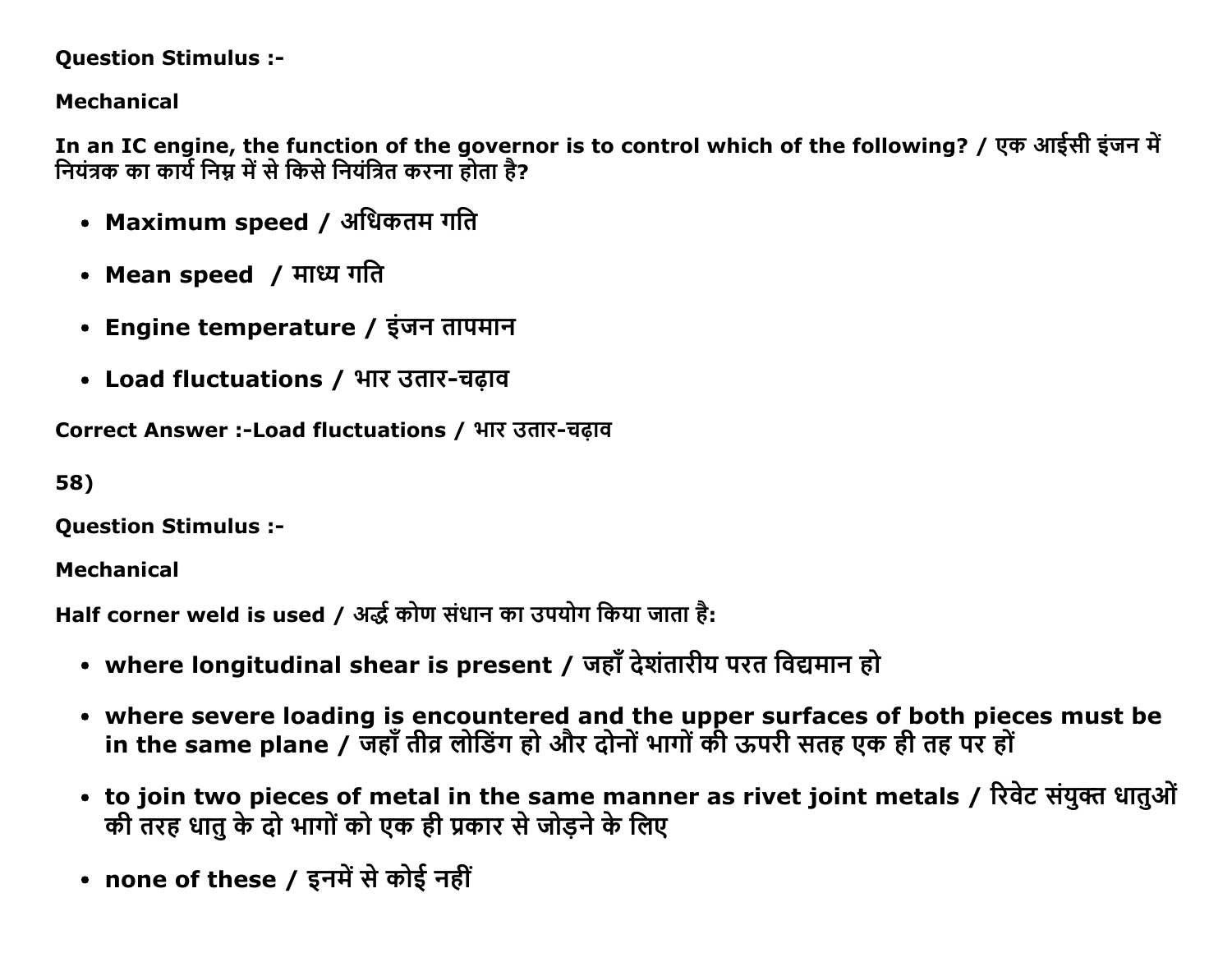Correct Answer :-none of these / इनमें से कोई नहीं

59)

**Question Stimulus :-**

**Mechanical** 

Which of the following is an impulse turbine / निम्न में से कौन सा आवेग टरबाइन है?

- Kaplan Turbine / कप्लन टरबाइन
- Pelton Wheel / पेल्टन पहिया
- Francis Turbine / फ्रांसिसी टरबाइन
- All of above / उपरोक्त सभी

Correct Answer :-Pelton Wheel / पेल्टन पहिया

60)

**Ouestion Stimulus :-**

**Mechanical** 

When work piece is fed in the same direction as that of the cutter tooth at the point of contact, that type of milling is known as:- / जब कार्य भाग उसी दिशा में सिंचित होता है जिसमें कटर दंत संपर्क बिंदु पर हो, इस प्रकार के पेषण को निम्न रूप में जाना जाता है:-

- Down milling / निचला पेषण
- Up milling / ऊपरी पेषण
- Slot milling / खांचा पेषण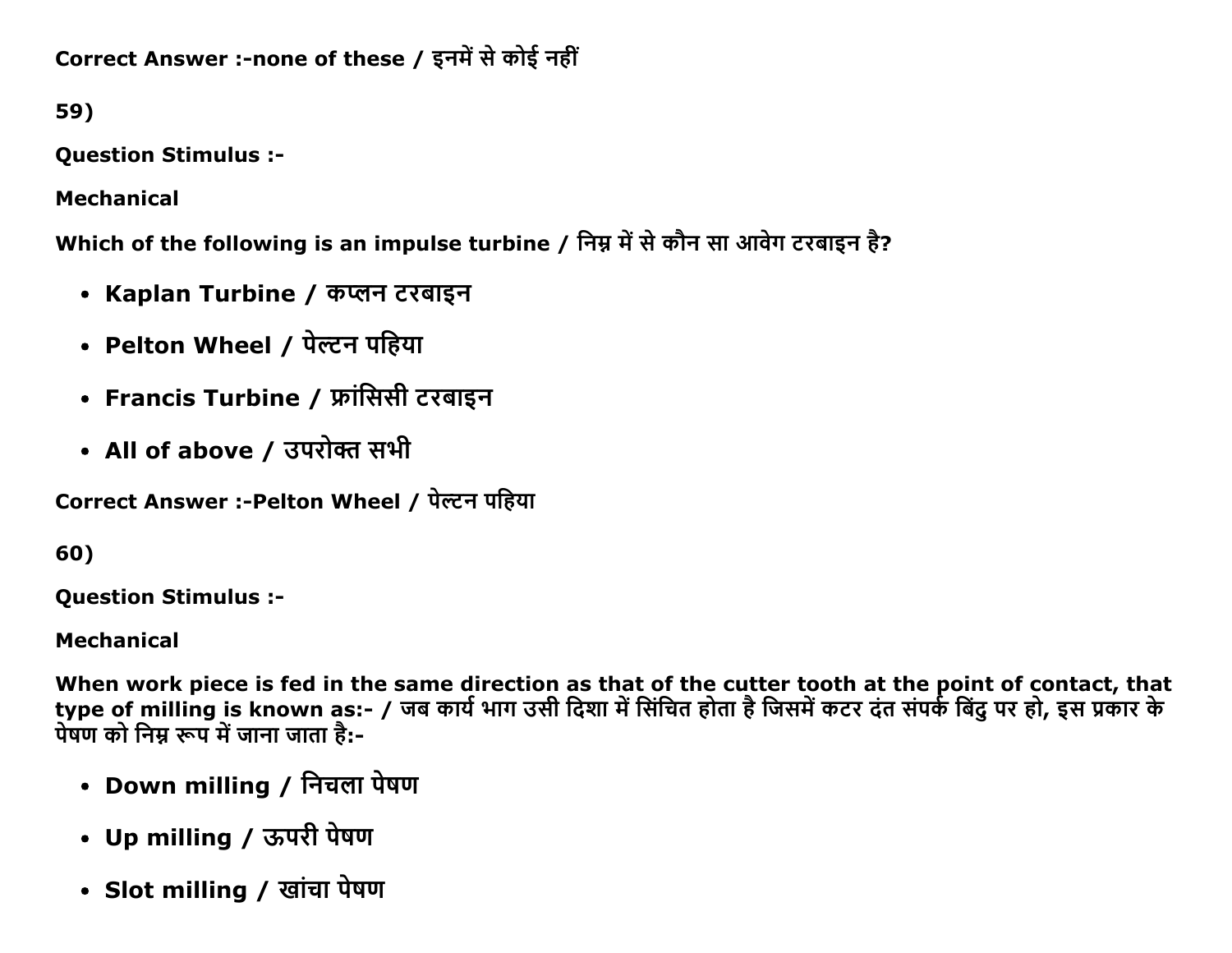• Slab milling / खंड पेषण

Correct Answer :-Down milling / निचला पेषण

 $61)$ 

**Ouestion Stimulus :-**

**Mechanical** 

Which of the following is not thermoplastic material? / निम्न में से क्या थर्माप्लास्टिक सामग्री नहीं है?

- Polystyrene / पोलीस्टीरीन
- Polypropylene / पोलीप्रोपिलीन
- Polyethylene / पोलीथिलीन
- Polyvinyl chloride / पोलीविनाइल क्लोराइड

Correct Answer :-Polyethylene / पोलीथिलीन

 $62)$ 

**Question Stimulus :-**

**Mechanical** 

A mechanical part, which has a socket at one or both ends that allows two pipes or tubes to be welded, brazed or soldered together, is commonly known as:- / मैकेनिकल भाग जिसके एक या दोनों सिरों पर गर्तिका होती है, जिसके माध्यम से दो पाइपों या नलिकाओं को जोड़ा, टांका या साथ में सयुक्त किया जाता है, वह आमतौर पर कहलाता है।

• elbow / कोहनी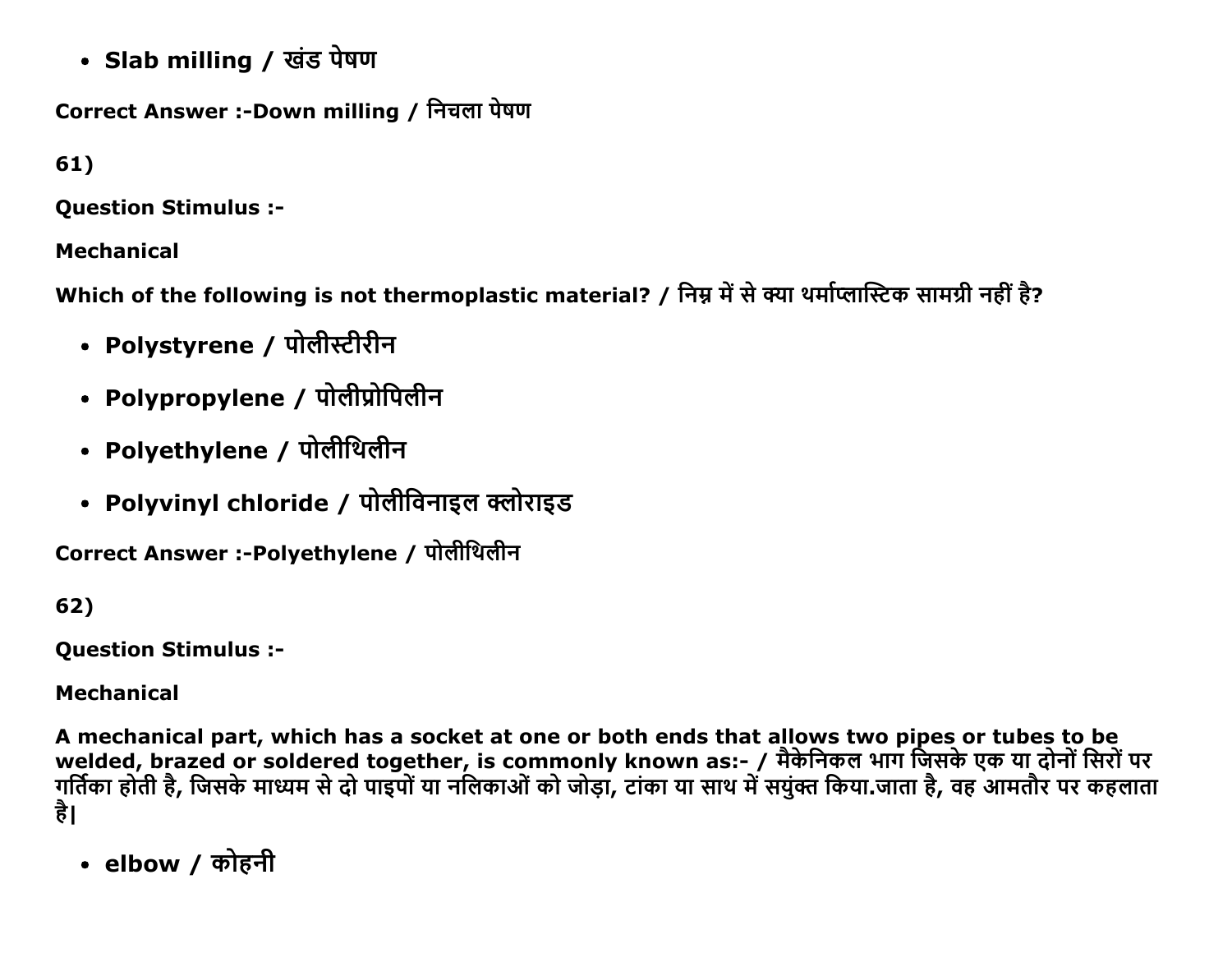- tee / ਟੀ
- plug / प्लग
- coupling / युग्मन

Correct Answer :- coupling / युग्मन

63)

**Question Stimulus :-**

**Mechanical** 

A refrigerator works on reversed Carnot cycle producing a temperature of - 40°C. Work done per TR is 700 kJ per ten minutes. What is the value of its COP? / एक प्रशीतक उल्टे कार्नो चक्र पर काम करता है जो ४०°सेल्सियस तापमान उत्पन्न कर रहा है. प्रति टीआर किया जाने वाला कार्य प्रति दस मिनट ७०० केजे. इसके सीओपी का मान क्या है?

- $3/3$
- $\cdot$  4.5 / 8.4
- $-5.8/4.6$
- $\cdot$  7.0 / 0.0

Correct Answer :-3 / 3

64)

**Question Stimulus :-**

**Mechanical** 

In an I.C. engine, the connecting rod connects which of the following pair of parts? / आईसी इंजन में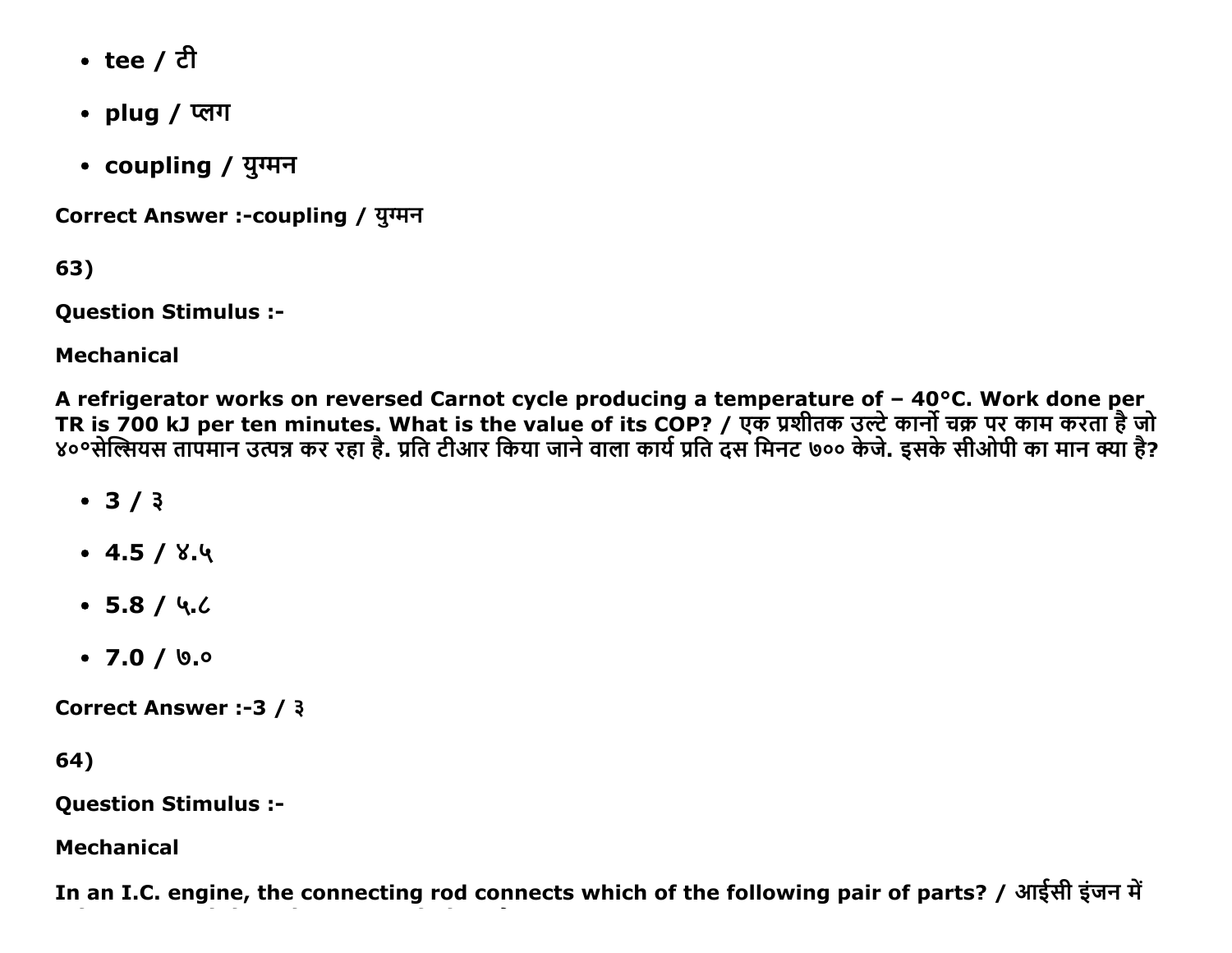संयोजन छड़ निम्न में से युग्म के किस भाग को जोड़ती है?

- Piston and crankshaft / पिस्टन व क्रेंक धुरीदंड
- Cylinder and crankshaft / सिलेंडर व क्रेंकधुरीदंड
- Cylinder and piston / बेलन व पिस्टन
- None of these / उपरोक्त में से कोई नहीं

Correct Answer :-Piston and crankshaft / पिस्टन व क्रेंक धुरीदंड

65)

**Question Stimulus :-**

**Mechanical** 

Which of the following is not a part of a micrometre? / निम्न में से क्या माइक्रोमीटर का भाग नहीं है?

- Anvil / निहाई
- Thimble / अंगुस्ताना
- Sleeve / बाजू
- None of these / इनमें से कोई नहीं

Correct Answer :- None of these / इनमें से कोई नहीं

66)

**Question Stimulus :-**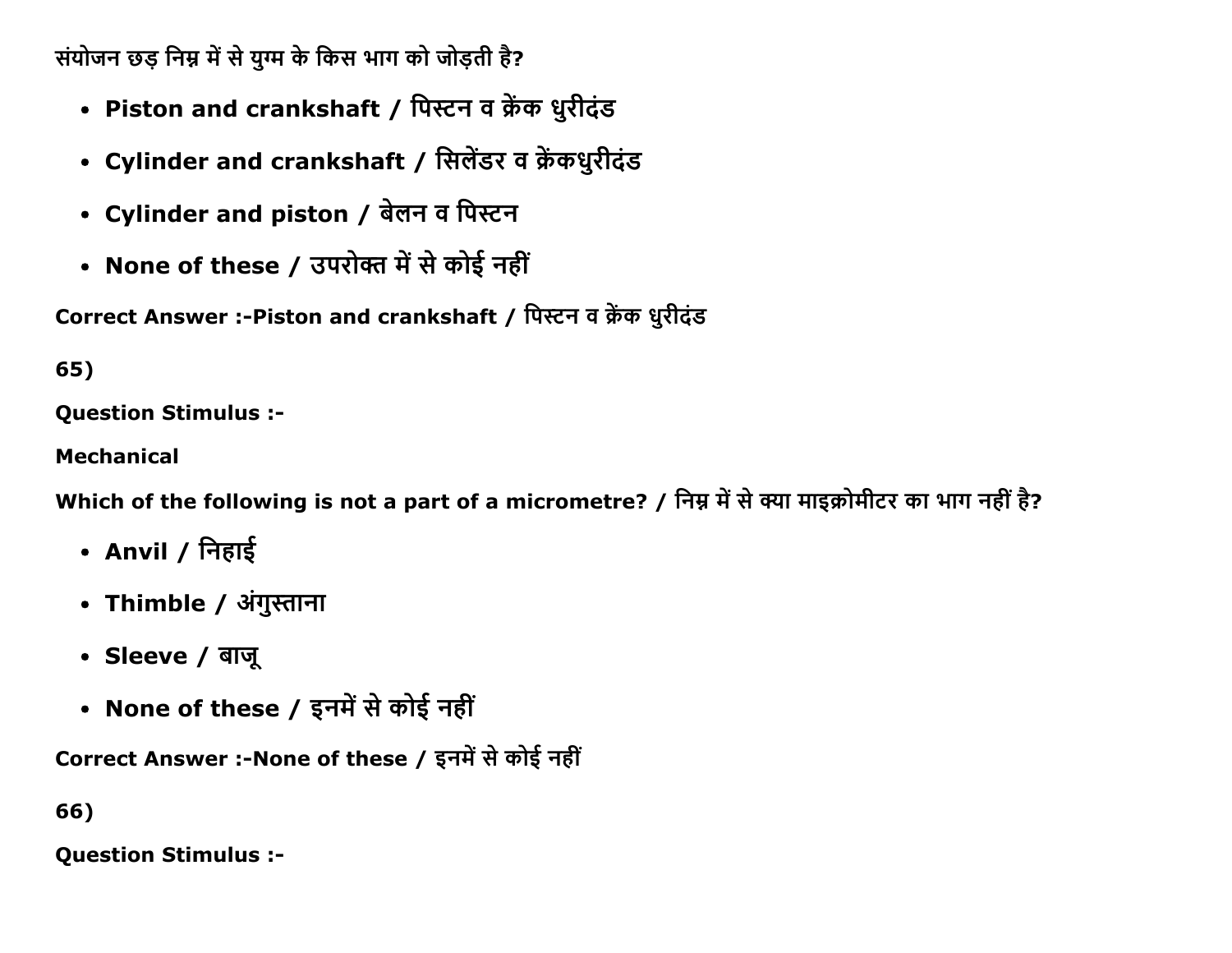## **Mechanical**

Heat transfer by radiation mainly depends upon / विकिरण द्वारा ऊष्मा का हस्तांतरण मुख्य रूप से निम्न पर निर्भर होता है

- its temperature / उसका तापमान
- nature of the body / पिंड की प्रकृति
- kind and extent of its surface / उसकी सतह के प्रकार और प्रसार
- all of these / ये सभी

```
Correct Answer :-all of these / ये सभी
```
67)

**Question Stimulus :-**

**Mechanical** 

Manganese in steel increases its: / इस्पात में मैगनीज से इसकी बढ़ जाती है:

- tensile strength / तनन शक्ति
- hardness / कठोरता
- ductility / मृदुता
- Conductivity / प्रवाहकत्व

Correct Answer :-tensile strength / तनन शक्ति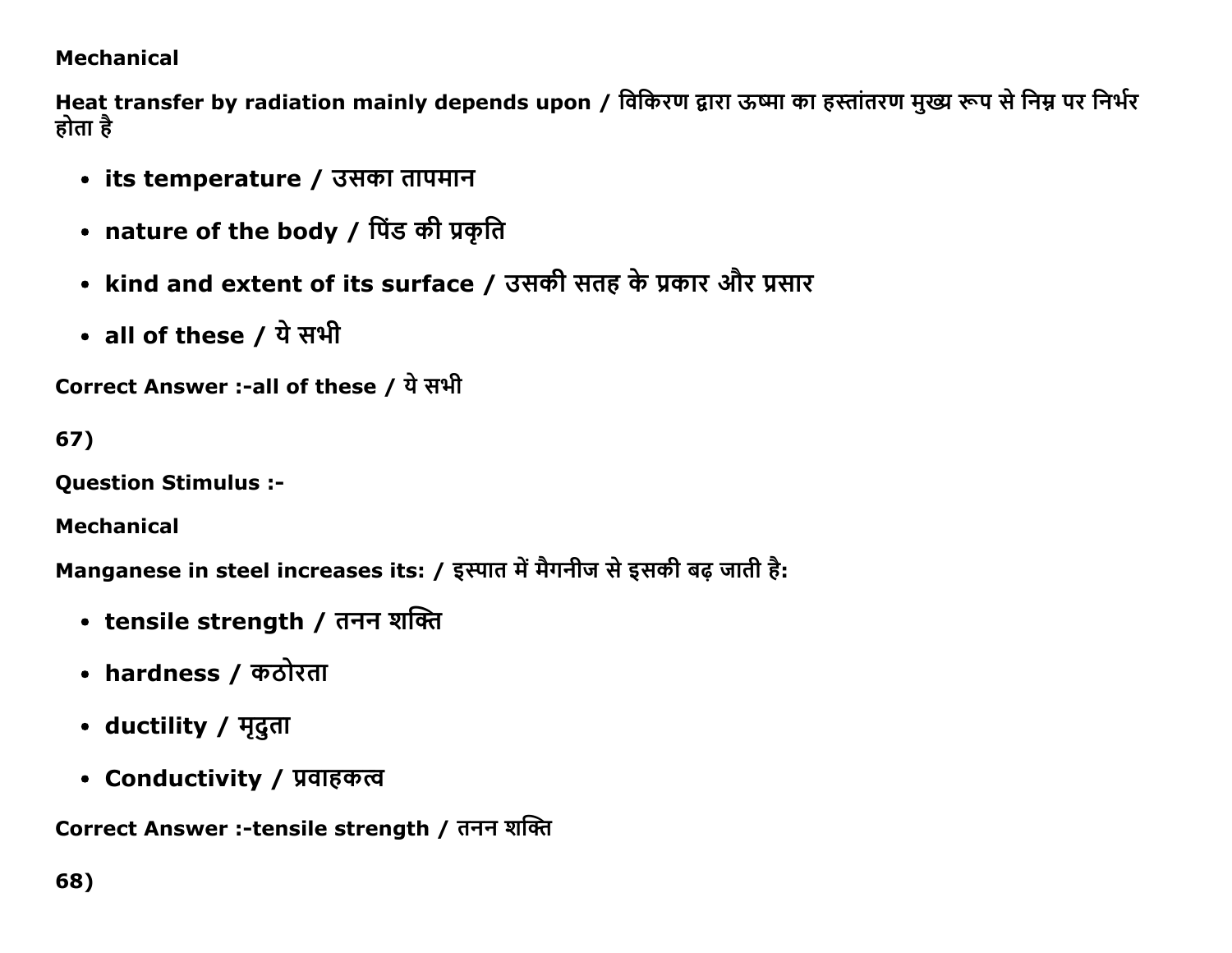#### Question Stimulus :

# Mechanical

The power transmitted by a belt is maximum when the maximum tension in a belt is equal to:- /  $\Psi$  $\Xi$ द्वारा प्रेषित की जाने वाली शक्ति अधिकतम होती है जब पट्टा में अधिकतम तनाव निम्न के बराबर होता है:-

- 3.5 times Centrifugal Tension / ३.५ गुना अपकेंद्री तनाव
- 2 times Centrifugal Tension / २ गुना अपकेन्द्री तनाव
- 3 times Centrifugal Tension / ३ गुना अपकेन्द्री तनाव
- 2.5 times Centrifugal Tension / २.५ गुना अपकेन्द्री तनाव

Correct Answer :-3 times Centrifugal Tension / ३ गुना अपकेन्द्री तनाव

69)

Question Stimulus :

Mechanical

The MKS unit of diffusion coefficient is:- / प्रसार गुणांक की एमकेएस इकाई है:-

- $\cdot$  m<sup>2</sup> s<sup>1</sup>
- $\cdot$  m<sup>2</sup> s<sup>-1</sup>
- $\cdot$  m<sup>2</sup> s<sup>2</sup>
- $\cdot$  m<sup>2</sup> s<sup>-2</sup>

Correct Answer :- $m^2$  s<sup>-1</sup>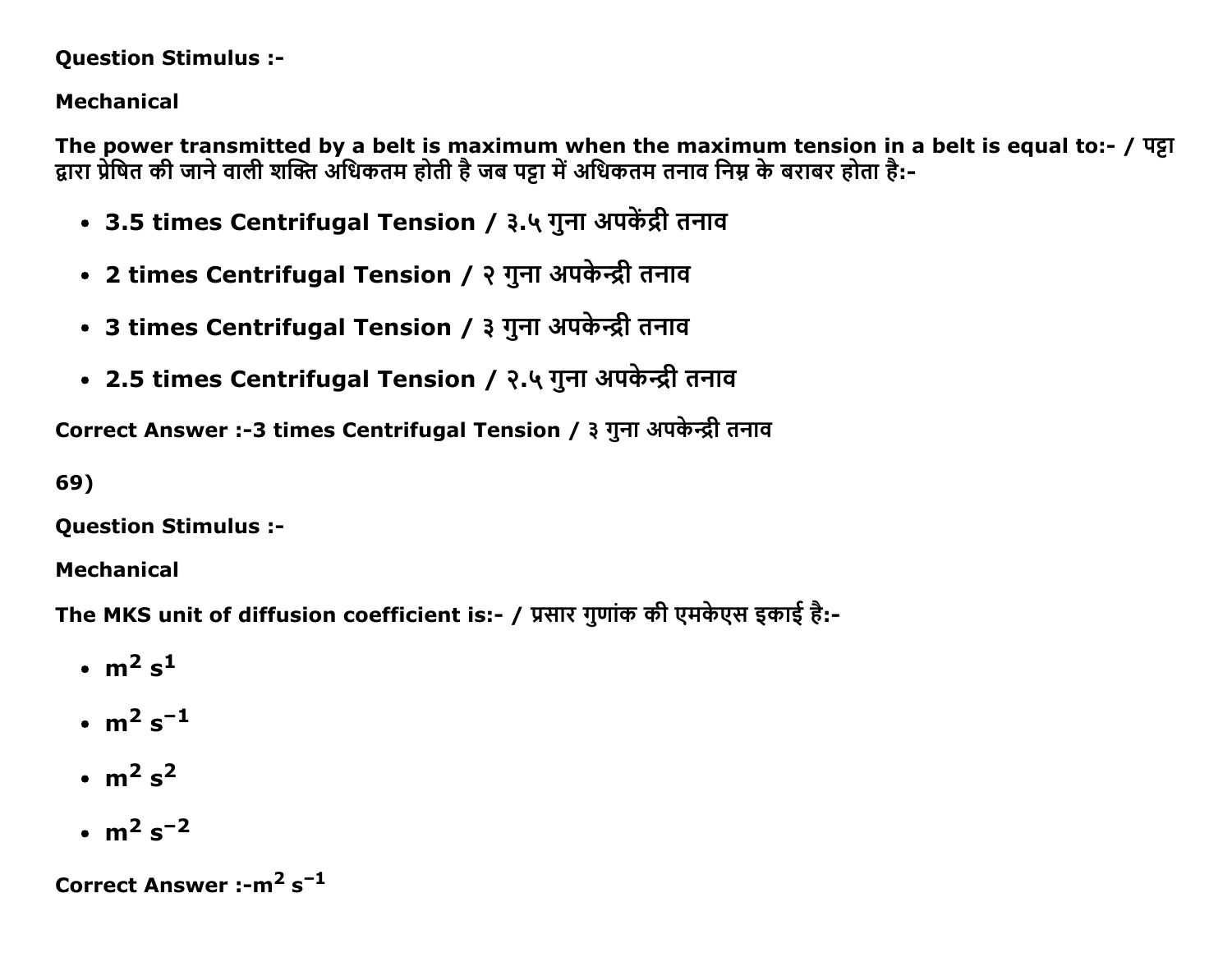70)

Question Stimulus :

Mechanical

A milling machine has metal removal rate 25 cm<sup>3</sup>/min for a steel workpiece. The depth of cut is 4.5mm and the width of cut is 90mm. What will be the required table feed? / इस्पात कार्यभाग के लिए एक पेषण यंत्र की धातु हटाने की दर २५ से.मी.<sup>3</sup>/मि. है. छेद की गहराई ४.५ एमएम और चौड़ाई ९० एमएम है. आवश्यक तालिका भरण क्या होगा?

- 51.7 mm/min / ५१.७ एमएम/मि.
- 65.4 mm/min / ६५.४ एमएम/मि.
- 45.8 mm/min / ४५.८ एमएम/मि.
- 61.7 mm/min / ६१.७ एमएम/मि.

Correct Answer :-61.7 mm/min / ६१.७ एमएम/मि.

71)

Question Stimulus :

Mechanical

The operation of finishing a drilled hole to its right size is known as:- / सही आकार में छेदक छेद को पूर्ण करने की प्रक्रिया कहलाती है:-

- Reaming / निचोडना
- Counter boring / प्रतिधुरी बोरिंग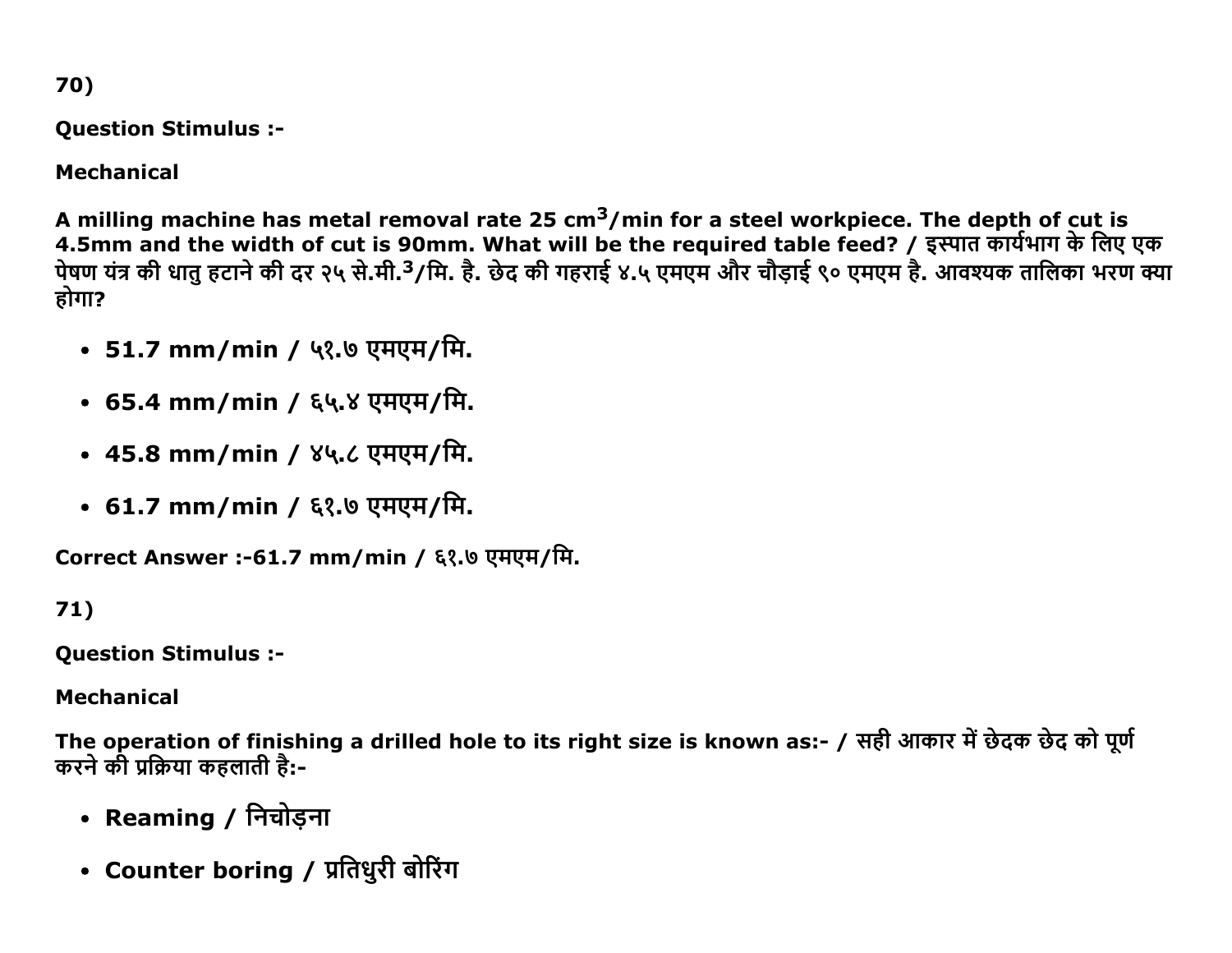- Boring / वेधन
- Tapping / दोहन

Correct Answer :- Reaming / निचोडना

# $72)$

**Ouestion Stimulus :-**

**Mechanical** 

The value of acceleration due to gravity at poles as compared to at equator is:- / भूचक्र की तुलना में खंभे पर गुरुत्वाकर्षण के कारण त्वरण का मान होता है:-

- Same / बराबर
- Lesser / कम
- Greater / अधिक
- Unpredictable / अप्रत्याशित

Correct Answer :-Greater / अधिक

# 73)

**Question Stimulus :-**

# **Mechanical**

The basis for measuring thermodynamic property of temperature is given by:- / दिए गए तापमान के ऊष्मागतिकी (ऊष्मप्रवैगिकी) मान को मापने का आधार निम्न के द्वारा है:-

• zeroth law of thermodynamics / ऊष्मागतिकी का ज़ेरोथ नियम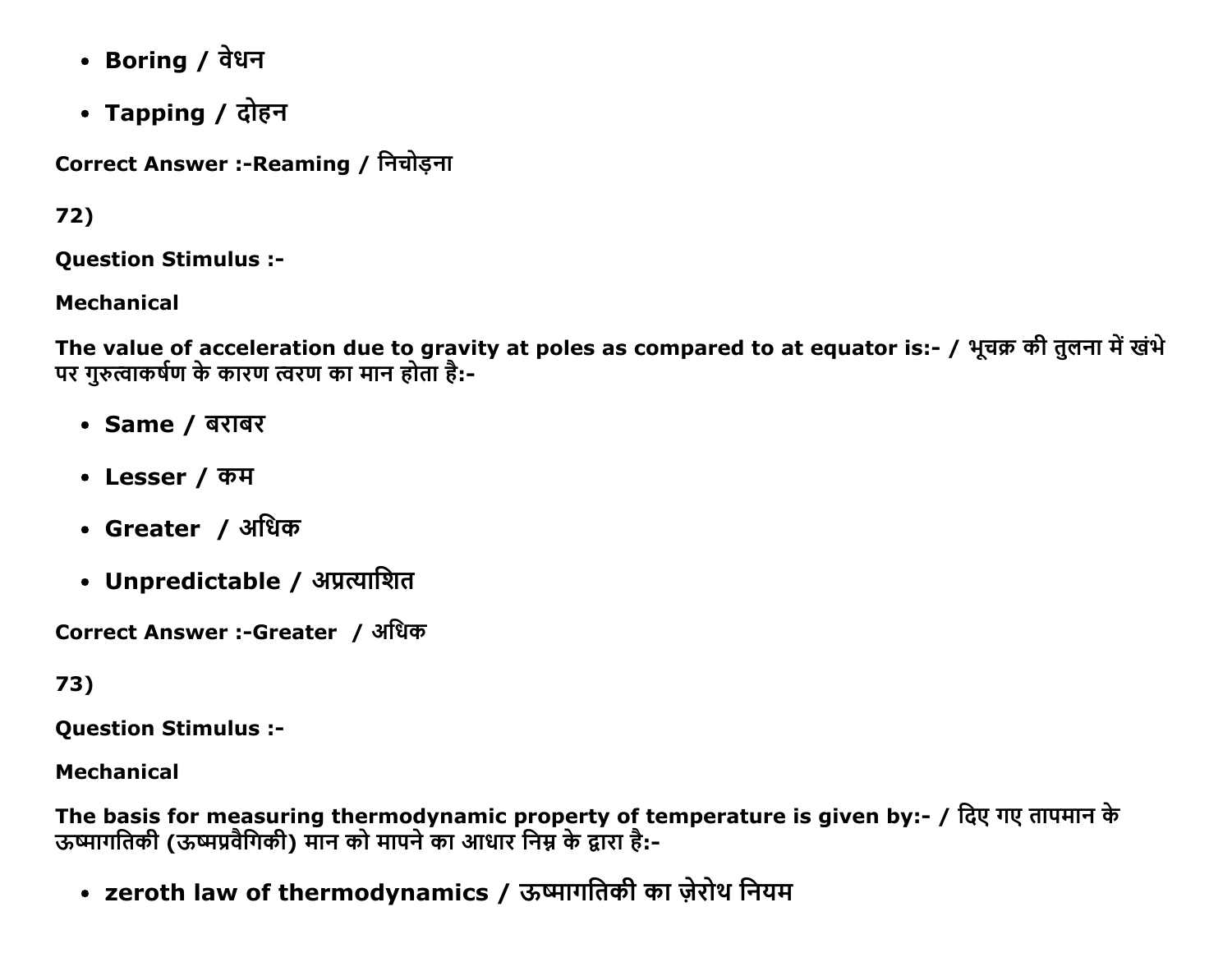- first law of thermodynamics / ऊष्मागतिकी का प्रथम नियम
- second law of thermodynamics / ऊष्मागतिकी का दूसरा नियम
- third law of thermodynamics / ऊष्मागतिकी का तृतीय नियम

Correct Answer :-zeroth law of thermodynamics / ऊष्मागतिकी का ज़ेरोथ नियम

74)

**Ouestion Stimulus :-**

**Mechanical** 

Welding process in which two pieces to be jointed are overlapped and placed between two electrodes is known as:- / झलाई प्रक्रिया जिसमें दो भाग जुड़कर आच्छादित हो जाते हैं और दो विदुयदग्र के मध्य रख दिए जाते हैं, को निम्न के रूप में जाना जाता है:-

- Percussion welding / आघात झलाई
- Spot welding / स्पॉट झलाई
- Seam welding / सीवन झलाई
- Projection welding / प्रक्षेपण झलाई

Correct Answer :-Spot welding / स्पॉट झलाई

75)

**Question Stimulus :-**

**Mechanical** 

The essential elements of gating system for sand casting are:- / बालू ढलाई (कास्टिंग) के लिए गटिंग प्रणाली में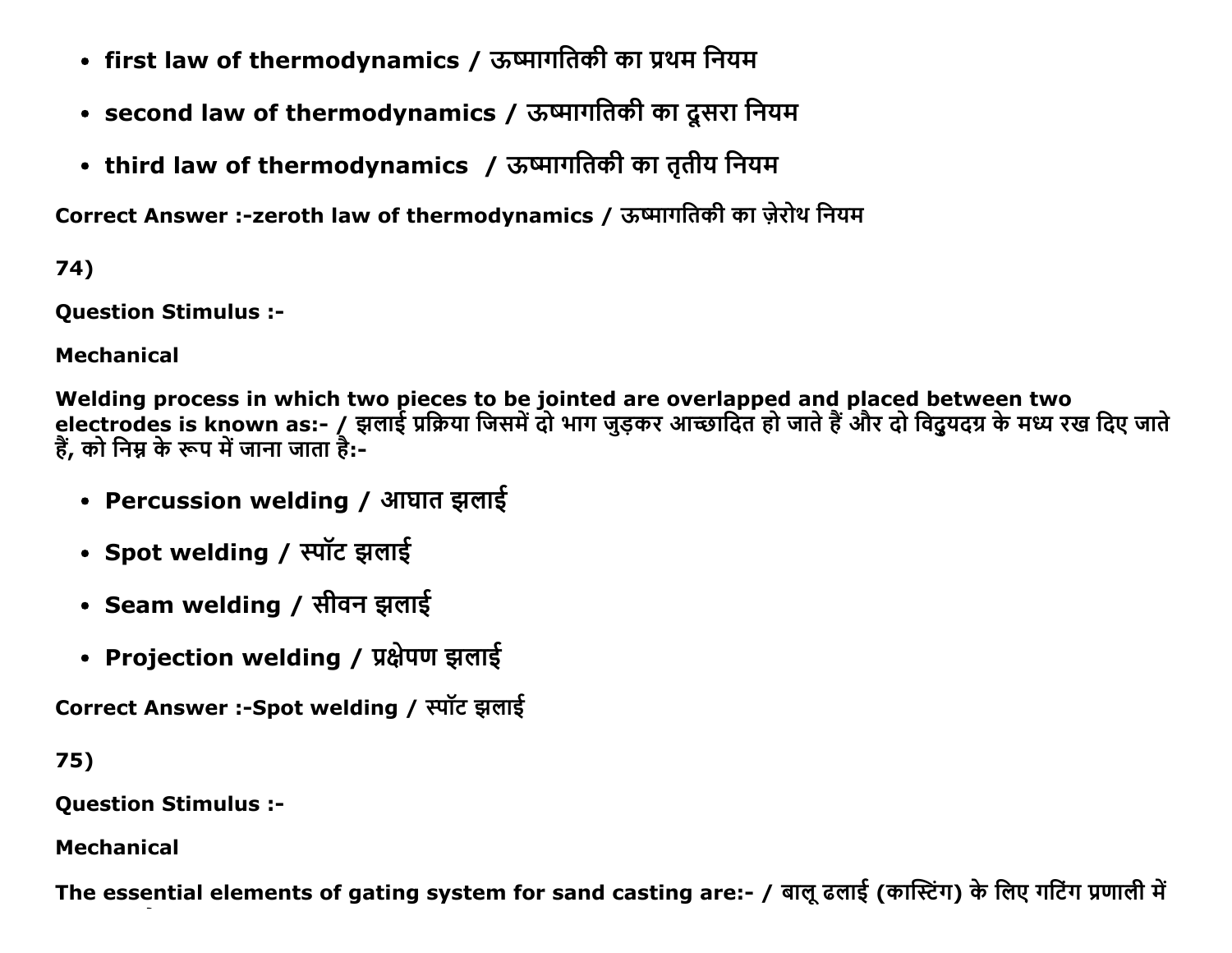अहम तत्व है:-

- Gates / द्वार
- Pouring basin / घना बेसिन
- Riser / लहरदार
- All of the above / उपरोक्त सभी

Correct Answer :-All of the above / उपरोक्त सभी

# $76)$

**Question Stimulus :-**

**Mechanical** 

Which of the following is not a type of industrial forging? / निम्न में से क्या औद्योगिक ढलाई (फोर्जिंग) का एक प्रकार नहीं है?

- Drop forging / छींट ढलाई
- Roll forging / लुढकाव ढलाई
- Blast forging / विस्फोट ढलाई
- Upset forging / उल्टी ढलाई

Correct Answer :-Blast forging / विस्फोट ढलाई

# $77)$

**Ouestion Stimulus :-**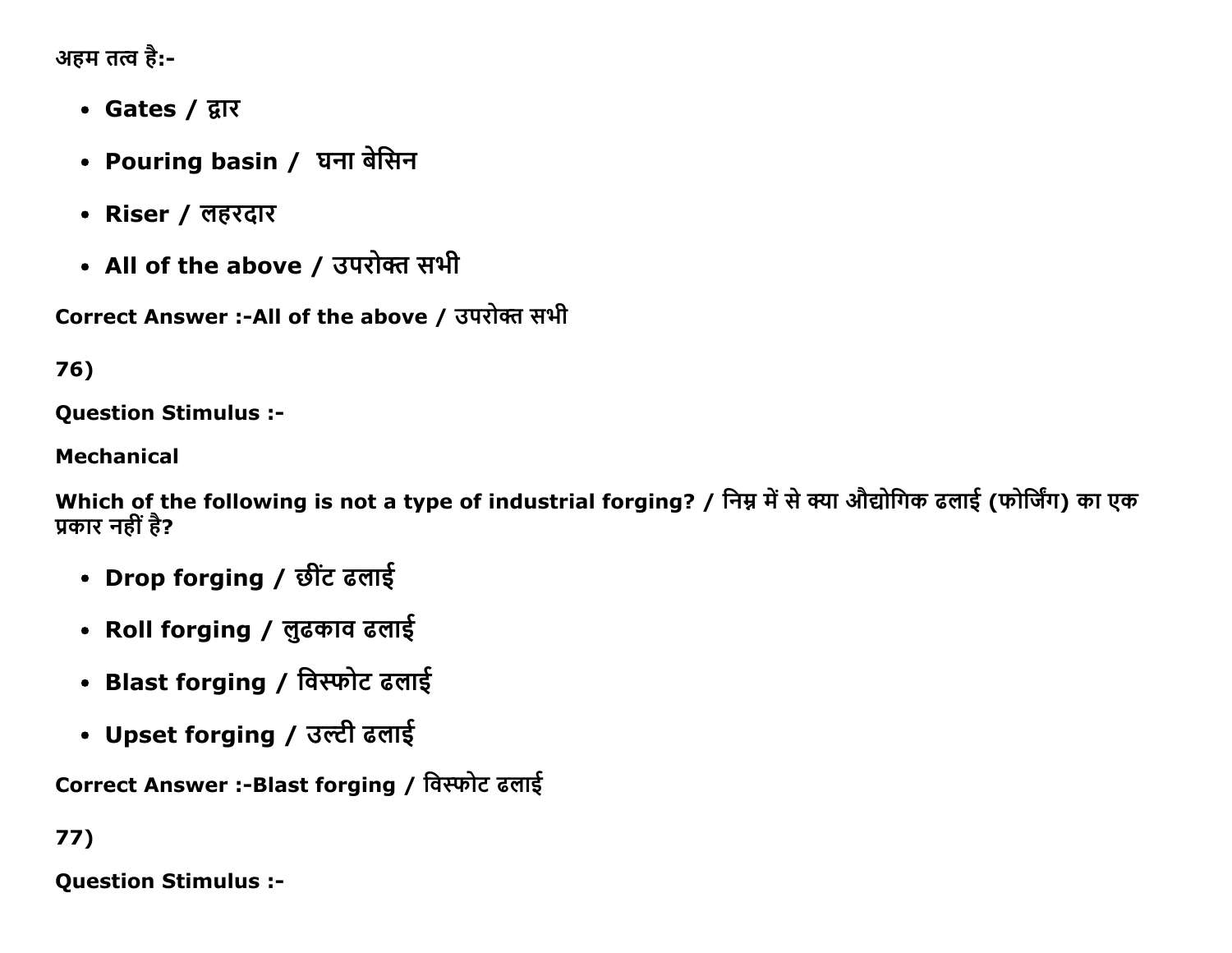### **Mechanical**

An aluminium cube of 20 cm side has to be cast along a cylindrical riser. If the volume shrinkage during solidification is 6%, what will be shrinkage volume of cube after solidification? / २० सेमी पक्ष वाले एलुमिनियम घन को बेलनाकार उभार के साथ बनाया जाना है. यदि घनीकरण के दौरान आयतन ६% सिकड़ जाता है, तो सिकड़ने के बाद घन का अवमल्यन आयतन क्या होगा?

- $\cdot$  400 cm3 /  $\sqrt{ }$
- $\cdot$  480 cm3 /  $8$  $\circ$  cm3
- $\cdot$  410 cm3 /  $8\%$  cm3
- $\cdot$  580 cm3 / 46 $\circ$  cm3

Correct Answer :-480 cm3 / 860 cm3

78)

**Ouestion Stimulus :-**

**Mechanical** 

For the same power developed in I.C. engines, the cheaper system is:- / एक समान पॉवर से विकसित आईसी के लिए सस्ती प्रणाली है:-

- Pressurised system / दबावयुक्त प्रणाली
- supercharged / अत्यधिक प्रभावकारी
- centrifugal pump / अपकेंद्री पंप
- turbo charger / टर्बो चार्जर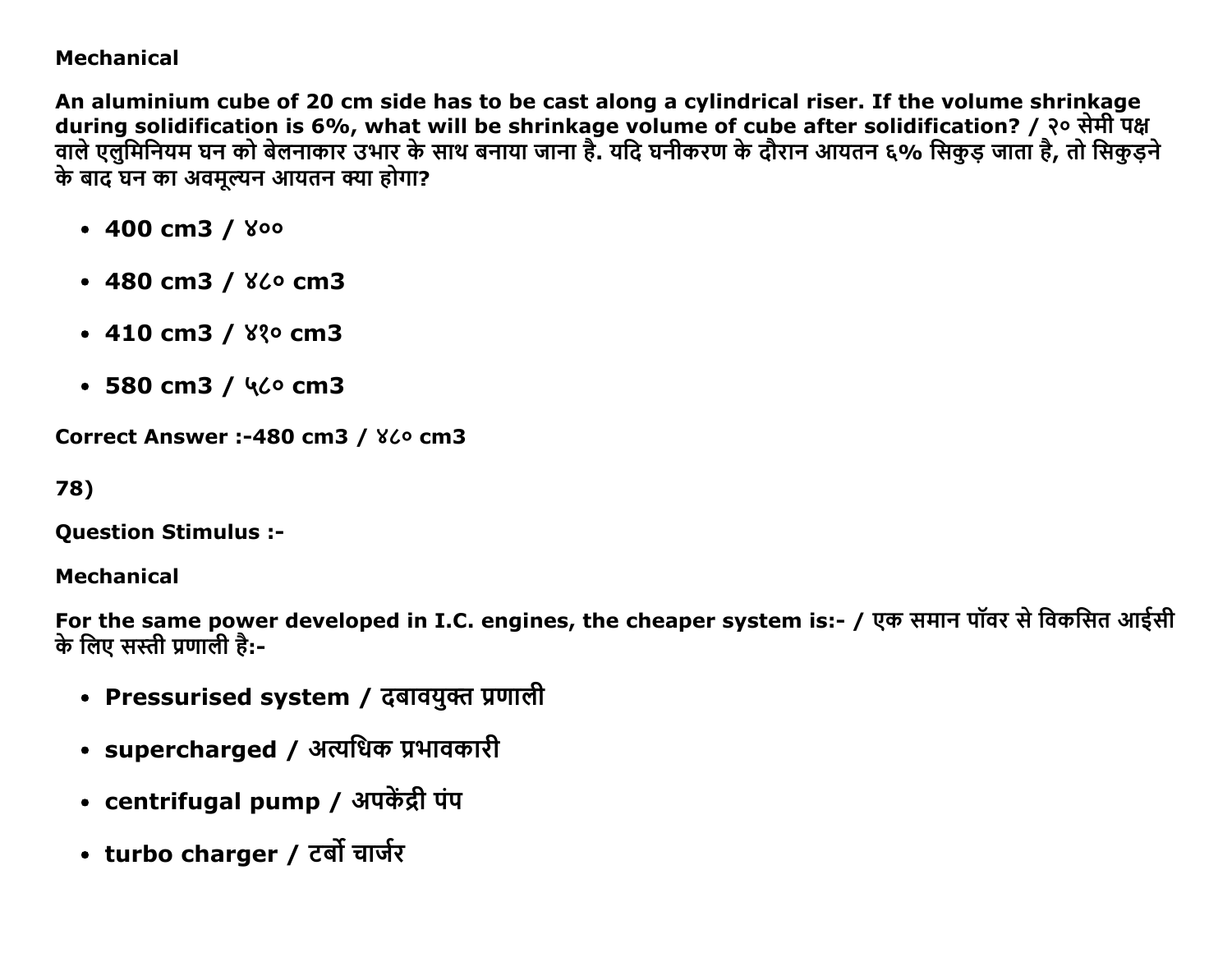Correct Answer :- supercharged / अत्यधिक प्रभावकारी

79)

**Question Stimulus :-**

**Mechanical** 

Surface energy per unit area of a surface is numerically equal to:- / सतह का सतह ऊर्जा प्रति इकाई क्षेत्रफल संख्यानुसार निम्न के बराबर होता है।

- Elasticity / लचीलापन
- surface tension / सतह तनाव
- force of adhesion / आसंजन का बल
- force of cohesion / संशक्ति बल

Correct Answer :-surface tension / सतह तनाव

80)

**Ouestion Stimulus :-**

**Mechanical** 

What is the type of milling, which produces irregular profiles using suitable cutters? / पेषण का कौन सा प्रकार है जो उपयुक्त छेदक का उपयोग करके अनियमित रूपरेखा का निर्माण करता है?

- Slab milling / खांचा पेषण
- Slot milling / खंड पेषण
- Cut milling / छेद पेषण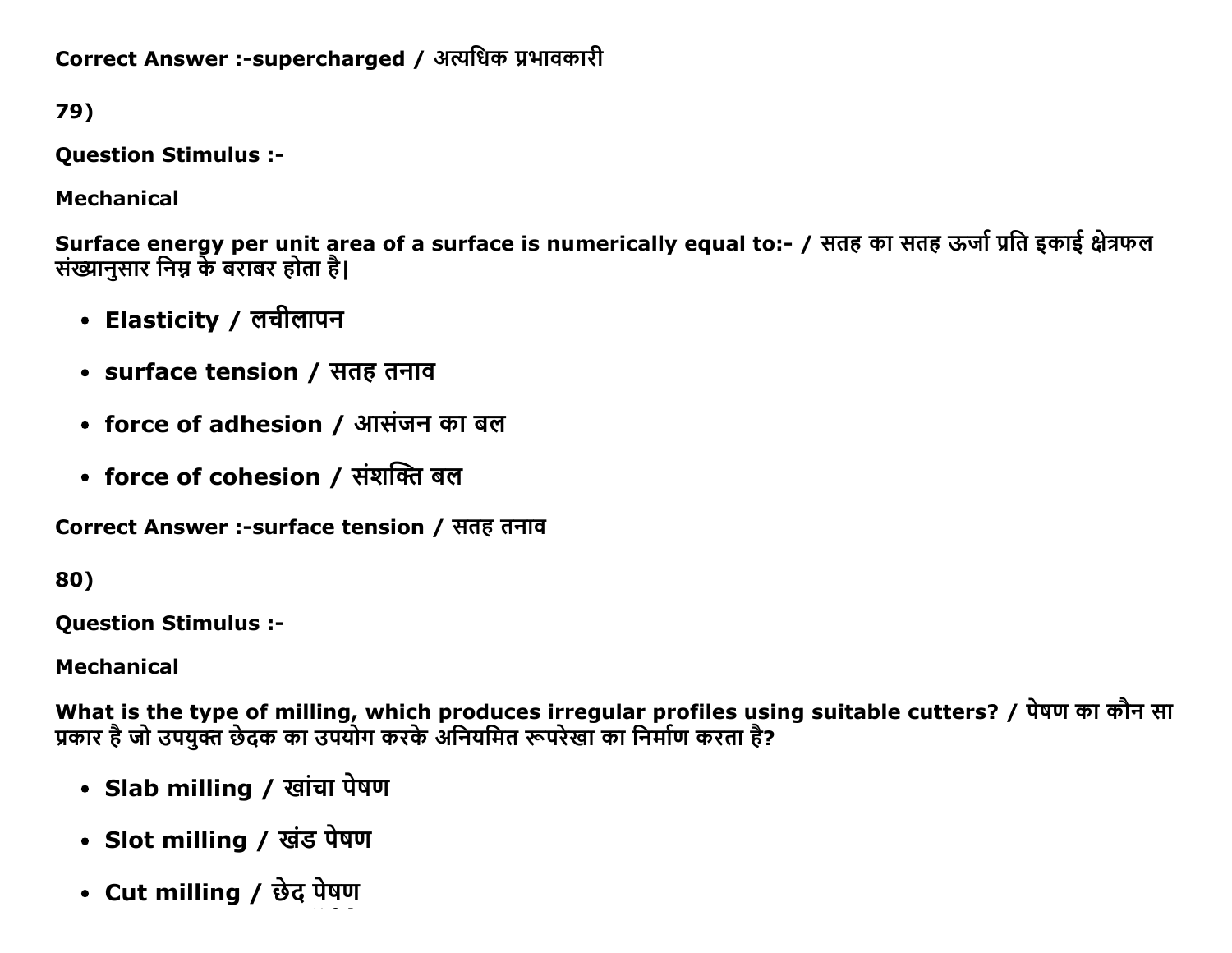• Form milling / फॉर्म पेषण

Correct Answer :-Form milling / फॉर्म पेषण

81)

**Ouestion Stimulus :-**

**Mechanical** 

Distortion in welding occurs due to:- / झलाई में विरूपण किस कारण होता है:-

- Oxidation of weld pool / झलाई पूल के ऑक्सीकरण के कारण
- Improper clamping methods / जोड़ने की अनुचित विधि
- High current / उच्च करंट
- Use of wrong electrodes / गलत विद्रुयदग्र का उपयोग

Correct Answer :-Improper clamping methods / जोड़ने की अनुचित विधि

82)

**Question Stimulus :-**

**Mechanical** 

In a slider crank mechanism, length of crank and connecting rod are 0.15m and 0.75m respectively. The crank position is 30°C from inner dead center. If the crank rotates at 500 rpm, what will be angular velocity of connecting rod? / स्लाइडर क्रैंक यंत्र में क्रैंक और संयोजन छड़ की लंबाई क्रमशः ०.१५ एम और ०.७५ एम है. आंतरिक अंत केंद्र से क्रैंक की स्थिति ३०°C है. यदि क्रैंक ५०० आरपीएम पर घूमती है, तो संयोजन छड़ की कोणीय गति क्या होगी?

• 1.61 rad/s / १.६१ आरएडी/एस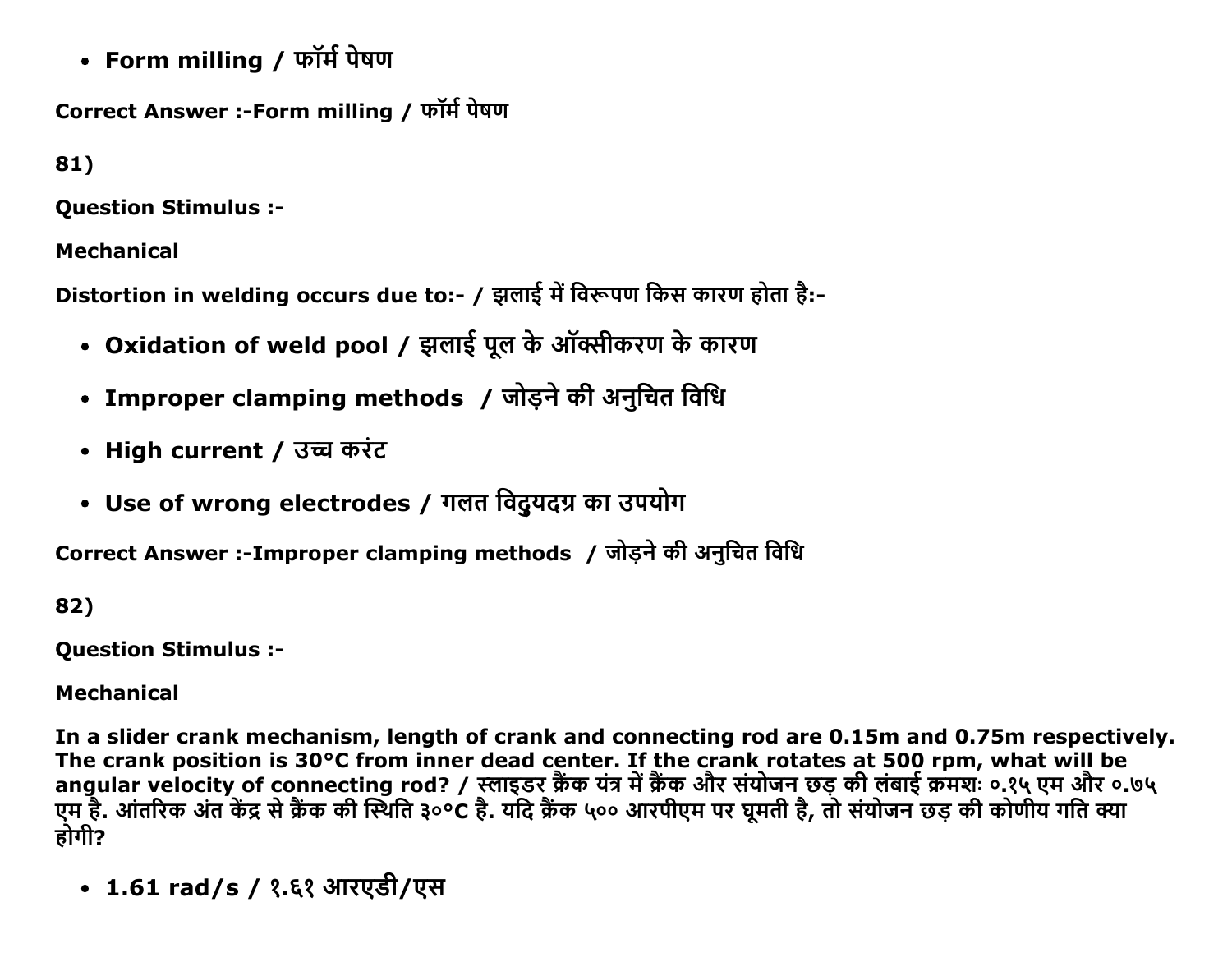- 2.5 rad/s / २.५ आरएडी/एस
- 1.1 rad/s / १.१ आरएडी/एस
- 5.2 rad/s / ५.२ आरएडी/एस

Correct Answer :-1.61 rad/s / १.६१ आरएडी/एस

83)

Question Stimulus :

Mechanical

A ball is resting on two planes OA and OB inclined at 30<sup>o</sup> and 45<sup>o</sup> respectively as shown in the figure below. The reaction on plane OA will be:- / नीचे दिखाई गई आकृति के अनुसार एक गेंद दो तलों ओए व ओबी पर क्रमशः ३0° और ४५° पर प्रवृत अवस्था में स्थिर है. तल ओए पर प्रतिक्रिया होगी:-



- greater than OB / ओबी से अधिक
- less than OB / ओबी से कम
- equal to that on OB / ओबी पर इसके बराबर
- will depend on the weight and size of the ball / गेंद के आकर और वजन पर निर्भर होगा

Correct Answer :-greater than OB / ओबी से अधिक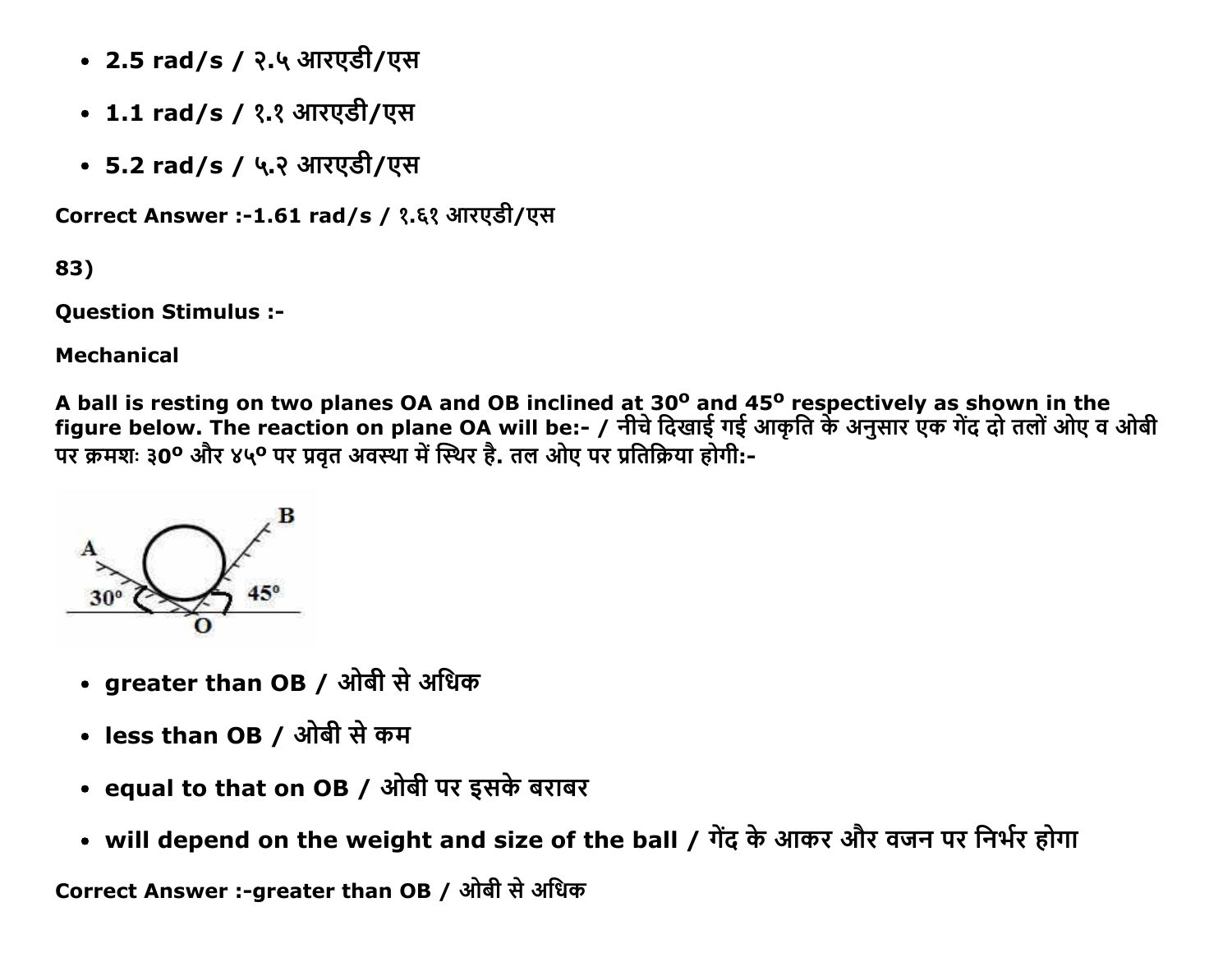84)

**Question Stimulus :-**

**Mechanical** 

Every atom consists of electrons, protons and neutrons except \_\_\_\_\_\_\_\_\_\_. / प्रत्येक अणु में इलेक्ट्रोन, प्रोटोन और निरावेशाणु (न्युट्रॉन) नीहित होता है \_\_\_\_\_\_\_ को छोड़कर.

- Ordinary hydrogen atom / साधारण हाइड्रोजन अणु
- boron atom / बोरोन अणु
- helium atom / हीलियम अणु
- All of the above / उपरोक्त सभी

Correct Answer :-Ordinary hydrogen atom / साधारण हाइड़ोजन अणु

85)

**Ouestion Stimulus :-**

**Mechanical** 

A glass tube of 3 mm diameter is immersed in water which is at 20°C. The surface tension for water is 0.0736 N/m. The contact angle for water is 0°. How much will be the capillary rise or depression? / ३ एमएम व्यास वाले ग्लास ट्यूब को २०°C तापमान वाले पानी में डुबो दिया जाता है. पानी के लिए सतह तनाव ०.०७३६ एन/एम है. पानी के लिए संपर्क कोण 0° हैं. कितनी केशिका वद्धि या घटाव होगा?

- 20 mm / २०एमएम
- 10 mm / 20 एमएम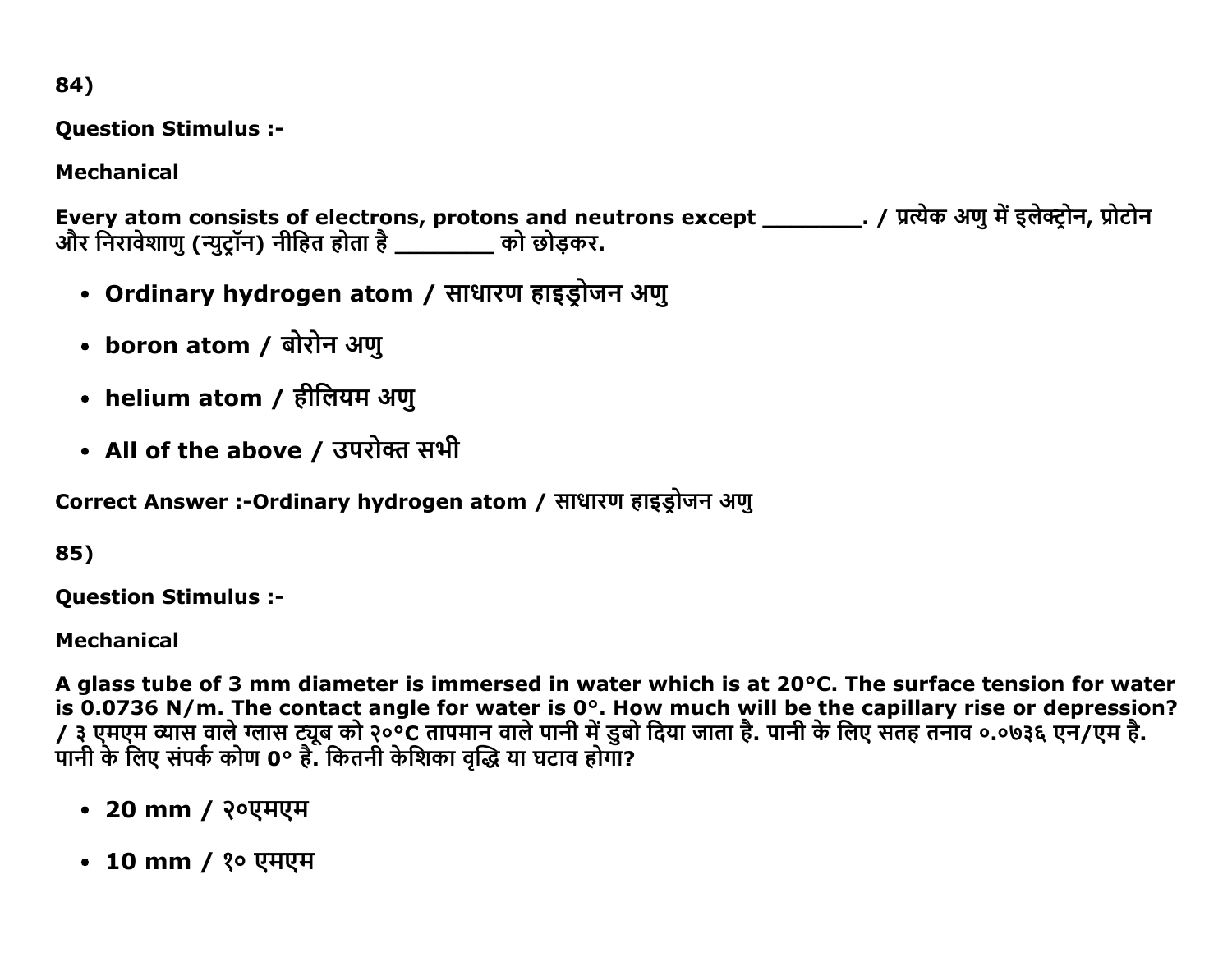- 0.492 cm / ०.४९२ से.मी.
- 0.56 cm / ०.५६ से.मी.

Correct Answer :-10 mm / १० एमएम

86)

Question Stimulus :

Mechanical

Which metal is not suitable for impact extrusion / बाह्य प्रभाव के लिए कौन सी धातु उपयुक्त नहीं है?

- Alloys of Zn and Sn / जिंक व एसएन.का मिश्रण
- Stainless steel / जंग रहित इस्पात
- Low carbon annealed steel / निम्न कार्बन अनील्ड (तावयुक्त) इस्पात
- Alloys of Al and lead / एआई व सीसा का मिश्रण

Correct Answer :-Stainless steel / जंग रहित इस्पात

87)

Question Stimulus :

Mechanical

The main alloying elements in high speed steel are:- / उच्च गति वाली इस्पात में मुख्य मिश्रात तत्व होता है:-

- Vanadium, chromium, tungsten / वनेडियम, क्रोमियम, चंडातु (टंगस्टन)
- Tungsten, chromium, titanium / चंडातु (टंगस्टन), क्रोमियम, टाइटेनियम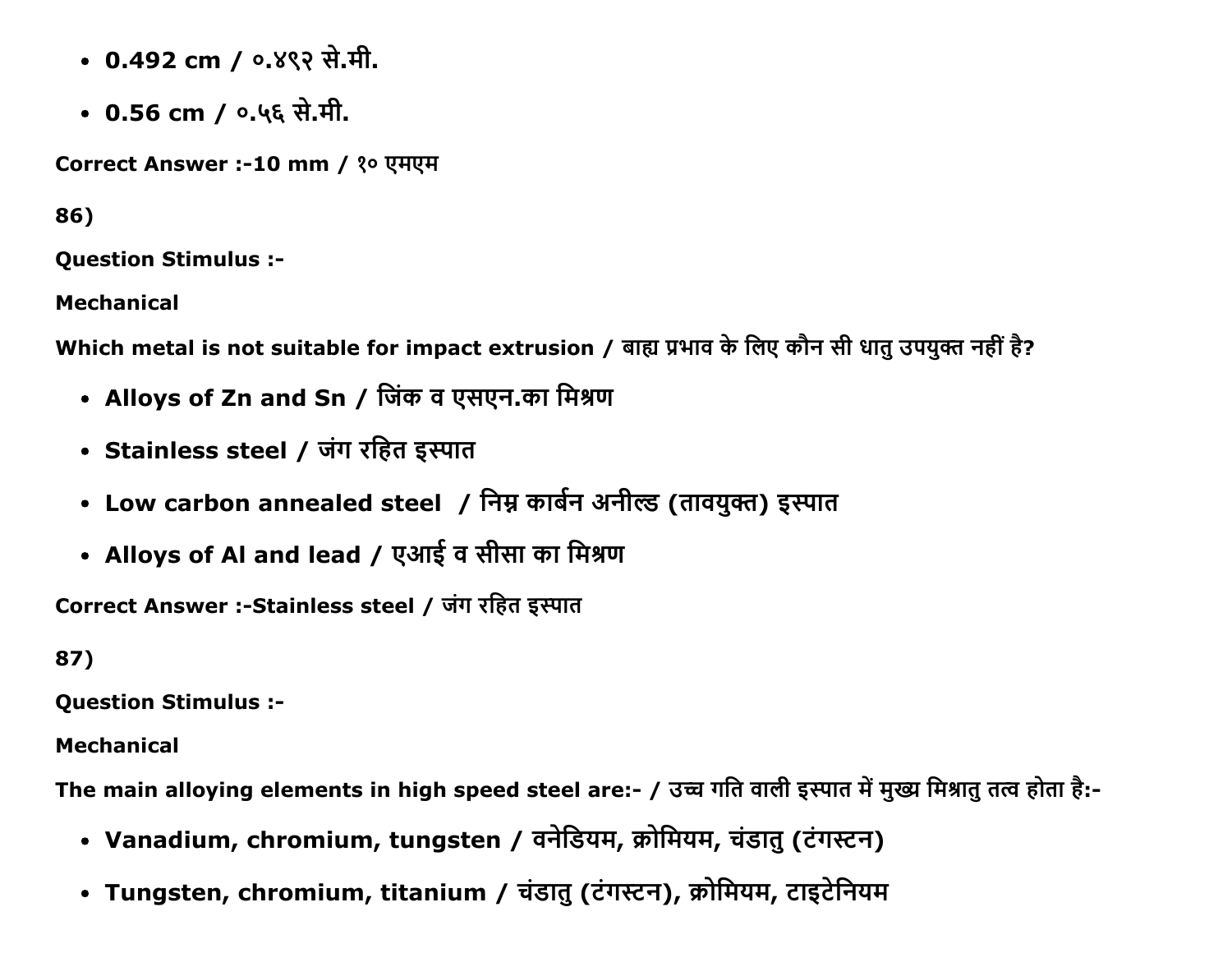- Tungsten, titanium, vanadium / चंडातु (टंगस्टन), टाइटेनियम, वनेडियम
- Chromium, titanium, vanadium / क्रोमियम, टाइटेनियम, वनेडियम

Correct Answer :-Vanadium, chromium, tungsten / वनेडियम, क्रोमियम, चंडातु (टंगस्टन)

88)

**Ouestion Stimulus :-**

**Mechanical** 

Which of the following drives permit high velocity ratio? / निम्न में कौन सा चालक (डाइव्स) उच्च वेग अनुपात की अनमति देता है?

- Chain drives / श्रृंखला चालक
- Rope drives / रस्सी चालक
- Pulleys / घिरनी (पुले)
- Belt drives / पट्टा चालक

Correct Answer :-Chain drives / श्रृंखला चालक

# 89)

**Question Stimulus :-**

# **Mechanical**

The lathe bed is generally constructed of which of the following materials? / खराद का पलंग निम्न में से किस सामग्री से बना होता है?

• Alloy steel / मिश्रित इस्पात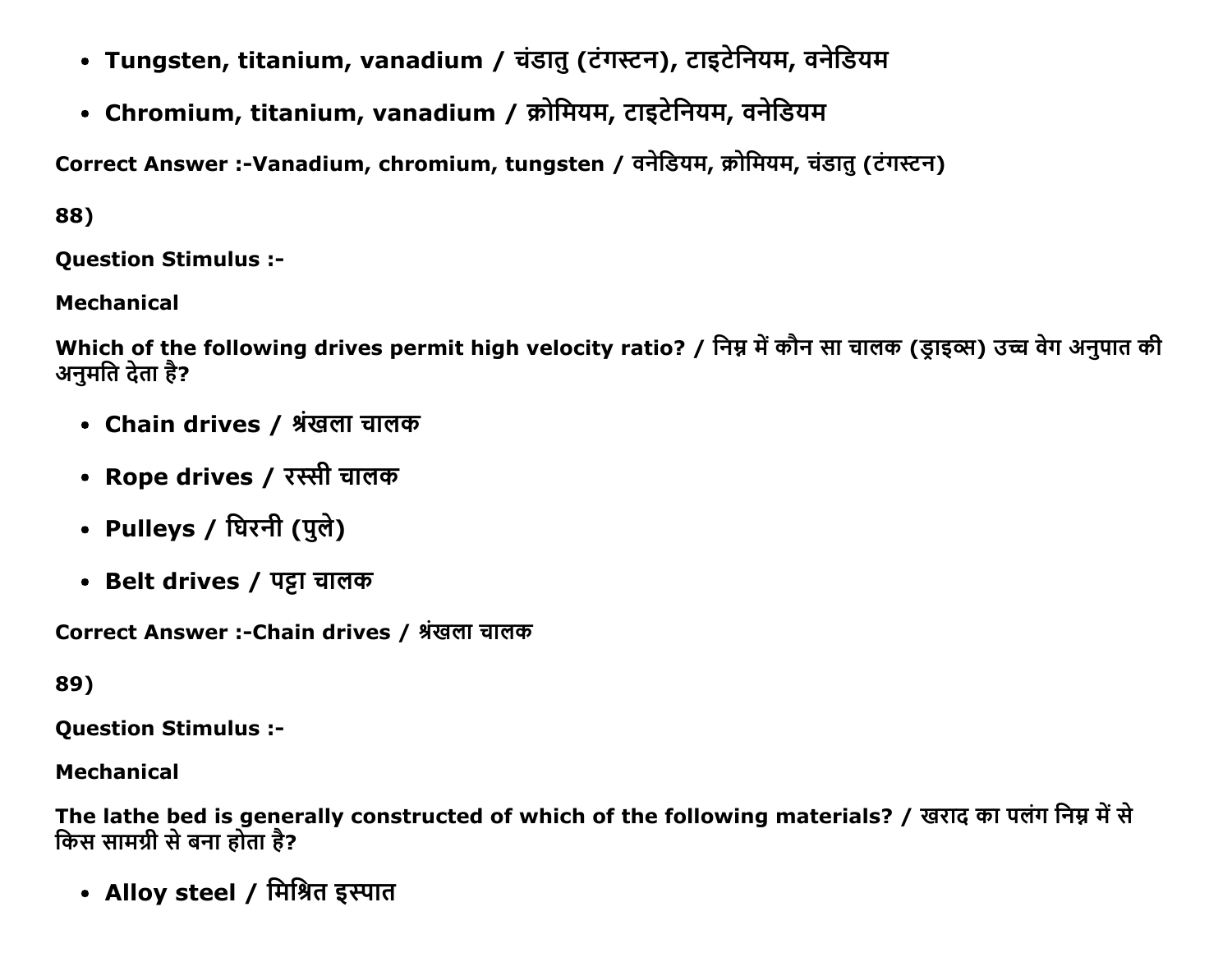- Mild steel / नरम इस्पात
- Low carbon steel / निम्न कार्बन इस्पात
- Cast iron / कच्चा लोहा

Correct Answer :- Cast iron / कच्चा लोहा

90)

**Question Stimulus :-**

**Mechanical** 

The suction pipe diameter of refrigerating unit compressor in comparison to delivery side is:- / अंतरण पक्ष की तुलना में प्रशीतन इकाई संपीड़क के चूषक पाइप का व्यास होता है।

- bigger / बड़ा
- smaller / छोटा
- equal / समान
- None of the above / उपरोक्त में से कोई नहीं

Correct Answer :-bigger / बड़ा

 $91)$ 

**Question Stimulus :-**

**Mechanical** 

The speed of sound in an ideal gas varies directly as it's:- / किसी आदर्श गैस में ध्वनि की गति सीधे निम्न रूप में बदल जाती है:-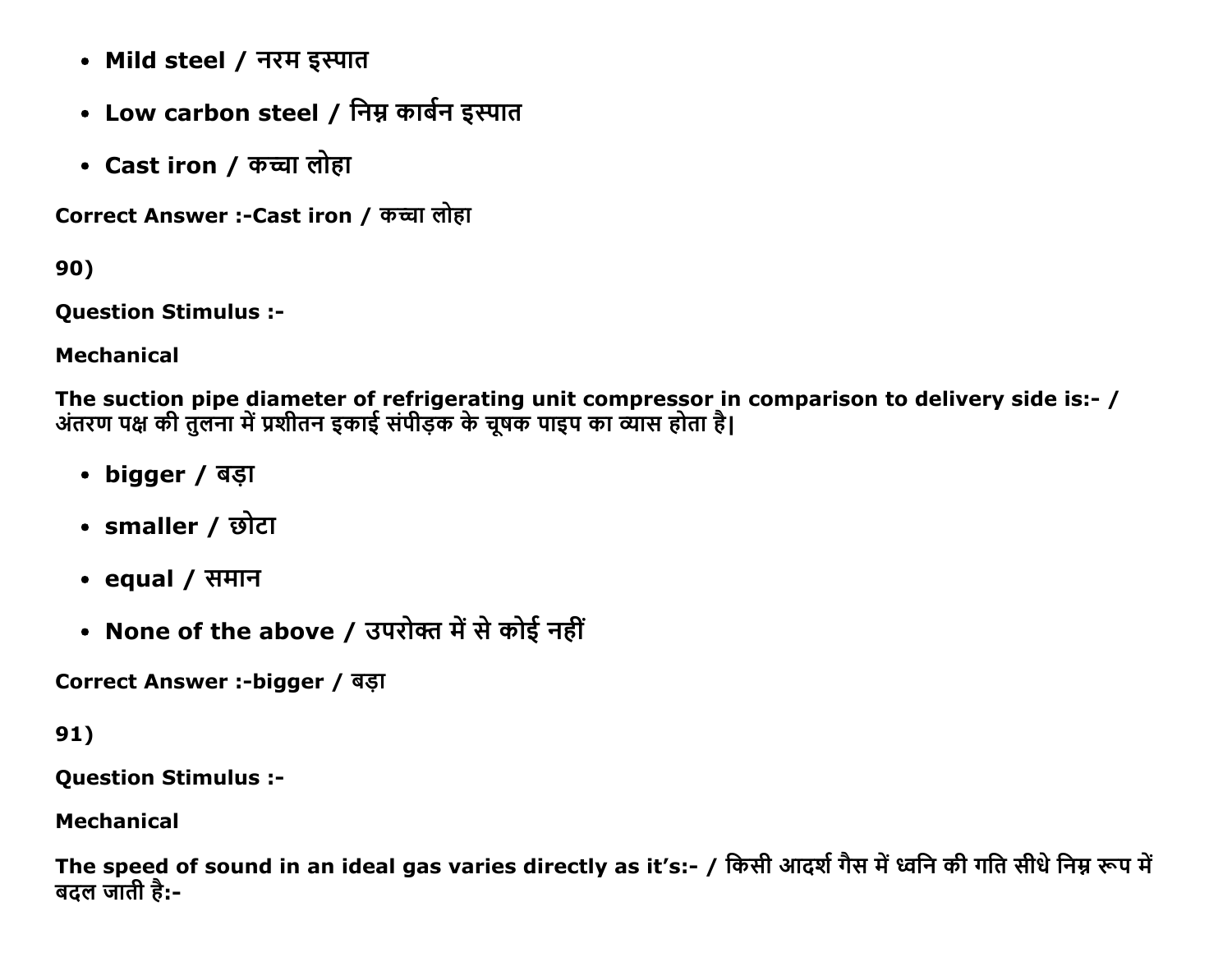- pressure / दबाव
- temperature / तापमान
- density / घनत्व
- absolute temperature / अनपेक्ष तापमान

Correct Answer :-absolute temperature / अनपेक्ष तापमान

92)

**Ouestion Stimulus :-**

#### **Mechanical**

An operation, in which flat surfaces are produced by the milling cutters which are mounted with the axes perpendicular to the milling surfaces, is referred to as / कार्य में कौन सी समतल साथ पेषण कटर द्वारा बनती है जो पेषण की सतह पर लम्बवत कुठार के साथ आरूढ़ है, का संबंध है

- Slab milling / खंड पेषण
- Slot milling / खांचा पेषण
- Face milling / तल पेषण
- Form milling / फॉर्म पेषण

Correct Answer :-Face milling / तल पेषण

93)

**Question Stimulus :-**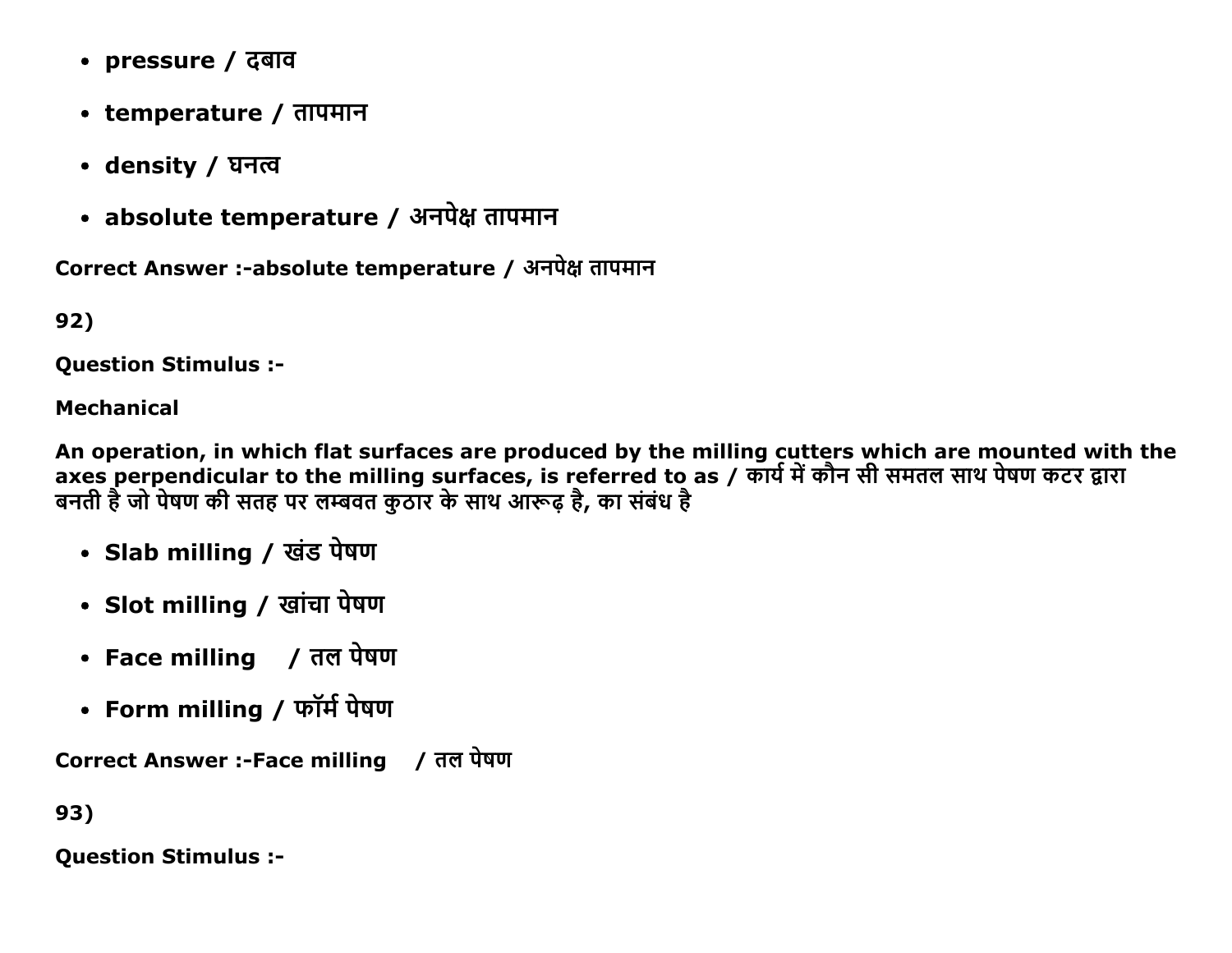### Mechanical

The increase in pressure of a liquid / तरल में दबाव की वृद्धि,

- lowers the boiling point of a liquid / तरल के क्वथनांक बिंदु को कम करता है
- raises the boiling point of a liquid / तरल के क्वथनांक बिंदू को बढ़ाता है
- does not affect the boiling point of a liquid / तरल के क्वथनांक बिंदु पर असर नहीं डालता
- reduces its volume / इसके आयतन को घटाता है

Correct Answer :-raises the boiling point of a liquid / तरल के क्वथनांक बिंदु को बढ़ाता है

94)

Question Stimulus :

Mechanical

An adiabatic process is one in which: / समोष्ण प्रक्रिया निम्न में से एक होती है:

- the temperature of the gas changes / गैस का तापमान परिवर्तित होता है
- no heat enters or leaves the gas / किसी प्रकार की ऊष्मा प्रवेश नहीं करती या गैस नहीं छोड़ती
- the change in internal energy is equal to the mechanical work done / आंतरिक ऊर्जा का बदलाव किये गए यांत्रिक कार्य के बराबर होता है
- all of the above / उपरोक्त सभी

Correct Answer :-all of the above / उपरोक्त सभी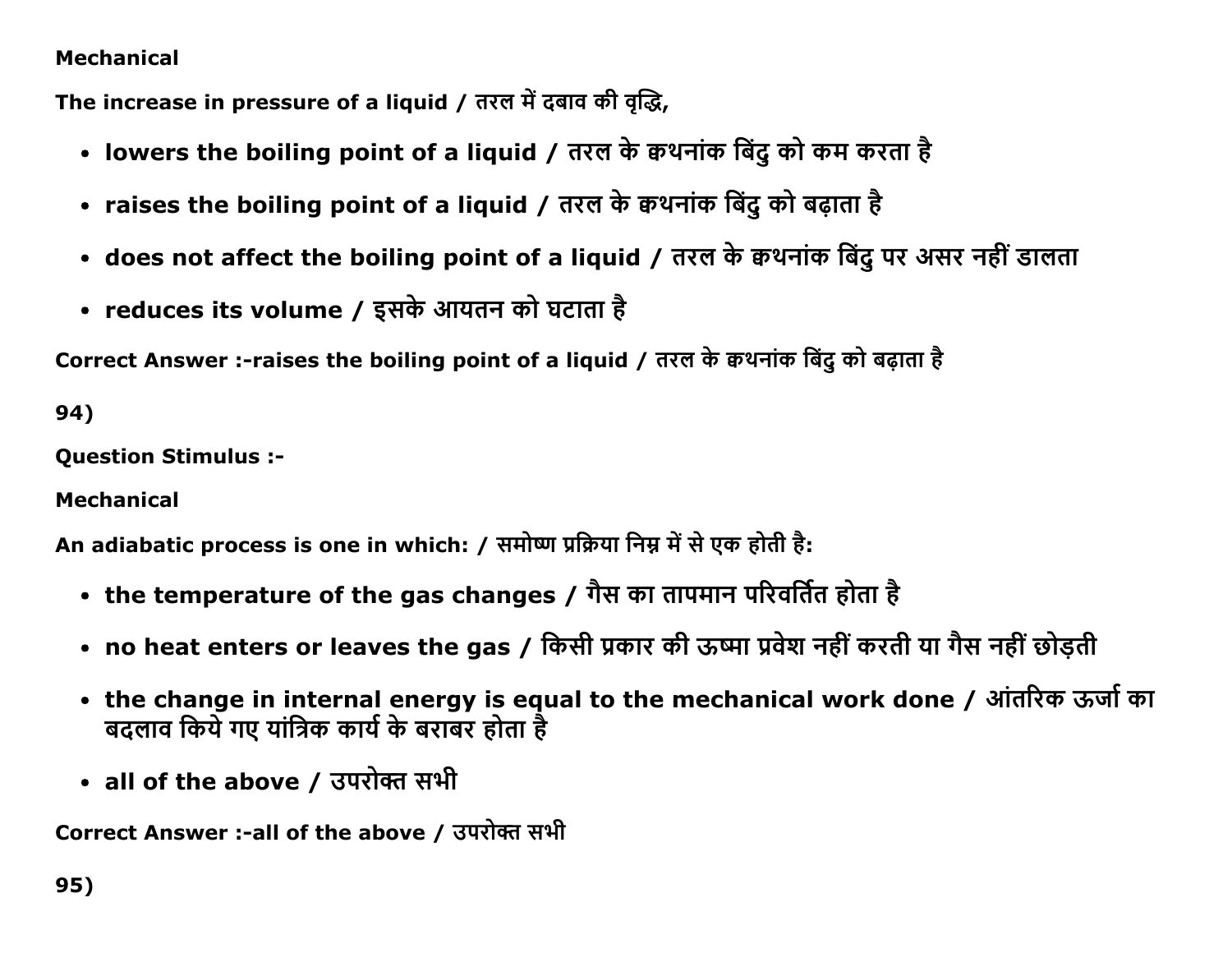#### **Question Stimulus :-**

## **Mechanical**

How many degrees of freedom does a revolute or a hinge joint have? / स्वछंदता की कितनी डिग्री पर काज जोड या कोरकुंचित प्राप्त होता है?

- Zero / शून्य
- One /  $\nabla \Phi$
- Two  $/$  दो
- Three / तीन

Correct Answer :-One / एक

96)

**Question Stimulus :-**

**Mechanical** 

Neutral plane of a beam:- / किरण पुंज की तटस्थ सतह:-

- is fictitious / कल्पित होती है
- Is one whose length remains unchanged during deformation / वह जिसकी लम्बाई विकरण के दौरान अपरिवर्तित रहती है
- Is in the middle / मध्य में है
- Passes through the centre of gravity / गुरुत्वाकर्षण के केंद्र से होकर गुजरता है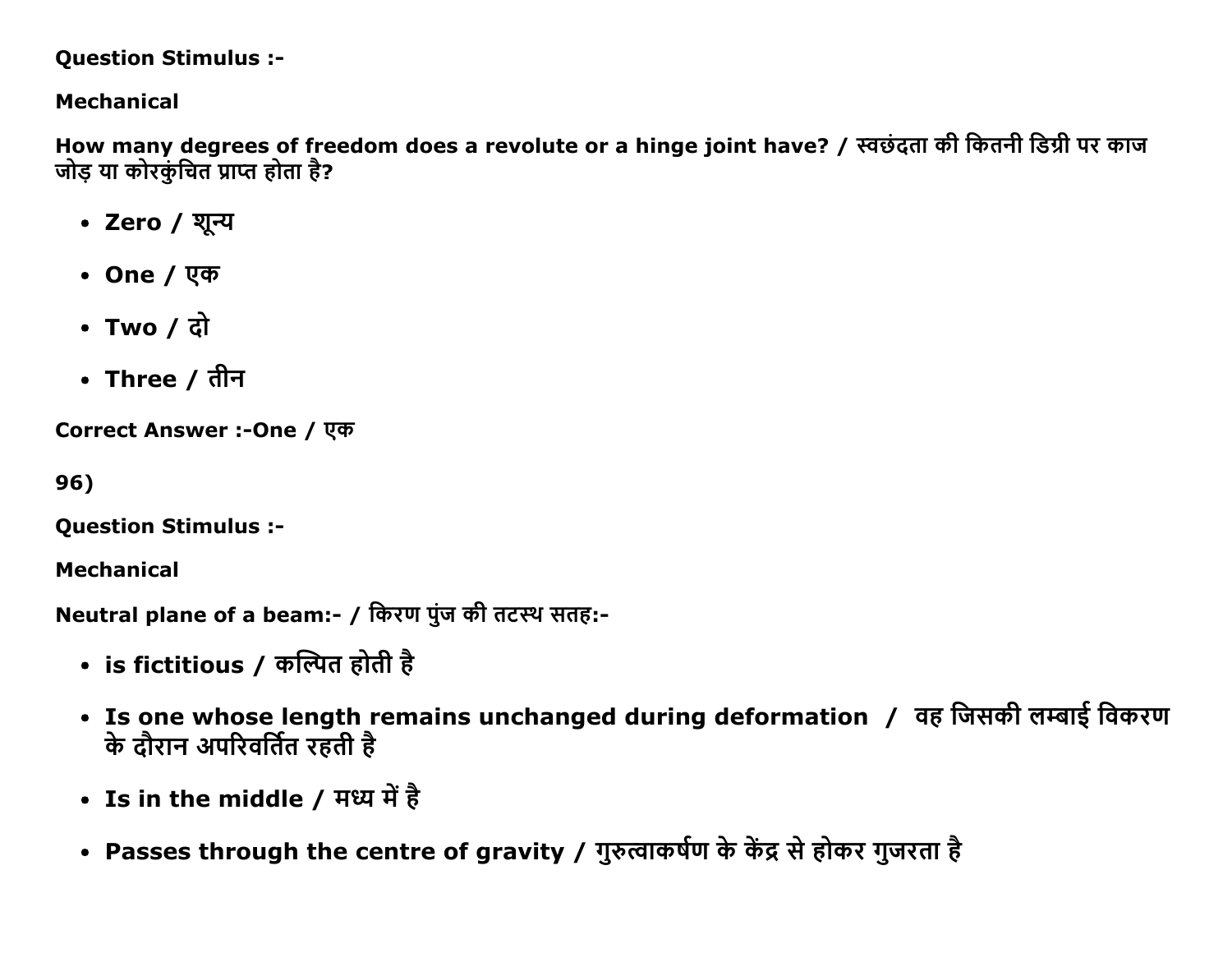Correct Answer :-Is one whose length remains unchanged during deformation / वह जिसकी लम्बाई विकरण के दौरान अपरिवर्तित रहती है

# 97)

**Ouestion Stimulus :-**

## **Mechanical**

In offset slider crank mechanism, the ratio of the working stroke time to the return stroke time is / क्रैंक मशीनरी ऑफसेट स्लाइडर में वापसी आंघात समय के लिए कार्यशील आंघात समय का अनुपात है

- less than 1 / १ से कम
- equal to  $1 / 2$  के बराबर
- more than 1 / १ से अधिक
- no specific range or value / कोई विशिष्ट श्रंखला या मान नहीं

```
Correct Answer :-more than 1 / १ से अधिक
```
98)

**Ouestion Stimulus :-**

## **Mechanical**

The height by which a tooth of a gear projects beyond the standard pitch circle or pitch line is technically known as:- / वह ऊंचाई जिसके द्वारा दन्तचक्र का दन्त मानक पिच वत या पिच रेखा को व्यक्त किया जाता है, उसे तकनीकी रूप में कहा जाता है।

- Addendum / परिशिष्ट
- Dedundum / <sup>अर्द्ध व्यास दूरी</sup>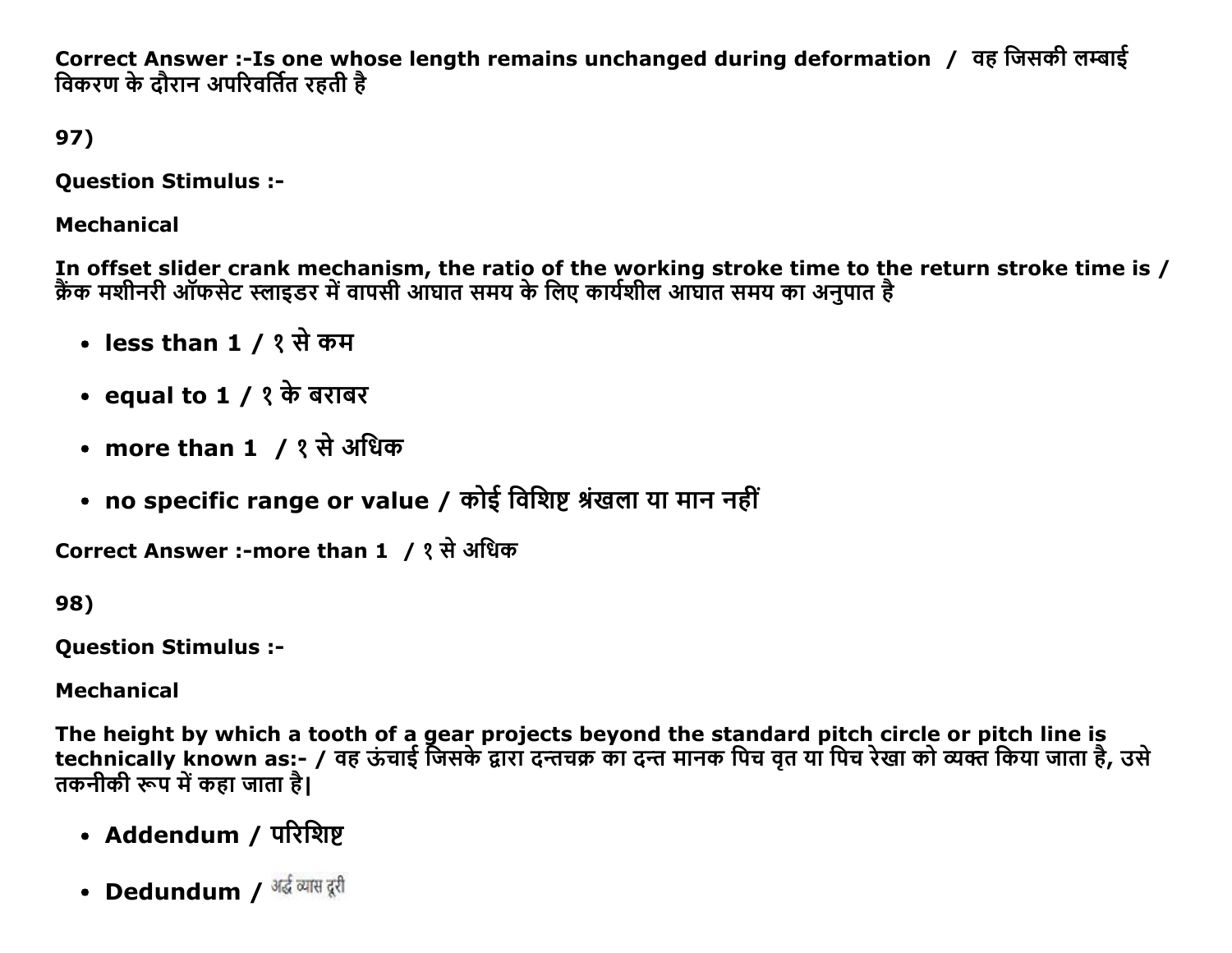- Backlash / प्रतिक्षेप
- Pitch radius / पिच त्रिज्या

Correct Answer :-Addendum / परिशिष्ट

99)

**Ouestion Stimulus :-**

**Mechanical** 

6.0 kJ of conduction heat transfer has to take place in 10 minutes from one end to other end of a metallic cylinder of 10 cm<sup>2</sup> cross sectional area, length 1 metre and thermal conductivity as 100 W/mK. What is the temperature difference between the two ends of the cylindrical bar? / एक धातु से बने सिलेंडर जिसका आड़ा अनुभागीय क्षेत्र १० cm<sup>2,</sup> लंबाई १ मीटर और थर्मल प्रवाहकत्व १०० डब्लू/एमके है, उसमें एक सिरे से दूसरे<br>सिरे तक ६.० केजे प्रवाहकत्व ऊष्मा के हस्तांतरण में १० मिनट का समय लगता है. बेलनाकार रोध के दोनो अंतर है?

- $\cdot$  80°C /  $\sim$  6°C
- $\cdot$  100°C / ?00°C
- $\cdot$  120°C / १२०°C
- $\cdot$  160°C / ?& $\circ$ °C

Correct Answer :-100°C / ?00°C

100)

**Question Stimulus :-**

**Mechanical**